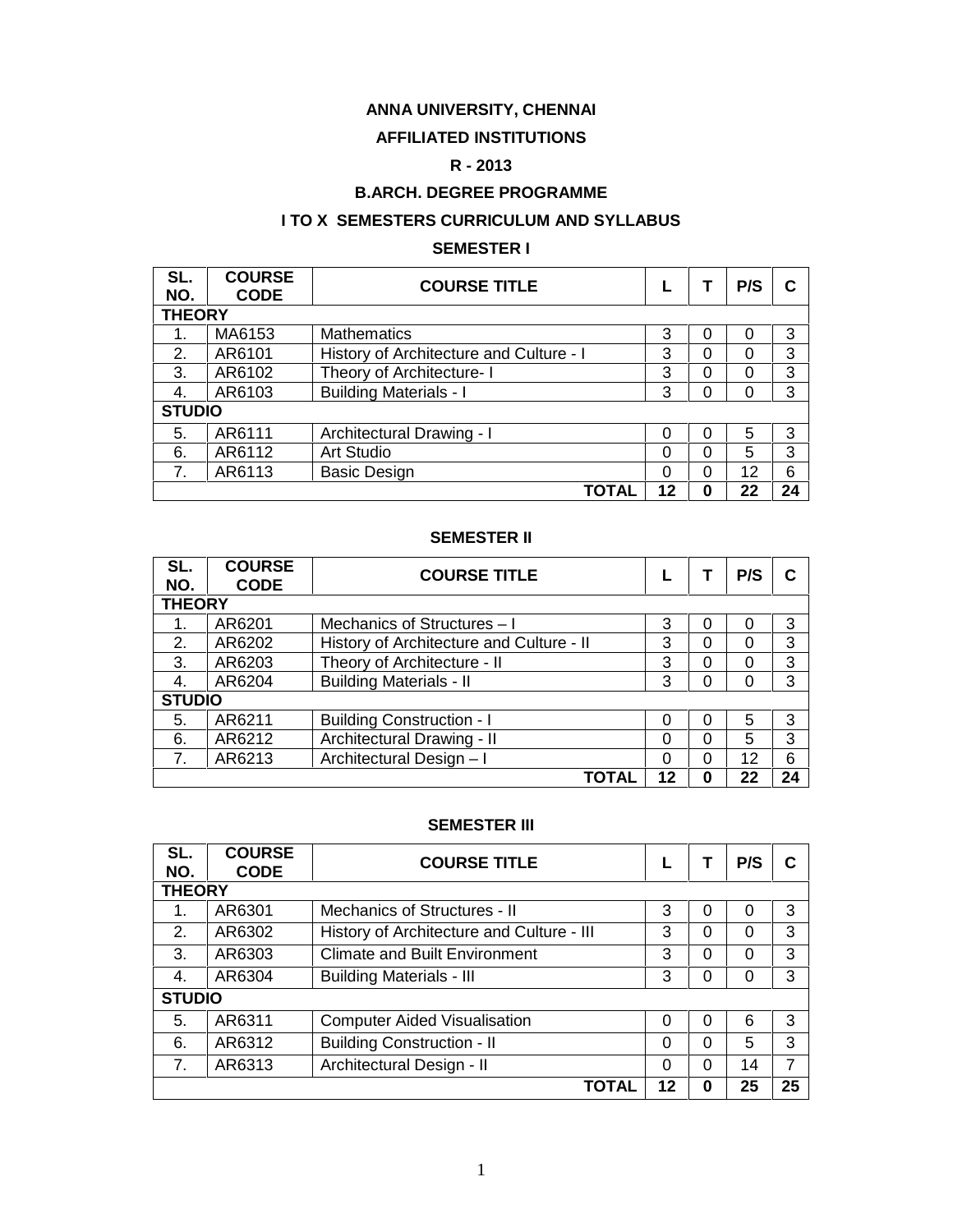### **SEMESTER IV**

| SL.<br>NO.    | <b>COURSE</b><br><b>CODE</b> | <b>COURSE TITLE</b>                      |    |   | P/S      | C  |  |  |  |
|---------------|------------------------------|------------------------------------------|----|---|----------|----|--|--|--|
| <b>THEORY</b> |                              |                                          |    |   |          |    |  |  |  |
| 1.            | AR6401                       | Design of Structures - I                 | 3  | 0 | 0        | 3  |  |  |  |
| 2.            | AR6402                       | History of Architecture and Culture - IV | 3  | 0 | 0        | 3  |  |  |  |
| 3.            | AR6403                       | <b>Environmental Science</b>             | 3  | 0 | $\Omega$ | 3  |  |  |  |
| 4.            | AR6404                       | <b>Building Materials - IV</b>           | 3  | 0 | $\Omega$ | 3  |  |  |  |
|               | <b>THEORY CUM STUDIO</b>     |                                          |    |   |          |    |  |  |  |
| 5.            | AR6411                       | <b>Building Services - I</b>             | 2  | 0 | 2        | 3  |  |  |  |
| <b>STUDIO</b> |                              |                                          |    |   |          |    |  |  |  |
| 6.            | AR6412                       | <b>Building Construction - III</b>       | 0  | 0 | 5        | 3  |  |  |  |
| 7.            | AR6413                       | Architectural Design - III               | 0  | 0 | 14       | 7  |  |  |  |
|               |                              | TOTAL                                    | 14 | 0 | 21       | 25 |  |  |  |

#### **SEMESTER V**

| SL.<br>NO.    | <b>COURSE</b><br><b>CODE</b> | <b>COURSE TITLE</b>                     |    |   | P/S      | C  |  |  |  |
|---------------|------------------------------|-----------------------------------------|----|---|----------|----|--|--|--|
| <b>THEORY</b> |                              |                                         |    |   |          |    |  |  |  |
| 1.            | AR6501                       | Design of Structures - II               | 3  | 0 | O        | 3  |  |  |  |
| 2.            | AR6502                       | History of Architecture and Culture - V | 3  | 0 | $\Omega$ | 3  |  |  |  |
| 3.            |                              | $Elective - I$                          | 3  | 0 | $\Omega$ | 3  |  |  |  |
|               | <b>THEORY CUM STUDIO</b>     |                                         |    |   |          |    |  |  |  |
| 4.            | AR6511                       | <b>Building Services - II</b>           | 2  | 0 | 2        | 3  |  |  |  |
| 5.            | AR6512                       | Site Analysis and Planning              | 2  | 0 | 2        | 3  |  |  |  |
| <b>STUDIO</b> |                              |                                         |    |   |          |    |  |  |  |
| 6.            | AR6513                       | <b>Building Construction - IV</b>       | 0  | 0 | 5        | 3  |  |  |  |
|               | AR6514                       | Architectural Design - IV               | 0  | 0 | 14       | 7  |  |  |  |
|               |                              | TOTAL                                   | 13 | 0 | 23       | 25 |  |  |  |

### **SEMESTER VI**

| SL.<br>NO.    | <b>COURSE</b><br><b>CODE</b> | <b>COURSE TITLE</b>                      | L        |          | P/S      | C  |  |  |  |
|---------------|------------------------------|------------------------------------------|----------|----------|----------|----|--|--|--|
| <b>THEORY</b> |                              |                                          |          |          |          |    |  |  |  |
| 1.            | AR6601                       | Design of Structures - III               | 3        | 0        | $\Omega$ | 3  |  |  |  |
| 2.            | AR6602                       | History of Architecture and Culture - VI | 3        | $\Omega$ | $\Omega$ | 3  |  |  |  |
| 3.            |                              | Elective - II                            | 3        | 0        | 0        | 3  |  |  |  |
| 4.            |                              | Elective - III                           | 3        | 0        | 0        | 3  |  |  |  |
|               | <b>THEORY CUM STUDIO</b>     |                                          |          |          |          |    |  |  |  |
| 5.            | AR6611                       | <b>Building Services - III</b>           | 2        | 0        | 2        | 3  |  |  |  |
| <b>STUDIO</b> |                              |                                          |          |          |          |    |  |  |  |
| 6.            | AR6612                       | <b>Architectural Design Development</b>  | $\Omega$ | 0        | 6        | 3  |  |  |  |
| 7.            | AR6613                       | Architectural Design - V                 | $\Omega$ | $\Omega$ | 14       | 7  |  |  |  |
|               |                              | <b>TOTAL</b>                             | 14       | 0        | 22       | 25 |  |  |  |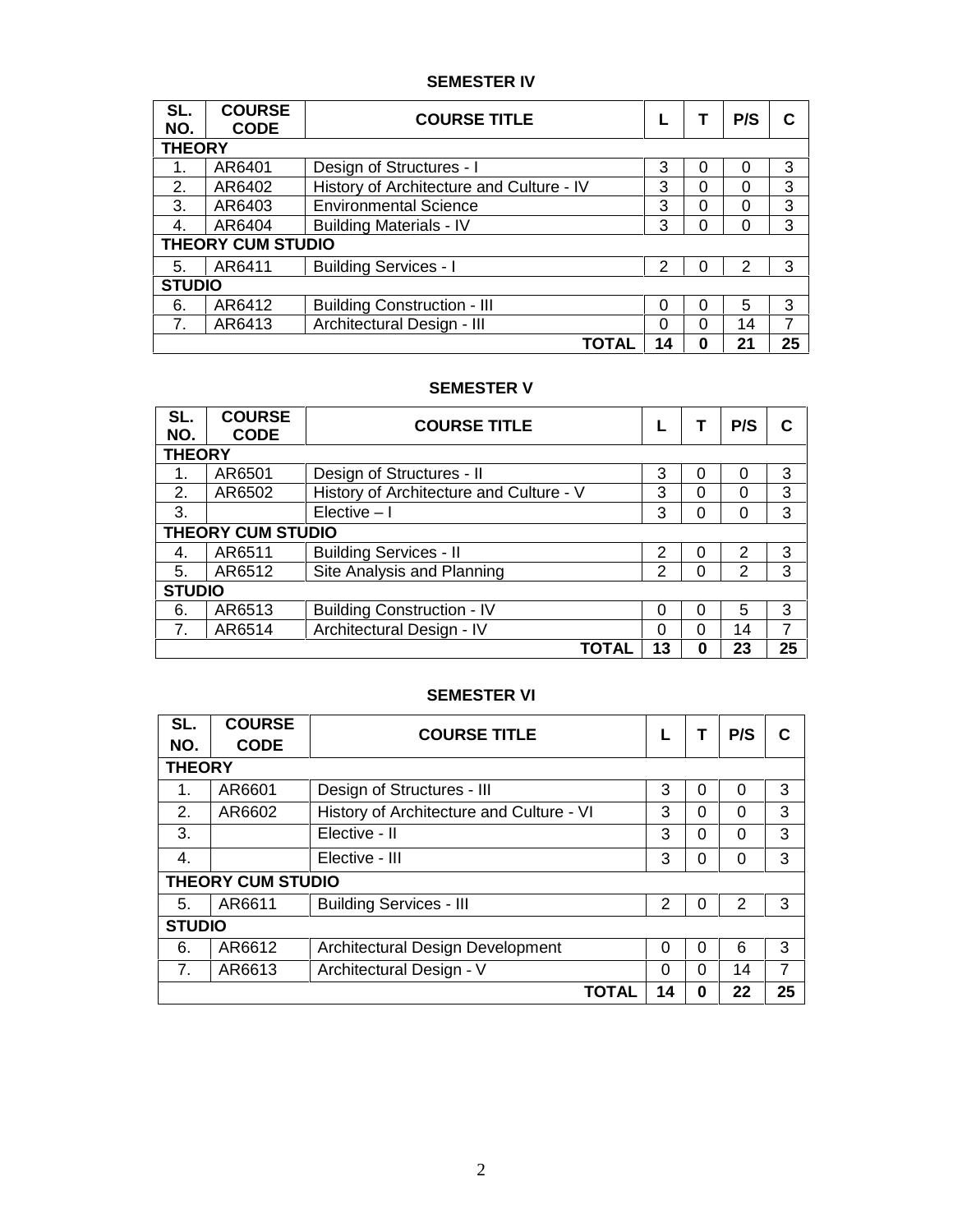|            |                              | <b>SEMESTER VII</b>           |              |  |     |    |
|------------|------------------------------|-------------------------------|--------------|--|-----|----|
| SL.<br>NO. | <b>COURSE</b><br><b>CODE</b> | <b>COURSE TITLE</b>           |              |  | P/S | ⌒  |
|            | AR6781                       | <b>Practical Training - I</b> |              |  | 20  | 10 |
|            |                              |                               | <b>TOTAL</b> |  | 20  | 10 |

#### **SEMESTER VIII**

| e i<br>JL.<br>NO. | <b>COURSE</b><br><b>CODE</b> | <b>COURSE TITLE</b>            |   | P/S | ◠<br>v |
|-------------------|------------------------------|--------------------------------|---|-----|--------|
| . .               | AR6881                       | <b>Practical Training - II</b> |   | 20  | 10     |
|                   |                              | <b>TOTAL</b>                   | 0 | 20  | 10     |

#### **SEMESTER IX**

| SL.<br>NO.    | <b>COURSE</b><br><b>CODE</b> | <b>COURSE TITLE</b>                     |    |   | P/S | C  |  |  |  |
|---------------|------------------------------|-----------------------------------------|----|---|-----|----|--|--|--|
| <b>THEORY</b> |                              |                                         |    |   |     |    |  |  |  |
|               | AR6901                       | Specifications and Estimation           | 3  | 0 | 0   | 3  |  |  |  |
| 2.            | AR6902                       | Human Settlements Planning              | 3  | 0 | 0   | 3  |  |  |  |
| 3.            | AR6903                       | <b>Professional Practice and Ethics</b> | 3  | 0 | 0   | 3  |  |  |  |
| 4.            |                              | Elective IV                             | 3  | 0 | 0   | 3  |  |  |  |
| 5.            |                              | Elective V                              | 3  | 0 | 0   | 3  |  |  |  |
|               | <b>THEORY CUM STUDIO</b>     |                                         |    |   |     |    |  |  |  |
| 6.            | AR6911                       | Urban Design                            | 2  | 0 | 2   | 3  |  |  |  |
|               | <b>STUDIO</b>                |                                         |    |   |     |    |  |  |  |
|               | AR6912                       | Architectural Design - VI               | 0  | 0 | 16  | 8  |  |  |  |
|               |                              | <b>TOTAL</b>                            | 17 | 0 | 18  | 26 |  |  |  |

#### **SEMESTER X**

| SL.<br>NO. | <b>COURSE</b><br><b>CODE</b> | <b>COURSE TITLE</b> |        |   | P/S | ◠<br>ັ         |
|------------|------------------------------|---------------------|--------|---|-----|----------------|
| . .        |                              | Elective VI         | ◠<br>u |   |     | ⌒<br>ັ         |
| <u>.</u>   | AR6081                       | $\tau$ hesis        |        |   | 34  | $\overline{ }$ |
|            |                              | <b>TOTAL</b>        | m<br>w | 0 | 34  | 20             |

#### **TOTAL NO OF CREDITS FOR COMPLETION OF DEGREE : 214 LIST OF ELECTIVES**

#### **SEMESTER V Elective I**

| SL.<br>NO. | <b>COURSE</b><br><b>CODE</b> | <b>COURSE TITLE</b>                  |  | P/S | ⌒<br>ື |
|------------|------------------------------|--------------------------------------|--|-----|--------|
|            | AR6001                       | Art Appreciation                     |  |     | ⌒      |
|            | AR6002                       | <b>Energy Efficient Architecture</b> |  |     |        |
| ົ<br>J.    | AR6003                       | Theory of Design                     |  |     | ⌒      |

#### **SEMESTER VI Elective II & Elective III**

| SL.<br>NO. | <b>COURSE</b><br><b>CODE</b> | <b>COURSE TITLE</b>                   |   | P/S | C |
|------------|------------------------------|---------------------------------------|---|-----|---|
|            | AR6004                       | <b>Evolution of Human Settlements</b> | 3 | 0   | 3 |
| 2.         | AR6005                       | <b>Interior Design</b>                | 3 | 0   | 3 |
| 3.         | AR6006                       | <b>Structure and Architecture</b>     | 3 | 0   | 3 |
| 4.         | AR6007                       | Vernacular Architecture               | 3 | 0   | 3 |
| 5.         | AR6008                       | Earthquake Resistant Architecture     | っ | 0   | 3 |
| 6.         | AR6009                       | Landscape and Ecology                 | 3 | 0   | 3 |
|            | GE6083                       | Disaster Management                   | ິ | 0   | 3 |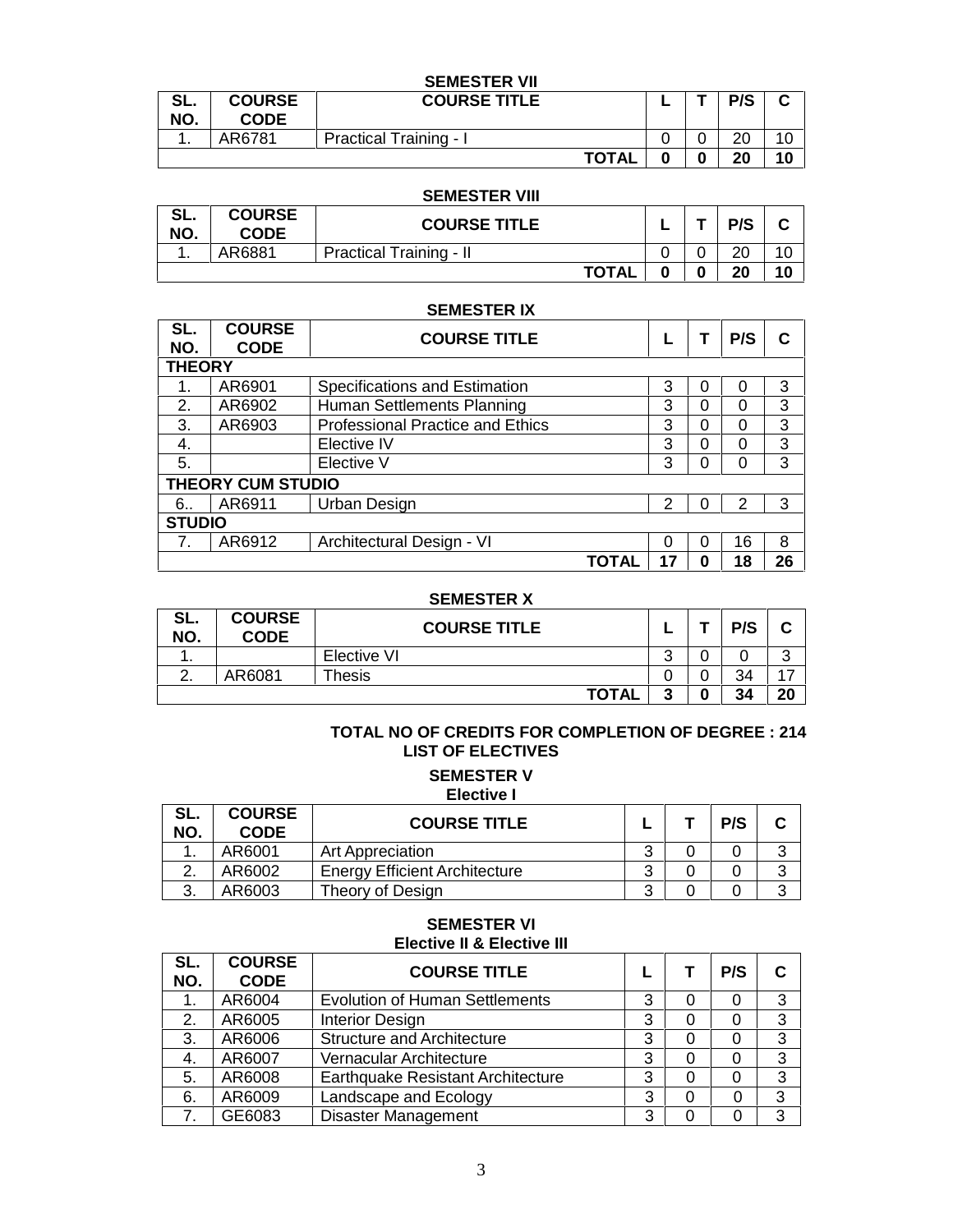#### **SEMESTER VII Elective IV & V**

| SL.<br>NO. | <b>COURSE</b><br><b>CODE</b> | <b>COURSE TITLE</b>                         |   | P/S      | C |
|------------|------------------------------|---------------------------------------------|---|----------|---|
| 1.         | AR6010                       | <b>Advanced Structures</b>                  | 3 | $\Omega$ | 3 |
| 2.         | AR6011                       | Architectural Journalism and<br>Photography | 3 | 0        | 3 |
| 3.         | AR6012                       | <b>Construction and Project Management</b>  | 3 | 0        | 3 |
| 4.         | AR6013                       | <b>Construction Technology</b>              | 3 | 0        | 3 |
| 5.         | AR6014                       | Contemporary Processes in Architecture      | 3 | 0        | 3 |
| 6.         | AR6015                       | Sustainable Planning and Architecture       | 3 |          | 3 |
|            | GE6084                       | Human Rights                                | 3 | 0        | 3 |

#### **SEMESTER VIII Elective VI**

| SL.<br>NO. | <b>COURSE</b><br><b>CODE</b> | <b>COURSE TITLE</b>               |   | P/S |        |
|------------|------------------------------|-----------------------------------|---|-----|--------|
|            | AR6016                       | <b>Architectural Conservation</b> | ⌒ |     | ັ      |
|            | AR6017                       | Urban Housing                     | ົ |     | ົ<br>u |

**Note: L** – Lecture period **T-** Tutorial Period **P**-Practical period / **S** –Studio period **C –** Credits

### **1. Elective cannot be taken twice by a student.**

#### **B.Arch. Degree Programme – Regulations R 2013**

### **Consolidated statement of Total Credits in each Semester**

| <b>Semester</b> |    | P/S | r.  |
|-----------------|----|-----|-----|
|                 | 12 | 22  | 24  |
|                 | 12 | 22  | 24  |
| Ш               | 13 | 22  | 25  |
|                 | 14 | 21  | 25  |
|                 | 13 | 23  | 25  |
|                 | 14 | 22  | 25  |
| VII             |    | 20  | 10  |
| VIII            |    | 20  | 10  |
| IX              | 17 | 18  | 26  |
| X               | 3  | 34  | 20  |
| <b>Total</b>    |    |     | 214 |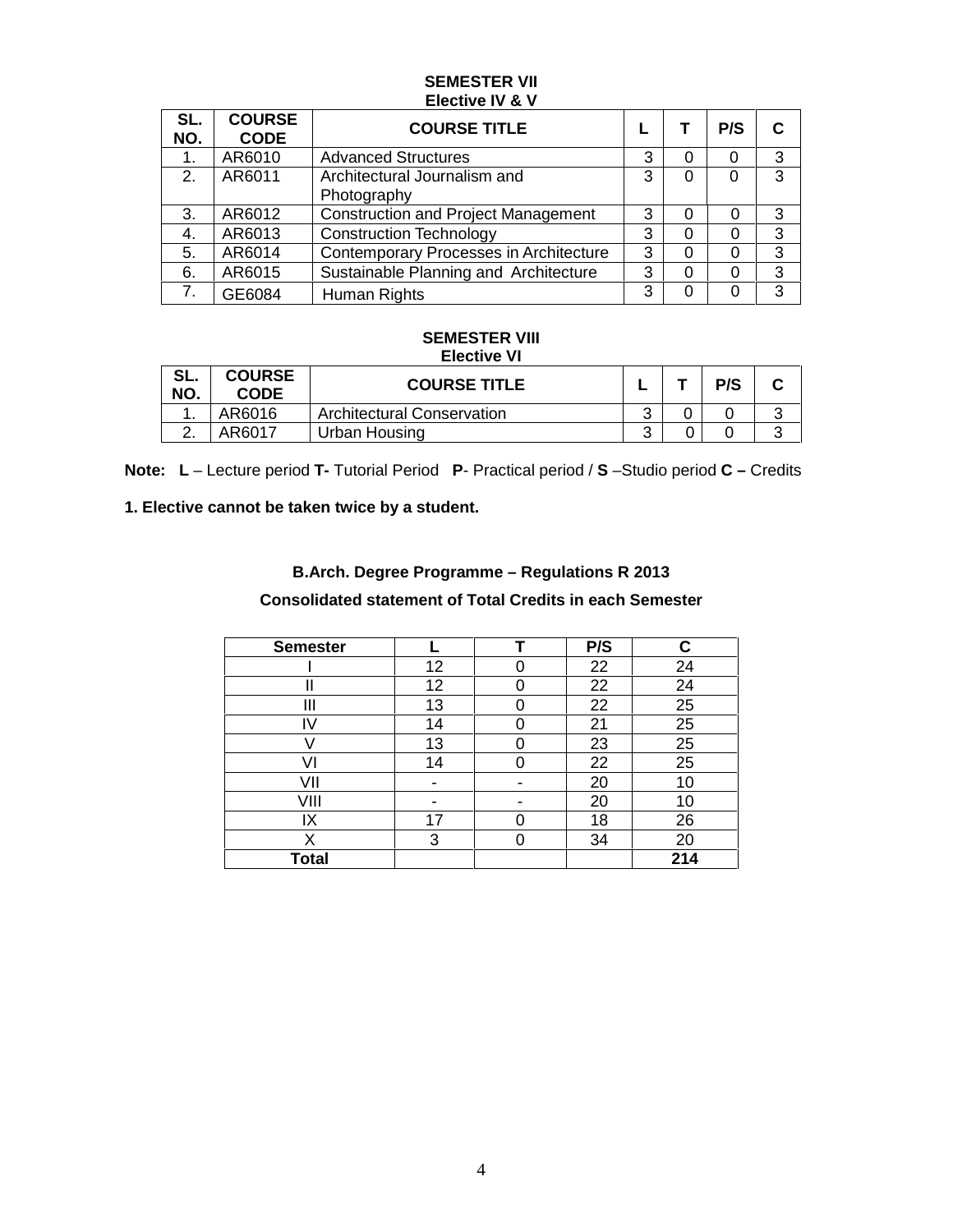#### **MA6153 MATHEMATICS L T P/S C**

#### **OBJECTIVES**

- Identifying practical problems to obtain solutions involving trigonometric and exponential functions.
- Studying the properties of lines and planes in space, along with sphere and providing a tool to understand 3D material.
- Understand functions of more than one variable, along with differentiation under integral sign.
- Solving differential equation of certain type.
- Analysing data collection and interpretation of results using statistical tools.

#### **UNIT I TRIGONOMETRY AND MENSURATION 9**

Trigonometric (sine, cosine and tan functions) and exponential functions, De-Moiver's theorem. Area of plane figures, computation of volume of solid figures.

#### **UNIT II THREE DIMENSIONAL ANALYTICAL GEOMETRY 9**

Direction cosines and ratio's – Angle between two lines – Equations of a plane – Equations of a straight line – Coplanar lines – Shortest distance between skew lines – Sphere – Tangent plane – Plane section of a sphere.

#### **UNIT III INTEGRATION AND FUNCTIONS OF TWO VARIABLES 9**

Integration of rational, trigonometric and irrational functions, properties of definite integrals, Reductions formulae for trigonometric functions, Taylor's Theorem - Maxima and Minima (Simple Problems).

#### **UNIT IV ORDINARY DIFFERENTIAL EQUATIONS 9**

Linear equations of second order with constant coefficients – Simultaneous first order linear equations with constant coefficients – Homogeneous equation of Euler type – Equations reducible to homogeneous form.

#### **UNIT V BASIC STATISTICS AND PROBABILITY 9**

The arithmetic mean, median, mode, standard deviation and variance - Regression and correlation - Elementary probability - Laws of addition and multiplication of probabilities - Conditional probability – Independent events.

#### **OUTCOMES**

The aim of the course is to develop the skills of the students in architectural drawing. The students will be trained on the basis of the topics of Mathematics necessary for effective understanding of architecture subjects. At the end of the course, the students would have an understanding of the appropriate role of the mathematical concepts learnt.

#### **TEXT BOOK:**

1. Grewal B.S., "Higher Engineering Mathematics", Khanna Publishers, New Delhi, 41<sup>st</sup> Edition, 2011.

#### **REFERENCES:**

- 1. Bali N., Goyal M. and Watkins C., "Advanced Engineering Mathematics", Firewall Media (An imprint of Lakshmi Publications Pvt., Ltd.) 7<sup>th</sup> Edition, New Delhi, 2009.
- 2. Ramana B.V., "Higher Engineering Mathematics", Tata McGraw Hill Co.Ltd., New Delhi, 11<sup>th</sup> Reprint, 2010.
- 3. Greenberg M.D., "Advanced Engineering Mathematics", Pearson Education, 2<sup>nd</sup> Edition, New Delhi, 5<sup>th</sup> Reprint, 2009.
- 4. Gupta S.C and Kapoor V.K., "Fundamentals of Mathematical Statistics", Sultan Chand & Sons, 9<sup>th</sup> Edition, New Delhi, 1996.

**TOTAL: 45 PERIODS**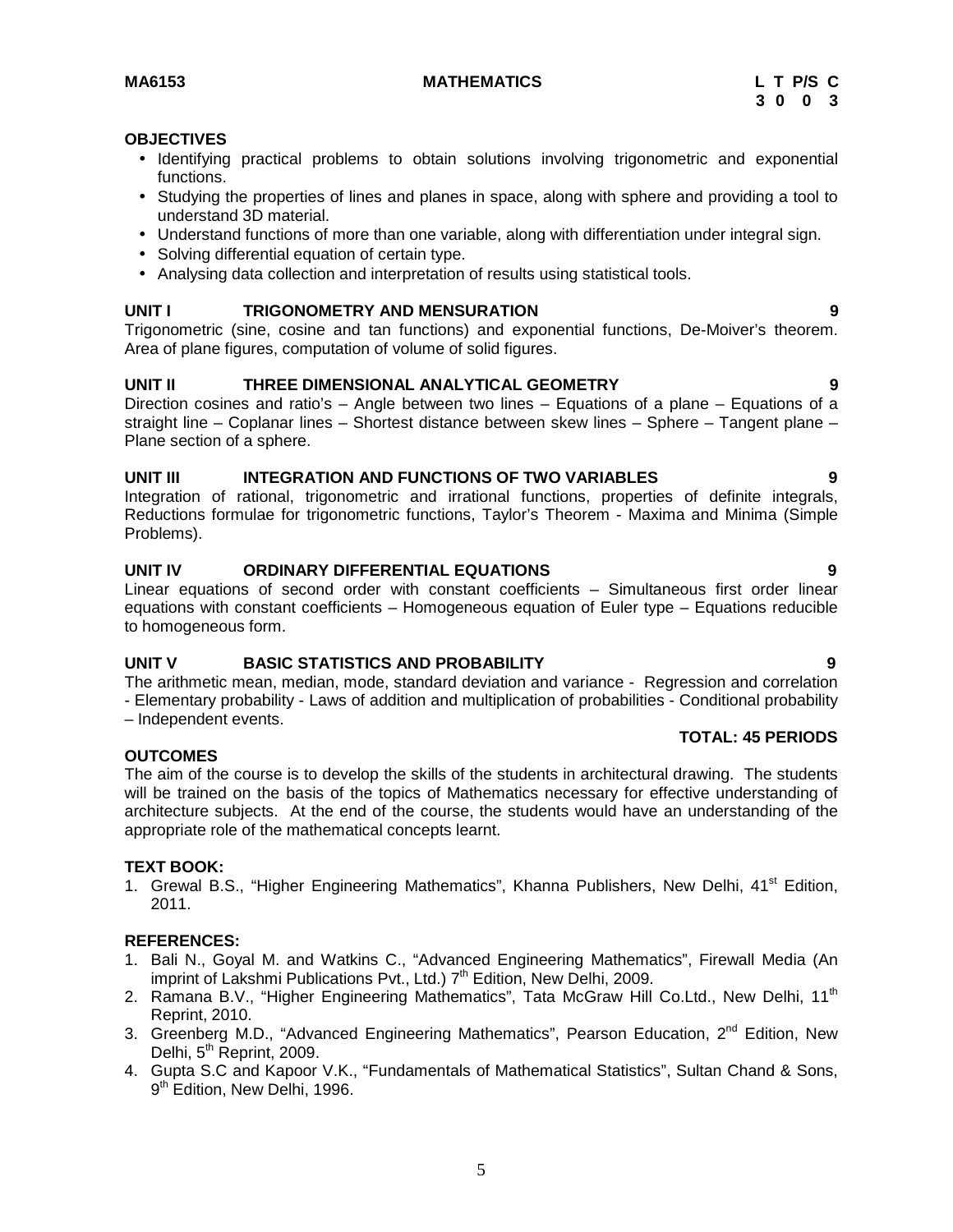### **AR6101 HISTORY OF ARCHITECTURE AND CULTURE - I L T P/S C**

#### **OBJECTIVES :**

- To inform about the development of architecture in the Ancient Western World and the cultural and contextual determinants that produced that architecture.
- To understand architecture as evolving within specific cultural contexts including aspects of politics, society, religion and climate.
- To gain knowledge of the development of architectural form with reference to
- Technology, Style and Character in the prehistoric world and in Ancient Egypt, West Asia, Greece and Rome.

#### **UNIT I PREHISTORIC AGE 6**

Introducing concepts of culture and civilization – Paleolithic and Neolithic Culture – art forms and evolution of shelter – megaliths – agricultural revolution and its impact on culture and civilization.

#### **UNIT II ANCIENT RIVER VALLEY CIVILIZATIONS: EGYPT 7**

Landscape and culture of Ancient Egypt – history – religious and funerary beliefs and practices – monumentality – tomb architecture: evolution of the pyramid from the mastaba – temple architecture: mortuary temples and cult temples

Great Pyramid of Cheops, Gizeh – Temple of Ammon Ra, Karnak – Temple of Abu Simbel (Rock Cut)

#### **UNIT III ANCIENT RIVER VALLEY CIVILIZATIONS: MESOPOTAMIA 8**

Urbanization in the Fertile Crescent – Sumerian, Babylonian, Assyrian and Persian culture – evolution of city-states and their character – law and writing – theocracy and architecture – evolution of the ziggurat – palaces.

Ziggurat of Ur, Urnamu – Palace of Sargon, Khorsabad – Palace at Persepolis

#### **UNIT IV CLASSICAL PERIOD: GREECE 12**

Landscape and culture of Greece – Minoan and Mycenaean cultures – Hellenic and Hellenistic cultures – Greek character – Greek polis and democracy – Greek city planning – architecture in the archaic and classic periods – Domestic architecture; Public Buildings: Agora, stoas, theaters, bouletrion and stadias – Greek temple: evolution and classification – Parthenon and Erection – orders in architecture: Doric, lonic, Corinthian – optical illusions in architecture.

#### **UNIT V CLASSICAL PERIOD: ROME 12**

Roman history: Republic and Empire – Roman religion and the Roman temple – Roman character – lifestyle – Roman urban planning – art and architecture as imperial propaganda: forums and basilicas – domestic architecture – structural forms, materials and techniques of construction – orders in architecture: Tuscan and Composite.

Rome: Forum Romanum and other Imperial Forums, Enclosure and manipulation of space: Pantheon – Public buildings: Colloseum, Circus Maximus, Thermae of Caraculla.

## **TOTAL : 45 PERIODS**

- A detailed understanding of Western (Christian) architecture.
- An understanding about the spatial and stylistic qualities associated with church architecture
- An idea about Chennai Christian Architecture with the help of assignments.
- An Understanding of the architecture as an outcome of various social, political and economic upheaveals, and as a response to the cultural and climate conditions.

#### **REQUIRED READINGS**

**OUTCOMES:**

- 1. Sir Banister Fletcher, "A History of Architecture", CBS Publications (Indian Edition),1999.
- 2. Spiro Kostof, "A History of Architecture:Setting and Rituals, Oxford University Press, London, 1985.
- 3. Leland M Roth; "Understanding Architecture: Its Elements, History and Meaning"; Craftsman House; 1994.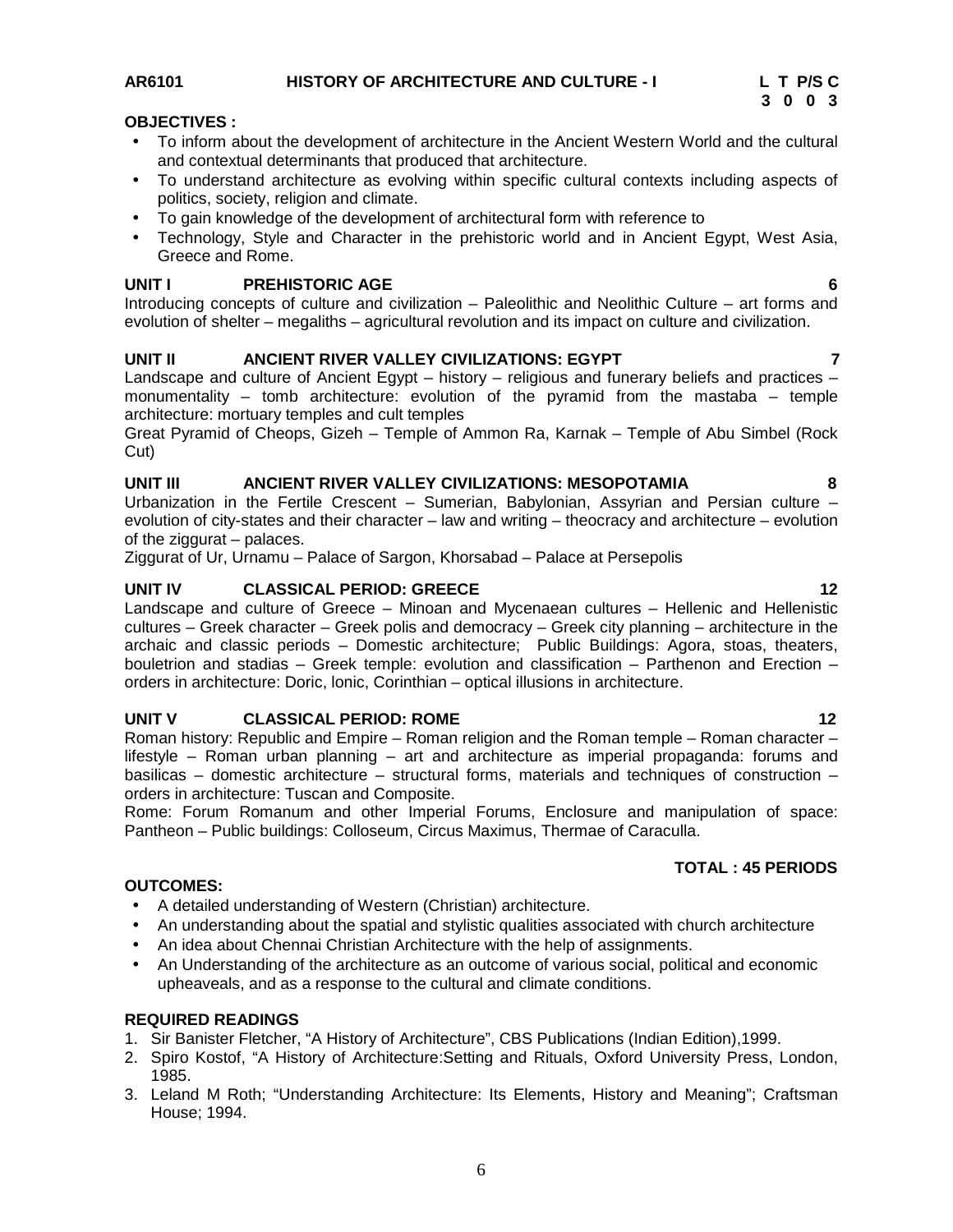#### **REFERENCES**

- 1. Pier Luigi Nervi, General Editor, "History of World Architecture Series", Harry N. Abrams, Inc. Pub., New York, 1972.
- 2. Lloyd S. and Muller H.W., "History of World Architecture Series", Faber and Faber Ltd., London, 1986.
- 3. Gosta, E. Samdstrp, "Man the Builder", Mc.Graw Hill Book Company, New York, 1970.
- 4. Webb and Schaeffer; "Western Civilisation", Volume I; VNR: NY: 1962.
- 5. Vincent Scully, "Architecture The Natural and the Manmade", Harper Collins Pub: 1991.

#### **AR6102 THEORY OF ARCHITECTURE - I L T P/S C**

### **OBJECTIVES :**

- To introduce the various facets of architecture and its influencing factors.
- To introduce the formal vocabulary of architecture as one of the ways to experience the built environment.
- To understand and appreciate the universals of architectural form and space in terms of elements and principles within particular historical, cultural and geographic contexts.

#### **UNIT I INTRODUCTION TO ARCHITECTURE 8**

Definitions of Architecture – Origin of Architecture – architecture as a discipline – context for architecture as satisfying human needs: functional, aesthetic and psychological-outline of components and aspects of architectural form-site, structure, skin, materials, services, use, circulation, expression, character, experience – Introduction to the formal vocabulary of architecture and Gestalt ideas of visual perception.

#### **UNIT II ELEMENTS OF ARCHITECTURE 7**

Understanding fundamental elements such as point, line, plane, form and space, shape, pattern, light, colour, surface and texture with reference to the evolution of architectural form and space.

#### **UNIT III ELEMENTS OF ARCHITECTURE –FORM 9**

Understanding perceptual effects of specific geometric forms such as sphere, cube, pyramid, cylinder and cone and its sections as well as their derivatives with respect to the evolution of architectural form and space.

#### **UNIT IV ELEMENTS OF ARCHITECTURE –SPACE 9**

Understanding perceptual effects of specific configuration of architectural spaces – Enclosure – Internal and External, Continuous spaces – Spatial relationship and its types, Spatial organisation: Centralized, Linear, Radial Clustered, Grid – built form and open space relationships.

#### **UNIT V PRINCIPLES OF ARCHITECTURE 12**

Understanding fundamental principles such as proportion, scale, balance, symmetry/asymmetry, rhythm, axis, hierarchy, datum, unity, harmony, dominance, climax – Movement with reference to the architectural form and space – detailed study of relationship between architectural form and circulation – Types of circulation – Building approach and entrance, path configuration and form, path space relationship, orientation.

#### **OUTCOMES**

- A thorough understanding on the definition of architecture; elements of architectures of form and space.
- An exposure to the principles of architecture and applications of the same in buildings.

#### **TOTAL : 45 PERIODS**

#### 7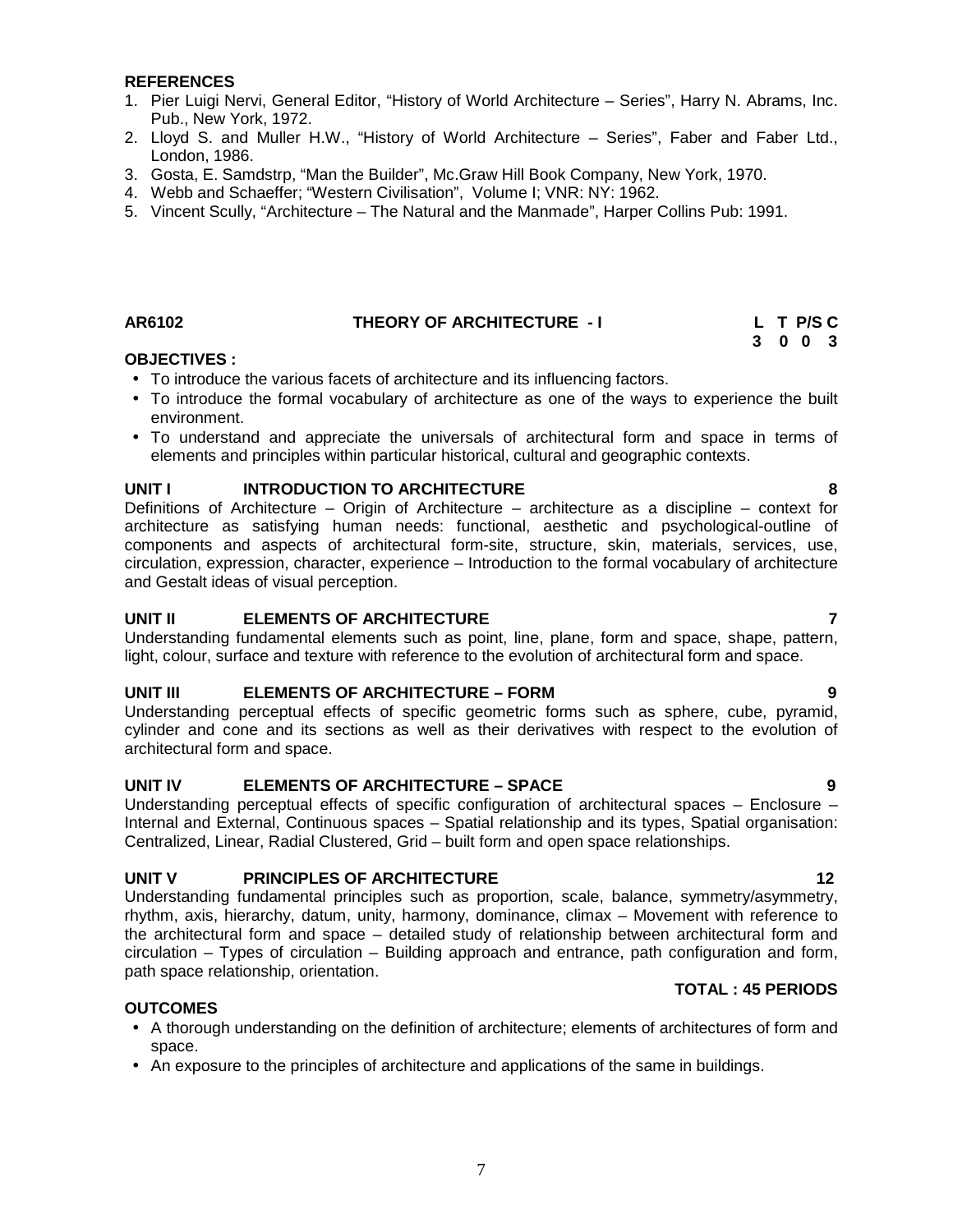#### **UNIT III BAMBOO AND OTHER MATERIALS 10** Bamboo – Bamboo as plant classification, species, geographical distribution, Anatomy of Bamboo, Properties, strength, processing, harvesting, working of Bamboo tools – Treatment and preservation

of Bamboo and uses of Bamboo.

Cane, gate, coir, coconut - Growth, Form, Shape, Leaves, Flowering, Propagation Roofing materials – Thatch, grass, Bamboo, reeds – Basics – Case studies and applications.

### **UNIT IV STRAW BALES 6**

Straw as a building material-physical aspects - Basics, Fire, moisture, insects and pests proof. Plastering straw bale walls, straw bale roof.

### **UNIT V ROCKS AND STONES 12**

Classification of rocks, Sources, Seasoning, Quarrying of stones, Dressing, Characteristics of stones, Testing of stones, Common building stones and their uses. Masonary and paving. Stone veneering, preservation of stones Deterioration of stones, Durability, Preservation, Selection of stones, Artificial stones.

### **OBJECTIVES:**

lime.

- To have an understanding of the properties, characteristics, strength, manufacture, processing and application of materials such as soil, lime, rocks and stones.
- To inform the properties, characteristics and use of bamboo, palm, straw, etc. and methods of preservation and treatment.
- To sensitize the students to the use of these naturally occurring materials in the context of creating a green architecture.

**UNIT I SOILS 9** Fundamentals of Soil Science, Types of soils, Principles of Soil Stabilization, Characteristics of core, Types of Stabilizers, Requirements and Types of mudwall building and surface protection.

Types of lime, Classification of lime, comparison between fat lime and hydraulic lime, Manufacturing process slaking, Hardening – Testing and Storage, Lime putty, Precautions in handling and uses of

- 1. Francis D.K. Ching, "Architecture-Form, Space and Order", Van Nostrand Reinhold Company, New York, 2007.
- 2. Simon Unwin, "Analysing Architecture", Rouledge, London, 2003.
- 3. Pramar V.S., "Design Fundamentals in Architecture", Somaiya Publications Private Ltd., New Delhi, 1973.
- 4. Yatin Pandya,"Elements of Space making", Mapin 2007.

### **REFERENCES:**

- 1. Leland M.Roth, "Understanding Architecture: Its Experience History and Meaning", Craftsman house, 1994.
- 2. Peter von Meiss, "Elements of architecture from form to place", Spon Press 1977.
- 3. Rudolf Arnheim, "The dynamics of architectural form", University of California Press, 1977.
- 4. Neils Prak, "The language of Architecture", Mounton & Co., 1968.
- 5. Paul Alan Johnson, "The Theory of Architecture Concepts and themes", Van Nostrand Reinhold Co., New York, 1994.
- 6. Helen Marie Evans and Carla David Dunneshil, "An invitation to design", Macmillan Publishing Co. Inc., New York, 1982.

### **REQUIRED READINGS:**

**AR6103 BUILDING MATERIALS - I L T P/S C 3 0 0 3**

- **UNIT II LIME 8**
	-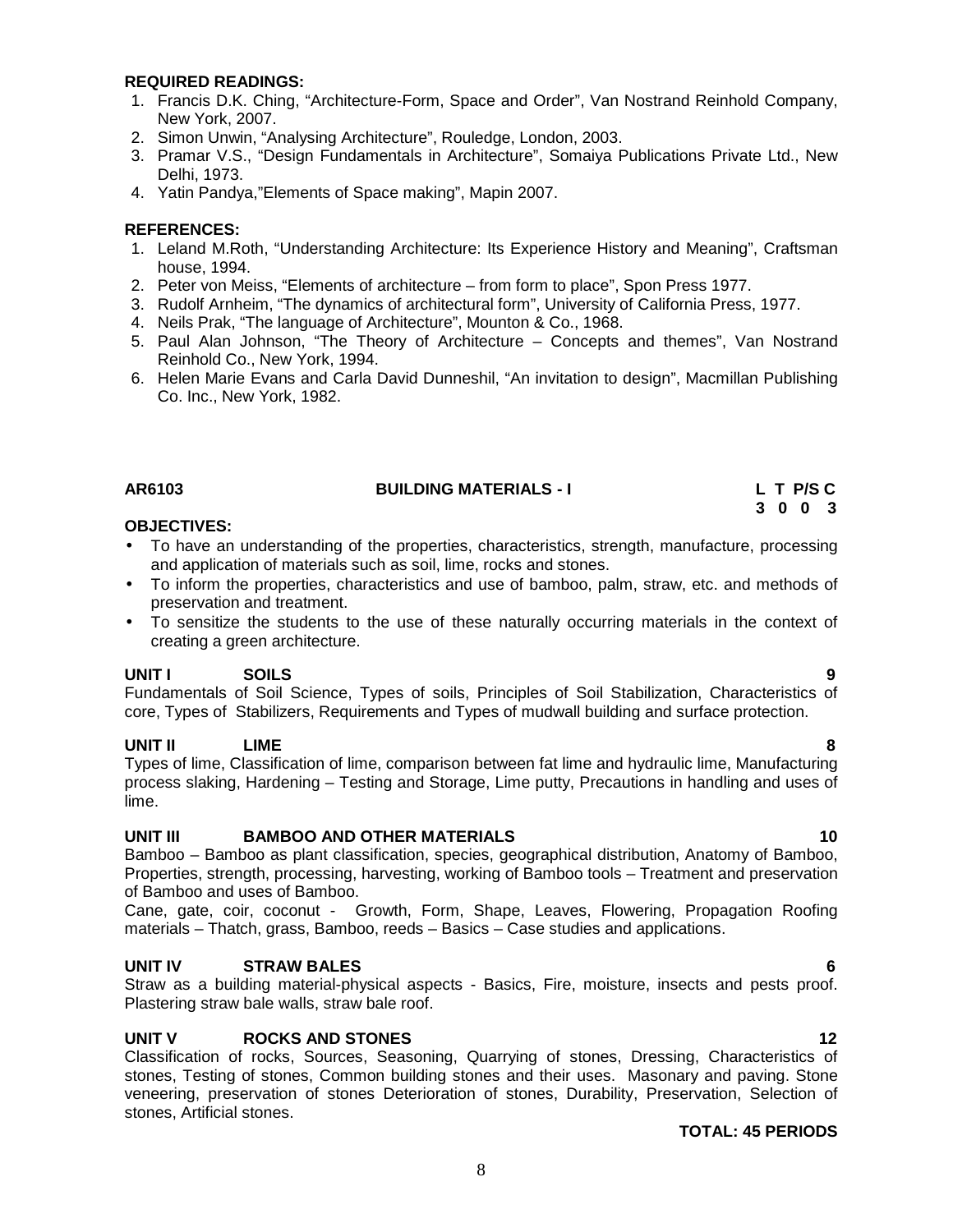#### **OUTCOMES:**

 Students get sensitized about the need for using ecological materials to create apeen architecture which will adapt itself to the surrounding environment. In this process students learn about materials, properties characteristics, methods of preservation, treatment and methods of construction and uses of materials.

#### **REQUIRED READINGS:**

- 1. Varghese P.C., "Building Materials", Prentice Hall of India put Ltd New Delhi, 2005.
- 2. Dunkelberg (K), "Bambus Bamboo, Bamboo as a Building Material", Karl Kramer Verlag Stuttgart, 2000.
- 3. Gernot Minke and Friedemann Mahlke "Building with straw: Design and Technology of a Sustainable Architecture", Birkhauser,Publisher for Architecture Berlin, Bostan, 2005.

#### **REFERENCES:**

- 1. Duggal S.K., "Building materials", Oxford and IBH publishing Co, put, Ltd, New Delhi, 1997.
- 2. Spencke R. F. and Cook D.J., "Building Materials in Developing Countries", John Wiley and sons 1983.

#### **AR6111 ARCHITECTURAL DRAWING - I L T P/S C**

#### **OBJECTIVES**

 To introduce the concepts and fundamentals of architectural drawing, to develop representation skills and to nurture the understanding of the nature of geometrical forms and simple building forms and to teach the language of architectural and building representation in two- and three dimensions; To introduce the basics of measured drawing.

#### **UNIT I GEOMETRICAL DRAWING: INTRODUCTION 15**

Introduction to fundamentals of drawing/ drafting: Construction of lines, line value, line types, lettering, dimensioning, representation, format for presentation, etc.; Construction of angles, use of scales;

Construction of circles, tangents, curves and conic sections.

#### **UNIT II GEOMETRICAL DRAWING: PLANE GEOMETRY 20**

Construction and development of planar surface – square, rectangle, polygon etc Introduction of multi- view projection – projection of points, lines and planes.

#### **UNIT III GEOMETRICAL DRAWING: SOLID GEOMETRY 10**

Multi- view projection of solids – cube, prism, pyramids, cones, cylinders etc.; Sections of solids, true shape of solids.

#### **UNIT IV GEOMETRICAL DRAWING: AXONOMETRIC PROJECTION 10**

Isometric, plan oblique and elevation oblique projection of planes, solids and combination of solid etc.

#### **UNIT V MEASURED DRAWING 20**

Introduction to fundamentals of measured drawing, line value, lettering, drawing representation, format for presentation methods and technique of measuring buildings and their details. Measured drawing of simple objects like furniture, detailing in terms of construction, ornamentation, measured drawing of building components like column, door, window, cornice, etc.

#### **TOTAL : 75 PERIODS**

#### **OUTCOMES**

- An understanding on the concepts of architectural drawing as well as representation skills are imparted.
- An understanding on the building representation in 2D and 3D among students in addition to preparation of measured drawing.

**0 0 5 3**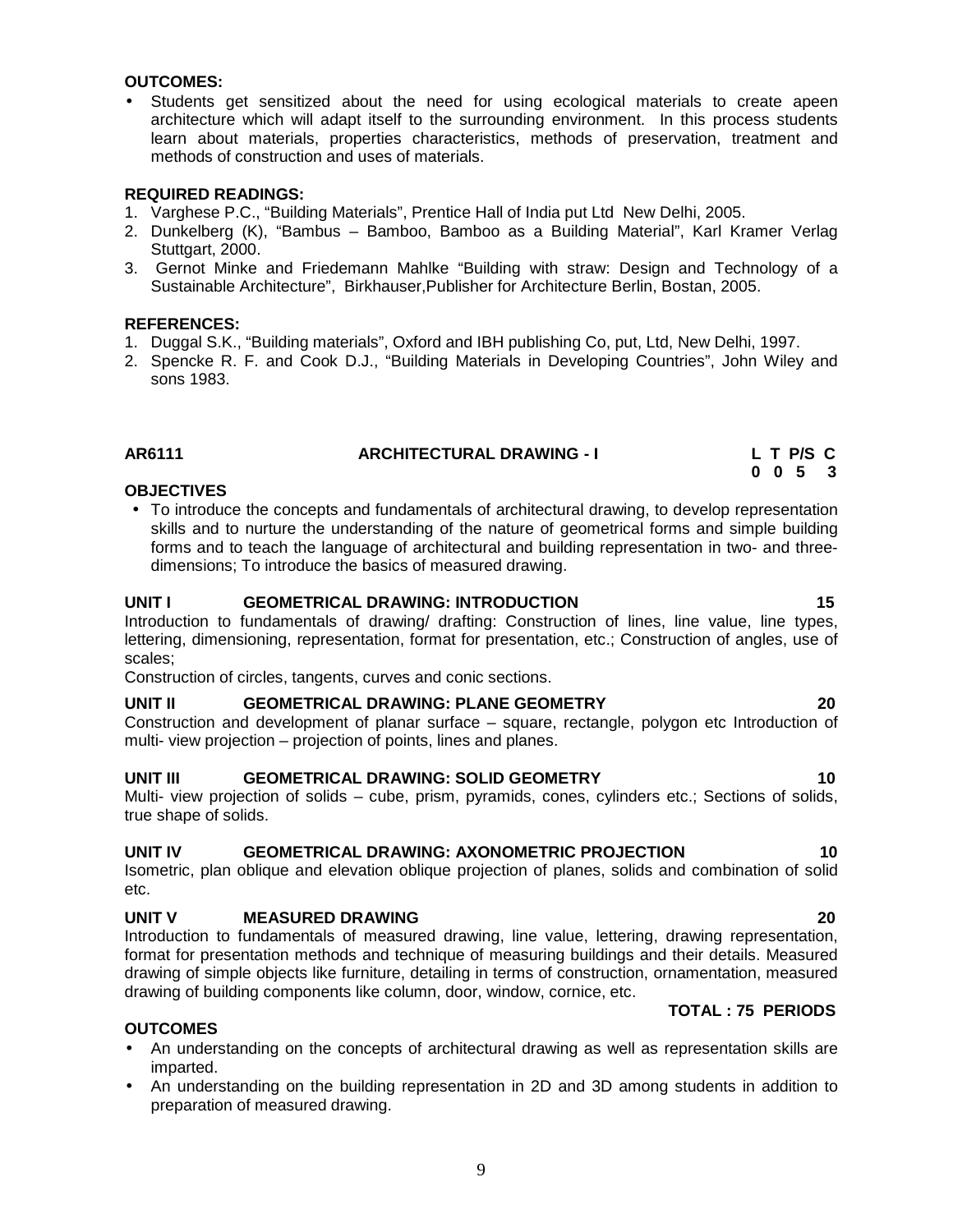#### **REQUIRED READINGS**

- 1. Morris IH., "Geometrical Drawing for Art Students", Orient Longman, Madras, 2004.
- 2. Francis D. K. Ching, "Architectural Graphics", John Wiley and Sons, 2009.
- 3. Fraser Reekie, Reekie's, "Architectural Drawing", Edward Arnold, 1995

#### **REFERENCES:**

1. Leslie Martin C., "Architectural Graphics", The Macmillan Company, New York, 1978.

### **AR6112 ART STUDIO L T P/S C**

**0 0 5 3**

#### **OBJECTIVES:**

- To develop presentation skills, visual expression and representation, imaginative thinking and creativity through a hands on working with various mediums and materials.
- To familiarize the students with the various mediums and techniques of art through which artistic expression can be achieved
- To familiarize students with the grammar of art by involving them in a series of free hand exercises both indoor and outdoor to understand form, proportion, scale, etc
- Involving them in a series of exercises which will help them experiment with form and volume.
- To involve students in a series of exercises which will look at graphic and abstract representations of art.

#### **UNIT I DRAWING 24**

Introduction to art – Elements and principles of drawing – Types of drawing – Visual effects of drawing – Scale drawing – Composition – Approach to sketching – Study of light, shade and shadow.

Exercise involving Indoor and out door sketching – Spot sketching - Drawing from imagination – Study of 3 D effects through light and shade from nature – Tools and materials – Illustration – Study of human being and mobiles.

#### **UNIT II PAINTING I 12**

Introduction of painting – Colour – Properties of colour – Colour schemes – Types of colours - Application and visual effects of colour. Exercise involving Study of colour – Properties of paper, brush and other tools – Basic washes – 3D effects from still-life, nature and built environment using mono chromatic and multi colour.

#### **UNIT III PAINTING II 15**

Indoor and out door painting – Rendering techniques Exercise involving Water colour – Water soluble colour pencil – Tempra – Acarali – Water soluble oil colour – Oil colour – Pen and ink – Brush – Air brush – Mixed mediums – Study of multi colour and 3D effects from nature and built environment.

#### **UNIT IV SCULPTURE 12**

Introduction of sculpture –Sculpture using various materials such as clay, plaster of Paris, paper mache, and wire.

#### **UNIT V APPLIED ART 12**

Graphic representations – Visual composition and Abstraction- Exercises involving Logo design, collage, calligraphy and printing.

#### **OUTCOMES**

- The students are exposed to various mediums and techniques.
- Bold enough to handle to the colours for the presentation sheets.
- The students are mastery in sketching and expression through forms.
- The skill and knowledge gained through the subject is most useful to their profession

### **TOTAL: 75 PERIODS**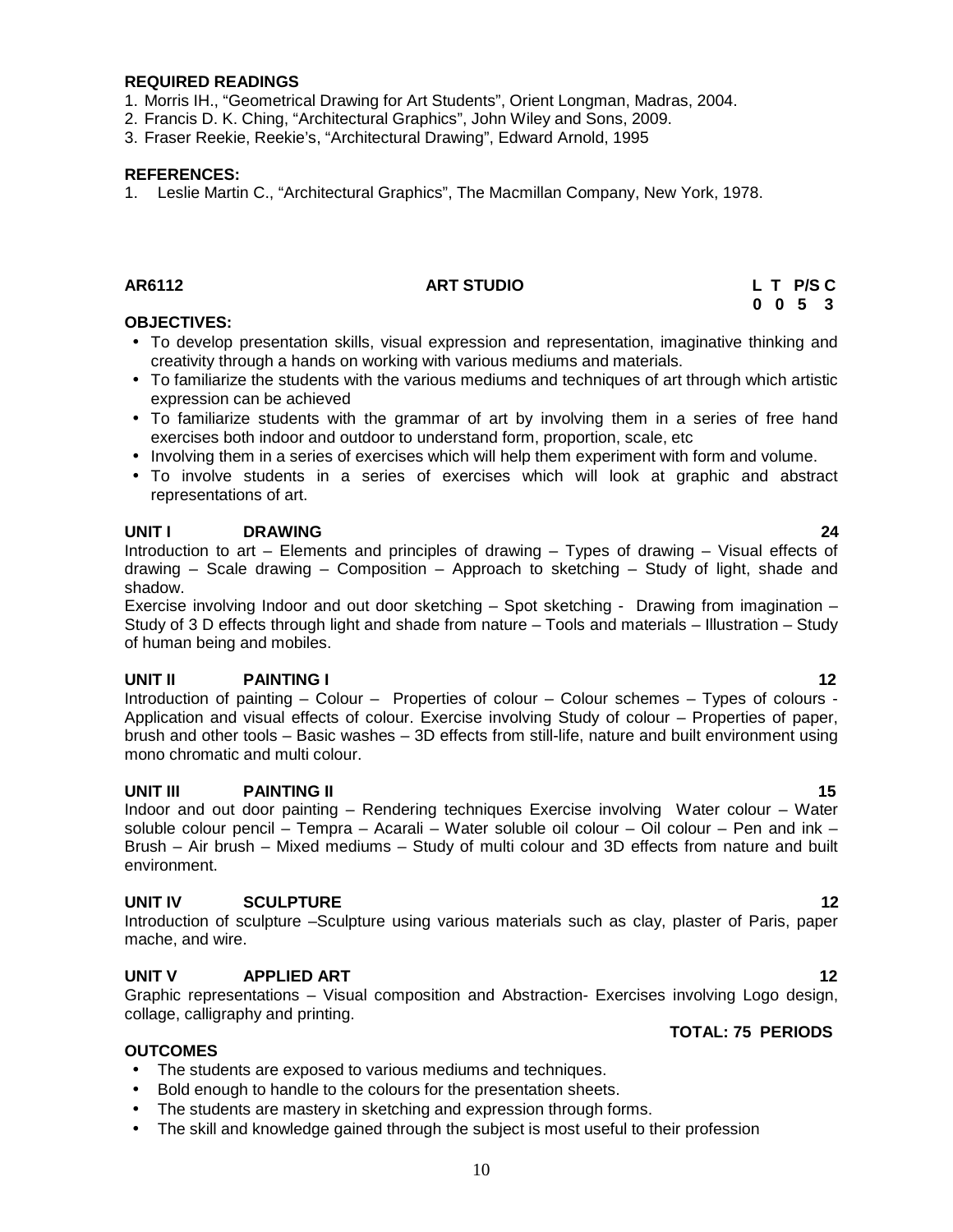#### **REQUIRED READINGS**

- 1. Webb, Frank, "The Artist guide to Composition", David & Charles, U.K., 1994.
- 2. Ching Francis, "Drawing a Creative Process", Van Nostrand Reinhold, New York, 1990.
- 3. Alan Swann, "Graphic Design School", Harper Collins, 1991.

#### **REFERENCES:**

- 1. Moivahuntly, "The artist drawing book", David & Charles, U.K., 1994.
- 2. Arundell (Jan) Exploring sculpture, Mills and Boon, London/Charles, T. Brand Ford Company, U.S.A.
- 3. The art of drawing trees, heads, colours, mixing, drawing, landscape and painting, water colour, oil colour, etc. – The Grumbacher Library Books, New York, 1996.
- 4. Caldwell peter, "Pen and Ink Sketching", B.T. Bats ford Ltd., London, 1995**.**

#### **AR6113 BASIC DESIGN L T P/S C**

**0 0 12 6**

#### **OBJECTIVES:**

- To understand the elements and principles of Basic Design as the building blocks of creative design through exercises that will develop the originality, expression, skill and creative thinking.
- To involve students in a number of exercises to understand the grammar of design and visual composition.
- To enable the understanding of 3 D Composition by involving students in a number of exercises which will help generation of a form from a two dimensional / abstract idea.
- To enable the understanding of the relationship between the grammar of design and architecture by involving the students in seminars/ workshops and simple exercises which will look at building form analytically.

#### **Contents:**

Introduction to Architectural Design through Basic Design – Elements of Design :

Properties, qualities and characteristics of point, line, direction shape, form, colour and texture – Principles of Design: Scale, Proportion, Balance, Harmony, Rhythm and Contrast.

The course shall be conducted by giving a number of exercises in the form of design studios, seminars and creative workshops that are aimed at teaching the following:

- i) Elements and Principles of Visual Composition using point, line, shape.
- ii) Exploring colour schemes and their application in a visual composition and in Architectural forms and spaces.
- iii) Study of texture and schemes of texture both applied and stimulated and their application.
- iv) Study of linear and Planar forms using simple material like Mount Board, metal foil, box boards, wire string, thermocol etc.
- v) Study of Solids and voids to evolve sculptural forms and spaces and explore the play of light and shade and application of color.
- vi) Study of fluid and plastic forms using easily mouldable materials like clay, plaster of paris etc.
- vii) Analytical appraisal of building form in terms of visual character, play of light and shade, solids and voids etc.
- viii) Application of Basic design in Architectural Design through the manipulation of line, plane, solid and voids and application of texture colour, proportion etc.

#### **TOTAL: 180 PERIODS**

#### **OUTCOMES**

- An understanding of the qualities of different elements as well as their composite fusions.
- An ability to engage and combine the elements of design in spontaneous as well as intentional ways in order to create desired qualities and effects.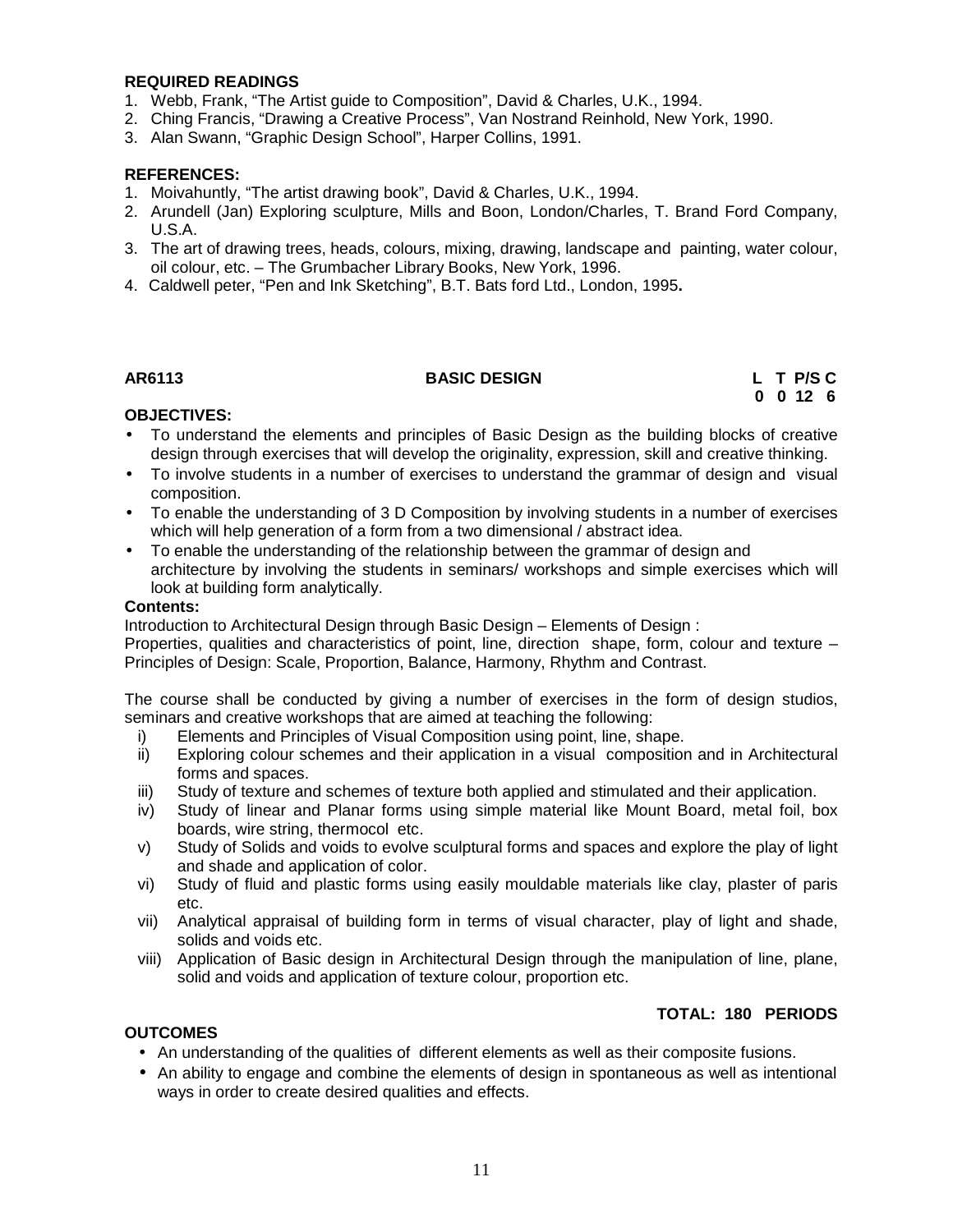#### **REQUIRED READINGS:**

- 1. Owen Cappleman & Michael Jack Jordon, Foundations in Architecture : An Amotated Anthology of Beginning Design Project, Van Nostrand Reinhold New York, 1993.
- 2. Charles Wallschlacgerm & Cynthia Busic-Snyder, Basic Visual Concepts and Principles for Artists, Architects and Designers, Mc Graw Hill, New York 1992.

#### **REFERENCES:**

- 1. Pramar V.S., Design fundamentals in Architecture, Somaiya Publications Pvt. Ltd., New Nelhi, 1973.
- 2. Francis D.K.Ching, "Architecture: Form, Space and Order, Van Nostrand Reinhold Co., (Canaa), 1979.
- 3. Elda Fezei, Henny Moore, Hamlyn, London, New York, Sydney, Toronto, 1972.
- 4. Lawrence Bunchy C.Acrylic for Sculpture and Design, 450, West 33rd Street, New York, N.Y.10001, 1972.
- 5. Exner V., Pressel D., "Basics Spatial Design", Birkhanser, 2009.

#### **AR6201 MECHANICS OF STRUCTURES - I L T P/S C**

#### **OBJECTIVES:**

- To enable a student to understand the effect of action of forces on a body and the concept of equilibrium of the body through exercises.
- To determine the internal forces induced in truss members due to external loads by working out problems.
- To calculate the sectional properties (centroid, moment of inertia, section modulus and radius of gyration) for various sections by working out problems.
- To study the stress strain behaviors of steel and concrete due to axial loads and to determine the stresses and strains developed in solids due to external action through select problems.
- To derive the relationship between elastic constants and solving problems.

#### **UNIT I FORCES AND STRUCTURAL SYSTEMS 8**

Types of force systems - Resultant of forces-Lami's theorem- principle of moments varignon's theorem - principle of equilibrium (no reaction problems) - simple problems

#### **UNIT II ANALYSIS OF PLANE TRUSSES 10**

Introduction to Determinate and Indeterminate plane trusses - Analysis of simply supported and cantilevered trusses by method of joints.

#### **UNIT III PROPERTIES OF SECTION 10**

Centroid- Moment of Inertia - Section modules – Radius of gyration - Theorem of perpendicular axis - Theorem of parallel axis –simple problems.

#### **UNIT IV ELASTIC PROPERTIES OF SOLIDS 10**

Stress strain diagram for mild steel, High tensile steel and concrete - Concept of axial and volumetric stresses and strains. (excluding composite bar)

#### **UNIT V ELASTIC CONSTANTS 7**

Elastic constants - Relation between elastic constants - Application to problems.

#### **TOTAL: 45 PERIODS**

#### **OUTCOMES:**

#### **At the end of the course, the student should be able to:**

- Apply the concepts of action of forces on a body and should be able to apply the equilibrium concepts.
- Analyze any type of determinate trusses with different end conditions.
- To solve the sectional properties for any geometrical shapes.
- The concepts of elastic constants and its applications for various types of problems with a thorough understanding of stresses and strain.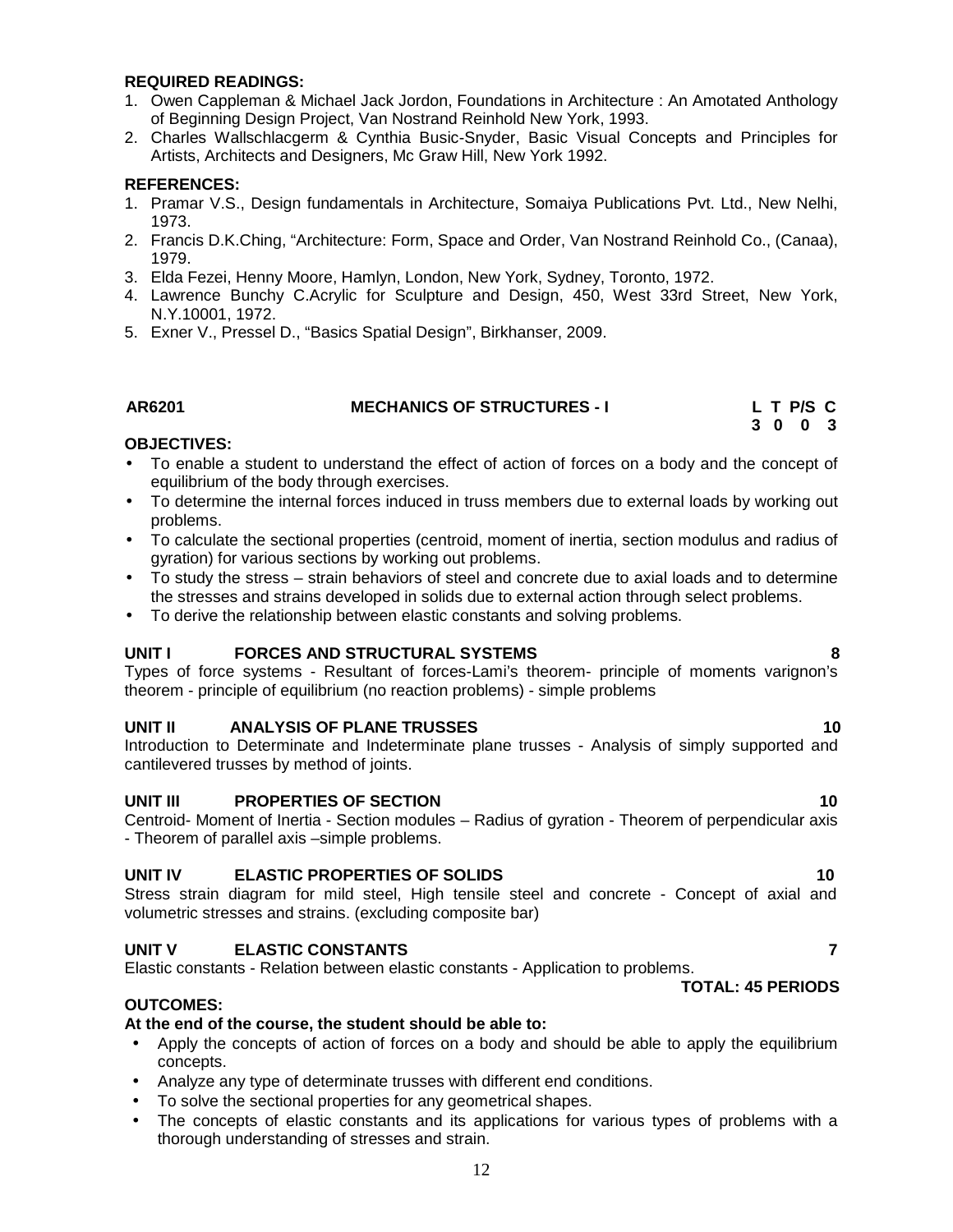#### **REQUIRED READINGS**

- 1. Bansal R.K.– A text book on Engineering Mechanics, Laxmi Publications, Delhi, 2005.
- 2. Bansal R.K. A textbook on Strength of Materials, Lakshmi Publications, Delhi 2007.

#### **REFERENCES:**

- 1. Punmia P.C., "Strength of Materials and Theory of Structures"; Vol. I, Lakmi Publications, Delhi 1994.
- 2. Ramamrutham S., "Strength of Materials", Dhanpatrai & Sons, Delhi, 1990.
- 3. Nash W.A., "Strength of Materials" Schaums Series, McGraw Hill Book Company, 1989.
- 4. Rajput R.K., "Strength of Materials", S. Chand & Company Ltd., New Delhi, 1996.

### **AR6202 HISTORY OF ARCHITECTURE AND CULTURE - II L T P/S C**

#### **OBJECTIVES:**

- To understand Indian architecture as evolving within specific cultural contexts including aspects of society, religion, politics and climate
- To gain knowledge of the development of architectural form with reference to technology, style and character in the Indus valley Civilization, Vedic period and manifestation of Buddhist and Hindu architecture in various parts of the country.

#### **UNIT I ANCIENT INDIA 6**

Indus Valley Civilization: culture and pattern of settlement.- Aryan civilization – theories and debates of origin- origins of early Hinduism - Vedic culture - Vedic village and rudimentary forms of bamboo and wooden construction - origins of Buddhism and Jainism**.**

#### **UNIT II BUDDHIST ARCHITECTURE 10**

Evolution of Buddhism, Buddhist thought, art and culture - Hinayana and Mahayana Buddhism interaction of Hellenic & Indian Ideas in Northern India - evolution of building typologies- the stupa, vihara and the chaitya hall - symbolism of the stupa - architectural production during Ashoka's rule Ashokan Pillar, Sarnath - rock cut caves at Barabar - Sanchi Stupa- rock cut architecture in Ajanta and Ellora - Karli - viharas at Nasik - Rani gumpha, Udaigiri - Takti Bahai, Gandhara.

#### **UNIT III EVOLUTION OF HINDU TEMPLE ARCHITECTURE 10**

Hindu forms of worship – evolution of temple form - meaning, symbolism, ritual and social importance of temple - categories of temple - elements of temple architecture - early shrines of the Gupta and Chalukyan periods

Tigawa temple - Ladh Khan and Durga temple, Aihole - Papanatha, Virupaksha temples, Pattadakal - Kailasanatha temple, Ellora.

#### **UNIT IV TEMPLE ARCHITECTURE - SOUTHERN INDIA 12**

Brief history of South India - relation between Bhakti period and temple architecture - of temple towns - Dravidian Order - evolution and form of gopuram

Rock cut productions under Pallavas: Shore temple, Mahabalipuram and Kailasanatha temple, Kanchipuram - Chola Architecture: Nartamalai, Brihadeeswara, Gangaikonda Cholapuram and Darasuram temples -– temple gateways of Madurai and Chidambaram - temple towns: Madurai, Srirangam and Kanchipuram Hoysala architecture: Belur and Halebid.

#### **UNIT V TEMPLE ARCHITECTURE -NORTHERN INDIA 7**

Temple architecture of Gujarat, Orissa, Madhyapradesh and Rajasthan - their salient features Lingaraja Temple, Bhuvaneswar - Sun temple, Konarak. - Somnatha temple, Gujarat, Surya kund, Modhera Khajuraho, Madhyapradesh - Dilwara temple, Mt. Abu

#### **TOTAL: 45 PERIODS**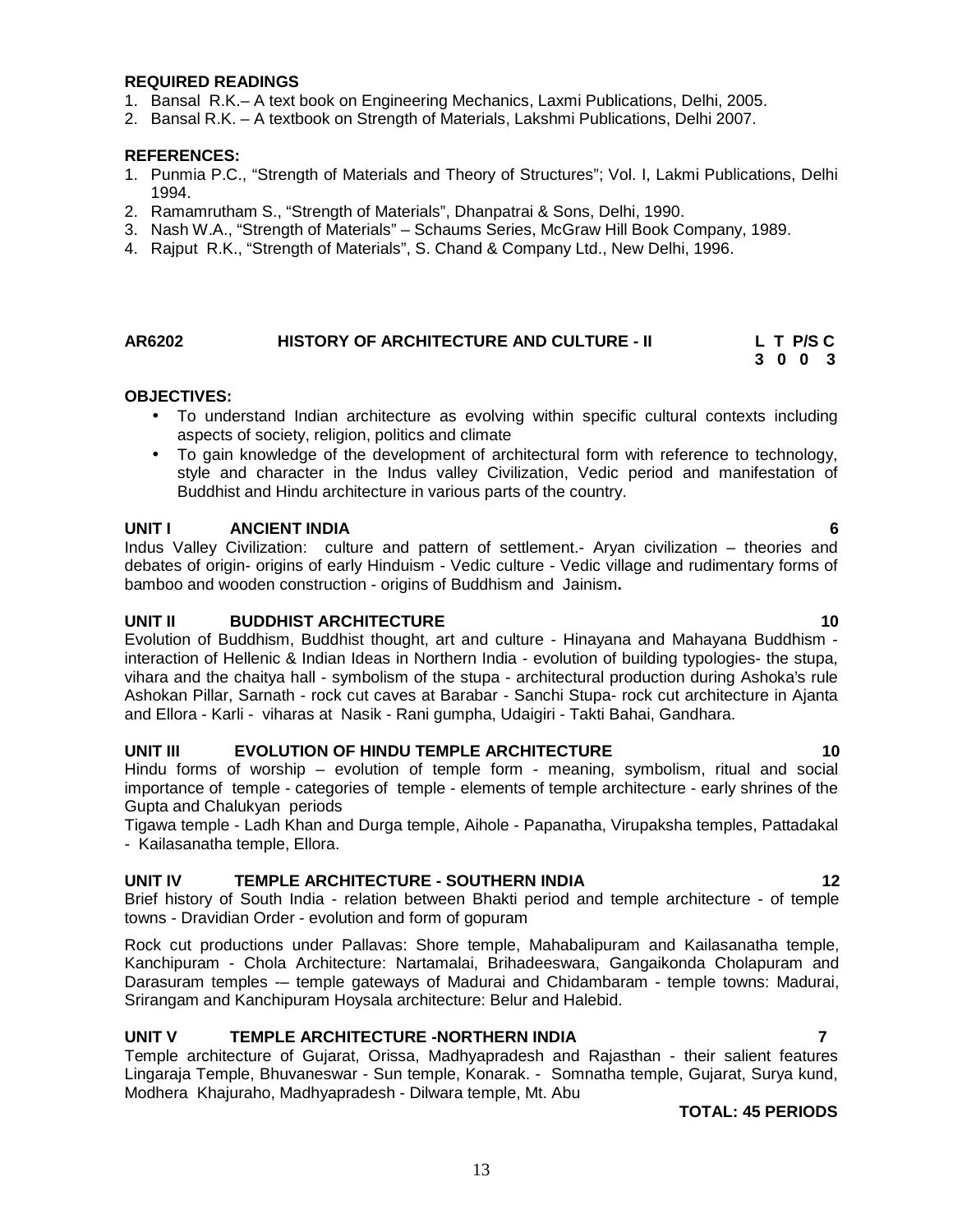#### **OUTCOMES**

- The students understood Indian architecture as a response to the political and socio cultural conditions present in india at different points of time.
- The architectural responses were understood with respect to technology style and character

#### **REQUIRED READINGS:**

- 1. Percy Brown, "Indian Architecture (Buddhist and Hindu Period)", Taraporevala and Sons, Bombay, 1983.
- 2. Satish Grover, "The Architecture of India (Buddhist and Hindu Period)", Vikas Publishing Housing Pvt. Ltd., New Delhi, 2003.
- 3. Christoper Tadgell, "The History of Architecture in India from the Dawn of civilization to the End of the Raj", Longmon Group U.K.Ltd., London, 1990.

#### **REFERENCES:**

- 1. George Michell, "The Hindu Temple", BI Pub., Bombay, 1977.
- 2. Stella Kramrisch, "The Hindu Temple", Motilal Banarsidass, 1976.
- 3. Parameswaranpillai V.R., "Temple culture of south India", Inter India Publications,
- 4. George Michell Ed, "Temple Towns of Tamil Nadu", Marg Pubs, 1995.
- 5. Raphael D., "Temples of Tamil Nadu Works of Art", Fast Print Service Pvt Ltd., 1996.

#### **AR6203 THEORY OF ARCHITECTURE - II L T P/S C**

#### **OBJECTIVES**:

- To introduce factors that lending meaning to architecture, expression, communication.
- To understand architecture as a product of historical context through introduction to aspects of style, character and architectural movements
- To understand the generation of individual meaning in architecture through study of philosophies/theories and exemplary works of architects
- To introduce thorough case studies, tools for representing, analyzing and interpreting architecture.
- To actually learn to represent, analyze and interpret the architectural experience holistically through live case studies

#### **UNIT I MEANING IN ARCHITECTURE 6**

Architecture as a vehicle of expressing, symbolism and communication- Illustrative examples

#### **UNIT II ARCHITECTURAL CHARACTER 9**

Ideas of character, style, architectural movement: Illustrative examples across various periods in history.

#### **UNIT III WORKS OF ARCHITECTS 12**

Role of individual architects in the generation of architectural form, through study of exemplary works, architectural inspirations, philosophies, ideologies and theories of architects.

#### **UNIT IV ANALYZING ARCHITECTURE 9**

Introduction to modes of understanding architecture in totality in terms of the various aspects studied before in the subject – understanding how case studies have used representational, analytic and interpretational tools

#### **UNIT V EXPERIENCING ARCHITECTURE 9**

Understanding architecture in totality in terms of the various aspects studied in this course firsthand experience, analysis and interpretation of building

#### **TOTAL :45 PERIODS**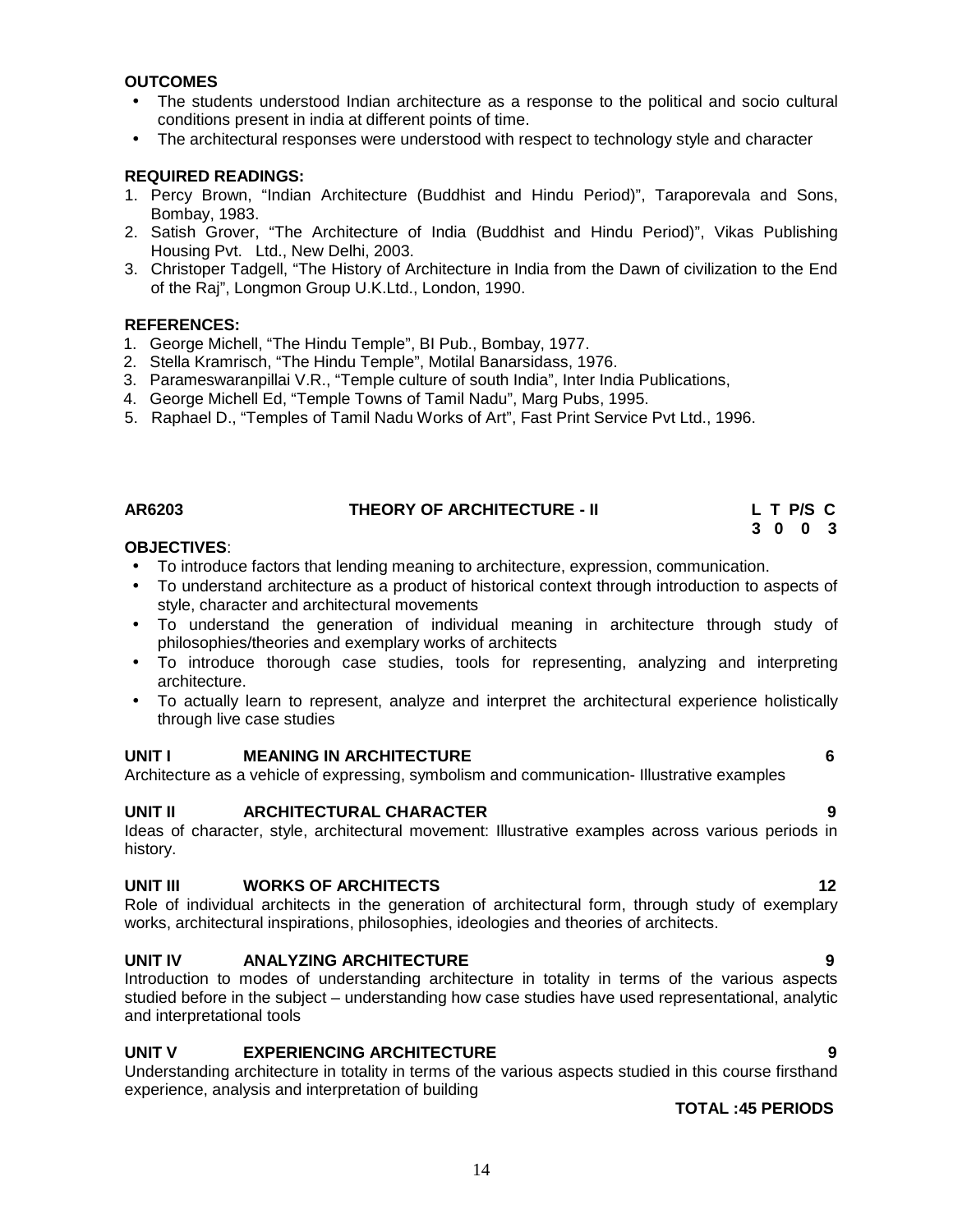To have an understanding of the properties, characteristics, strength, manufacture, processing and application of materials such as brick and other clay products.

**AR6204 BUILDING MATERIALS - II L T P/S C**

- To inform the properties and characteristics of timber, its conversion, preservation and uses.
- To inform of the various market forms of timber, their production, properties and application in the building industry.

#### **UNIT I BRICKS 10**

Classification of bricks including bricks substitutes like fly ash bricks, characteristics, ingredients of bricks – Manufacture of bricks – Forms of bricks – Testing of bricks – Storing – Light weight bricks – Case studies and application. Light weight bricks.

#### **UNIT II CLAY PRODUCTS 12**

Manufacture of burnt clay bricks, paving bricks, hollow bricks – terracotta, porcelain, stoneware, earthenware Glazing and their uses – Glazed ceramic tiles, Fully vitrified tiles, Ceramic sanitary appliances, Stoneware pipes and fittings.

Roofing materials - Manufacture of Mangalore tiles, pot tiles, pan tiles – Case studies and application.

#### **UNIT III TIMBER 8**

Classification of trees, structure of trees, Defects in timber, Storage of timber, Uses of timber, characteristics, seasoning of timber, Defects and diseases, Decay of timber, Preservation, Fire resistance, Conservation of timber.

#### **UNIT IV TIMBER PRODUCTS 8**

Market forms of timber, Industrial timber, - Veneers and Veneer Plywoods, Particle board, Hard board, Fibre board, Block board and Lamin boards, Laminates, advantages and Blockboard uses.

**OBJECTIVES:**

**REQUIRED READING**

- 
- 
- 
- Modern Architecture-Taschen 2007.

2. SimonUnwin, "Analyzing Architecture", Routledge 2003

1. Yatin Pandya, "Elements of Space making", Mapin 2007

architects through examples.

- 3. Francis D.K.Ching, "Architecture, Form, Space and Order"; III Edition, John Wiley, 2007 4. Leland M.- Roth, "Understanding Architecture: Its Elements- History, and Meaning", Icon Editions, 1993
- 5. Haze J Conway, Rowan Roenisch, "Understanding Architecture", Routledge 2005

An understanding the meaning of character and style of buildings with examples

An exposure to analysis and experience of architecture through case studies

An exposure to students on ideologies and philosophies of architectures of contemporary

### **REFERENCES**

**OUTCOMES**

- 1. Anthony Antoniades, "Poetics of architecture: Theory of design, Wiley 2008
- 2. Steen Eiler Rasmussen, "Experiencing Architecture", MIT Press 1964
- 3. Peter von Meiss, "Elements of Architecture From Form to Place", Span Press, 1992
- 4. Bryan Lawson, "How Designers Think", Architectural Press Ltd" London, 1980.
- 5. Hanno Rauterberg, "Talking Architecture, Interview with Architects", Prestel 12008 The A-Z of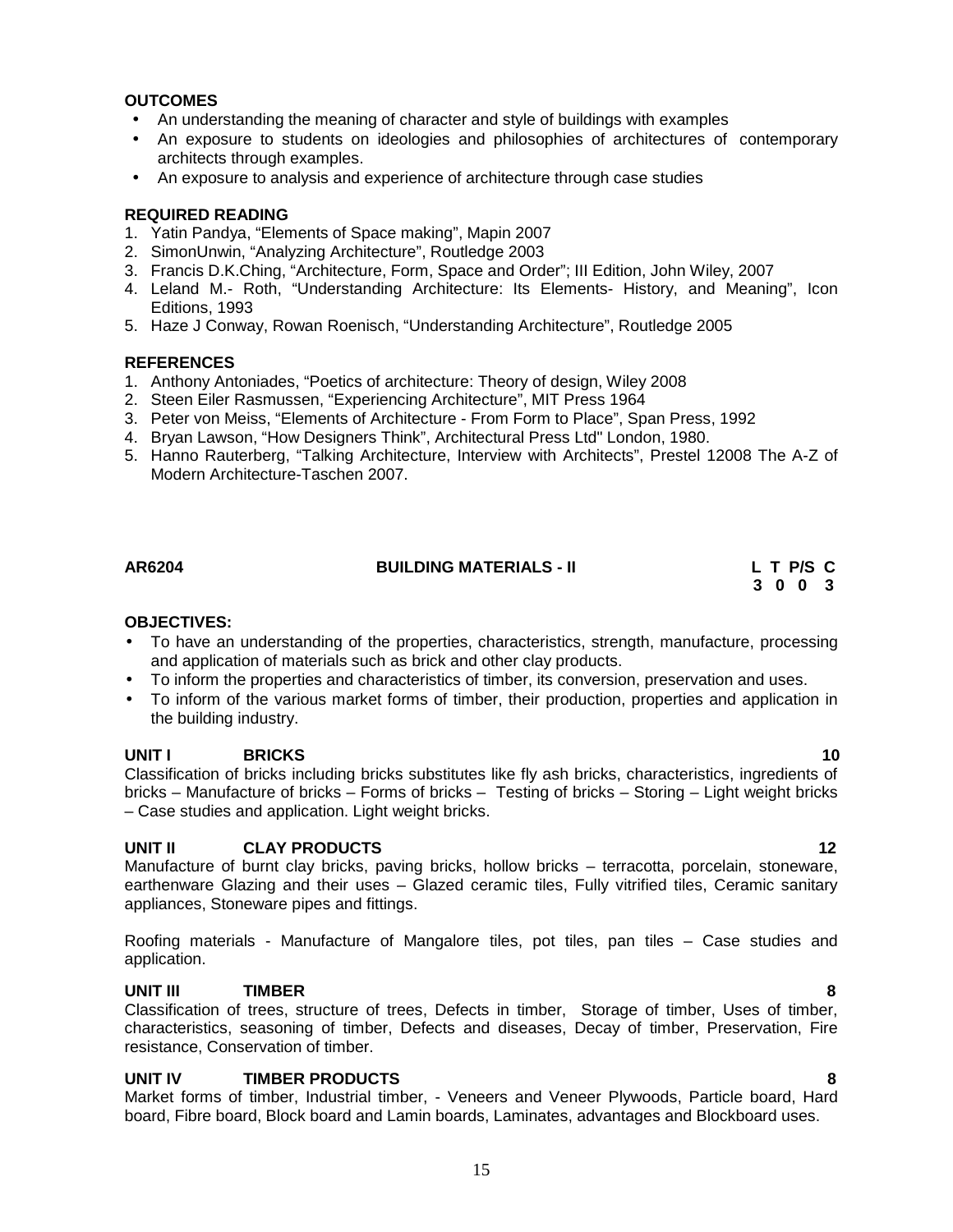#### **UNIT V PAINTING AND VARNISHING IN TIMBER 7**

Composition, characteristics, preparation, Primer, Painting different surfaces. Enamels, Paint, Varnishing – types of varnishing Miscellaneous paints, defects, uses and cost of materials.

#### **TOTAL: 45 PERIODS**

**OUTCOMES** Students get sensitized about the use of Brick, Timber, Timber products, painting and application in building industry students learn about making and manufacturing process of brick, properties, methods of preservation and treatment, methods of construction and uses of brick, timber, timber products and constituents of paints, preparation and surface application of paints.

#### **REQUIRED READINGS**

- 1. Rangwala S. C., "Engineering Materials", Charotar, Publishing House, Anand–388 001, India, 2007.
- 2. Duggal S.K., "Building materials", New Age International, New Delhi, 2009.
- 3. Reshpande B., "Materials and Construction", Oriental Watchman Publishing House, Poona-2.

#### **REFERENCES:**

- 1. Varghese P.C., "Building Materials", Prentice Hall of India put Ltd, New Delhi 110001, 2005.
- 2. Spencke R.J. and Cook S.J., "Building materials in developing countries", John Wiley and sons 1983.

| AR6211 | <b>BUILDING CONSTRUCTION - I</b> | L T P/S C                   |  |
|--------|----------------------------------|-----------------------------|--|
|        |                                  | $0 \quad 0 \quad 5 \quad 3$ |  |

#### **OBJECTIVES**

- To involve students in a number of drawing exercises that will analyze the various building components in a simple load bearing structure.
- To involve students in a number of drawing exercises that will look at the design and detail of simple structures using naturally occurring materials such as mud, bamboo, straw, etc.
- To involve students in a number of drawing exercises that will look at the design and detail of various building components in a simple load bearing structure using stone.

#### **UNIT I INTRODUCTION 10**

Functional requirements of building and its components, introduction to concept of load bearing and framed structures. Exercises – involving the same.

#### **UNIT II SOILS 20**

Detailing of walls, roofs, flooring and foundations using soils (rammed earth, compressed blocks). Design exercises using soil for building components in small scale buildings like laborer's house, art centre, snack bar including detailing of arches, walls, door and window openings and understanding of the same through case studies.

#### **UNIT III BAMBOO 13**

Design and Construction Techniques using bamboo for building components for small scale buildings like snack bar, tree house including detailing of doors and windows, arches, barrel walls, weave structures and understanding of the same through case studies

#### **UNIT IV STRAW BALES 12**

Design Exercises : using straw bales for building components for Load bearing, Post and Beam systems, Foundations systems, Roofing options, plastering, door and window detailing for small scale buildings and understanding of the same through case studies

### 16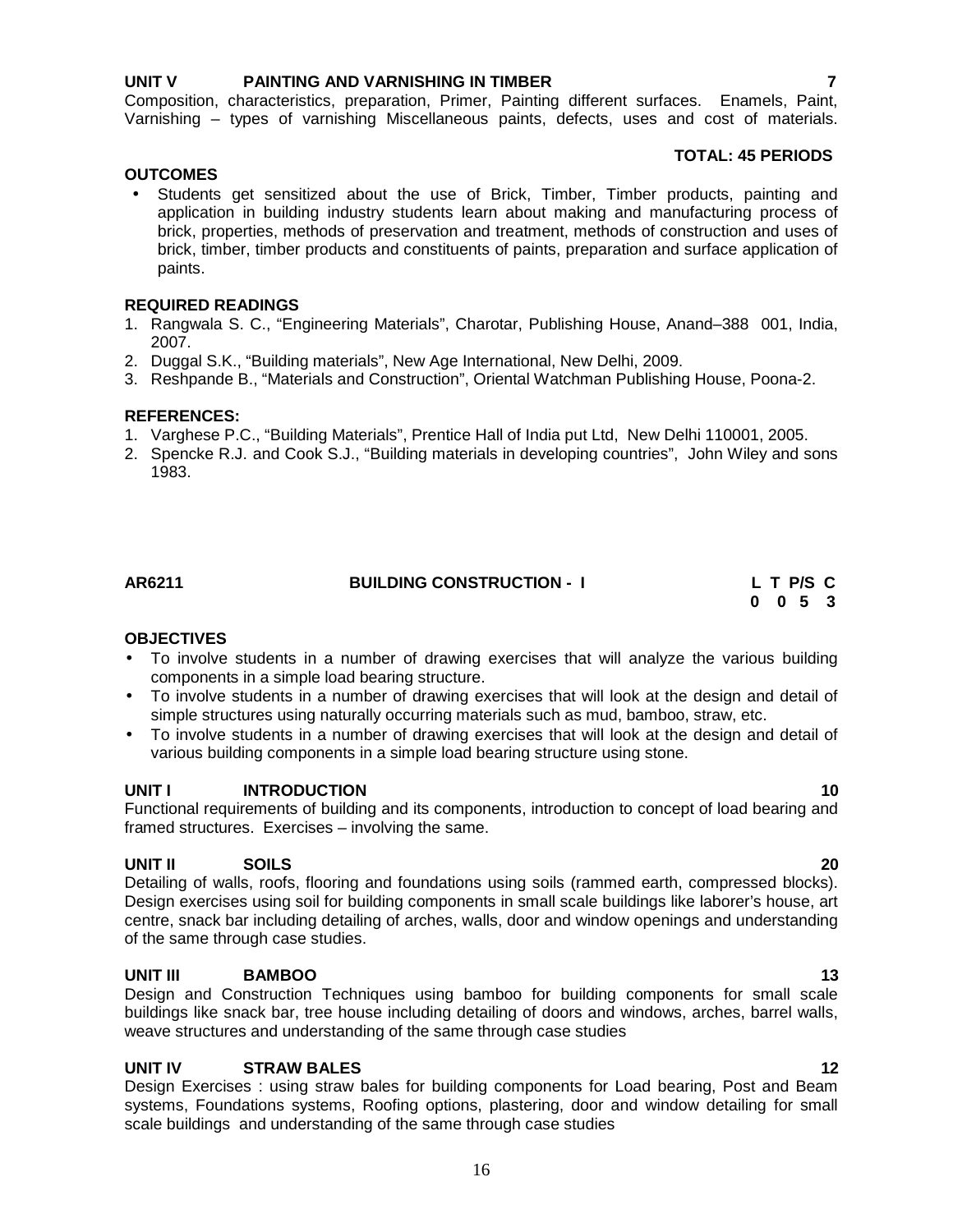### **UNIT V STONE 20**

Design Exercises – Using stone (Ashlar, rubble etc.,) for building components including detailing of arches, corbels, coping, sills, lintels, corbels, arches, cladding in small scale buildings like classrooms, library and community hall and understanding the same through case studies

### **TOTAL: 75 PERIODS**

### **OUTCOMES**

Students learn about making of the building using mind, Bamboo, Straw bale, stone through drawing as well as doing a literature or live case study. It is required that students submit a case study example to understand materials used in the building, method of construction etc. After this stage students are requested to submit drawing plates constructing of plan, Elevation and section along with sketches and details showing method of construction.

### **REQUIRED READINGS:**

- 1. Arora S.P. and Bindra S.P., "Text book of Building Construction", Dhanpat Rai & Sons, New Delhi, 2012
- 2. Klans Dukeeberg, Bambus Bamboo, Karl Kramer Verlag Stuttgart Germany, 2000.

### **REFERENCES:**

- 1. Don A. Watson Construction Materials and Processes McGraw Hill 1972, WB Mckey Building construction, Vol 1,2, Longman UK 1981.
- 2. Barry, The Construction of Buildings Affiliated East West press put Ltd New Delhi 1999.
- 3. Francisa D.K. Ching, Building Construction Illustrated John Wiley & Sons 2000.

**AR6212 ARCHITECTURAL DRAWING - II L T P/S C**

#### **OBJECTIVES:**

- To involve students in a number of exercises that will help them develop the skill of representation in advance drawing techniques involving perspective and sciography.
- To involve students in a number of exercises that will help to understand the measured drawing method to document buildings of architectural interest using simple and advance techniques of representation.

### **UNIT I SCIOGRAPHY 10**

Principles of shade and shadow – construction of shadow of simple geometrical shapes – construction of sciography on building, shadows of architectural elements.

### **UNIT II PERSPECTIVE: SCIENTIFIC METHOD 25**

Characteristic of perspective drawing. Concepts and methods of perspective drawing. One point and two point perspective of simple geometrical shapes like cube, prism, combination of shapes, simple one, two and three-point perspective of building interiors and exteriors. Adding of figures, trees furniture etc., shade and shadows and applying rendering techniques.

### **UNIT III PERSPECTIVE: SHORT OUT METHOD 15**

Introduction to short cut perspective method. Adding of figures, trees furniture etc., shade and shadows and applying rendering techniques.

### **UNIT IV MEASURED DRAWING: HISTORIC DOCUMENT STUDY 10**

Combined study of historic document along with small building by using simple measuring tools like tapes, photograph etc.

### **UNIT V MEASURED DRAWING: DOCUMENTATION 15**

Documentation of a complete building of a special interest in terms of history, building construction, architectural excellence or technology.

**TOTAL: 75 PERIODS**

**0 0 5 3**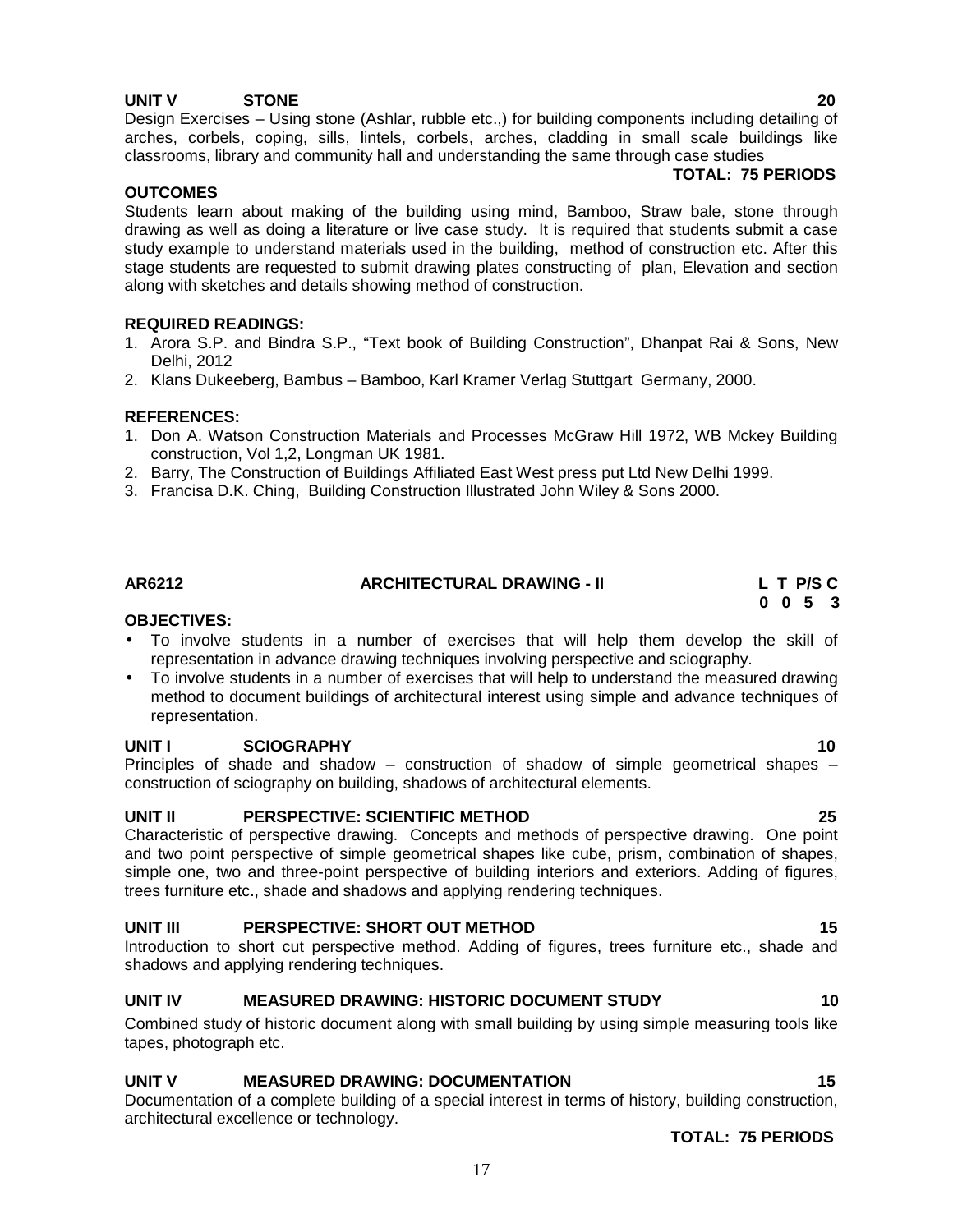#### **OUTCOMES**

- The techniques and skills gained learned through this subject Architectural drawing II is very useful to their profession
- Able to construct the perspective drawings of the buildings and 3d views as well the documentation of buildings through drawings.

#### **REQUIRED READINGS:**

- 1. John M.Holmes, Applied Perspective, Sir Isaac, Piotman and Sons Ltd., London 1954.
- 2. Robert W.Gill, Basic Perspective, Thames and Hudson, London, 1974.
- 3. Leslie Martin C., Architectural Graphics, The Macmillan Company, New York, 1964.
- 4. Francis Ching, Architectural Graphics, Van Nostrand and Reinhold Company, NY 1975.

#### **REFERENCES:**

#### **I. MEASURED DRAWING**

- 1. Claude Batley, Indian Architecture, D.B.Taraporevale Sons and Co., Ltd., Bombay
- 2. William Kirby Lockard, Drawing as a Means to Architecture, Van Nostrand, Reinhold Company, New York.
- 3. George A Dinsmore, Analytical Graphics D.Van Nostrand, Company Inc., Canada.

#### **II.PERSPECTIVE**

4. Interiors: Perspective in Architectural Design Graphic - SMA Publishing Co. Ltd., Japan, 1967.

#### **III. SCIOGRAPHY**

- 5. Ernest Norling, Perspective drawing, Walter Fostor Art Books, California, 1986.
- 6. Bernard Alkins 147, Architectural Rendering, Walter Foster Art Books, 1986.
- 7. Rober W.Gill, Advanced Perspective, Thames and Hudson, London, 1974.

### **AR6213 ARCHITECTURAL DESIGN - I L T P/S C**

**0 0 12 6**

#### **OBJECTIVES:**

- To enable the conceptualization of form, space and structure through creative thinking and to initiate architectural design process deriving from first principles.
- To involve students in a design project(s) that will involve simple space planning and the understanding of the functional aspects of good design.
- To involve students in a small scale building project(s) which will sensitize them to intelligent planning that is responsive to the environmental context.
- To involve students in building case study by choosing appropriate examples to enable them to formulate and concretize their concepts and architectural program.
- To engage in discussion and analytical thinking by the conduct of seminars/ workshops.
- To enable the presentation of concepts through various modes and techniques that will move constantly between 2D representation and 3D modeling.

Scale and Complexity: projects involving small span, single space, single use spaces with simple movement, predominantly horizontal, as well as simple function public buildings of small scale; passive energy

Areas of focus/ concern:

- architectural form and space
- aesthetic and psychological experience of form and space in terms of scale, colour, light, texture, etc.,
- function and need: user requirements, anthropometrics, space standards, circulation
- image and symbolism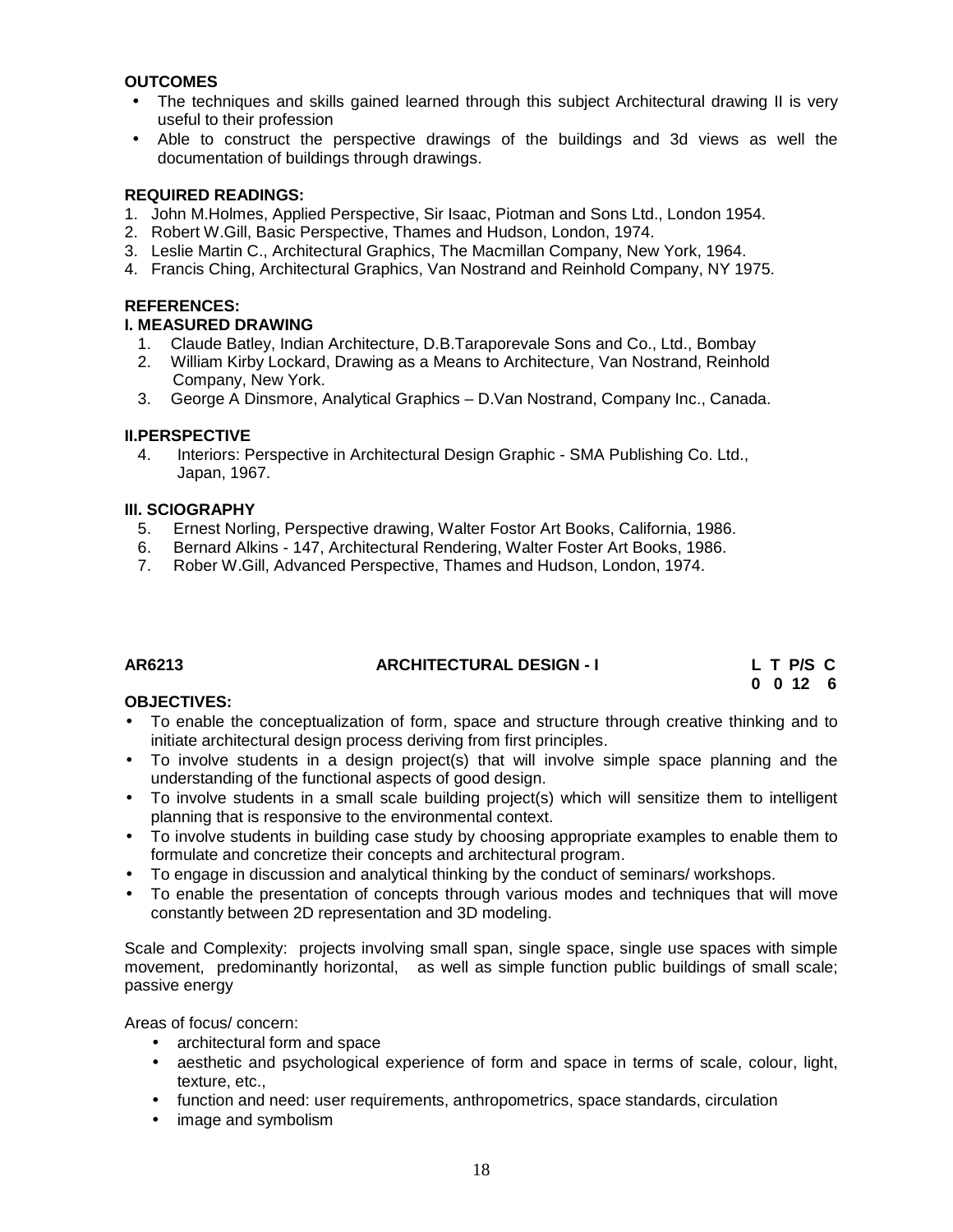19

Typology/ project: bedroom, bathroom, kitchen, shop, exhibition pavilion, children's environment, snack bar, residence, petrol bunk, fire station.

### **TOTAL: 180 PERIODS**

### **OUTCOMES**

- The students shall understand the basic functional aspect of designing simple building type and its relevant spatial organization
- The students shall be learn to reciprocate and sensitize the design/concept to the environment and the design skill of the project.

#### **REQUIRED READING :**

- 1. Joseph De Chiara, Michael J Crosbie, "Time Saver Standards for Building Types", McGraw Hill Professional 2001.
- 2. Julius Panero, Martin Zelnik, "Human Dimension and Interior Space", Whitney Library of Design, 1975
- 3. Joseph De Chiara, Julius Panero, Martin Zelnik, "Time Saver Standards for Interior Design and Space Planning", McGraw Hill 2001.
- 4. Ernst Neuferts, "Architects Data", Blackwell 2002
- 5. Ramsey et al, "Architectural Graphic Standards", Wiley 2000

#### **REFERENCES:**

- 1. Hideaki Hareguchi, "A Comparative analysis of  $20<sup>th</sup>$  century houses", Academy Editions, 1988
- 2. Robert Powell, "Tropical Asian House", Select Books, 1996
- 3. Terence Conran, "The Essential House Book", Conran Octopus, 1994
- 4. Sam F. Miller, "Design Process: A Primer for Architectural and Interior Design", Van Nostrand Reinhold, 1995.

### **AR6301 MECHANICS OF STRUCTURES - II L T P/S C**

**3 0 0 3**

#### **OBJECTIVES:**

To enable a student to understand the basic concepts of shear force and bending moment acting on beams subjected to various loading conditions through exercises.

- To determine the stresses in beams and strength of sections by working out problems.
- To calculate deflection of beams using methods.
- To study the theory of columns by working out problems.
- To understand the concept of inter determinate structure and its analysis.
- Case studies and Models wherever feasible.

### **UNIT I SHEAR FORCE AND BENDING MOMENT 10**

Basic concepts – shear force and bending moment diagrams for cantilever and simply supported beams subjected to various types of loadings (Point loads, uniformly distributed loads) – Over hanging simply supported beams – Point of contra flexure

#### **UNIT II STRESSES IN BEAMS 10**

Theory of simple bending – Bending stress distribution – Strength of sections – Beams of composite sections (Flitched beams) – Shearing stress distribution in beam sections

### **UNIT III DEFLECTION OF BEAMS 10**

Slope and deflection at a point–Double Integration method and Macaulay's method for simply supported and cantilever beams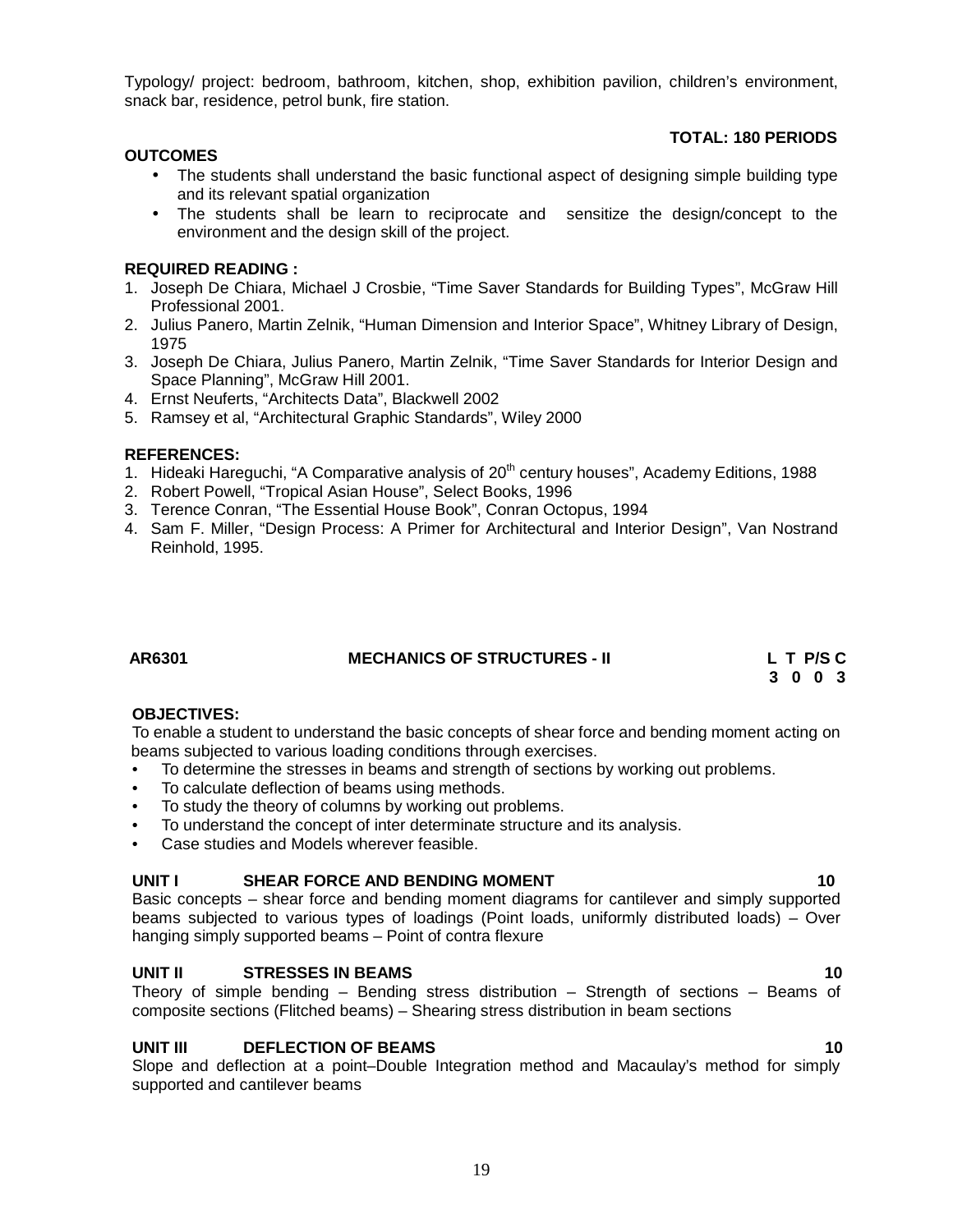### **UNIT IV COLUMNS 10**

Short and long columns – Concept of Elastic stability – Euler's theory – Assumptions and Load carrying capacity of Columns with different end conditions – Concept of Effective length – Slenderness ratio – Limitations of Euler's theory – Rankine's formula.

#### **UNIT V STATICALLY INDETERMINATE BEAMS 5**

Introduction – Determination of degree of statically indeterminacy for beams and frames – Concept of Analysis (No Problems)

#### **OUTCOMES**

At the end of the course, the student should be able to:

- Apply the concepts of determining the techniques of finding the stresses.
- Use the theory of simple bending theory to find the deflection in beams.
- Analyze and solve the different types of columns.
- Analyze the différant types of indeterminate beams.

#### **REQUIRED READING:**

- 1. R.K. Bansal, "A Text Book on Strength of Materials", Laxmi Publications, New Delhi, 2006.
- 2. B.C. Punmia, "SMTS-I, Strength of Materials", Laxmi Publications, New Delhi, 1994.

#### **REFERENCES :**

- 1. M.M. Ratwani & V.N. Vazirani, "Analysis of Structures", Vol. 1, Khanna Publishers, Delhi, 2012.
- 2. Timoshenko, S.P. and D.H. Young, "Elements of Strength of Materials", Fifth edition, East West Press, 1993.
- 3. A.R. Jain and B.K.Jain, "Theory and analysis of structures", Vol. 1, Nemchand and Bros, Roorkee, 1987.
- 4. R.K. Rajput "Strength of Materials", S.Chand, 2006.

#### **AR6302 HISTORY OF ARCHITECTURE AND CULTURE - III L T P/S C**

#### **OBJECTIVES:**

- To understand Church architecture as evolving within specific cultural contexts including aspects of society, religion, politics and climate
- To gain knowledge of the development of architectural form with reference to technology, style and character in the Western World through the evolution of the church from early Christian times up to the Renaissance period.

#### **UNIT I EARLY CHRISTIAN 6**

Birth and spread of Christianity – transformation of the Roman Empire – early Christian worship and burial.

Church planning – basilican concept: St. Clement, Rome; St. Peters Rome, - Centralized plan concept: S, Vitale, Ravenna; S. Hagia Sophia, Constantinople; St. Marks, Venice.

### **UNIT II EARLY MEDIEVAL PERIOD 9**

The Carolingian Renaissance – Feudalism and rural manorial life – Papacy – Monasticism – Craft and merchant guilds.

Medieval domestic architecture – Medieval monasteries- Monastery of Cluny III, Cluny - Romanesque churches – Development of vaulting – Pisa Group – Abbaye aux Hommes – Durnham cathedral.

#### **UNIT III LATE MEDIEVAL PERIOD 9**

Political and social changes: Re-emergence of the city – Crusades - Scholasticism. Development of Gothic architecture Church plan, structural developments in France and England – Notre Dame, Amiens; Notre Dame, Paris; Salisbury Cathedral; Westminster Abbey

– wooden roofed churches – domestic architecture.

#### **TOTAL: 45 PERIODS**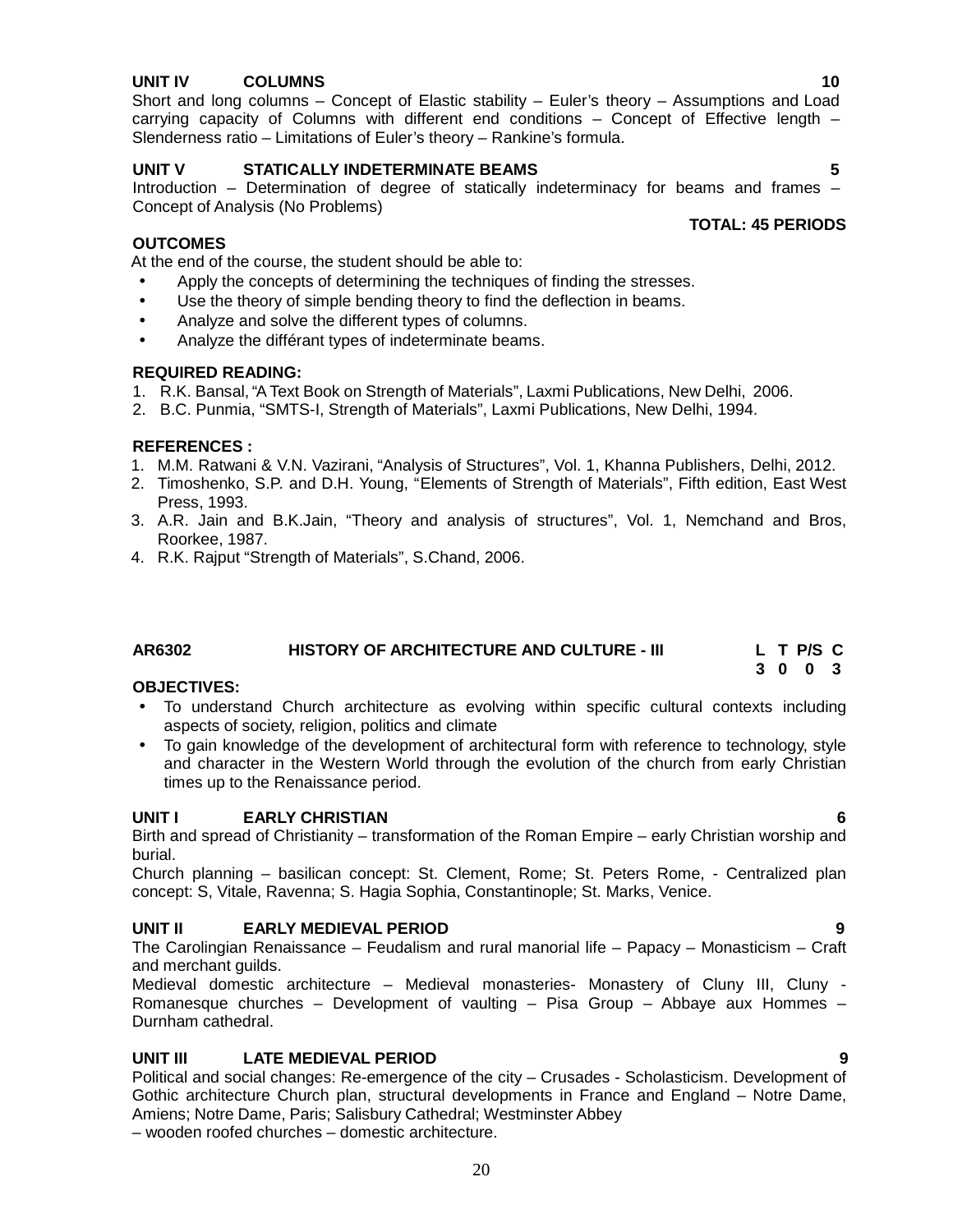- 
- House, 1994.
- 4. White J.F, White S.J., "Church Architecture: Building and Renovating for Christian worship", OSL Publications, 2008

**AR6303 CLIMATE AND BUILT ENVIRONMENT L T P/S C**

### **OBJECTIVES:**

- To study human heat balance and comfort.
- To familiarize students with the design and settings for buildings for daylight and factors that influence temperature
- To inform about the air pattern around buildings and the effect of wind on design and siting of buildings
- To expose the students to the various design strategies for building in different types of climatic zones.

### **UNIT I CLIMATE AND HUMAN COMFORT 10**

Factors that determine climate of a place – Components of Climate – Climate classifications for building designers in tropics – Climate characteristics. Human body heat balance – Human body heat loss – Effects of climatic factors on human body heat loss – Effective temperature – Human thermal comfort – Use of C.Mahony's tables.

### **UNIT II DESIGN OF SOLAR SHADING DEVICES 8**

Movement of sun – Locating the position of sun – Sun path diagram – Overhead period–Solar shading–Shadow angles – Design of appropriate shading devices

#### Roman Baroque churches: The central plan modified – St. Peters, Rome; French Baroque: Versailles – English baroque – Sir Christopher wren; St. Paul's London – Domestic Architecture in

England. Rococo Architecture – Interiors – hotels.

#### **OUTCOMES:**

- A detailed understanding of Western (Christian) architecture.
- An understanding about the spatial and stylistic qualities associated with church architecture
- An idea about Chennai Christian Architecture with the help of assignments.
- An Understanding of the architecture as an outcome of various social, political and economic upheaveals, and as a response to the cultural and climate conditions.

#### **REQUIRED READINGS:**

- 1. Sir Banister Fletcher, "A History of Architecture", CBS Publishers, 1996.
- 2. Spiro Kostof,"A History of Architecture Setting and Rituals", Oxford University Press, London, 1995.

### **REFERENCES:**

- 1. Pier Luigi Nervi, General Editor, "History of World Architecture" Series, Harry N.Abrams, Inc.Pub., New York, 1972.
- 2. S.Lloyd and H.W.Muller, "History of World Architecture" Series, Faber and Faber Ltd., London, 1986.
- 3. Leland M Roth; "Understanding Architecture": Its elements, history and meaning; Craftsman
- 

Idea of rebirth and revival – Humanism – Development of thought – the Renaissance patron – Urbanism Renaissance architecture: Brunelleschi and rationally ordered space – ideal form and the centrally planned church: Alberti and Donato Bramante – Merchant Prince palaces: Palazzo Ricardi – Villas of Palladop : Villa Capra Vicenza – Mannerist architecture : The Renaissance in transition – Michaelangelo : Library at S. Lorenzo, Florence, Capitoline Hill – Inigo Jones.

Protestantism – Counter Reformation – French Revolution – Monarchy and growth of nations.

# **UNIT V BAROQUE AND ROCOCO 9**

**TOTAL: 45 PERIODS**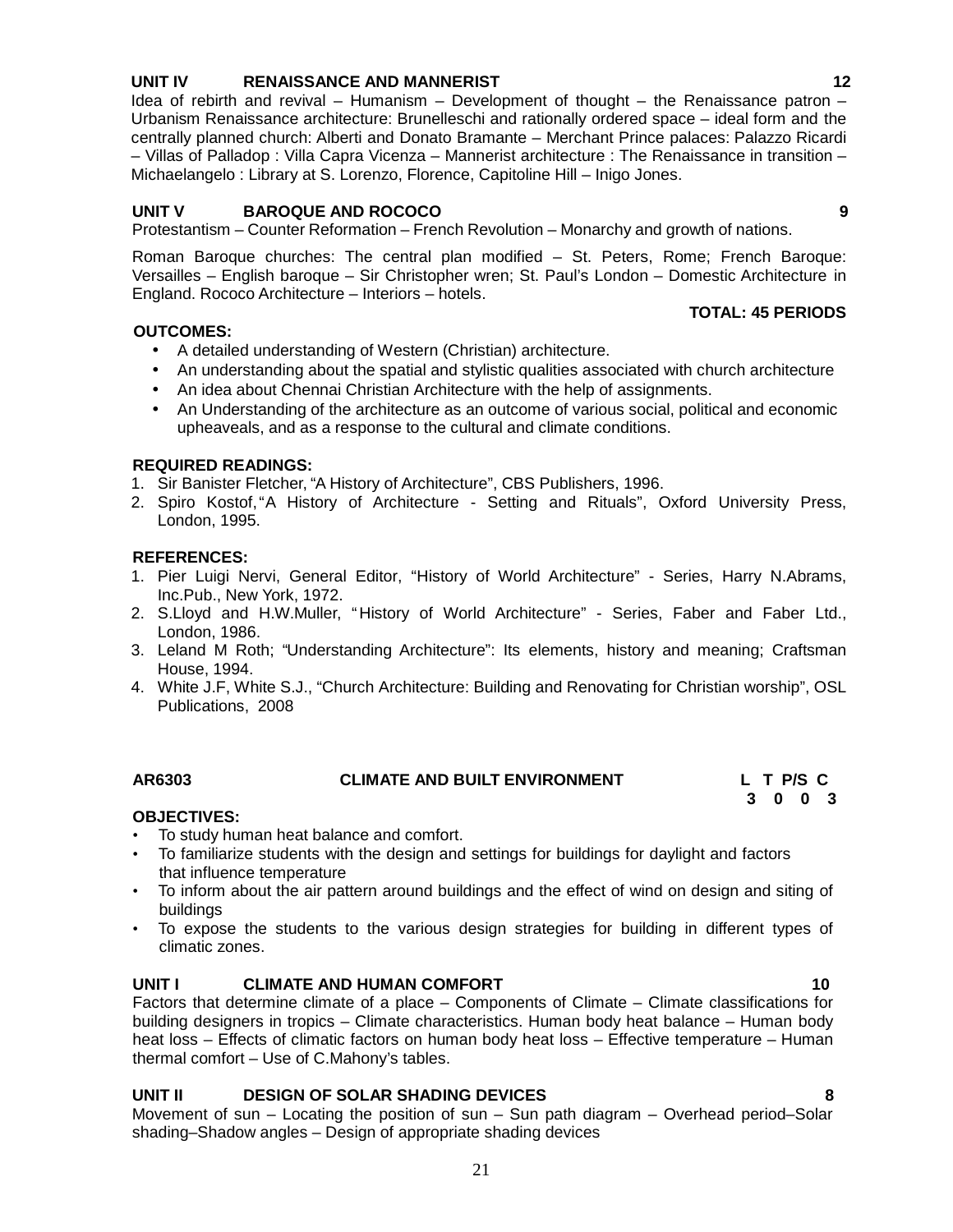#### **UNIT III HEAT FLOW THROUGH BUILDING ENVELOPE CONCEPTS 9**

The transfer of heat through solids – Definitions – Conductivity, Resistivity, Specific heat, Conductance, Resistance and Thermal capacity – Surface resistance and air cavities – Air to air transmittance (U value) – Time lag and decrement – Types of envelops with focus on glass.

#### **UNIT IV AIR MOVEMENT DUE TO NATURAL AND BUILT FORMS 9**

The wind – The effects of topography on wind patterns – Air currents around the building – Air movement through the buildings – The use of fans – Thermally induced air currents – Stack effect, Venturi effect – Use of court yard.

#### **UNIT V CLIMATE AND DESIGN OF BUILDINGS 9**

Design strategies in warm humid climates, hot humid climates, hot and dry climates and cold climates – Climate responsive design exercises

**TOTAL: 45 PERIODS**

**3 0 0 3**

#### **OUTCOMES**

- Understanding of Thermal balance in Human beings
- Designing Climate responsive structure
- Conceptual understanding of Air flow in Buildings

#### **REQUIRED READINGS:**

- 1. O.H. Koenigsberger and Others, "Manual of Tropical Housing and Building" Part I Climate design, Orient Longman, Madras, India, 2010.
- 2. Bureau of Indian Standards IS 3792, "Hand book on Functional requirements of buildings other than industrial buildings", 1987.

#### **REFERENCES:**

- 1. Martin Evans, "Housing Climate and Comfort", Architectural Press, London, 1980
- 2. B. Givoni, "Man, Climate and Architecture", Architectural Sciences Series Applied Science Publishers Ltd., London, 1981.
- 3. B. Givoni, "Passive and Low Energy Cooling of building", Van Nortrand Reinhold New York, USA, 1994.
- 4. Galloe, Salam and Sayigh A.M.M., "Architecture, Comfort and Energy", Elsivier Science Ltd., Oxford, U.K., 1998.

| AR6304 | <b>BUILDING MATERIALS - III</b> | L T P/S C |
|--------|---------------------------------|-----------|
|        |                                 |           |

#### **OBJECTIVES:**

- To have an understanding of the properties, characteristics, strength, manufacture, processing and application of materials such as cement, glass, paints and other finishing materials.
- To inform about the properties, characteristics and use of concrete in construction including its manufacture
- To inform about the properties, characteristics and manufacture of various type of concrete using aggregates.

#### **UNIT I REQUIREMENTS OF INGREDIENTS FOR MORTAR/ CONCRETE 6**

Cement: definition, composition, strength, properties, manufacture, test for cement, types of cement

Sand : sources, impurities, classification, tests for bulking of sand, quality of sand Coarse aggregate : Sources, shape, size, grading, sampling and analysis, impurities Water: sources, requirements, water quality, tests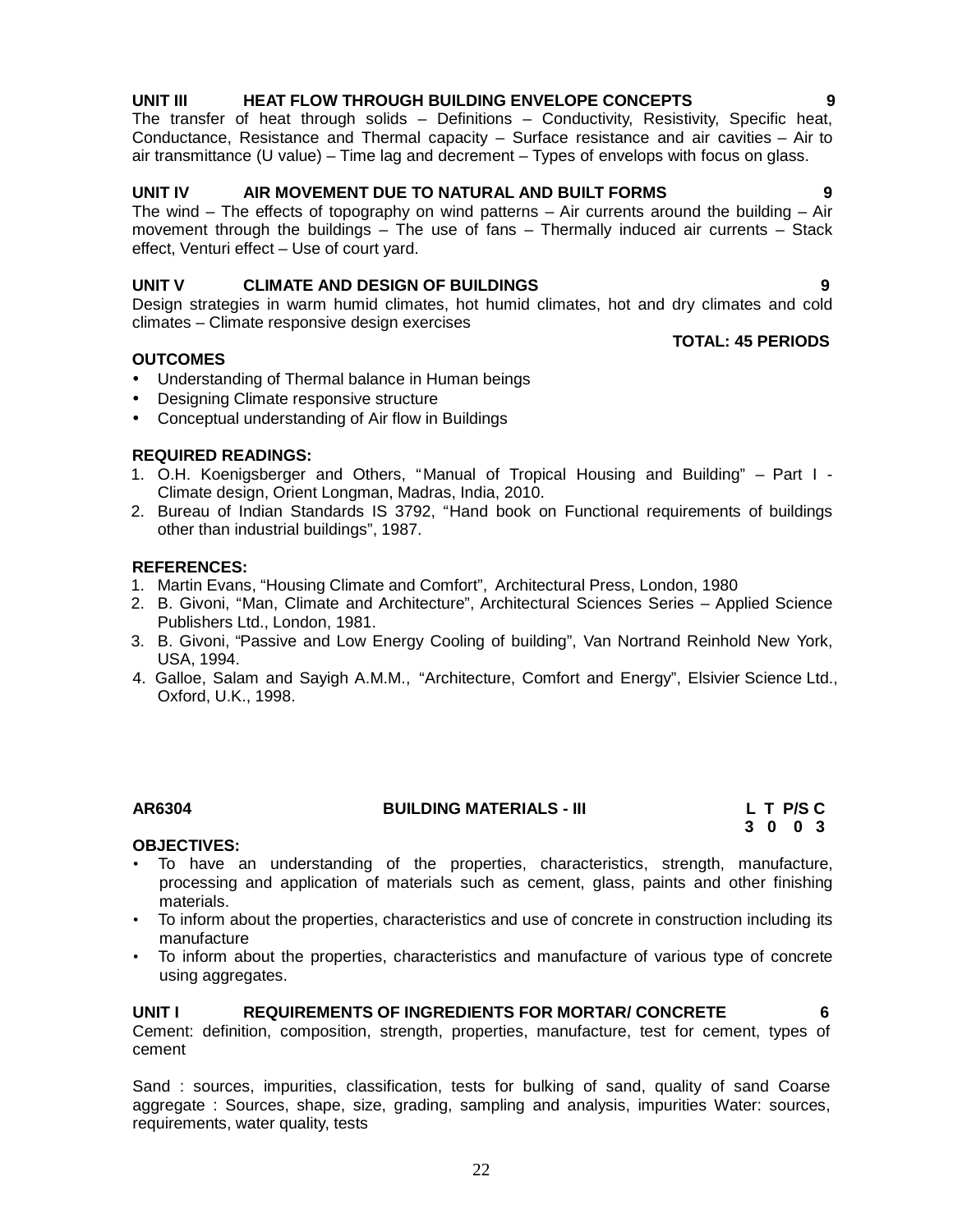### **UNIT II CEMENT CONCRETE AND ITS MANUFACTURE 6**

Definition, properties, specification, proportioning, water-cement ratio, workability, curing, water-proofing, guniting, special concretes.

Manufacture, construction of formwork, placing, quality assurance testing, fabrication, incorporation of steel in concrete.

#### **UNIT III TYPES OF CONCRETE AGGREGATES AND CONCRETE 9**

Lightweight aggregates, aerated concrete, no-fines concrete, polymer concrete, RCC, prestressed concrete, fibre-reinforced concrete, ready-mixed concrete

#### **UNIT IV SURFACE FINISHING, FLOORING AND DAMP-PROOFING 12**

Surface finishing: Smooth finishes, textured finishes, ribbed, etched, exposed aggregate finish weathering of finishes- external renderings- roughcast, dry dash, textured, stucco, gypsum and POP applications, protective and decorative coatings.

Paints- properties and defects in paints, enamels, distemper, plastic emulsion, special paints-fire retardant, luminous and bituminous paints.

Materials for damp-proofing and water-proofing concrete structures: Hot and cold applications, emulsified asphalt, vinyl, epoxy resins, chemical admixtures, bentonite clay etc.- properties, uses and cost of materials.

Types of flooring- laying methods for marble, mosaic, and terrazzo, plain cement flooring, flooring stones & tiles.

### **UNIT V GLASS 12**

Composition of glass, brief study on manufacture, treatment, properties and uses of glass. Types of glass - float glass, cast glass, glass blocks, foamed glass. Decorative glass, solar control, toughened glass, wired glass, laminated glass, fire-resistant glass, glass blocks, structural glass - properties and application in building industry, glazing and energy conservation measures.

#### **OUTCOMES:**

This subject helps the students to understand the properties characteristics. Strength, manufacturing process of various construction materials. Which in turn help them to choose the suitable materials according to the contact – In response to the surroundings.

#### **REQUIRED READING:**

- 1. M.S.Shetty, "Concrete Technology", S.Chand, 2005.
- 2. S.C.Rangwala, "Engineering Materials", Charotar Publishing House, India, 1997.
- 3. S.K Duggal, "Building Materials", Oxford and IBM Publishing Co, Pvt Ltd, 1997.

#### **REFERENCES:**

- 1. Arthur Lyons, " Materials for Architects and Builders", An introduction Arnold, London, 1997.
- 2. Don A.Watson, "Construction Materials and Processes", McGraw Hill Co., 1986.
- 3. S.N Sinha, "Reinforced Concrete Design", Tata-McGraw Hill, New Delhi, 2002
- 4. Howard Kent Preston, "Prestressed concrete for Architects and Engineers", McGraw Hill, New York, 1964

#### **AR6311 COMPUTER AIDED VISUALISATION L T P/S C**

**0 0 6 3**

### **OBJECTIVES:**

- To introduce Computer operation principles and explore image editing through a visual composition using graphics.
- To impart training in Computer aided 2D drafting and 3D Modeling through projects
- To enable the rendering of a building so as to create a photo realistic image.

#### **TOTAL: 45 PERIODS**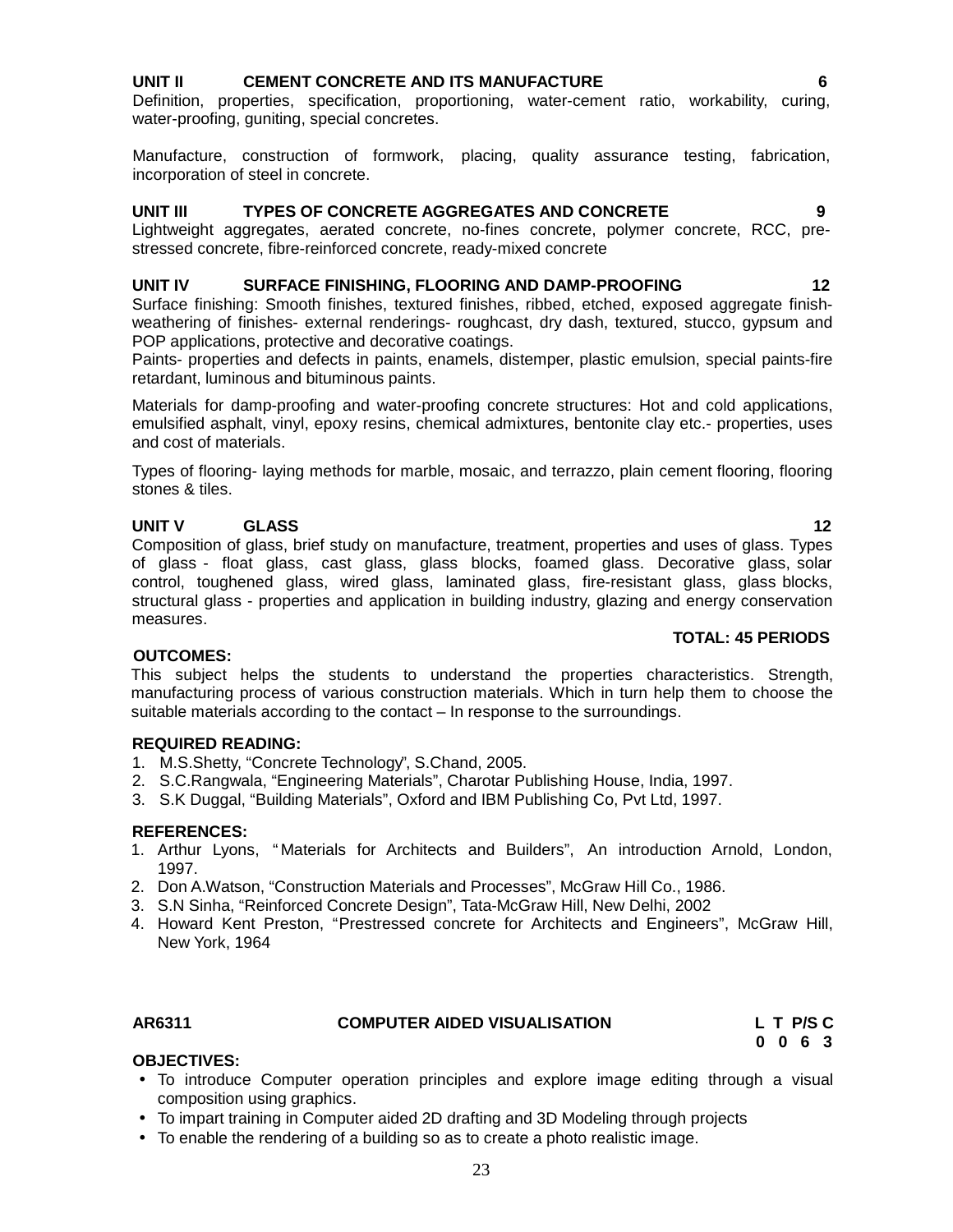### **UNIT I INTRODUCTION TO COMPUTER AND IMAGE EDITING 10**

Technology of small computer system, computer terminology operation principles of P.C, introduction to application software, and graphic system, and use of printers, scanner, plotter, File management, etc. Understanding Bitmap images and Vector Graphics, Image size and Resolution. Basic Tools for Editing and Creating Graphics.

#### **UNIT II THE BASICS OF BUILDING MODELLING 15**

Creating a basic floor plan, About Temporary Dimensions, Adding and Modifying Walls, Working with Compound Walls, Using Editing Tools, Adding and Modifying Doors, Adding and Modifying **Windows** 

#### **UNIT II VIEWING THE BUILDING MODEL 15**

Understanding the drawing unit's settings, scales, limits, drawing tools, drawing objects, object editing, and text, dimensioning. Transparent overlays, hatching utilities, line type, line weight and colour. Multiline, Polyline, etc. Styles, blocks and symbol library.

#### **UNIT IV INTRODUCTION TO 3D MODELLING 15**

Project: Create 3D sculpture using 3D primitives (cubes, spheres etc.)

Tools: Slide facilities script attributes, V-port, editing session. Introduction to 3D-modelling technique and construction planes, drawing objects, 3D surfaces setting up elevation thickness and use of dynamic projections. Solid modeling with primitive command and Boolean operation.

#### **UNIT V 3D RENDERING AND SETTING 20**

Project: Visualize a building. Explore the potential of lights and camera and use the same in the model created for the final submission.

Tools: Rendering and scene setting to create a photo realistic picture, understanding material mapping, environment setting and image filling. Exercise to identify and visualize a building using the above said utilities. 3D modelling softwares like sketch up, Autocad rivet, etc

#### **TOTAL: 75 PERIODS**

#### **OUTCOMES:**

 The students benefit by learning software which helps them to better visualize complicated forms and also helps in producing photo realistic images of those 3D forms.

#### **REQUIRED READING:**

- 1. Deke McClelland, "Photoshop 7BibleProfessionalEdition",Wiley John & Son INC, New York, 2000.
- 2. A. Watt, "Fundamentals of Three-Dimensional Computer Graphics", Addison Wesley, Massachusetts, 1989.
- 3. Aouad, "Computer Aided Design guide for Architecture, Engineering and construction", Spon process, 2012

#### **REFERENCES:**

- 1. Ralph Grabowski, "The Illustrated AutoCAD 2002 Quick Reference", 1<sup>st</sup> edition, Cengage Learing, 2001
- 2. Sham tikoo, "Autocad 2000: A Problem-Solving Approach",.Delmar Cengage Learning, 1999.
- 3. Fiorello. J. A., "CAD for Interiors beyond the basics", Wiley publications, 2011.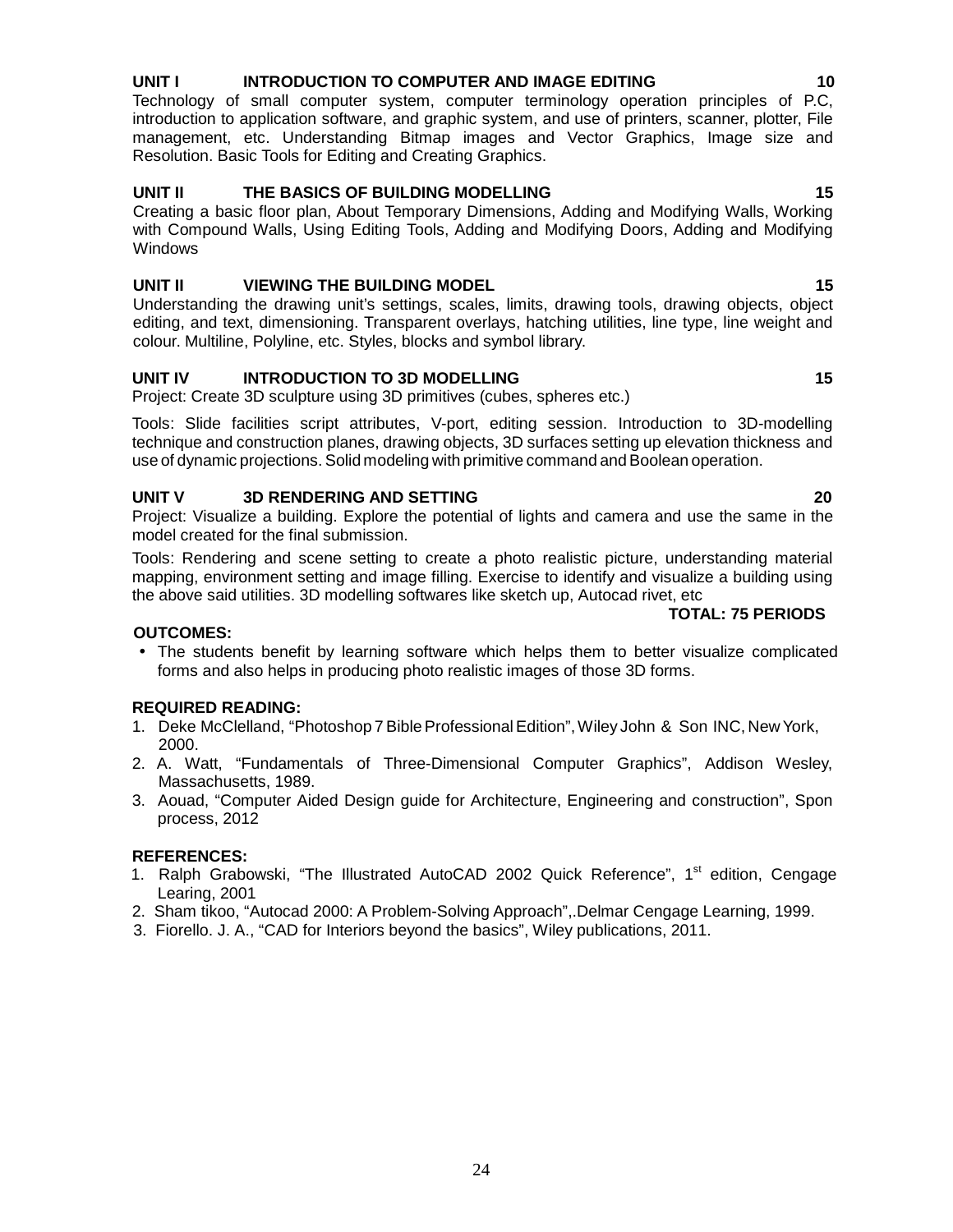# **0 0 5 3**

#### **OBJECTIVES**

- To understand both in general and in detail the methods of construction by using basic materials such as brick; clay products and natural timber for both structural and non- structural components.
- To understand both in general and in detail the methods of construction by using man made timber products such as ply wood.
- To understand the quality assurance measures and testing procedures related to material, workmanship and performance for the topics discussed.

#### **UNIT I BRICKS & CLAY PRODUCTS 15**

Basics of brick bonding principles, exercises involving different types of brick bonding. Design and construction of various structural components using bricks in single or (Ground+1) buildings – small house, community hall, snack bar etc. and understanding the same through case studies including methods of construction of various non-structural building components such as partition walls, screens, compound walls, parapets, coping - understanding the same through exercises and case studies.

Design exercises using clay blocks for flooring, roofing and walling in single or (Ground+1) buildings including detailing of Mangalore tiles, pot tiles, pan tiles roofing -understanding the same through exercises and case studies.

#### **UNIT II TIMBER JOINERY 20**

Methods of construction using natural timber in joinery works including methods of fixing and options for finishing - Windows (panelled, louvered, glazed and sliding windows) - Doors (panelled, glazed, sliding, sliding/folding, louvered and pivoted) – Ventilators (top hung, bottom hung, pivoted, louvered, and glazed) – Hardware for doors, windows and ventilators - Exercises involving the above through drawings and application of the above for a single or (G+1) building with schedule of joinery.

#### **UNIT III TIMBER WALLS, FLOORS, TRUSSES AND STAIRCASES 10**

Methods of construction using natural timber in various structural components of the building such as walls, floors, roof trusses - Exercises involving the above through case studies - Types of timber staircases. Methods of construction of timber staircases- basic principles and design details including detailing of handrail and baluster- Exercises involving the above through drawings.

#### **UNIT IV TIMBER PARTITIONS, PANELLING, FLASE CEILING 20**

Methods of construction using man-made timber products such as ply woods, block boards, etc., in fixed partitions, sliding/folding partitions, wall panelling, false ceiling - Exercises of the above through drawings and case studies.

#### **UNIT V GLASS 10**

Construction methods using glass for single storey glass structures like pavilions, green houses, staircases. Construction methods using glass for single/multi-storey buildings including curtain walling details – Exercises of the above through case studies and drawings.

#### **OUTCOMES:**

- An Understanding of Brick and clay products and timber in methods of construction and in detailing.
- An Understanding of Testing Procedures, Quality assurance and workmen ship is imparted,

#### **REQUIRED READING**

- 1. Don A. Watson, "Construction Materials and Processes", McGraw Hill, 1972.
- 2. W.B. McKay, "Building Construction", Vol, 1 and 2, Longmans, UK, 1981.
- 3. S.C Rangwala "Building Construction", Charotar Publishing House, India, 2000
- 4. S.K.Sharma, "A Text book of Building Construction", S.Chand & Co Ltd., New Delhi, 1998

**TOTAL: 75 PERIODS**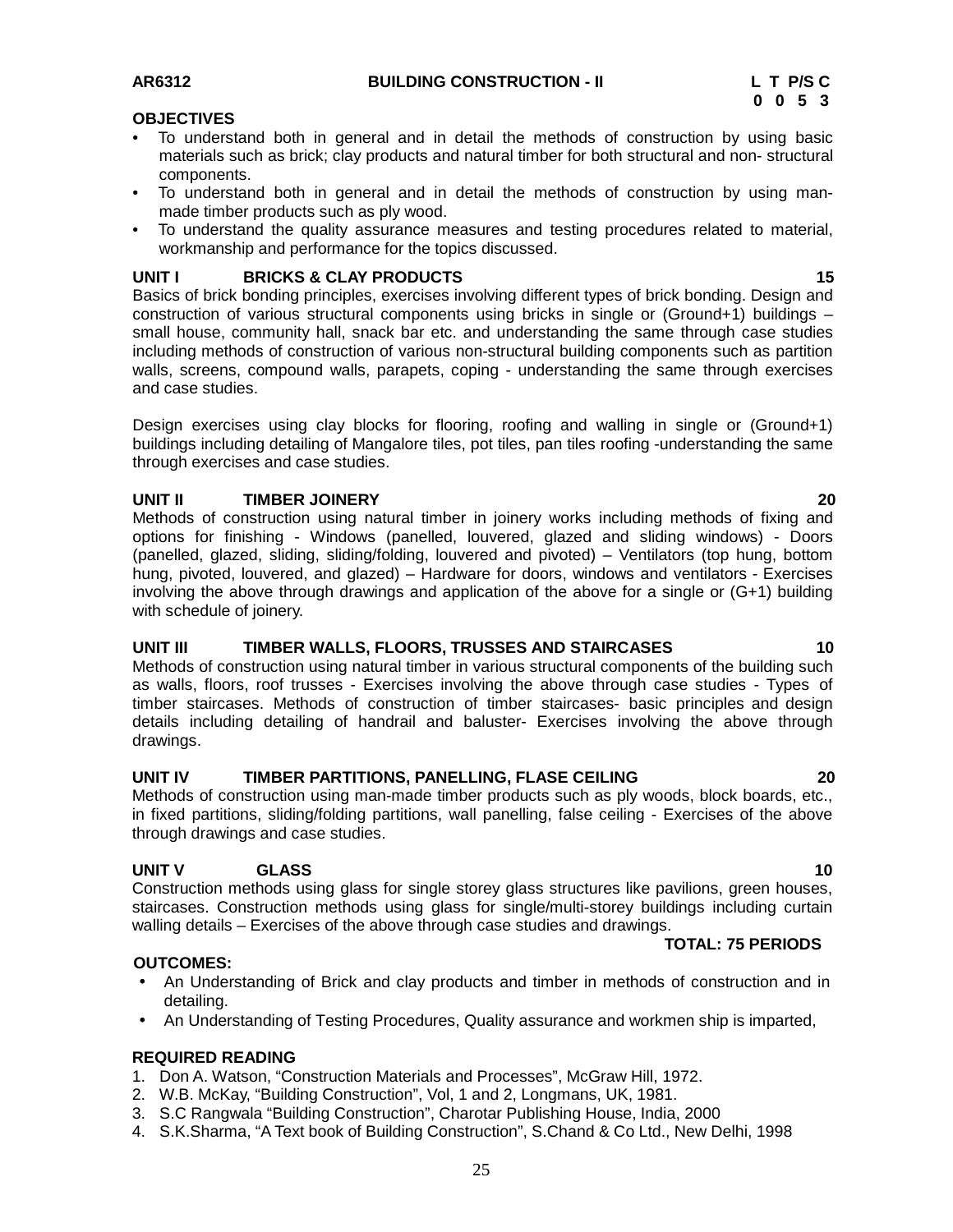#### **REFERENCES**

- 1. American Institute of Timber Construction (AITC), "Timber Construction Manual", Wiley Publishers, 2004
- 2. Francis D.K Ching "Building Construction" illustrated, John Willey & Sons, 2008.
- 3. Wills H Wagner, Howard Bud, " Modern Carpentry", Good Heart Wilcox publishers, Portland, 2003
- 4. Barry, "Construction of Buildings", Volume 1&2, Blackwell Publishing Ltd., Oxford, 2005.

#### **AR6313 ARCHITECTURAL DESIGN - II L T P/S C**

**0 0 14 7**

**TOTAL: 210 PERIODS**

#### **OBJECTIVES:**

To create an understanding of the inter relationships amongst various elements of architecture – form, function, space planning, user perception and behaviour.

- To understand the characteristics of site and the importance of site planning which includes built form and open space.
- To understand the relationship between form and spaces and the importance of aesthetics.
- To ascertain the response of user group through case studies.
- To enable the presentation of concepts through 2D drawings, sketches and model.

#### **CONTENT:**

Scale and Complexity :Project involving organization of multiples of single unit space with predominantly horizontal movement as well as single use public buildings of small scale; passive energy

Areas of concern/ focus:

- form-space relationships
- spatial organization
- behavioral aspects especially those relating to children
- site planning aspects
- appropriate materials and construction

Suggestive Typologies/ projects: residential buildings, institutional buildings: nursery or primary schools, schools for children with specific disabilities, primary health center, banks, neighbourhood market, neighbourhood library, Gate complexes including security Kiosk and entry / exit gates.

#### **OUTCOMES:**

The characteristics of site, importance of site planning and built form/open space relationship as been understood. User group responses were ascertained through case-studies. Presentation of concepts was enabled through 2D drawings, sketches of model.

#### **REQUIRED READING**

- 1. Joseph De Chiara, Michael J Crosbie, "Time Saver Standards for Building Types", McGraw Hill Professional, 2001.
- 2. Julius Panero, Martin Zelnik, "Human Dimension and Interior Space", Whitney Library of Design, 1975
- 3. Joseph De Chiara, Julius Panero, Martin Zelnik, "Time Saver Standards for Interior Design and Space Planning", McGraw Hill, 2001.
- 4. Ernst Neuferts, "Architects Data," Blackwell, 2002.
- 5. Ramsey et al, "Architectural Graphic Standards", Wiley, 2000.

#### **REFERENCES**

- 1. Richard P. Dober, "Campus Planning" Society for College and University Planning, 1996.
- 2. Achyut Kanvinde, "Campus design in India", American year Book, 1969
- 4. Kevin Lynch, "Site planning", MIT Press, Cambridge, 1967
- 5. Sam F. Miller, "Design Process:APrimer forArchitectural and Interior Design", Van Nostrand Reinhold, 1995.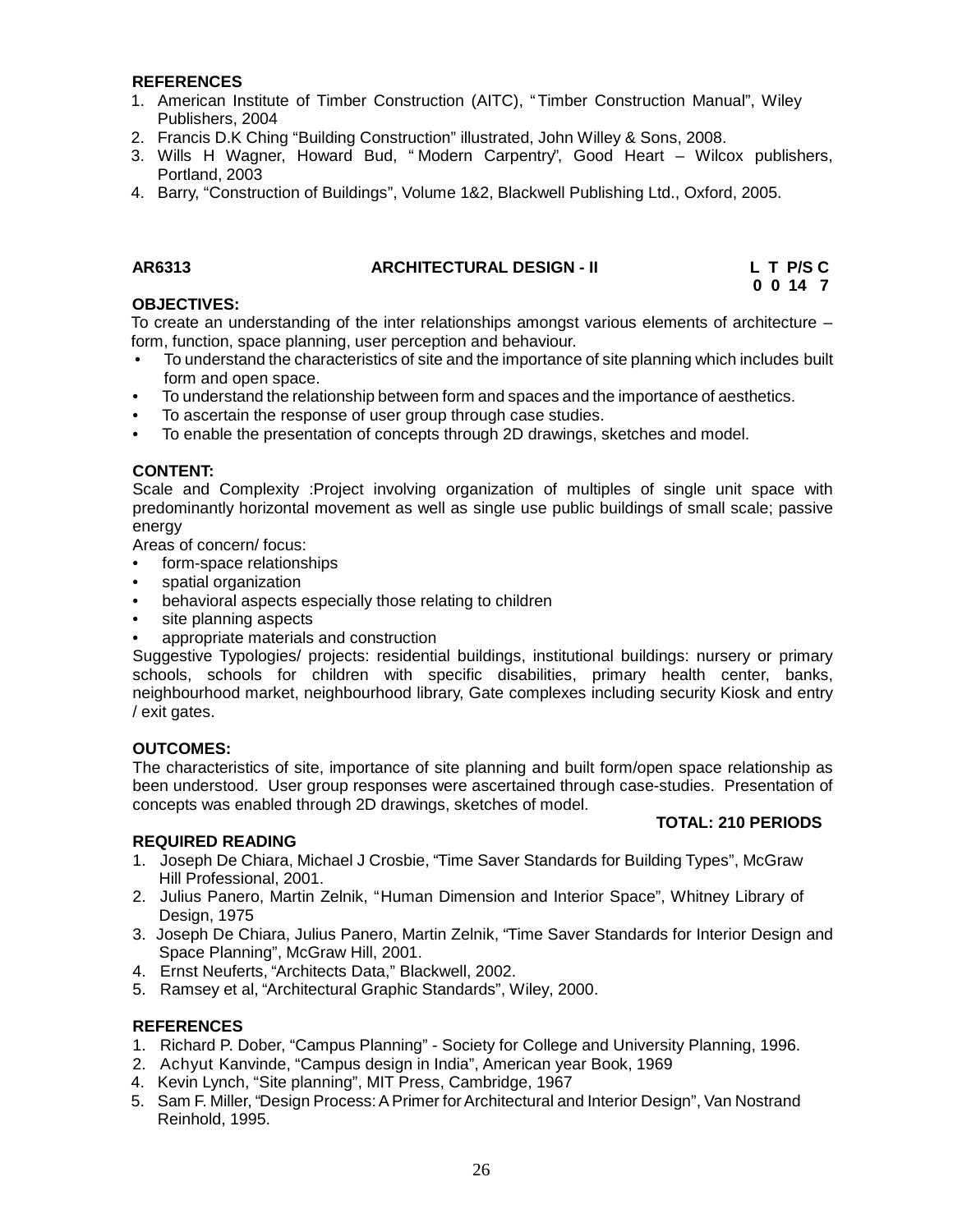27

### **OBJECTIVES:**

- To introduce the design of various timber components in a building.
- To enable the understanding of the types, efficiency and strength, advantages and disadvantages of Rivet and welded joints in steel.
- To enable the design of Tension (beams) and compression (columns) steel members in a building under various conditions.
- Case studies and models wherever applicable.

### **UNIT I TIMBER STRUCTURES - DESIGN OF BEAMS AND COLUMNS 7**

Grading of Timber – Permissible Stresses – Design of timber beams – Madras terrace roof – Design of timber columns.

#### **UNIT II STEEL STRUCTURES - BOLTED AND WELDED JOINTS 12**

Assumptions – failure of Bolted joints – Strength and Efficiency of Bolted Joints – Types – Design of Bolted Joints for Axially Loaded Members (Excluding eccentric connections)Types of welded joints – Advantages and disadvantages – Design of Fillet welds (Excluding eccentric connections). (Exercises)

#### **UNIT III TENSION MEMBERS 8**

Introduction – Net sectional area – permissible stresses. Design of Axially loaded Tension member – Lug angle – code provision – tension splice.

#### **UNIT IV COMPRESSION MEMBERS 10**

Introduction – various sections – built up section – Design of columns (excluding Lacing, Battening and other connections.)

### **UNIT V STEEL BEAMS 8**

Introduction – laterally supported and unsupported beams – Design of laterally supported beams. **TOTAL: 45 PERIODS**

### **OUTCOMES:**

At the end of the course, the student should be able to:

- Design the timber beams and columns by applying the codal provisions.
- Able to design the steel joints for maximum efficiency and strength.
- Tension members and compression members are designed for various conditions by applying the codal provisions.
- Différent types of laterally unsupported & supported beams to be designed for various conditions.

#### **REQUIRED READING:**

- 1. M.R. Shiyekar, "Limit State Design in Structural Steel", PHI Learning Private Limited, 2010.
- 2. N. Subramanian, "Design of Steel Structures", Oxford Higher Education, 2008.

### **REFERENCES:**

- 1. S.K. Duggal, "Limit State Design of Steel Structures", McGraw Hill Education, Private Limited, 2010.
- 2. Dr. V. L. Shah, Prof. Veena Gore, "Structures Publications", Pune, 2012.
- 3. S.S. Bhavikatti, "Design of Steel Structures" by Limit State Method as per IS800-2007, I.K. International Publishing House Pvt, Ltd, 2012.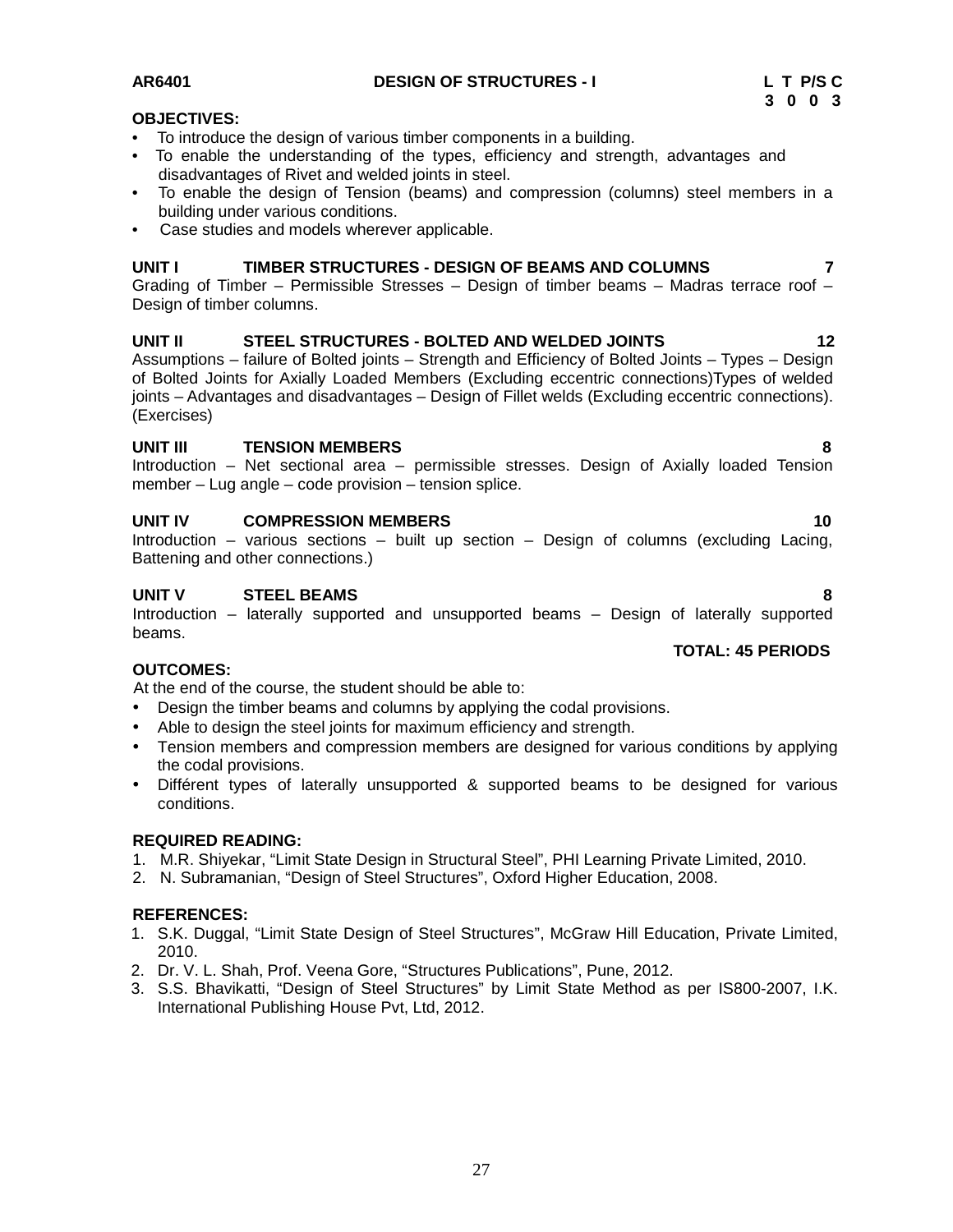#### **AR6402 HISTORY OF ARCHITECTURE AND CULTURE - IV L T P/S C**

#### **OBJECTIVES:**

- To understand Islamic architecture as evolving within specific cultural contexts including aspects of society, religion, politics and climate
- To gain knowledge of the development of architectural form with reference to technology, style and character in the Indian context through the evolution of the mosque and tomb in the various phases of Islamic rule in the country.
- To gain knowledge of the expertise of the Mughal rulers in city building and garden design.

#### **UNIT I INTRODUCTION TO ISLAMIC ARCHITECTURE 8**

History of Islam: birth, spread and principles - Islamic architecture as rising from Islam as a socio cultural and political phenomenon- evolution of building types in terms of forms and functions: mosque, tomb, minaret, madarasa, palace, caravanserai, market - character of Islamic architecture: principles, structure, materials and methods of construction, elements of decoration, colour, geometry, light

#### **UNIT II ISLAMIC ARCHITECTURE IN INDIA & ARCHITECTURE OF THE DELHI SULTANATE 12**

Advent of Islam into the Indian subcontinent and its impact including the change in the architectural scene- overview of development based on political history and the corresponding classification of architecture - Islamic architecture in India: sources and influences

Establishment of the Delhi Sultanate- evolution of architecture under the Slave, Khalji, Tughlaq, Sayyid and Lodhi Dynasties – tombs in Punjab- important examples for each period

#### **UNIT III ISLAMIC ARCHITECTURE IN THE PROVINCES 8**

Shift of power to the provinces and evolution of regional architecture with their own unique influences: geographic, cultural, political, etc., - Bengal, Gujarat, Jaunpur, Malwa, Kashmir, Deccan (Gulbarga, Bidar, Golconda and Bijapur) - important examples for each region

#### **UNIT IV MUGHAL ARCHITECTURE 9**

Mughals in India- political and cultural history- synthesis of Hindu-Muslim culture, Sufi movement evolution of architecture and ouline of Mughal cities and gardens under the Mughal rulers: Babur, Humayun, Akbar, Jahangir, Shahjahan, Aurangazeb- important examples- decline of the Mughal empire.

#### **UNIT V CROSS-CULTURAL INFLUENCES 8**

Cross cultural influences across India and secular architecture of the princely states: Oudh, Rajput, Sikh, Vijayanagara, Mysore, Madurai- important examples

#### **TOTAL: 45 PERIODS**

#### **OUTCOMES:**

- Various criticisms against modernism
- The conditions associated with post modernity in terms of cultural, political conditions etc.
- An understanding of various postmodern directions in architecture
- Architectural responses as reactions to changing cultural paradigms
- An understanding of post independent Indian architecture

#### **REQUIRED READINGS:**

- 1. George Mitchell, "Architecture of the Islamic World Its History and Social meaning", Thames and Hudson, London 1978.
- 2. Robert Hillenbrand, "Islamic Architecture- Form, Function and Meaning", Edinburgh University Press 1994.
- 3. Brown Percy, "Indian Architecture (Islamic Period)", Taraporevala and Sons, Bombay, 1983.
- 4. Satish Grover, "Islamic Architecture in India", CBS Pub, New Delhi, 2002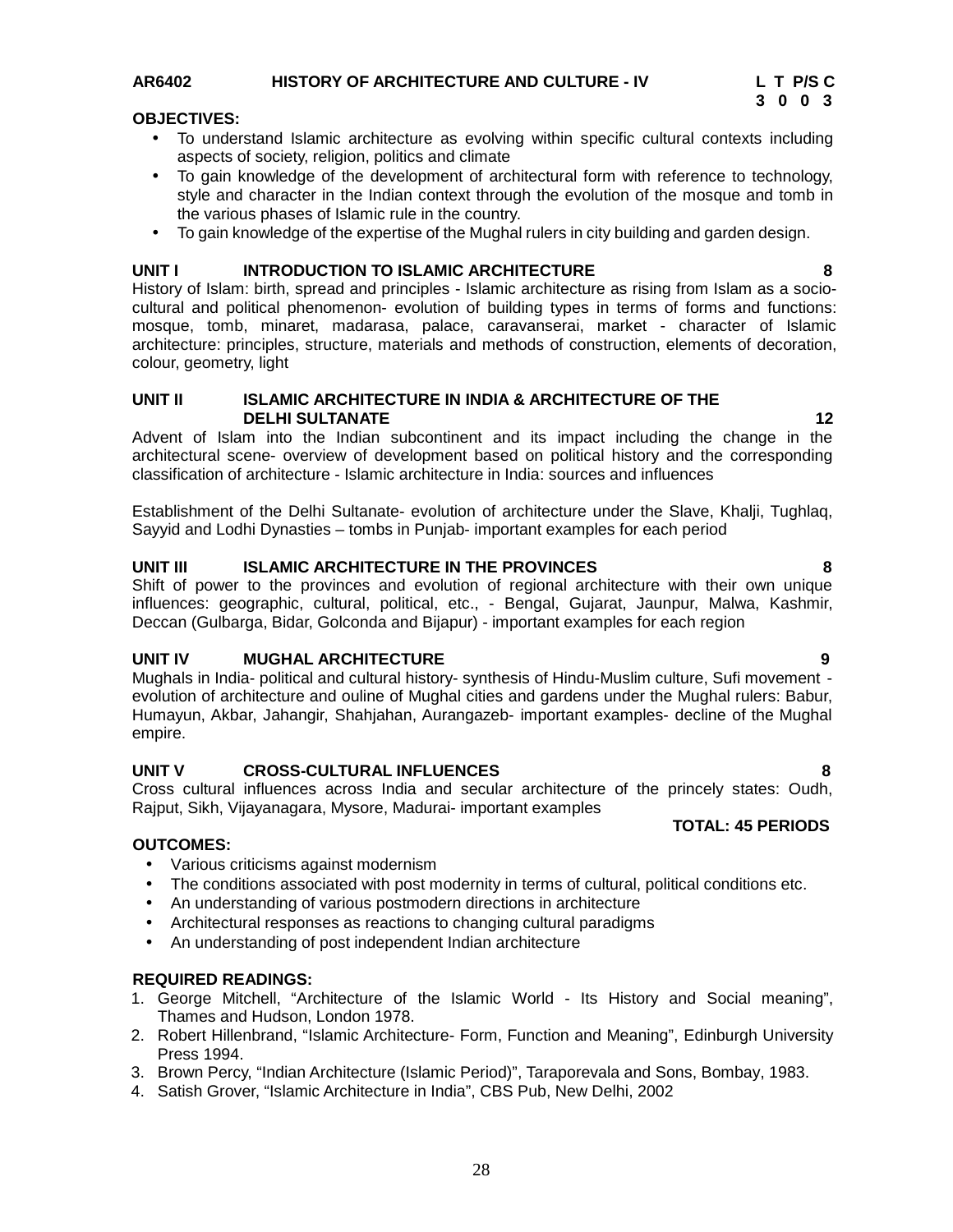#### **REFERENCES:**

- 1. Christopher Tadgell, "The History of Architecture in India", Penguin Books (India) Ltd, New Delhi, 1990.
- 2. R.Nath, "History of Mughal Architecture", Vols I to III Abhinav Publications, New Delhi, 1985.
- 3. Catherine Asher, "Architecture of Mughal India", Cambridge University Press, 2001
- 4. Monica Juneja, "Architecture in Medieval India: Forms, Contexts, Histories", New Delhi, Permanent Black, 2001

#### **AR6403 ENVIRONMENTAL SCIENCE L T P C**

**3 0 0 3**

#### **OBJECTIVES:**

At the end of this course the student is expected to understand what constitutes the environment, what are precious resources in the environment, how to conserve these resources, what is the role of a human being in maintaining a clean environment and useful environment for the future generations and how to maintain ecological balance and preserve bio-diversity. The role of government and non-government organization in environment managements.

#### **UNIT I INTRODUCTION TO ENVIRONMENTAL STUDIES AND NATURAL RESOURCES 10**

Definition, scope and importance of environment – need for public awareness - Forest resources: Use and over-exploitation, deforestation, case studies- timber extraction, mining, dams and their effects on forests and tribal people – Water resources: Use and over-utilization of surface and ground water, floods, drought, conflicts over water, dams-benefits and problems

– Mineral resources: Use and exploitation, environmental effects of extracting and using mineral resources, case studies – Food resources: World food problems, changes caused by agriculture and overgrazing, effects of modern agriculture, fertilizer-pesticide problems, water logging, salinity, case studies – Energy resources: Growing energy needs, renewable and non renewable energy sources, use of alternate energy sources. case studies – Land resources: Land as a resource, land degradation, man induced landslides, soil erosion and desertification – role of an individual in conservation of natural resources – Equitable use of resources for sustainable lifestyles.

Field study of local area to document environmental assets – river / forest / grassland / hill /mountain.

#### **UNIT II ENVIRONMENT, ECOSYSTEMS AND BIODIVERSITY 14**

Concept of an ecosystem – structure and function of an ecosystem – producers, consumers and decomposers – energy flow in the ecosystem – ecological succession – food chains, food webs and ecological pyramids – Introduction, types, characteristic features, structure and function of the (a) forest ecosystem (b) grassland ecosystem (c) desert ecosystem (d) aquatic ecosystems (ponds, streams, lakes, rivers, oceans, estuaries) – Introduction to biodiversity definition: genetic, species and ecosystem diversity – biogeographical classification of India

– value of biodiversity: consumptive use, productive use, social, ethical, aesthetic and option values – Biodiversity at global, national and local levels – India as a mega-diversity nation – hot spots of biodiversity – threats to biodiversity: habitat loss, poaching of wildlife, man-wildlife conflicts – endangered and endemic species of India – conservation of biodiversity: In-situ and ex-situ conservation of biodiversity.

Field study of common plants, insects, birds; Field study of simple ecosystems – pond, river, hill slopes, etc.

#### **UNIT III ENVIRONMENTAL POLLUTION 8**

Definition – causes, effects and control measures of: (a) Air pollution (b) Water pollution (c) Soil pollution (d) Marine pollution (e) Noise pollution (f) Thermal pollution (g) Nuclear hazards – soil waste management: causes, effects and control measures of municipal solid wastes – role of an individual in prevention of pollution – pollution case studies – disaster management: floods, earthquake, cyclone and landslides.

Field study of local polluted site – Urban / Rural / Industrial / Agricultural.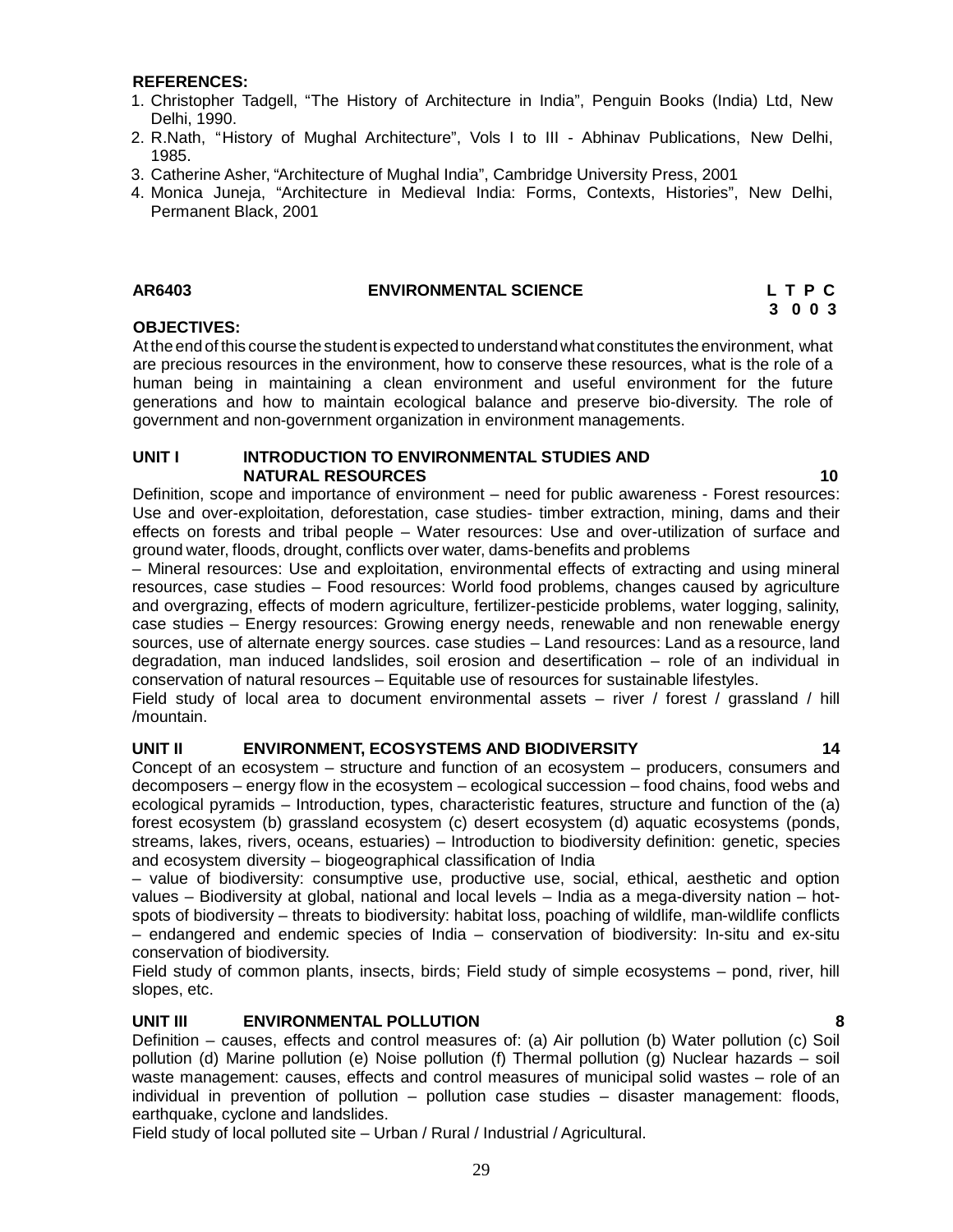#### **UNIT IV SOCIAL ISSUES AND THE ENVIRONMENT 7**

From unsustainable to sustainable development – urban problems related to energy – water conservation, rain water harvesting, watershed management – resettlement and rehabilitation of people; its problems and concerns, case studies – role of non-governmental organization environmental ethics: Issues and possible solutions – climate change, global warming, acid rain, ozone layer depletion, nuclear accidents and holocaust, case studies.

– wasteland reclamation – consumerism and waste products – environment production act – Air (Prevention and Control of Pollution) act – Water (Prevention and control of Pollution) act – Wildlife protection act – Forest conservation act – enforcement machinery involved in environmental legislation- central and state pollution control boards- Public awareness.

#### **UNIT V HUMAN POPULATION AND THE ENVIRONMENT 6**

Population growth, variation among nations – population explosion – family welfare programme – environment and human health – human rights – value education – HIV / AIDS – women and child welfare – role of information technology in environment and human health – Case studies.

#### **TOTAL: 45 PERIODS**

#### **OUTCOMES:**

- 1. Students are sensitized on the need for natural resource management, and sustainable lifestyles
- 2. Students appreciate the value of ecosystem and the need and methods for conserving the same.
- 3. Students understand the how pollution and hazards can be mitigated.

#### **REQUIRED READING:**

- 1. Gilbert M.Masters, "Introduction to Environmental Engineering and Science",  $2^{nd}$  edition, Pearson Education, 2004.
- 2. Erach Bharucha, "Text book of Environmental Studies", University Press, Hyderabad, 2006.
- 3. Anubha Kaushik and Kaushik C.P., "Perspectives in Environmental Studies" New age International (P) Ltd., New Delhi, 2005.
- 4. Venugopala Rao.P, "Principles of Environmental Science and Engineering" Prentice Hall of India Pvt. Ltd., New Delhi, 2006.

#### **REFERENCES:**

- 1 Cunningham, W.P. Cooper, T.H. Gorhani, "Environmental Encyclopedia", Jaico Publ., House, Mumbai, 2001.
- 2 Dharmendra S. Sengar, "Environmental law", Prentice hall of India PVT LTD, New Delhi, 2007
- 3 Rajagopalan, R, "Environmental Studies-From Crisis to Cure", Oxford University Press, 2005
- 4 Richard T. Wright, "Environmental Science" Prentice Hall of India Pvt.Ltd., New Delhi, 2007

| AR6404 | <b>BUILDING MATERIALS - IV</b> | L T P/S C |
|--------|--------------------------------|-----------|
|        |                                | 300       |

#### **OBJECTIVES:**

- To study ferrous and non ferrous materials in construction.
- To have an understanding of the properties, characteristics, strength, manufacture, processing and application of materials such steel and steel alloys, aluminum and aluminum alloys.
- To inform the innovations in the steel industry and the standards and accepted industrial practices involved.
- To inform the properties, characteristics and application of plastics in the construction industry as well as other light weight roofing materials.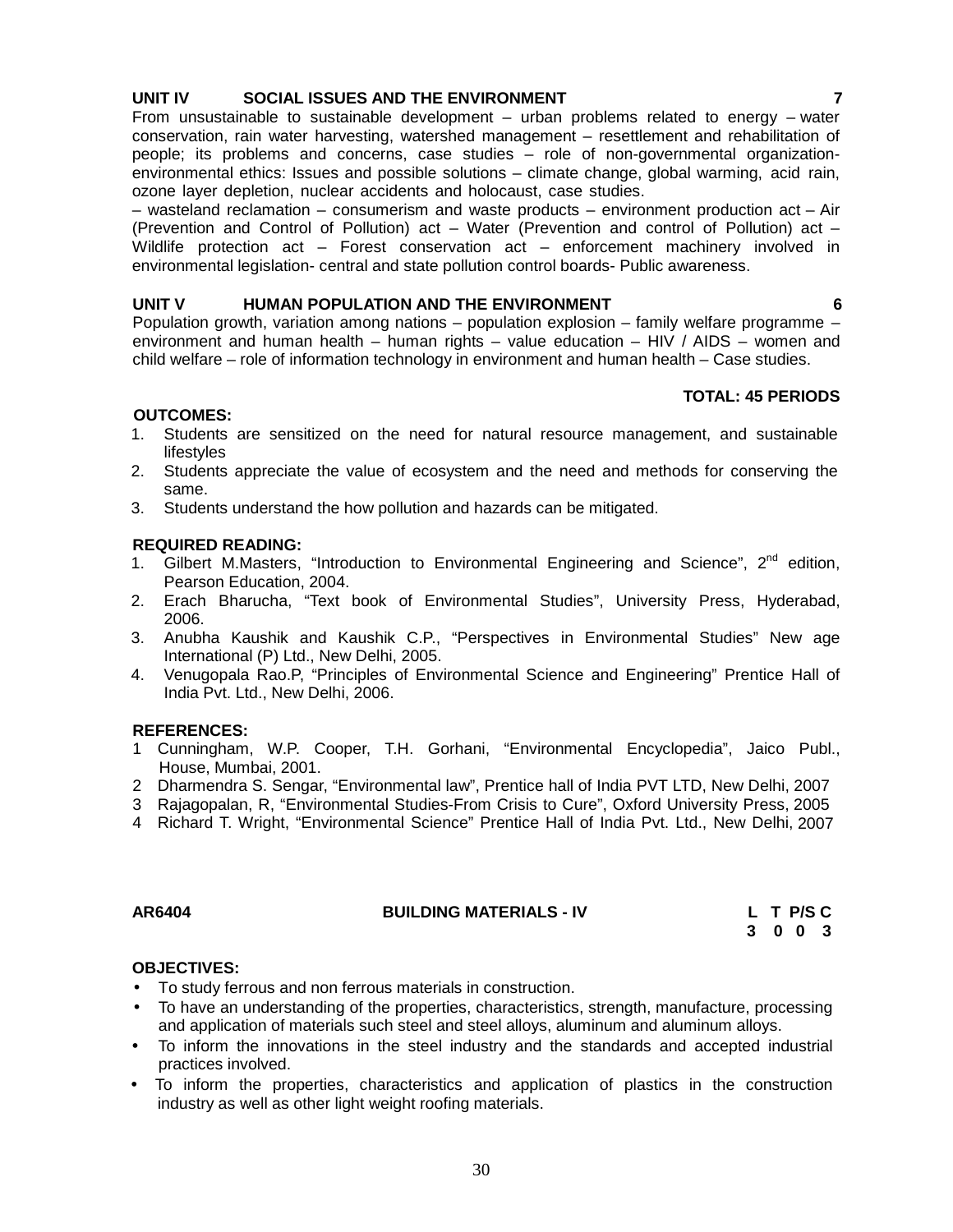Polymerisation, thermoplastics, thermosetting plastics, elastomers, properties of plastics, strength, plastic forming process, uses of plastics and decorative laminates - Plastics in construction (polythene, poly propylene, PVC, ethylene, polycarbonate, acrylic flooring, PVC tiles)

#### **UNIT V OTHER MATERIALS 9**

Light-roofing materials (Recent trends in roofing materials like Corrugated GI Sheets, Pre- coated metal sheets, Polycarbonate sheeting, Teflon coated sheets, PTFE Steel alloys properties and uses) - Adhesives, Sealants and joint fillers (Relative movement within buildings, types of sealants- elasto-plastic, elastic sealants- joint design- fire resistant sealants- gaskets- adhesives, epoxy, wall paper, bitumen, plastic pipe) - Materials for flooring finishes such as epoxy, oxy chloride, hardeners, PVC, carpets.

#### **OUTCOMES:**

- An Understanding of ferrous and Non-ferrous metals in terms of its properties, manufacture and their applications in architectural construction.
- The students are made to be aware of plastics and its applications in building industry as well as light roofing materials adhesives, Sealants and fillers apart from flooring finishes.

#### **REQUIRED READING:**

- 1. S.C.Rangwala, "Engineering Materials", Charotar Publishing House, India, 1997.
- 2. S.K Duggal, "Building Materials", Oxford and IBM Publishing Co, Pvt. Ltd., 1997.
- 3. P.C Varghese, "Building Materials", Prentice Hall of India Pvt. Ltd., New Delhi, 2005

#### **REFERENCES:**

- 1. Don A.Watson, "Construction Materials and Process", McGraw Hill Co., 1972.
- 2. Arthur Lyons, " Materials for Architects and Builders", An introduction Arnold, London, 1997.
- 3. Gorenc, Tinyou, Syam, " Steel Desinger's Handbook", CBS Publishers and Distributors, New Delhi, Bangalore, 2005
- 4. Ralph Monletta, "Plastics in Architecture" A guide to acrylic and Polycarbonate, Marcel Dekker Inc, New York, 1989
- 5. Jack M Landers, "Construction Materials, Methods, Careers", Good Heart WilCox Company, Inc Publishers, Homewood, IL, 1983

#### Iron ore: definition, introduction, manufacture of iron ore, types- pig iron, wrought iron and cast iron-

their properties and uses. Steel - definition, properties, Manufacture, casting, heat treatment, mechanical treatment process of steel, market forms of steel, fire protection of steel - Corrosion of ferrous metals (Causes,

# factors of corrosion and prevention).

#### **UNIT II STEEL ALLOYS AND INNOVATIONS IN STEEL INDUSTRIES 9**

Steel alloys- properties and uses. Structural steel-definition and protection. Steel sheeting- types of sheeting. Stainless steel in building Industry as a structural entity by studying codes. Study of innovations in steel industry. Design and construction parameters developed by INSDAG.

#### **UNIT III NON-FERROUS METALS 9**

Aluminium and Aluminums Alloys (Manufacture, properties, durability, and uses) - Aluminium products (extrusions, foils, castings, sheets etc.) - Other non-ferrous metals copper, lead, zinc (Manufacture, grades, forms, sizes) - Study of protection to non-ferrous metals and products such as anodizing, powder coating, painting, stove enamelling, chromium plating, varnishing, melamine treatments.

### **UNIT IV PLASTICS 9**

#### **TOTAL: 45 PERIODS**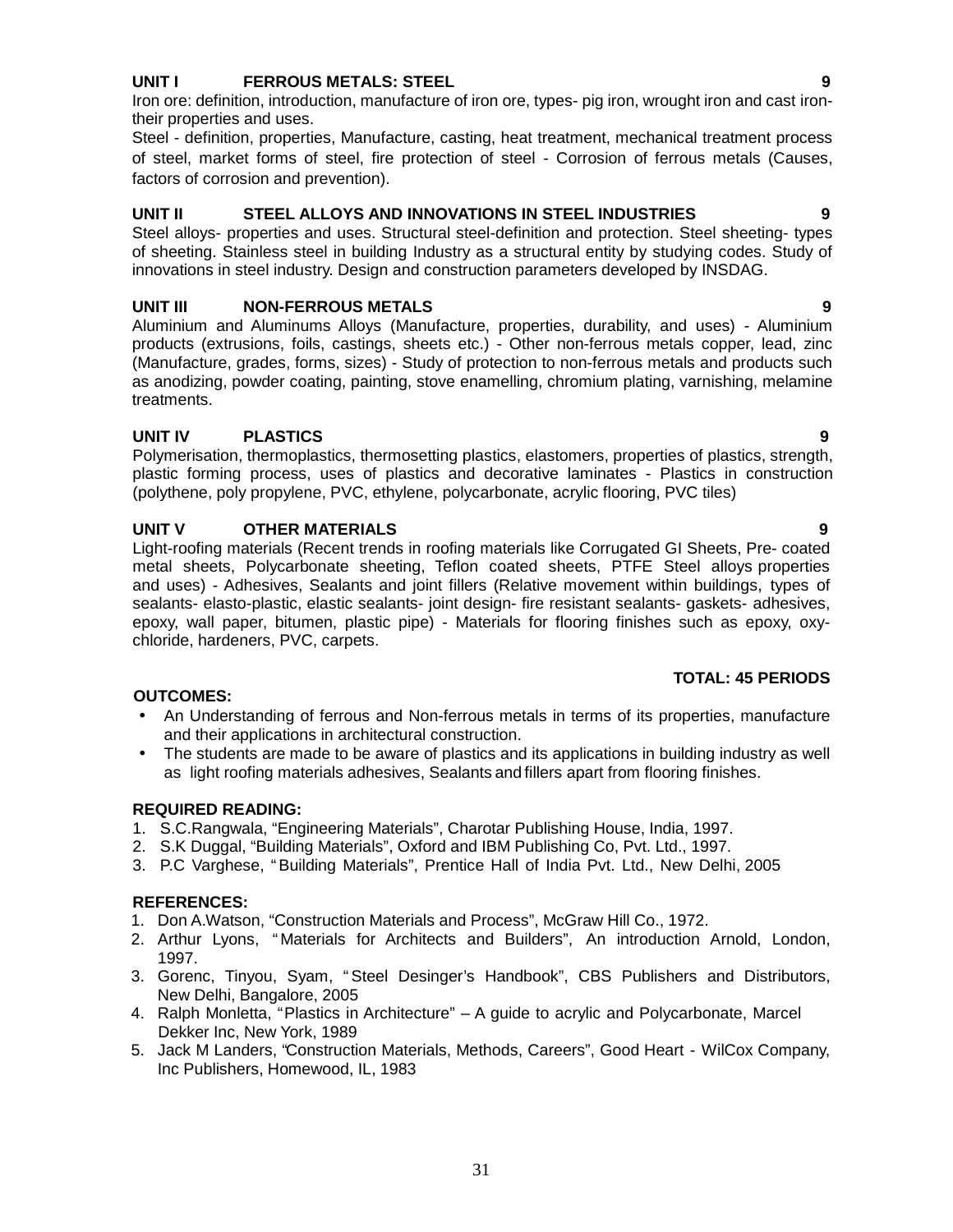#### **OBJECTIVES:**

- To Study Water supply, treatments, distribution and plumbing system for all type of buildings.
- To Study Waste water treatments, Sewer lines for all types of buildings.
- To Study Drainage system for a Small Campus and a Residential neighbourhood.
- To understand Refuse collections, disposal, composting, Landfill, Bio gas for a Town and City.
- Applications of all the above systems to a Buildings, Small Campus and a Residential neighbourhood.

#### **UNIT I WATER QUALITY, TREATMENTS AND DISTRIBUTION 12**

Sources of water supply – Water Quality - Water requirements for all type of residential, commercial, Industrial buildings and for town – Water treatment methods – Screening, aeration, Sedimentation, Filtration, Disinfection, Softening, conveyance of water – Distribution of water – Choice of pipe materials - Types of fixtures and fittings – System of plumbing in all type of buildings.

#### **UNIT II WASTE WATER, TREATMENTS AND DISPOSAL 12**

Waste water – Sewage disposal, primary treatment. Secondary treatment, Biological treatment and Modern types of Sewage Treatment Plants - Sewer line fixtures and traps, Manholes, Septic tank.

#### **UNIT III STORM WATER DRAINAGE AND RAIN WATER HARVESTING 10**

Basic principles of storm water drainage  $-$  drain pipes and type of pipe  $-$  storm water gutter  $-$  rain water harvesting principles – storage sumps

#### **UNIT IV SOLID WASTE, COLLECTIONS, TREATMENTS, DISPOSAL, MODERN DRAINAGE SYSTEMS 12**

Refuse collection, disposal, Incinerator, Composting, Vermicomposting, Sanitary Land filling, Bio gas system and Modern renewable energy system. Modern plumbing system, drainage collection system, disposal for a housing colony, small towns – Selection of pumps and Construction of pump rooms.

#### **UNIT V APPLICATION OF THE ABOVE UNITS 14**

Layout design and details of water supply distribution system in a Campus or Small residential neighbourhood - Layout design and details of sewage and drainage system for different types of buildings - water supply pipe lines, storm water drainage pipe lines and Rain water Harvesting for small residential neighbourhood.

#### **TOTAL: 60 PERIODS**

#### **OUTCOMES**

- 1. Students have through understanding of how water and waste water are managed, in residential unit, small campus and for a large city.
- 2. Students are aware of the principles and best practices for Solid waste management in residential unit, small campus and for a large city.

#### **REQUIRED READINGS:**

- 1. Manual of water supply and treatment, Second edition, CPHEEO, Ministry of works and housing, New Delhi, 1977
- 2. AFE Wise, JA Swaffied Water, "Sanitary & Waste Services in buildings", V Edition, Mitchell Publishing, Co. Ltd., 2002.
- 3. Punmia B.C., "Waste Water Engineering", Laxmi Publications, 2009.
- 4. Arceivala S.J., "Waste Water Treatment for Pollution Control", Tata McGraw Hill, 2008.
- 5. S.C.Rangwala, "Water supply and sanitary engineering", Chartar publishing house, Anand, 1989.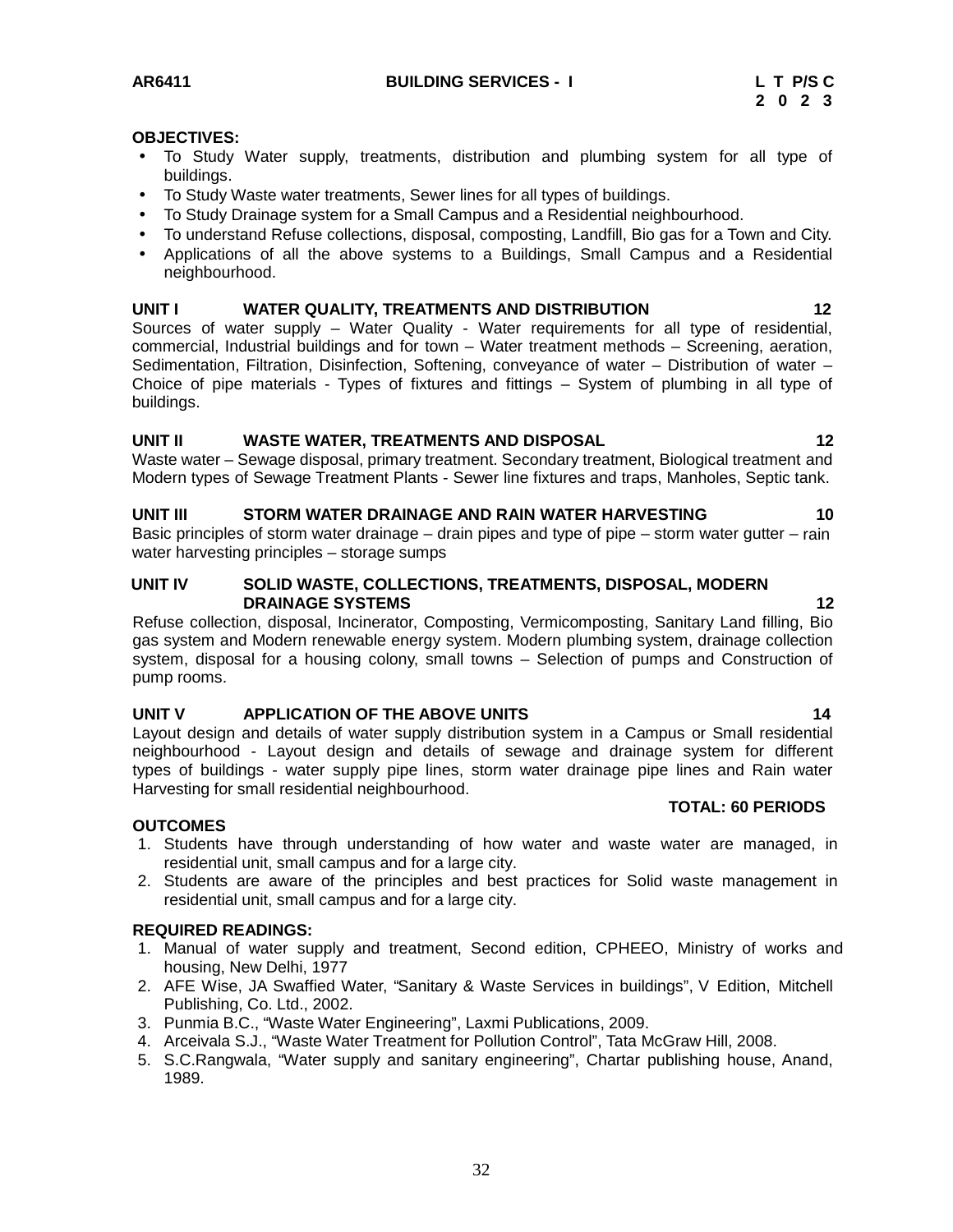#### **REFERENCES:**

- 1. G.M. Fair, J.C. Geyer and D.Okun, "Water and Waste water engineering", Volume II, John Wiley & Sons, Inc. New York, 1968
- 2. Manual on sewerage and sewerage treatment, CPHEEO Ministry of works and housing, New Delhi, 1980
- 3. Renewable energy, basics and technology, supplement volume on integrated energy systems, Auroville, 1998.

#### **AR6412 BUILDING CONSTRUCTION - III L T P/S C 0 0 5 3**

#### **OBJECTIVES:**

- To introduce construction of building components in Reinforced Cement Concrete.
- To introduce various water proofing, insulation & protection systems and their methods of construction.
- To expose the students to the advanced construction systems developed by research institutes in the country and the detailing of the same.
- To understand the quality assurance measures and testing procedures related to material, workmanship and performance for the above topics.

#### **UNIT I CONCRETE CONSTRUCTION 25**

Detailing of walls, roofs and flooring, foundations using RCC in simple framed buildings including detailing of RCC beams, columns, slabs (one way slabs, 2-way slab, continuous, flat slab etc.,), detailing of apertures (lintels, sunshades, arches etc.,) Exercises of the above through case studies and drawings of selected building types.

#### **UNIT II WATER-PROOFING AND DAMP-PROOFING OF CONCRETE STRUCTURES 10**

Construction methods for water-proofing and damp proofing for walls, roofs, basements, retaining walls, swimming pools etc. -Exercises of the above through case studies and drawings.

#### **UNIT III DESIGN AND CONSTRUCTION METHODS FOR CONCRETE STAIRCASES 15**

Staircases - basic principles, for different types of staircase for support conditions for stairs and details of handrail, baluster etc. and finishes for stairs - Exercises of the above through case studies and drawings

#### **UNIT IV ADVANCED CONSTRUCTION SYSTEMS DEVELOPED BY RESEARCH ORGANISATIONS IN INDIA 10**

Design and detailing of building materials and components developed by research organizations like CBRI, SERC, NBO, and BMTPC – Exercises of the above through case studies and drawings.

#### **UNIT V PLASTICS AND OTHER MATERIALS 15**

Design and construction details using primary plastic building products for walls, partitions and roofs. Design and construction details using secondary building products for windows, doors, rooflights, domes, and handrails. Use of GI Sheets, Polycarbonate sheets, Teflon.

#### **TOTAL: 75 PERIODS**

### **OUTCOMES:**

The students understood how Reinforced Cement Concrete could be used for the various components of a building as well as in waterproofing and insulation and protection systems. The role of advanced construction systems that have been developed by research institutes throughout the country were also explored. Quality assurance and testing methods, after looking at the basics and research explorations associated with the materials were looked at.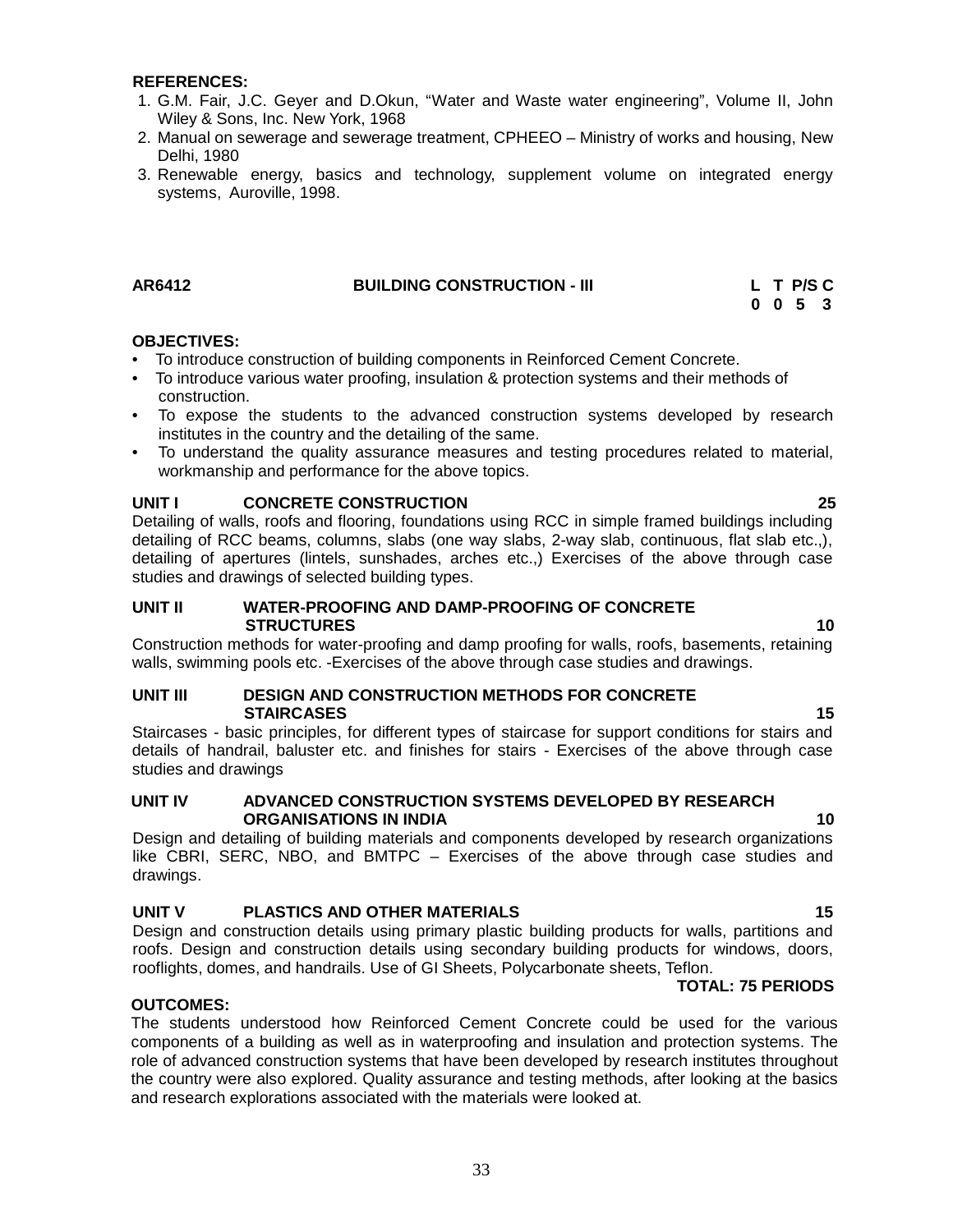#### **REQUIRED READING**

- 1. M.S.Shetty, "Concrete Technology", S.Chand & Co.ltd, New Delhi, 1986.
- 2. Dr. B.C.Punmia, "A Text book of Building Construction", Laxmi Publications Pvt. Ltd., New Delhi, 2005.
- 3. T.D Ahuja and G.S. Birdie, "Fundamentals of Building Construction", Dhanpat Rai Publishing Company Pvt. Ltd., New Delhi, 1996
- 4. S.P Arora and S.P Bindra, " A Text Book of Building Construction", Dhanpat Rai Publishing Company Pvt. Ltd., New Delhi, 1990
- 5. Alan Blanc, "Stairs, Steps and Ramps", Butterworth, Heinemann Ltd., 1999

#### **REFERENCES:**

- 1. Francis D.K. Ching, "Building Construction illustrated", John Wiley & Sons, 2000
- 2. W.B. McKay, "Building Construction", Vol 1 and 2, Longmans, UK, 1981.
- 3. Barry, "Construction of Buildings", Volume 1&2, Blackwell Publishing Ltd.,Oxford, 2005
- 4. Pamphlet and Manuals supplied or published by SERC, BMPTC, HUDCO and Other research organization
- 5. R.M. Davis, "Plastics in Building Construction", Battersea College of Technology, Blackie, London, 1966

#### **AR6413 ARCHITECTURAL DESIGN - III L T P/S C**

# **0 0 14 7**

#### **OBJECTIVES:**

- To create a holistic understanding of the socio-cultural, geographic and economic aspects that shape the built environment as well as to expose the students towards the design of simple community oriented buildings.
- To make a comprehensive study of a rural settlement that is an exemplar of collective design evolved organically over a period of time.
- To expose the students on the methodology of conducting various surveys covering, physical, visual characteristics and demographic aspects.
- To understand the vernacular / traditional architecture involving local materials and construction techniques.
- To emphasis on the importance of designing built form and open spaces that meet the aspirations of the community.
- To enable the presentation of concepts through 2D and 3D presentation including sketches and model.

#### **CONTENT:**

Scale and Complexity: Projects involving public and community oriented buildings - multi room, single use, small span, multiple storied, horizontal and vertical movement; active cum passive energy; comprehensive analysis of rural settlement in a hierarchical manner.

Area of concern/ focus :

- Rural settlements and architecture
- Community oriented design
- Simple public buildings (not more than Ground+ 2 floors)

Suggestive Typologies/ projects : Rural projects that involve studies and design at settlement and building level- noon meal centre, market, primary health centre; department store, higher secondary school, campus students centre

#### **TOTAL: 210 PERIODS**

#### **OUTCOMES**

- Students ability to understand the concept of community and settlement evolution and the built environment as influenced by Socio-economic, Cultural, Environmental and Technical factors.
- Ability to provide a sensitive approach to the design of the built environment taking into account the above mentioned factors.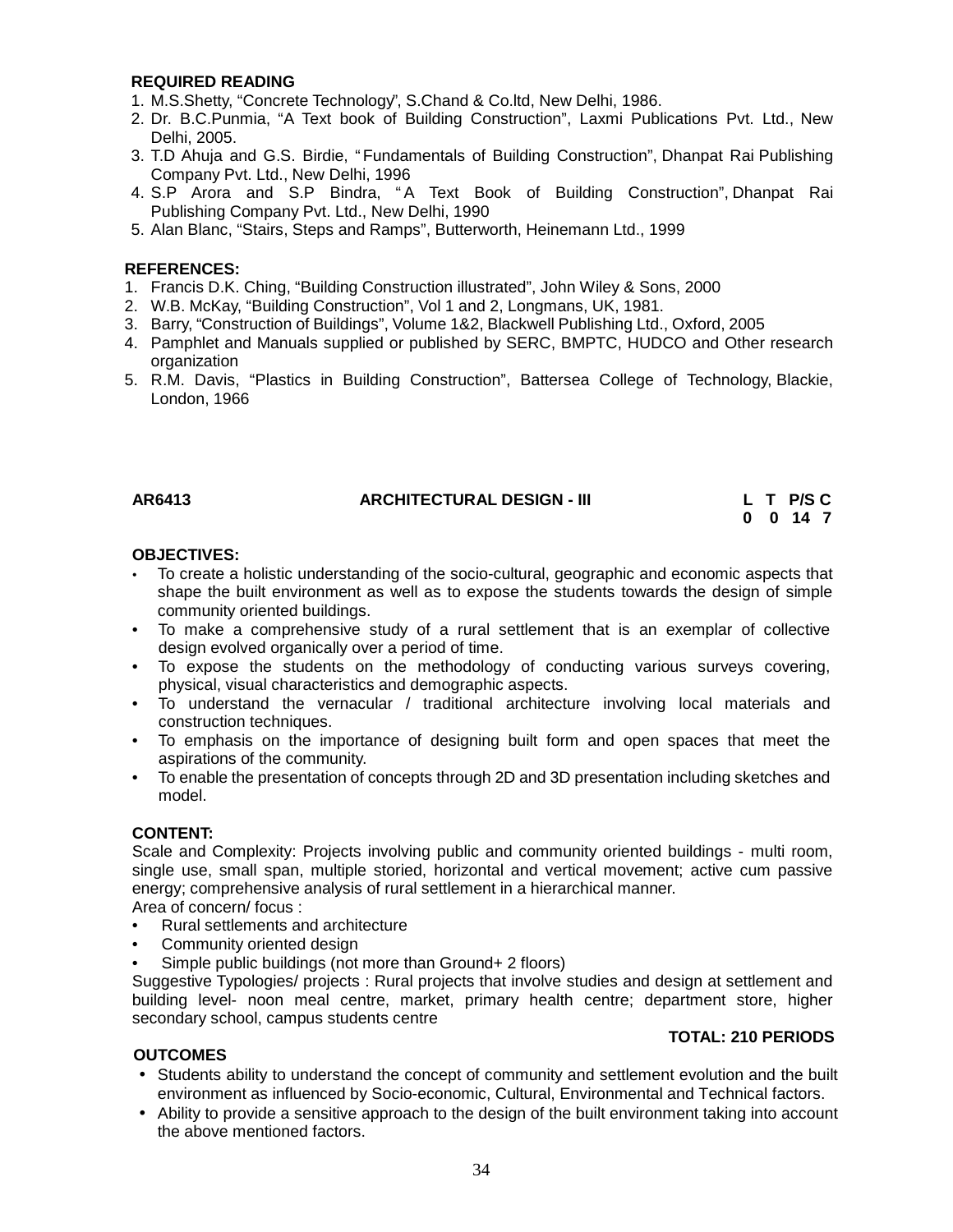#### **REQUIRED READING**

- 1. Joseph De Chiara, Michael J Crosbie, " Time Saver Standards for Building Types", McGraw Hill Professional 2001.
- 2. Julius Panero, Martin Zelnik, "Human Dimension and Interior Space", Whitney Library of Design, 1975
- 3. Joseph De Chiara, Julius Panero, Martin Zelnik, "Time Saver Standards for Interior Design and Space Planning", McGraw Hill, 2001.
- 4. Ernst Neufert "Architects Data", Blackwell 2002
- 5. Ramsey et al, "Architectural Graphic Standards", Wiley, 2000

#### **REFERENCES:**

- 1. Richard P. Dober, "Campus Planning", Society for College and University Planning, 1996.
- 2. Kanvinde, "Campus design in India", American year Book, 1969
- 3. Kevin Lynch, "Site planning", MIT Press, Cambridge, 1984
- 4. Sam F. Miller, " Design Process: A Primer for Architectural and Interior Design", Van Nostrand Reinhold, 1995

| AR6501 | <b>DESIGN OF STRUCTURES - II</b> | L T P/S C |
|--------|----------------------------------|-----------|
|        |                                  | 3003      |

#### **OBJECTIVES:**

- To inform about the methods of design through working stress and limit state methods.
- To use the above two methods for the design of Concrete beams and slabs under various conditions.
- To use the limit state method for design of a concrete staircase.
- Case studies and models wherever applicable.

#### **UNIT I DESIGN OF CONCRETE MEMBERS AND WORKING STRESS DESIGN OF BEAMS 12**

Concept of Elastic method, Ultimate Load Method and Limit State Method – Advantages of Limit State Method over other methods. Analysis and Design of Singly and Doubly reinforced rectangular and flanged beams for bending.

#### **UNIT II LIMIT STATE DESIGN OF BEAMS 12**

Analysis and design of singly and doubly reinforced rectangular and flanged beams for Bending – Design of Continuous beams using IS code co-efficient.

#### **UNIT III LIMIT STATE DESIGN OF SLABS 7**

Behavior of one way and two way slabs – Design of one way and two way slabs for various edge conditions - Corner effects.

#### **UNIT IV DESIGN OF CIRCULAR SLABS 7**

Design of Simply supported and fixed Circular slabs subjected to uniformly distributed loads.

#### **UNIT V DESIGN OF STAIRCASE BY LIMIT STATE METHOD 7**

Types of Staircases – Design of Dog Legged Staircase.

#### **OUTCOMES:**

#### **At the end of the course, the student should be able to:**

- Understand the different concepts of WSM and LSD methods using the codal provisions.
- RC beams and slabs to be designed by applying the above concepts.
- Dog legged staircase design using LSD.

### **TOTAL: 45 PERIODS**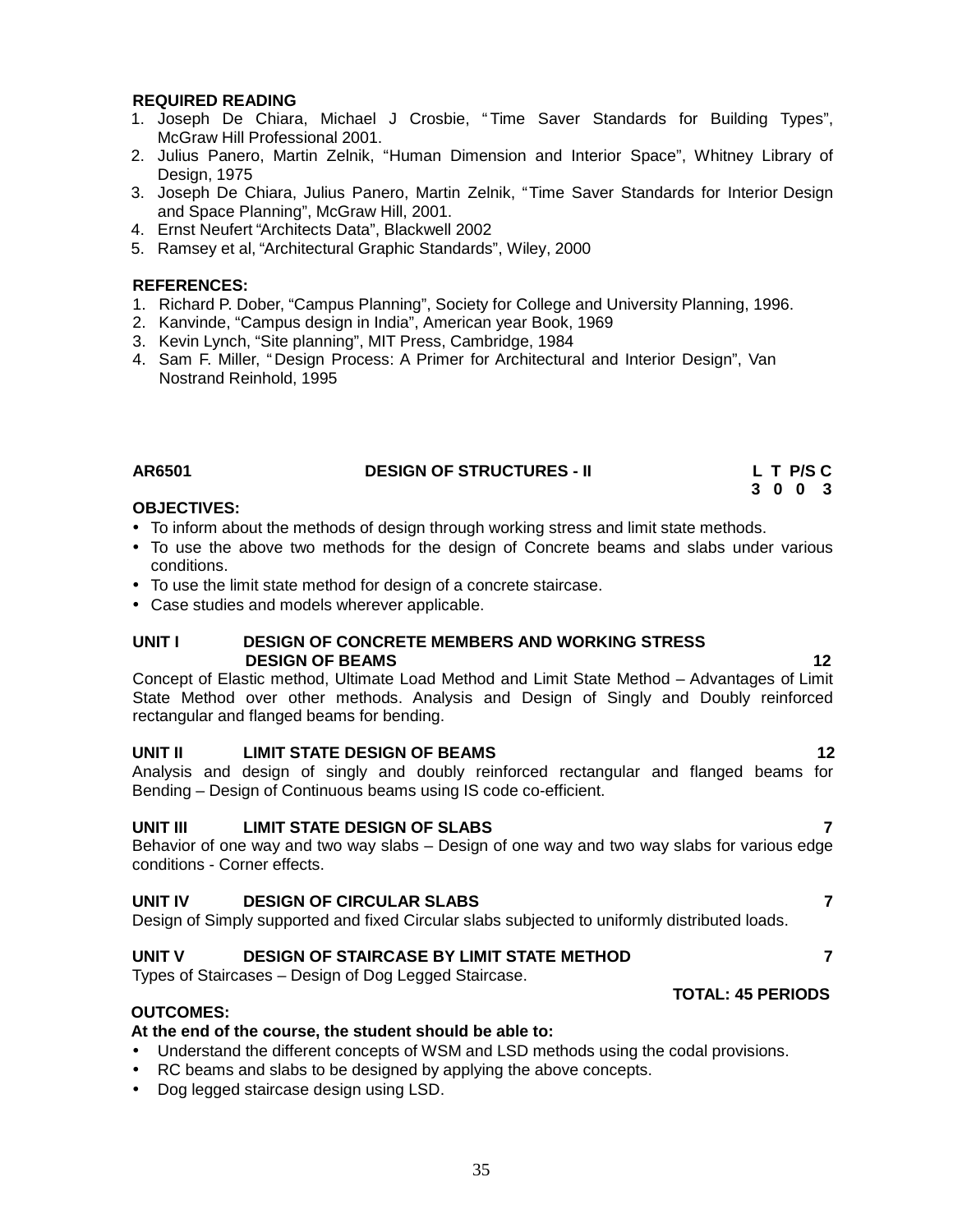#### **REQUIRED READING**

- 1. S.N. Sinha, "Reinforced Concrete Design", Tata McGraw Hill Publishing Co. Ltd, New Delhi, 1998.
- 2. Shah, "Reinforced Concrete", Vol. 1 and 2, Charotar Publishing House, Anand, 1998.

#### **REFERENCES:**

- 1. P.Dayaratnam, "Design of Reinforced Concrete Structures", Oxford and IBH Publishing Co., 1983.
- 2. C. Sinha and S.K. Roy, "Fundamentals of Reinforced Concrete", S.Chand & Co., New Delhi, 1983.
- 3. Dr. B.C. Punmia, "Reinforced Concrete Structures", Vol, 1 & 2Laxmi publication, Delhi, 2004.
- 4. IS 456 "Indian Standard, Plain and Reinforced Concrete, Code of Practice, Bureau of Indian Standards, 2000.
- 5. S.Unnikrishnan Pillai and Devados Menon, " Reinforced Concrete Design" Tata McGraw Hill Publishing Co. Ltd., New Delhi, 1999.

| AR6502 | <b>HISTORY OF ARCHITECTURE AND CULTURE - V</b> | L T P/S C |  |
|--------|------------------------------------------------|-----------|--|
|        |                                                | 3003      |  |

#### **OBJECTIVES:**

- To introduce the condition of modernity and bring out its impact in the realm of architecture
- To study modern architecture as evolving from specific aspects of modernityindustrialisation, urbanisation, material development, modern art as well as society's reaction to them.
- To study the further trajectories of modern architecture in the post WWII period.
- To create an overall understanding of the architectural developments in India influenced by colonial rule.

#### **UNIT I LEADING TO A NEW ARCHITECTURE 9**

Beginnings of modernity –Origin and development of Neo Classicism- Structural Neo classicists: Laugier, Soufflot, Schinkel, Labrouste - Romantic Neo classicists:Ledoux, Boulle, Durand, Jefferson- Industrialization and its impact- Urbanization in Europe and America- split of design education into architecture and engineering streams- Emergent new building / space types- Growing need for mass housing- Development of Industrial material and construction technologies- concrete, glass and steel- structural engineering, standardization-Industrial exhibitions- Chicago School and skyscraper development.

#### **UNIT II REVIEWING INDUSTRIALISATION 6**

Opposition to industrial arts and production - Arts and Crafts in Europe and America : Morris, Webb- Art Nouveau: Horta, Van De Velde, Gaudi, Guimard, Mackintosh - Vienna secession: Hoffman, Olbrich- Wright's early works

#### **UNIT III MODERN ARCHITECTURE: DEVELOPMENT AND INSTITUTIONALISATION 12**

Adolf Loos and critique of ornamentation- Raumplan: Peter Behrens- Werkbund – Modern architecture and art - Expressionism: Mendelsohn, Taut, Polzeig- Futurism- Constructivism, Cubism-Suprematism- De–Stijl Bauhaus- Gropius, Meyer and Mies -CIAM I to  $X$  and its role in canonizing architecture- growth of International Style Ideas and works of Gropius, Le Corbusier, Aalto, Mies, later works of Wright

#### **UNIT IV MODERN ARCHITECTURE : LATER DIRECTIONS 8**

Post WW II developments and spread of international style – Later works of Corbusier: Brasilia, Unite- Works of later modernists: Louis Kahn, Paul Rudolph, Eero Saarinen, Philip Johnson

36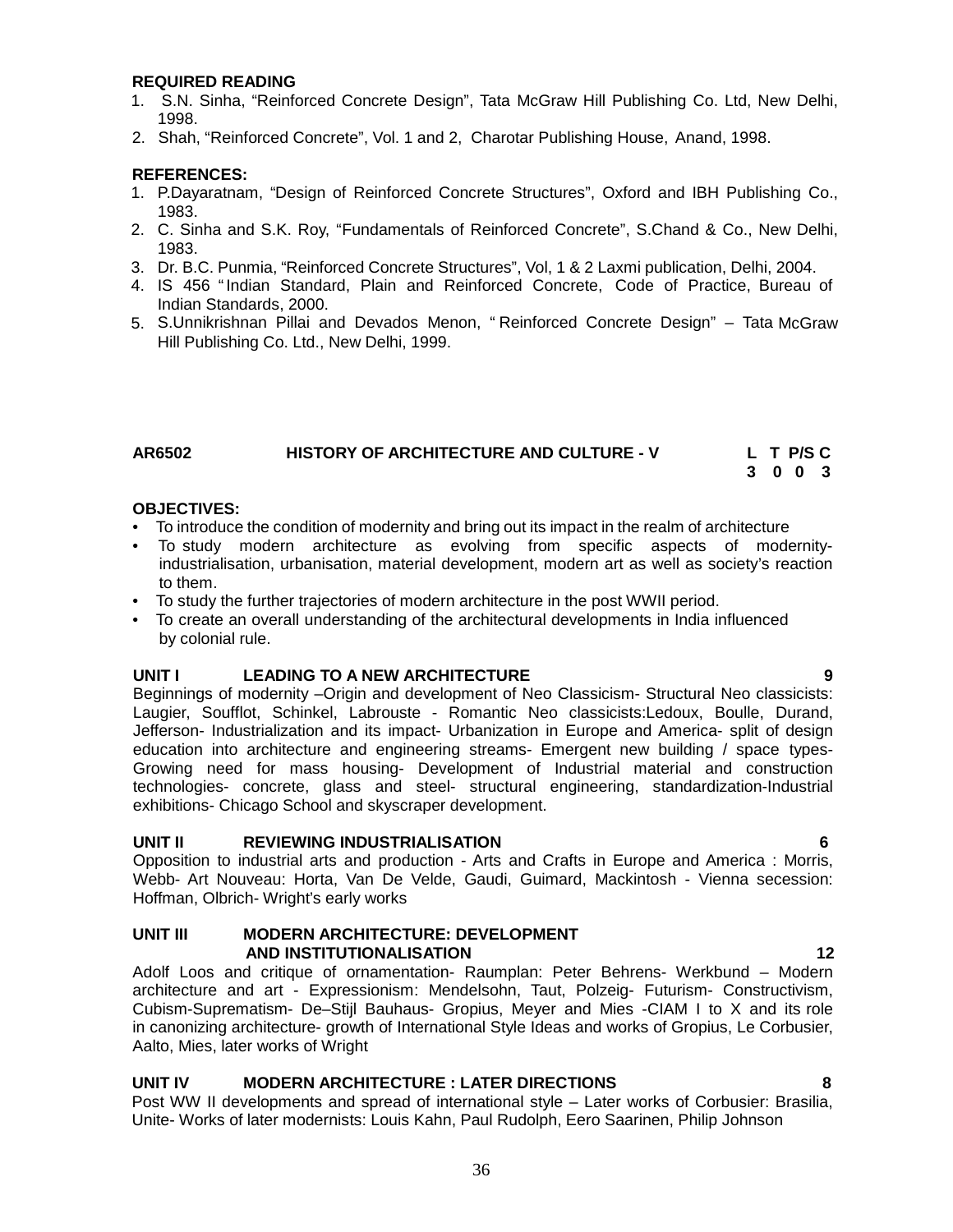# **UNIT V COLONIAL ARCHITECTURE IN INDIA 10**

Colonialism and its impact- early colonial architecture :forts, bungalows, cantonments – Stylistic transformations: Neo- classicism, Gothic Revival and Indo Saracenic - PWD and institutionalization of architecture - Building of New Delhi showcasing imperial power.

# **OUTCOMES:**

# **TOTAL: 45 PERIODS**

The condition of modernity and its impact on architecture has been introduced. The evolution of modern architecture from specific aspects of modernity like Industrialisation, Urbanisation etc and its post-world was II trajectories were studied. An overall understanding of the architectural developments of colonial India was obtained.

# **REQUIRED READING:**

- 1. Kenneth Frampton, " Modern Architecture: A Critical History", Thames & Hudson, London, 1994.
- 2. Manfredo Tafuri., "Modern Architecture", Harry N. Abrams Inc, 1980.
- 3. Leonardo Benevolo, "History of Modern Architecture", 2 Vols., reprint, MIT Press, 1977.
- 4. Miki Desai et. al., "Architecture and independence", Oxford University Press, 2000.
- 5. William J. Curtis, "Modern Architecture since 1900", Phaidon Press, 1982.

# **REFERENCES:**

1. Thomas Metcalf, "An imperial Vision", Faber & Faber/ Electa, 1980.

2. Christian Norburg-Schulz., "Meaning in Western Architecture", Rizzoli, Revised edition, 1993.

# **AR6511 BUILDING SERVICES- II L T P/S C**

# **2 0 2 3**

# **OBJECTIVES:**

- To inform the students of the laws and basics of electricity and wiring systems within domestic and commercial buildings
- To expose the students to the fundamentals of lighting and lighting design
- To familiarize the students to the basic design principle systems of vertical distributions systems within a building
- To expose the student with the NBC Code for all of the above building services

# **UNIT I ELECTRICAL AND ELECTRONIC SYSTEMS: ELECTRICAL WIRING SYSTEMS 10**

Laws of electrical circuits: Ohms and Kichoffs Laws Basics of electricity – Single/Three phase supply. Earthing for safety – types of earthing - ISI specifications Electrical wiring systems in domestic and commercial buildings. Conduits, Types of wiring Diagram for connection. Bus way, Bus Bars, lighting track and conduits (Aluminum metallic, non metallic) arrangements. Power handling, equipment, switch board, panel boards. Lighting conductors

: Purpose, materials, fixing, earthing arrangements Electronic and Communication systems Communication and data systems- communication spaces, pathways, cabling systems, voice and data, communication, Electronic security systems, computer labs/server, Rooms etc. Electrical Installations in Buildings. Main and distribution boards – transformers – switch gears– substations – space requirement and Layout of the same in building types

# **UNIT II FUNDAMENTALS OF LIGHTING 12**

Principles of light – Electromagnetic radiation, waves, nature of vision, measurement of lighting. Principles of illumination: definitions, Visual tasks, Factors affecting visual tasks Units of light, definitions of flux, solid angle, luminous intensity –utilization factor – depreciation factor- MSCP – MHCP, brightness, glare.

# **UNIT III ILLUMINATION AND LIGHTING 8**

Electric light sources: brief description, characteristics and application of different types of lamps, methods of mounting and lighting control Luminaries classification/ - Lumen method for design – Room reflectance/ Glare – manufacturer's data on luminaries / luminaries cost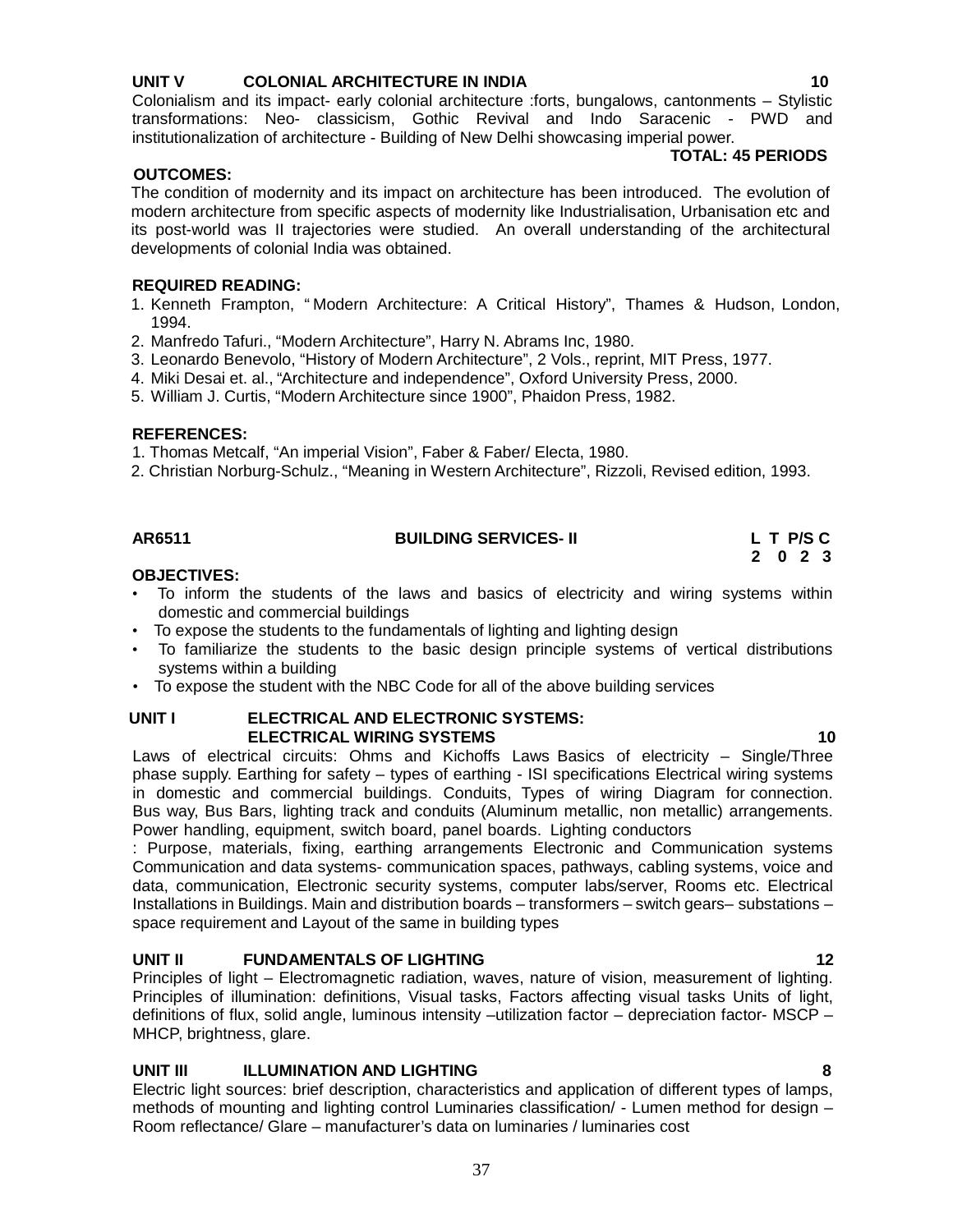#### **UNIT IV LIGHTING DESIGN: INSTALLATION AND APPLICATION IN BUILDINGS 18** Artificial light sources, spectral energy distribution, Luminous efficiency- color temperature – color rendering, Additive, subtractive color and their application areas and outdoor lighting Lighting for Office, Schools, Libraries, Residential, Hospital, Parking, Outdoor. Elementary ideas of special features required and minimum level of illumination for the physically handicapped and elderly in building types Solar energy systems for lighting – Photovoltaic systems for Residential/Commercial buildings. Reducing electric loads, installation and maintenance – LEED certification & energy efficient lighting, Lighting controls, Solar systems – Case studies and exercises involving in the above

# **UNIT V CONVEYING SYSTEMS 12**

Basic design Principles, criteria for planning sizing, selection and layout of vertical distribution systems – ( lifts, Escalators and moving walkways) along with mechanical, dimensional details Elevators- types of elevators - design criteria, capacity, frequency, car size, speed, number and size of elevators, layout of banks of elevators, planning and locating service cores in buildings, types of elevators – pit, machine room details – NBC code Escalators and Conveyors parallel and criss cross escalators, horizontal belt conveyors, horizontal moving walkways – design criteria, speed size, capacity, number

Detailing for comfort, convenience of users- special features for physically handicapped and elderly - Case studies and exercises involving in the above.

# **TOTAL: 60 PERIODS**

# **OUTCOMES:**

- The students understand the basics of Electricity and wiring system
- The students are exposed to Fundamentals of Lighting and Lighting design
- An Understanding of Vertical transportation system in a building

# **REQUIRED READINGS:**

- 1. E.P. Ambrose, "Electric Heating", John Wiley & Sons Inc., New York, 1968.
- 2. Philips, "Lighting in Architectural Design", McGraw Hill. New York, 1964.
- 3. R. G. Hopkenson & J. D. Kay, "The lighting of Buildings", Faber & Faber, London, 1969.
- 4. Elevators, Escalators , "Moving Walkways", Manufactures catalogues, John Wiley, 1967.
- 5. National Building Code of India, 2005 (NBC 2005)

# **REFERENCES:**

Electrical Systems:

- 1. Handbook of building Engineers in metric systems, NBO(India), 1968
- 2. National Building Code of India, 2005 (NBC 2005)

# **AR6512 SITE ANALYSIS AND PLANNING L T P/S C**

**2 0 2 3**

# **OBJECTIVES:**

- To teach the importance of site and its content in architectural creations
- To orient the students towards several influencing factors which govern the siting of a building or group of buildings in a given site.
- To teach various techniques of site analysis through exercises and case studies.
- To teach the students the methodology of preparing a site analysis diagram. This will serve as a prelude to any architectural creation through exercises.

# **UNIT I INTRODUCTION 8**

Definition of plot, site, land and region, units of measurements. Introduction to survey, methods of surveying, where they are used, Surveying Instruments and their application. Need for surveying. Measuring and drawing out a site plan from the measurements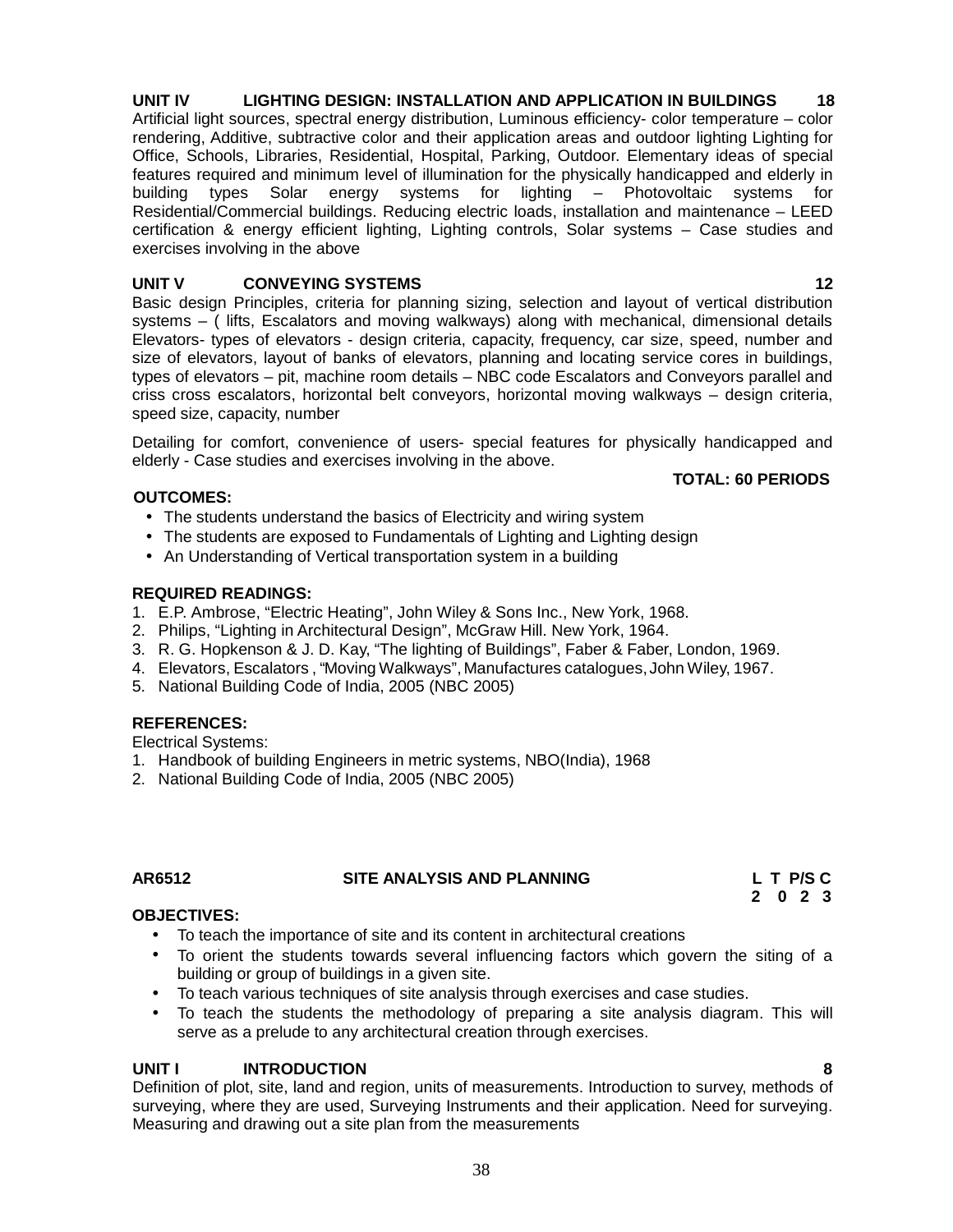# **UNIT II SITE DRAWINGS 12**

Computation of area by geometrical figures and other methods. Drawing marking out plan, layout plan and centerline plan – Importance, procedure for making these drawings and dimensioning. Setting out the building plan on site – Procedure and Precautions. Exercises on the above.

# **UNIT III SITE ANALYSIS 16**

Importance of site analysis; On site and off site factors; Analysis of natural, cultural and aesthetic factors – topography, hydrology, soils, vegetation, climate, surface drainage, accessibility, size and shape, infrastructures available - sources of water supply and means of disposal system, visual aspects; Preparation of site analysis diagram. Study of microclimate:- vegetation, landforms and water as modifiers of microclimate. Study of land form:- contours, slope analysis, grading process, grading criteria, functional and aesthetic considerations – Case studies and exercises on the above.

# **UNIT IV SITE CONTEXT 16**

Context of the site. Introduction to existing master plans land use for cities, development control Rules. Preparation of maps of matrix analysis & composite analysis. Site selection criteria for housing development, commercial and institutional projects - Case studies.

# **UNIT V SITE PLANNING AND SITE LAYOUT PRINCIPLES 8**

Organization of vehicular and pedestrian circulation, types of roads, hierarchy of roads, networks, road widths and parking, regulations. Turning radii & street intersections

# **OUTCOMES**

- **TOTAL: 60 PERIODS**
- The contextual importance on site analysis can be understood based on the various site factor with respect to the study area.
- A first hand understanding of site drawings for Landscape Architecture and Urban design is studied.
- Various scientific and analytic site analysis techniques is understood.
- A methodological approach for preparation of master plans for small scale and large scale projects can be understood.

# **REQUIRED READING:**

- 1. Kevin Lynch, "Site planning", MIT Press, Cambridge, MA, 1984.
- 2. Edward. T. Q., "Site Analysis", Architectural Media, 1983.

# **REFERENCES:**

- 1. B.C.Punmia, Ashok K. Jain, Ashok Kr. Jain, Arun Kr. Jain, "Surveying", Vol.I, Firewall Media, 2005.
- 2. P.B.Shahani, "Text of surveying", Vol. I, Oxford and IBH Publishing Co, 1980
- 3. Joseph De.Chiarra and Lee Coppleman, " Urban Planning Design Criteria", Van Nostrand Reinhold Co., 1982
- 4. Storm Steven, "Site engineering for landscape Architects", John wiley & Sons Inc, 2004.
- 5. Second Master Plan Development Regulations CMDA, 2008

#### **AR6513 BUILDING CONSTRUCTION - IV L T P/S C**

**0 0 5 3**

# **OBJECTIVES:**

- To understand both in detail the methods of construction using steel for structural purposes such as roof trusses and roof covering.
- To understand both in detail the methods of construction of building components using steel such as staircases, rolling shutters, doors and windows.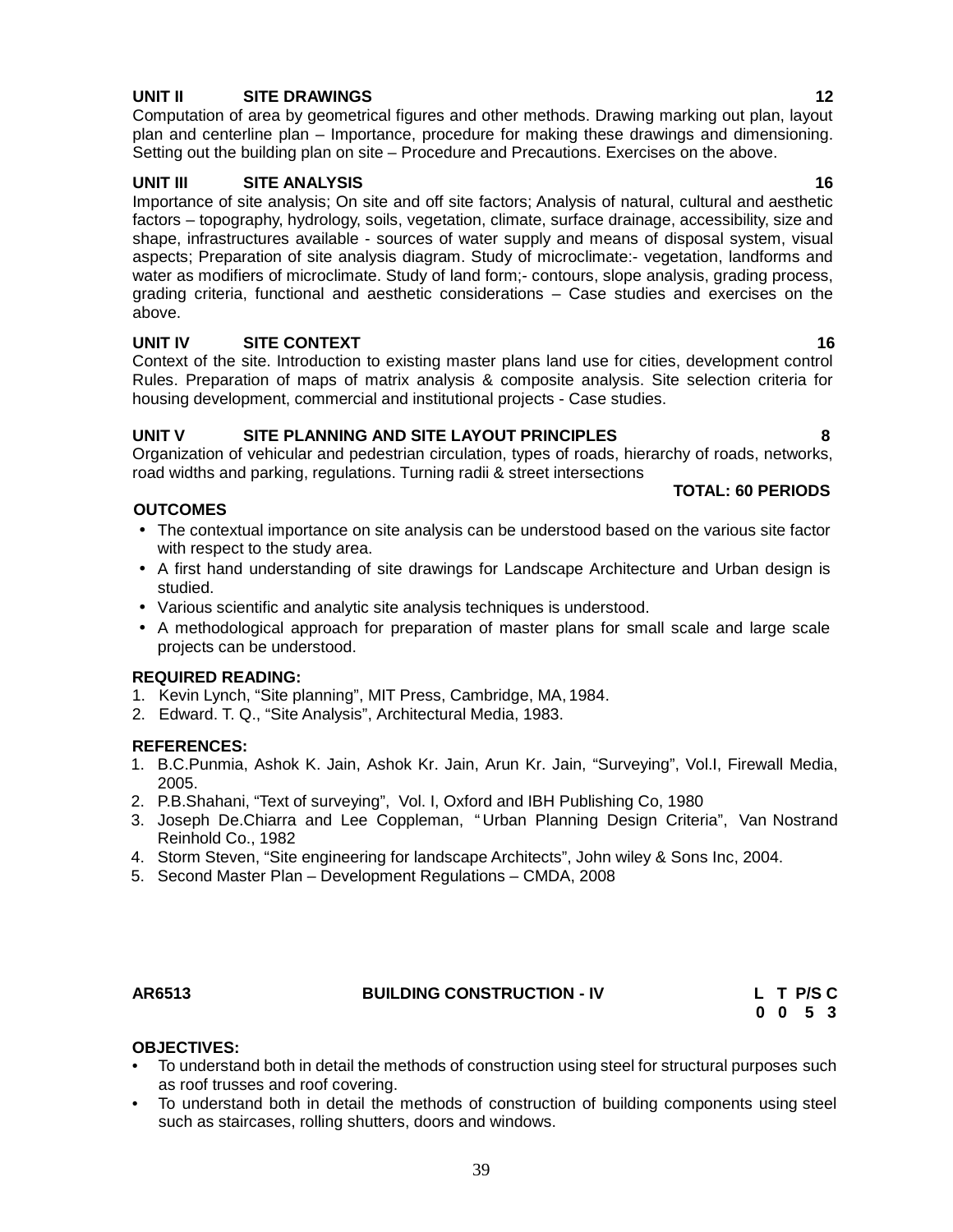- To understand both in detail the methods of construction of building components using aluminum such as doors and windows, partitions and curtain walling.
- To understand both in detail the methods of construction of building components using plastics such as doors and windows, partitions, roofs and curtain walling.
- To understand quality assurance measures and testing procedures related to material, workmanship and performance for the above topics.

# **UNIT I STEEL CONSTRUCTION INCULDING STAIRCASES 25**

Design exercises using structural steel sections for walls, foundations, column-beam connections and design and detailing of steel roof trusses (north-light, butterfly truss, space

frames etc.,) including construction methods for roof covering using steel, aluminium, asbestos, etc., for long span structures like furniture, apparel factory etc., -

Steel staircases basic principles for different types of staircases - Support conditions for stairs and details of handrail, baluster etc. - finishes for stairs - Exercises of the above through case studies and drawings.

# **UNIT II STEEL DOORS, WINDOWS AND ROLLING SHUTTERS 10**

Different Types of doors and windows (openable, sliding etc., methods of construction using steel) - Design and detailing of steel rolling shutter, collapsible gate etc.- Exercises of the above through case studies and drawings.

# **UNIT III ALUMINIUM DOORS, WINDOWS AND VENTILATORS 10**

Brief study of aluminium products- market forms of aluminium, aluminium extrusions- sketches of the above - Aluminium doors and windows - design details for doors (openable, sliding, pivoted and fixed) - Design details for windows (openable, sliding, fixed, louvered) – Design details for Ventilators (top hung, pivoted and louvered) - Exercises of the above through case studies and drawings.

# **UNIT IV ALUMINIUM ROOFING, PARTITIONS, STAIRS 15**

Aluminium roofing (Northlighting, glazing bar, roofing sheets, construction details including gutter details) - Aluminium partitions (fixed partitions, false ceiling, shop front construction methods and details) - Aluminium staircase - design and construction details- including detailing of handrail and baluster - Exercises of the above through case studies and drawings.

# **UNIT V ALUMINIUM CURTAIN WALLING 15**

Aluminium Curtain walling (design and construction details using aluminium for curtain walls) **TOTAL: 75 PERIODS**

**OUTCOMES:**

- The students are able to understand in detail the method of construction of various building components using steel, aluminum and plastic.
- This also helps the student to understand the different construction practices adapted for the various components specific to the material in which its made.

# **REQUIRED READING**

- 1. Dr. B.C. Punmia, "A Text book of Building Construction", Laxmi Publications Pvt. Ltd., New Delhi, 2004.
- 2. T.D Ahuja and G.S. Birdie, "Fundamentals of Building Construction", Dhanpat Rai Publishing Company Pvt. Ltd., New Delhi, 1996

# **REFERENCES**

- 1. Alan Blanc, "Architecture and Construction in Steel", E & FN Spon, London, 1993
- 2. Alan Blanc," Stairs, Steps and Ramps", Butterworth, Heinemann Ltd., 1999
- 3. W.B. McKay, "Building Construction" Vol. 1 and 2, Longmans, UK, 1981.
- 4. Barry, " Introduction to Construction of Buildings", Blackwell Publishing Ltd., Oxford, 2005
- 5. Alan J. Brookes, "Cladding of Buildings", E & FN Spon, London, 1998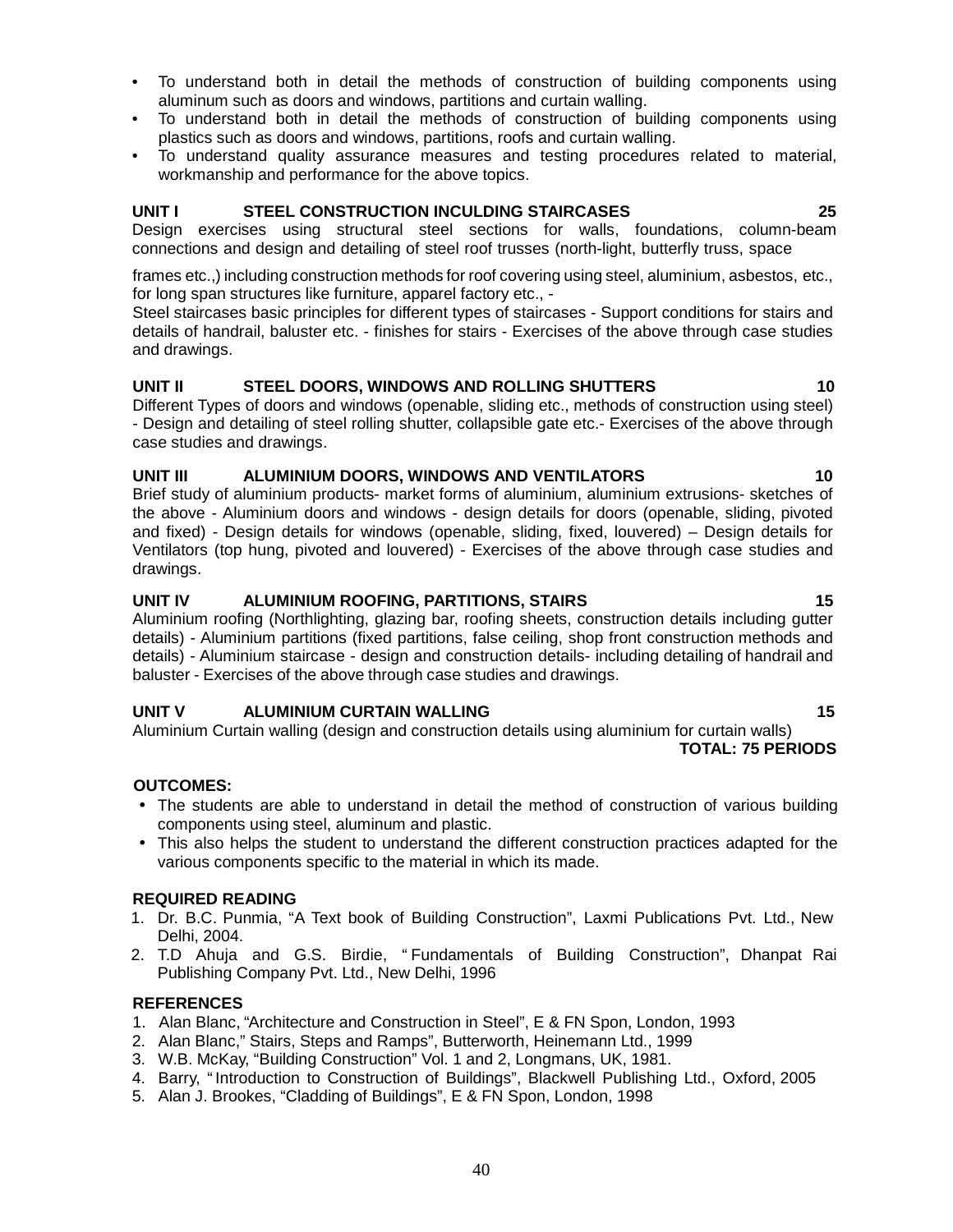# **AR6514 ARCHITECTURAL DESIGN - IV L T P/S C**

**TOTAL: 210 PERIODS**

#### **OBJECTIVES:**

- To explore the design of buildings addressing the socio cultural & economic needs of contemporary urban society.
- To enable the students to understand the importance of spatial planning within the constraints of Development Regulations in force for urban areas.
- To enable the students to design for large groups of people in a socially and culturally sensitive manner, taking into account aspects such as user perception, crowd behaviour, large scale movement of people and identity of buildings.
- To emphasis on the importance of understanding the relationship between open space and built form, built form to built form and site planning principles involving landscaping circulation network and parking.
- To explore computer aided presentation techniques involving 2D and 3D drawings and models as required.

# **CONTENT:**

Scale and Complexity: Buildings and small complexes that address the social and cultural needs of contemporary urban life (residential. Commercial, institutional) with a thrust on experiential qualities; multi bayed, multiple storied and circulation intensive; passive and active energy Areas of concern/ focus

- behavioral aspects and user satisfaction
- socio-cultural aspects
- designing for the differently abled
- Building byelaws and rules
- Appropriate materials and construction techniques
- Climatic design

Typology/ project: Housing Projects- detached, semi-detached, row housing, cluster housing, apartment; housing and facilities for other user groups- Old age Home, orphanage, working women's hostel, home for physically and mentally challenged; Museum/ Art centre, Educational campus, R & D centre, shopping complex

# **OUTCOMES**

- Understanding DCR and its applications
- Understanding Campus Planning
- Sensitive to Socio-Economic aspects
- An orientation to Computer Aided Drafting

# **REQUIRED READING**

- 1. Joseph De Chiara, Michael J Crosbie, "Time Saver Standards for Building Types", McGraw Hill Professional, 2001.
- 2. Julius Panero, Martin Zelnik, "Human Dimension and Interior Space", Whitney Library of Design, 1975
- 3. Joseph De Chiara, Julius Panero, Martin Zelnik, "Time Saver Standards for Interior Design and Space Planning", McGraw Hill, 2001.
- 4. Ernst Neuferts, "Architects Data", Blackwell, 2002
- 5. Ramsey et al, "Architectural Graphic Standards", Wiley, 2000.

# **REFERENCES**

- 1. Richard P. Dober, "Campus Planning" Society for College and University Planning, 1996.
- 2. Kanvinde, "Campus design in India", American year Book, 1969
- 3. Kevin Lynch, "Site planning", Literary Licensing, LLC, 2012
- 4. Sam F. Miller, " Design Process: A Primer for Architectural and Interior Design", Van Nostrand Reinhold, 1995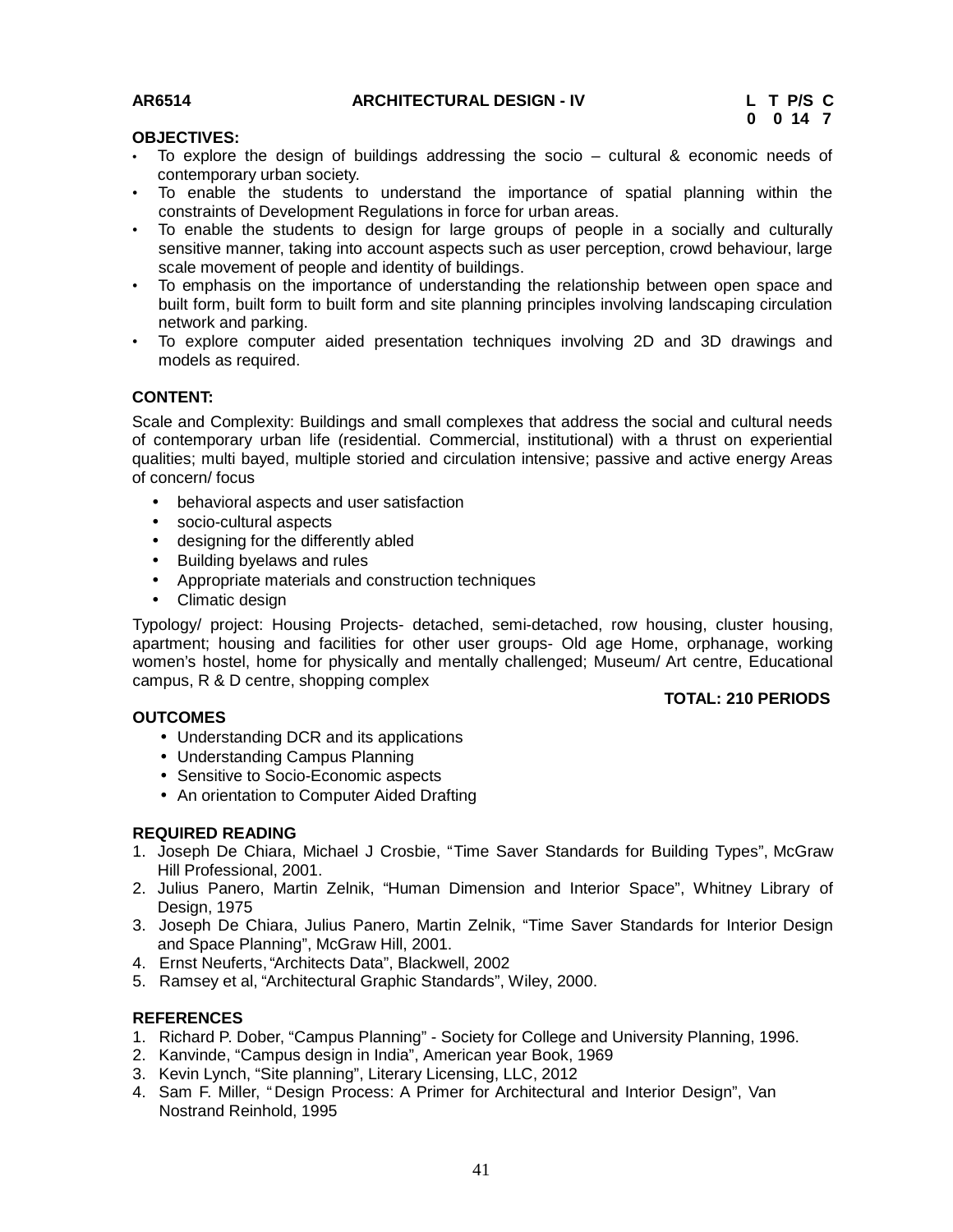**AR6601 DESIGN OF STRUCTURES - III L T P/S C**

#### **OBJECTIVES:**

- To use limit state design for the analysis and design of columns.
- To enable the learning of design of structural elements like footings, retaining walls and masonry walls.
- To understand the principle, methods, advantages and disadvantages of pre stressed concrete.
- Case studies and models applicable.

#### **UNIT I LIMIT STATE DESIGN OF COLUMNS 10**

Types of columns – Analysis and Design of Short Columns for Axial, Uniaxial and biaxial bending – Use of Design aids.

#### **UNIT II DESIGN OF FOOTINGS 10**

Types of footings – Design of wall footings – Design of Axially loaded rectangular footing (Pad and sloped footing). Design of Combined Rectangular footings.

#### **UNIT III FLAT SLABS 10**

Design Principles of flat slabs – Code Provision – Simple Design Problems

#### **UNIT IV DESIGN OF MASONRY WALLS 8**

Analysis and Design of masonry walls – use of Nomograms - code requirements.

#### **UNIT V INTRODUCTION TO PRESTRESSED CONCRETE 7**

Principle of Prestressing – Methods of Prestressing, advantages and disadvantages.

**TOTAL: 45 PERIODS**

#### **OUTCOMES:**

#### **At the end of the course, the student should be able to:**

- Understand the different concepts in designing footings and columns and Masonry walls using LSD methods.
- Concepts of Prestressed concrete and applying them in real case.

#### **REQUIRED READING:**

- 1 B.C. Punmia, "Reinforced Concrete Structures", Vol. 1 & 2, Laxmi Publications, Delhi, 2004.
- 2 IS 456, "Indian Standard, Plain and Reinforced Concrete", Code of Practice, Bureau of Indian Standards, 2000.
- 3 SP 16, Design Aids for Reinforced Concrete to IS 456 National Building Code of India, 1983
- 4 IS 1905, Code of Practice for Structural Safety of Buildings, 1987.
- 5 Ashok K.Jain, "Reinforced Concrete:Limit State Design", Nemchand, Bros Roorkee 1983.

#### **REFERENCES:**

- 1. P. Dayaratnam, "Design of Reinforced Concrete Structures", Oxford and IBH Publishing CO., 1983.
- 2. N.C.Sinha and S.K.Roy, "Fundamentals of Reinforced Concrete", S.Chand and Co., New Delhi, 1983.
- 3. Krishna Raj, "Prestressed Concrete Structures", 3rd Edition, Tata McGraw Hill, 2005.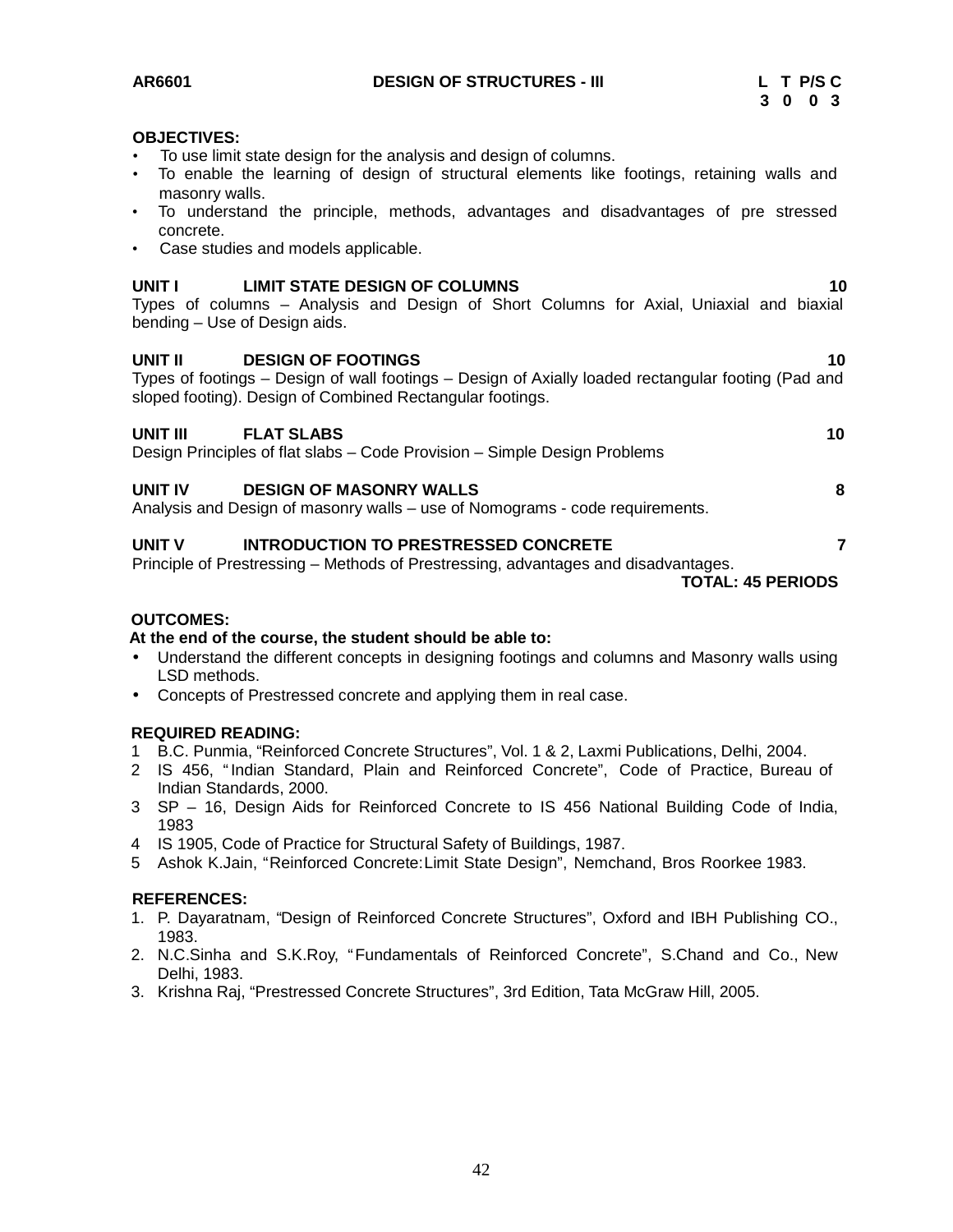# **OBJECTIVES:**

- To introduce the context for the critiques of modern architecture and the evolution of new approaches.
- To study in detail the different post modern directions in architecture.
- To understand the trajectory of architecture in India from the end of colonial rule to the contemporary period- architectural debates associated with nation, establishment of modern architecture and subsequent quest for Indianness.

#### **UNIT I CRITIQUING MODERNISM 9**

TEAM X- Brutalism- projects of Smithsons and Aldo Van Eyck – writings of Jane Jacobs, Robert Venturi, Aldo Rossi and Christopher Alexander.

#### **UNIT II AFTER MODERNISM – I 10**

Conditions of Post Modernity- various postmodern directions in architecture– canonization of Post Modernism– works of Graves, Venturi, Moore- postmodern classicism- ideas and works of urbanism: Soleri, Archigram and Metabolism- Neo Rationalism.

### **UNIT III AFTER MODERNISM – II 7**

High Tech architecture: Works of Stirling, Rogers and Piano – Deconstructivist theory and practice- Eisenmann, Hadid, Gehry, Libeskind, Tschumi

#### **UNIT IV ALTERNATIVE PRACTICES AND IDEAS 7**

Critical Regionalism- Ideas and works of Baker, Fathy, Ralph Erskine, Lucien Kroll, Ando, Bawa, Barragan, Siza

# **UNIT V POST INDEPENDENT ARCHITECTURE IN INDIA 12**

Architectural debates associated with nation formation– early modernist architecture- post independence city planning: Chandigarh and Bhuvaneswar- influences on post independence architects- Architecture of Kanvinde, Raje, Doshi, Correa, Nari Gandhi, Raj Rewal- PWD architecture – new directions after 1960s- post- independent architecture of Chennai

### **TOTAL: 45 PERIODS**

#### **OUTCOMES**

The context for the critique of modern architecture and the evolution of new approaches were introduced. The different post modern directions in architecture were studied in detail. The trajectory of Architecture in post-colonial india was understood.

#### **REQUIRED READING:**

- 1. Kenneth Frampton, "Modern Architecture: A Critical History", Thames & Hudson, London, 1994.
- 2. Diane Ghirardo , "Architecture after Modernism", Thames & Hudson, London, 1990.
- 3. Miki Desai et. al., "Architecture and independence", Oxford University Press, 2000
- 4. Christopher Alexander, "Pattern Language", Oxford University Press, Oxford, 1977
- 5. Robert Venturi , "Complexity and Contradiction in Architecture", 1977.

#### **REFERENCES:**

- 1. Michael Hays ed., "Architecture Theory" since 1968, CBA, 1999
- 2. Jane Jacobs, "Deaths and Life of Great American Cities", Vintage, 2003
- 3. James Steele, "Hassan Fathy", Academy Editions, 1985
- 4. Kenneth Frampton ed, "Charles Correa", The Perennial Press, 1998
- 5. William Jr. Curtis, "Balkrishna Doshi, An Architecture for India", Rizzoli, 1988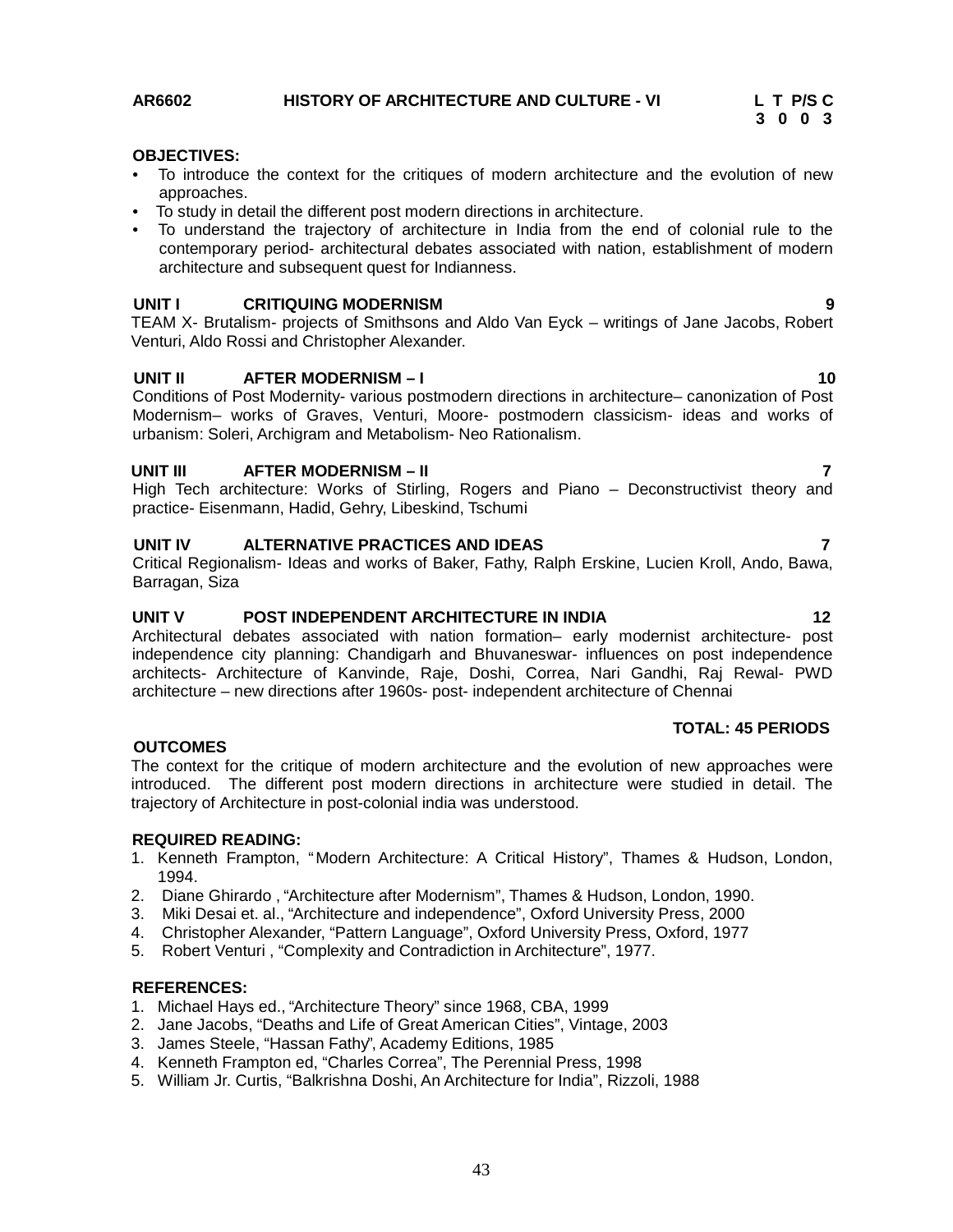#### **OBJECTIVES:**

- To expose the students to the science behind an air-conditioning and refrigeration system.
- To familiarize them with the various air- conditioning systems and their applications
- To study the design issues for the selection of various systems and their installation
- To inform of the various ways by which fire safety design can be achieved in buildings through passive design.
- To familiarize the students with the various fire fighting equipment and their installation.
- To familiarize the students with the fundamentals of acoustics and principles in designing various built environment.

### **UNIT I AIR CONDITIONING: BASIC REFRIGERATION PRINCIPLES 4**

Thermodynamics – Heat – Temperature – Latent heat of fusion – evaporation, saturation temperature, pressure temperature relationship for liquid refrigerants – condensate cycle, air cycle, chilled water cycle and cooling water cycle – vapor compression cycle – compressors – evaporators – Refrigerant control devices – electric motors – Air handling Units – cooling towers

#### **UNIT II AIR CONDITIONING: SYSTEMS AND APPLICATIONS 12**

Air conditioning system for small buildings – window types, evaporative cooler, packaged terminal units and through the wall units split system

b) Case for Central Plant – DX system – Chilled Water System – Air Cooled and Water Cooled condensers – Air Distribution system – VAV & VRV Systems – Low temperature applications - Configuring/ sizing of mechanical equipment, equipment spaces and sizes for chiller plant, cooling tower, Fan room, Circulation Pumps, Pipes, ducts – case studies.

### **UNIT III AIR CONDITIONING: DESIGN ISSUES AND HORIZONTAL DISTRIBUTION OF SYSTEMS 8**

Design criteria for selecting the Air conditioning system for large building and energy conservation measures - Typical choices for cooling systems for small and large buildings - Horizontal distribution of services for large buildings - Grouped horizontal distribution over central corridors, Above ceiling, In floor, Raised access floor, Horizontal distribution of mechanical services – case studies.

#### **UNIT IV FIRE SAFETY: DESIGN AND GENERAL GUIDELINES OF EGRESS DESIGN - FIRE DETECTION AND FIRE FIGHTING AND INSTALLATION 24**

Principles of fire behavior, Fire safety design principles \_ NBC Planning considerations in buildings – Non- Combustible materials, egress systems, Exit Access – Distance between exits, exterior corridors – Maximum travel distance, Doors, Smoke proof enclosures General guidelines for egress design for Auditoriums, concert halls, theatres, other building types, window egress, accessibility for disabled- NBC guidelines – lifts lobbies, stairways, ramp design, fire escapes and A/C, electrical systems – case studies Fire Detection and Fire Fighting: Heat smoke detectors – sprinkler systems -Fire fighting pump and water requirements, storage – wet risers, Dry rises -Fire extinguishers & cabinets -Fire protection system – CO2 & Halon system - Fire alarm system, snorkel ladder -Configuring, sizing and space requirements for fire fighting equipments.

# **UNIT V ACOUSTICS 12**

Fundamentals – Sound waves, frequency, intensity, wave length, measure of sound, decibel scale, speech and music frequencies, Reverberation time.

Acoustics and building design-site selection, shape volume, treatment for interior surfaces, basic principles in designing open air theatres, cinemas, broadcasting studios, concert halls, class rooms, lecture halls, schools, residences, office buildings including constructional measures and sound reinforcement systems for building types – case studies

#### **TOTAL: 60 PERIODS**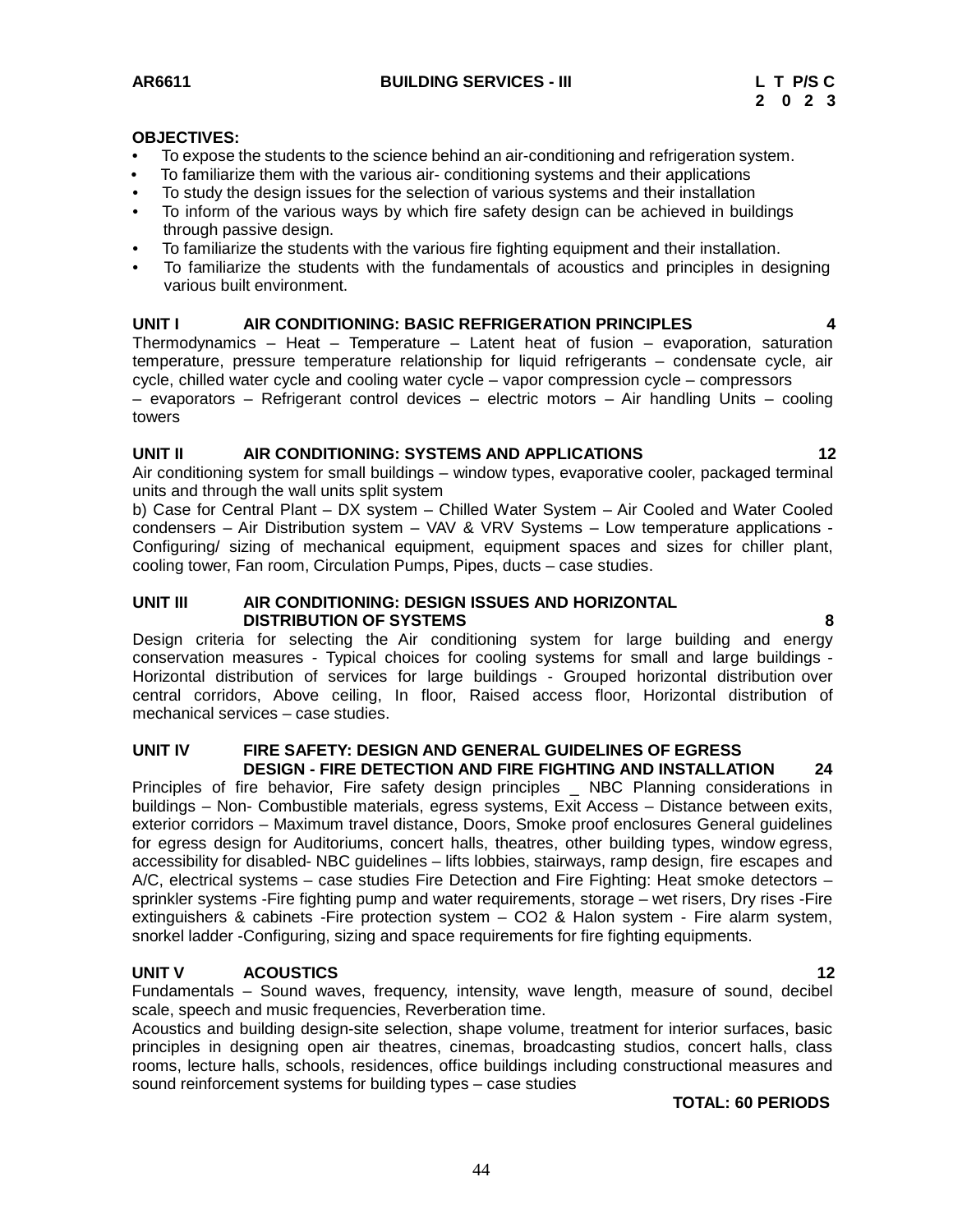### **OUTCOMES:**

- The students are exposed to various air conditioning systems and their applications. They are also exposed to various design issues in the distribution system.
- An understanding of fire safety, fire fighting, fire prevention and installations in buildings including codal requirements.
- The students are exposed to fundamentals of a acoustics and its applications in buildings

#### **REQUIRED READINGS:**

- 1. William H.Severns and Julian R Fellows, "Air conditioning and Refrigeration", John Wiley and Sons, London, 1988
- 2. "Fire Safety: National Building Code of India 1983" published by Bureau of Indian Standards.
- 3. Dr.V. Narasimhan, "An introduction to building physics",Kabir Printing works, Chennai-5, 1974.
- 4. David Egan, "Concepts in Architectural Acoustics", 1972.
- 5. National Building Code of India, 2005 (NBC 2005).

#### **REFERENCES:**

- 1. A.F.C. Sherratt, "Air conditioning and Energy conservation", The Architectural Press, London, 1980
- 2. Andrew H Buchanan, "Design for fire safety", First edition John Wiley & Sons Ltd., New York., 2001

# **AR6612 ARCHITECTURAL DESIGN DEVELOPMENT L T P/S C**

**0 0 6 3**

#### **OBJECTIVES:**

- To enable students to appreciate the various stages in which architectural drawings are prepared such as Concept Stage, Schematic / Preliminary Stage, Approval Stage, Design Development Stage, Tender Drawings & Documentation Stage and Construction Drawing Stage
- To enable students to appreciate the challenges in detailing for both the newly designed buildings as well as while carrying out additions and alterations to existing buildings.
- To enable students to understand the various Furniture, Fittings & Equipment (FFE) that are needed in buildings and their installation methods.
- To train students towards adopting an integrated approach while dealing with complex buildings incorporating various allied requirements.

#### **UNIT I INTRODUCTION TO CURRENT DEVELOPMENTS IN BUILDING INDUSTRY 10**

Smart Materials: Characteristics, classification, properties, energy behaviour, intelligent environments. Recycled and ecological materials and energy saving materials: Straw- bale, card board, earth-sheltered structures, recycled plastics, recycled tyres, paper-crete, sandbags, photovoltaic, solar collectors, light-pipes, wind catchers - Exercises of the above through case studies and drawings.

#### **UNIT II DETAILING OF WALLS, ROOFS AND FLOORING FOR INSTITUTIONAL BUILDINGS 20**

a) Detailing of a residence - selected spaces.

- b) Detailing of classrooms, library (in school, college)
- c) Detailing of lecture hall, auditorium, exhibition spaces
- d) Detailing relevant to a small industrial structure showing wall cladding, insulated roofing, gantry support, floor trenches and industrial doors - Exercises of the above through case studies and drawings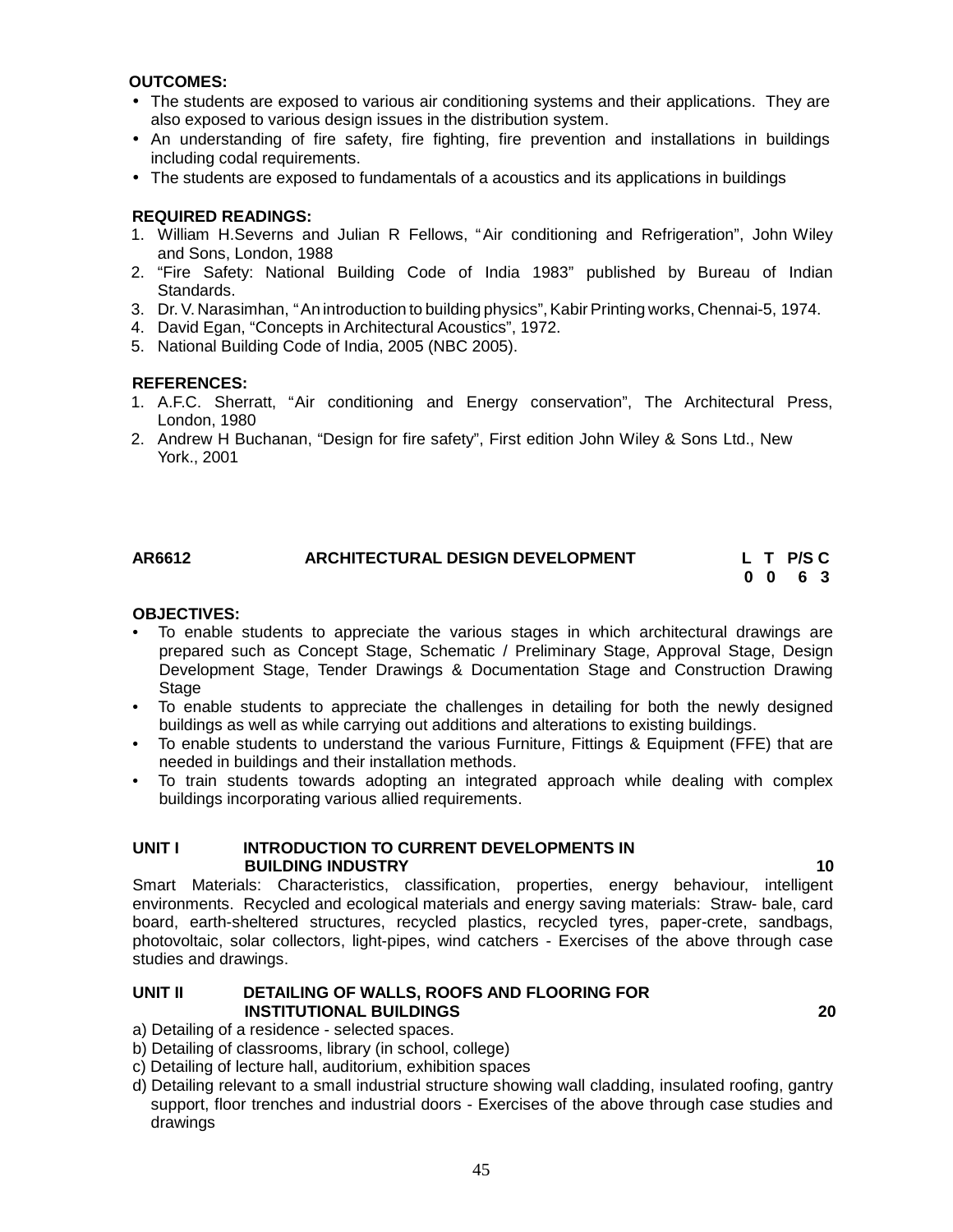#### **UNIT III DETAILING OF WALLS, ROOF, FLOORING FOR COMMERCIAL BUILDINGS 20**

a) Detailing of shop-fronts, office spaces for commercial buildings including detailing of crucial elements such as entrance porches, main doors, staircases, show-windows, enclosed and air conditioned atrium spaces.

b) Detailing of façade and selected spaces for apartment buildings, hotels and hostels.

c) Detailing of wall cladding (both internal and external), Computer Room Flooring and profiled our ceiling - Exercises of the above through case studies and drawings.

# **UNIT IV DETAILING OF BUILT-IN FURNITURE AND FITTINGS 20**

Detailing of built-in elements like kitchen counters, cupboards, cabinets, toilets, toilet fitting -Exercises of the above through case studies and drawings.

# **UNIT V DETAILING OF EXTERIOR AND INTERIOR ARCHITECTURAL ELEMENTS 20**

Detailing of architectural elements like indoor fountains, water walls, transparent floors, street furniture, hard and soft landscape, swimming pools, water bodies and courtyard spaces. Detailing of interior architectural elements in existing buildings (e.g. Staircase in bookshops, restaurants, playpen in restaurants, reception areas in hotel lobbies etc.) - Exercises of the above through case studies and drawings.

# **OUTCOMES**

- An understanding of the principles of detailing as applicable to various situation in Indian context.
- The student are also exposed to various materials, furniture's, fittings and the equipments that are needed in buildings.
- The student are also exposed to detailing both newly designed buildings and also as well as in additions and alternations to existing buildings.

# **REQUIRED READING:**

- 1. De Chiara and Callendar, "Time Saver Standard Building Types", McGraw Hill Co, 1980.
- 2. Richardson Dietruck, "Big Idea and Small Building", Thames and Hudson, 2002
- 3. Edward D Mills, "Planning: The Architecture Handbook", British Library Cataloguing in Publication Data, 1985
- 4. Susan Dawson, "Architect's Working Details",(Volume 1-10), 2004
- 5. Nelson L Burbank, House Carpentry Simplified, Simmons-Board-McGraw Hile, Publishing Corporation, New York, 1986

# **REFERENCES:**

- 1. " Swimming Pools", Lane Book Company, Menlo Park, California, 1962.
- 2. David Sauter, "Landscape Construction", Delmar publisher, 2000.
- 3. Grant W. Reid , "Landscape Graphics", Whitney Library of Design, 1987.

# **AR6613 ARCHITECTURAL DESIGN - V L T P/S C**

**0 0 14 7**

# **OBJECTIVES:**

- To understand the design and form of building typologies that are the result of pressure on urban lands with a thrust on issues like urban land economics, technology and ecology
- To create an awareness with regard to the design of green buildings and sustainable architecture.
- To inculcate the importance of services integration and construction in spatial planning in the context of design of High-rise buildings and service intensive buildings.
- To highlight on the importance of High rise buildings as elements of identity in urban areas and urban design principles that govern their design.
- To explore computer aided presentation techniques involving 2D and 3D drawings, walk through and models as required.

**TOTAL: 90 PERIODS**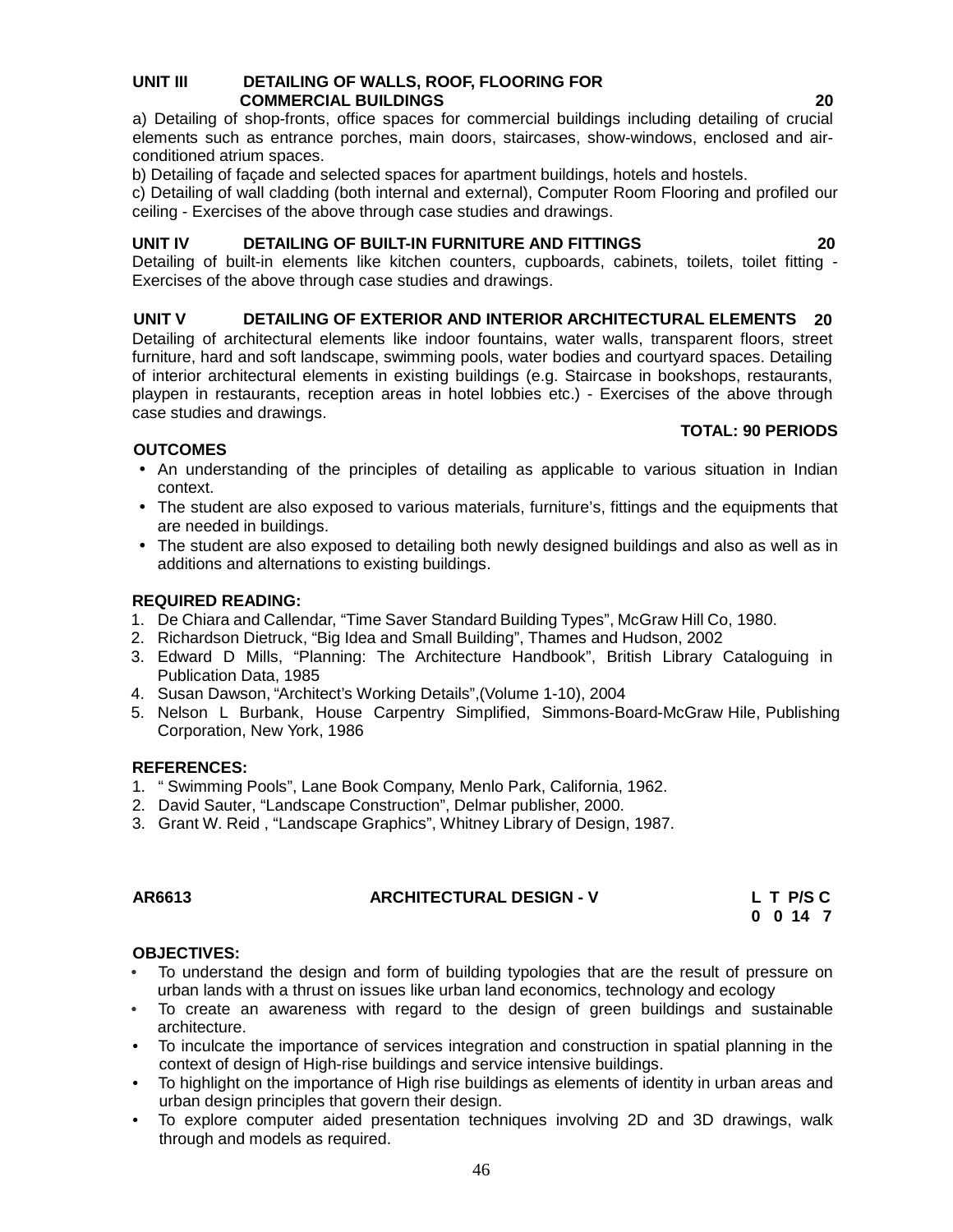# **CONTENT:**

Scale and Complexity: Advanced and complex problems involving large scale Multi-storeyed buildings and complexes for Residential/ Commercial/ Institutional/ Mixed-Use in an urban context with focus on visual characteristics, service integration and sustainable practices.

Areas of focus/ issues:

- sustainable building practices, green issues, alternative energy
- intelligent building techniques and service integration
- Architectural Detailing
- Advanced building practices

Typology / project: office building, multi-use centre, convention center, multiplex, corporate complex, health care and hospitality building

### **TOTAL: 210 PERIODS**

**OUTCOMES:** An ability to understand issues in buildings with respect to density, services and energy consumption as well as make the right choices in design situations involving these issues.

- Understand Green Building concepts and basic principles of sustainable built environment
- Incorporate services Integration
- Understand context based programme & design

#### **REQUIRED READING:**

- 1. Joseph De Chiara, Michael J. Crosbie, "Time Savers Standards for Building Types", McGraw Hill Professional 2001.
- 2. Ernst Neuferts, "Architects Data", Blackwell, 2002.
- 3. National Building Code of India, Vol 1-5, 2005.
- 4. Daniel Williams, "Sustainable Design: Ecology, Architecture & Planning", John Wiley & sons Inc, NJ, 2007.
- 5. Richard P. Dober, "Campus Architecture: Building in the Groves of Academe", McGraw-Hill, 1996.

#### **REFERENCES:**

- 1. Kevin Lynch, "Site Planning", MIT Press, Cambridge, 1984.
- 2. Mili Mazumdar, "Energy Efficient Buildings in India", TERI, New Delhi, 2012
- 3. Diane Tsang, "SPACE Shopping Mall", Pace Publishing, 2011
- 4. Lara Menzel, "Office Architecture and Design", Braua Publishers 2009.
- 5. Sheri Koones, "Prefabulous and Sustainable: Building and Customizing an affordable, Energy efficient home", ABRAMS, 2010.

**AR6781 PRACTICAL TRAINING - I L T P/S C**

**0 0 20 10**

# **OBJECTIVES:**

- To expose students to the daily realities of an architectural practice through Practical Training
- To facilitate an understanding of the evolution of an architectural project from design to execution.
- To enable an orientation that would include the process of development of conceptual ideas, presentation skills, involvement in office discussions, client meetings, development of the concepts into working drawings, tendering procedure, site supervision during execution and coordination with the agencies involved in the construction process.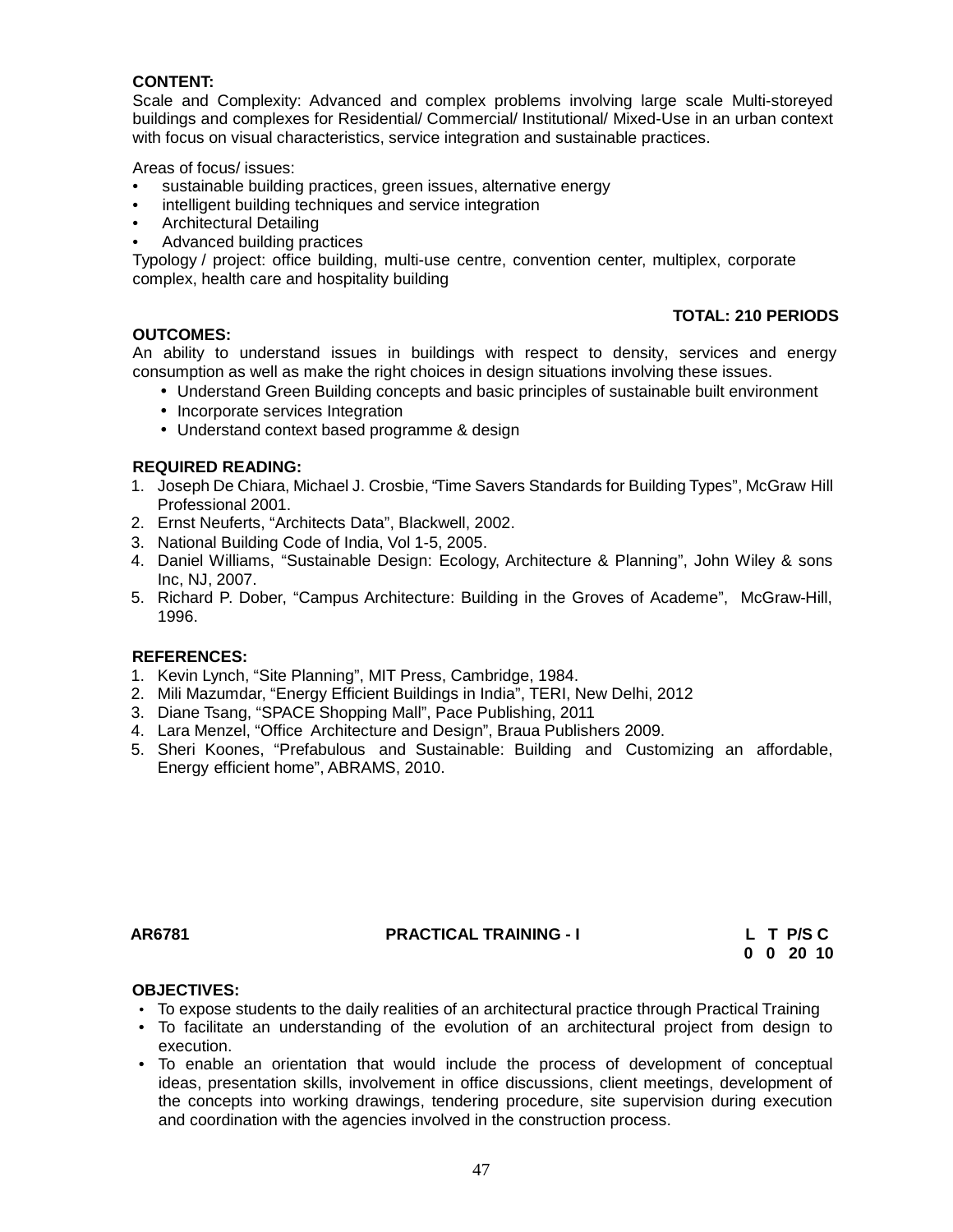# **CONTENT:**

The Practical Training -I would be done in offices / firms in India empanelled by the Institution in which the principal architect is registered under the Council of Architecture.

The progress of practical training shall be assessed internally through submission of log books supported by visual documents maintained by students every month along with the progress report from the employer/s of trainees

The students would be evaluated based on the following criteria:

- 1. Adherence to time schedule, Discipline.
- 2. Ability to carry out the instructions on preparation of schematic drawings, presentation drawings, working drawings.
- 3. Ability to work as part of a team in an office.
- 4. .Ability to participate in client meetings and discussions.
- 5. Involvement in supervision at project site.

At the end of the Practical Training - I, a portfolio of work done during the period of Practical Training along with certification from the offices are to be submitted for evaluation by a viva voce examination. This will evaluate the understanding of the students about the drawings, detailing, materials, construction method and service integration and the knowledge gained during client meetings, consultant meetings and site visits.

# **OUTCOMES**

- Students undertake their practical training in India
- Students learn to work on multiple projects in an office and learn all aspects relating to making of a building starting from Concept Development, Scheme Development, Presentation, Working Drawings, Specifications, Estimation etc. and through site visits students get exposed to practical aspects of making a building and other aspects like client meetings, project planning, project management time management which they are not exposed to in the college.

| AR6881 | <b>PRACTICAL TRAINING - II</b> | L T P/S C         |  |
|--------|--------------------------------|-------------------|--|
|        |                                | $0 \t0 \t20 \t10$ |  |

# **OBJECTIVES:**

- To strengthen further the understanding of students to the nuances of architectural practice through Practical Training
- To facilitate an understanding of the evolution of an architectural project from design to execution.
- To enable an orientation that would include the process of development of conceptual ideas, presentation skills, involvement in office discussions, client meetings, development of the concepts into working drawings, tendering procedure, site supervision during execution and coordination with the agencies involved in the construction process.

# **CONTENT:**

The Practical Training -II would be done in offices / firms in India empanelled by the Institution in which the principal architect is registered with the Council of Architecture if the firm is in India or in an internationally reputed firm established abroad.

The progress of practical training shall be assessed internally through submission of log books supported by visual documents maintained by students every month along with the progress report from the employer/s of trainees.

The students would be evaluated based on the following criteria:

- 1. Adherence to time schedule, Discipline.
- 2. Ability to carry out the instructions on preparation of schematic drawings, presentation drawings, working drawings.
- 3. Ability to work as part of a team in an office.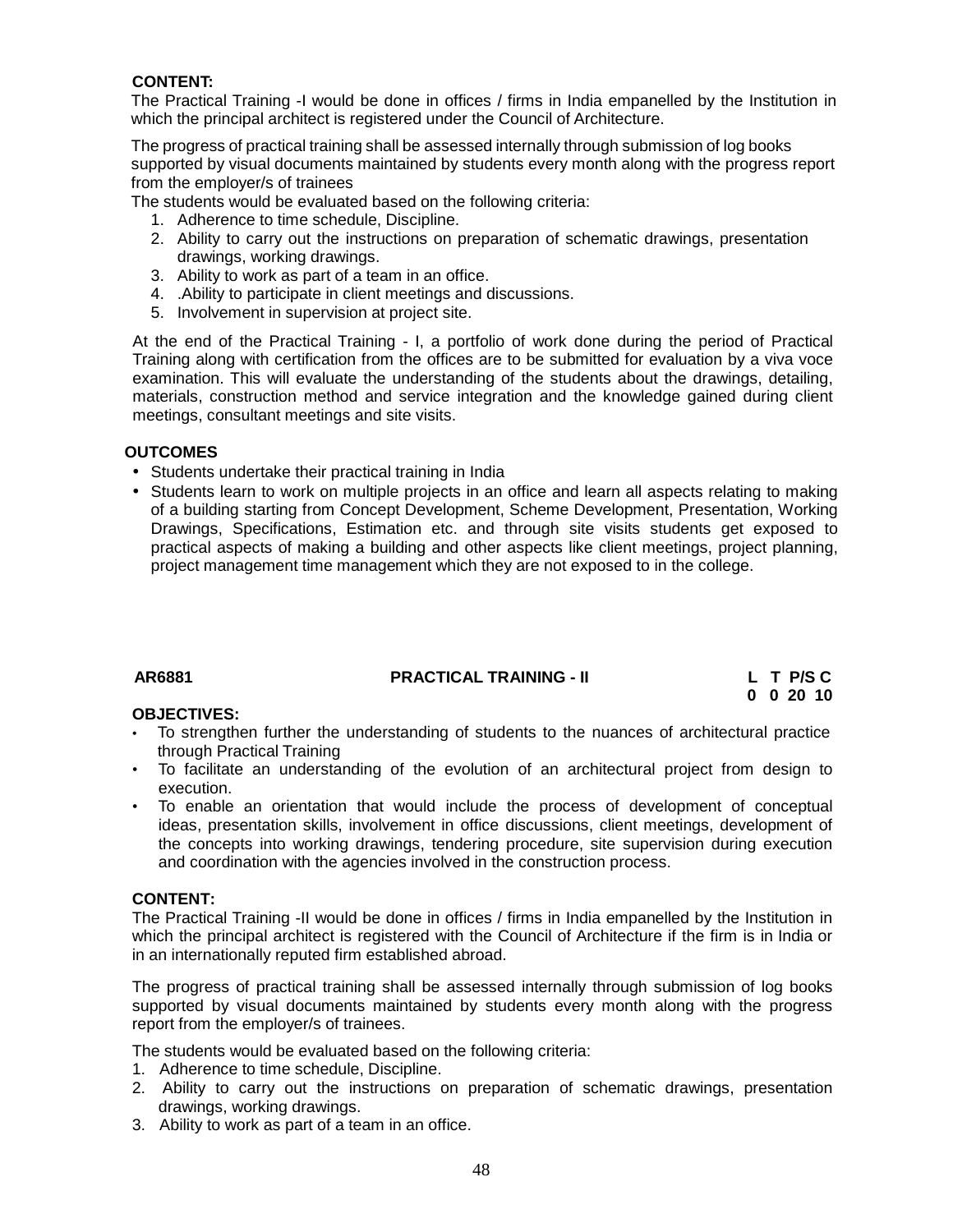- 4. Ability to participate in client meetings and discussions
- 5. Involvement in supervision at project site.

At the end of the Practical Training -II a portfolio of work done during the period of internship along with certification from the offices are to be submitted for evaluation by a viva voce examination. This will evaluate the understanding of the students about the drawings, detailing, materials, construction method and service integration and the knowledge gained during client meetings, consultant meetings and site visits.

### **OUTCOMES**

Students take up internship in any from India or abroad and learn all aspects of making a building as specified in AR8032. In addition to this, students also learn on modern methods of construction using the latest technology and how to handle large scale projects incorporating project planning, project management, etc.

| AR6901 | <b>SPECIFICATIONS AND ESTIMATION</b> |         | L T P/S C |  |  |  |
|--------|--------------------------------------|---------|-----------|--|--|--|
|        |                                      | 3 0 0 3 |           |  |  |  |

# **OBJECTIVES:**

- 1. To inform to students the need and importance of specification, how to write specification important aspects of the design of a specification.
- 2. To inform to students the need for estimation the concept of abstract and detailed estimates based on measurement of materials and works.
- 3. To inform to students about cost control and about valuation and depreciation
- 4. To inform students on writing feasibility report of a project.

# **UNIT I SPECIFICATION 7**

Necessity of specification, importance of specification, - How to write specification, - Types of Specification, -Principles of Specification writing, - Important aspects of the design of specification – sources of information – Classification of Specification.

# **UNIT II SPECIFICATION WRITING 10**

Brief Specification for 1<sup>st</sup> class, 2<sup>nd</sup> class , 3<sup>rd</sup> class building. Detailed specification for earthwork excavation, plain cement concrete, Reinforced concrete, first class and second class brickwork, Damp proof course, ceramic tiles/marble flooring and dadoo, woodwork for doors, windows frames and shutters, cement plastering, painting & weathering course in terrace.

# **UNIT III ESTIMATION 10**

Types & purpose, Approximate estimate of buildings – Bill of quality, factors to be considered, principles of measurement and billing, contingencies, measurement of basic materials like brick, wood, concrete and unit of measurement for various items of work – abstract of an estimate.

# **UNIT IV DETAILED ESTIMATE 10**

Deriving detailed quantity estimates for various items of work of a building. Like earthwork excavation, brick work, plain cement concrete, Reinforced cement concrete works, wood work, iron works, plastering, painting, flooring, weathering course for a single storied building.

# **UNIT V CURRENT TRENDS 8**

Methods of contracting and its link to specification drafting - the Business Environment and the structure in practice. Valuation, depreciation and its implications – case studies.

49

# **TOTAL: 45 PERIODS**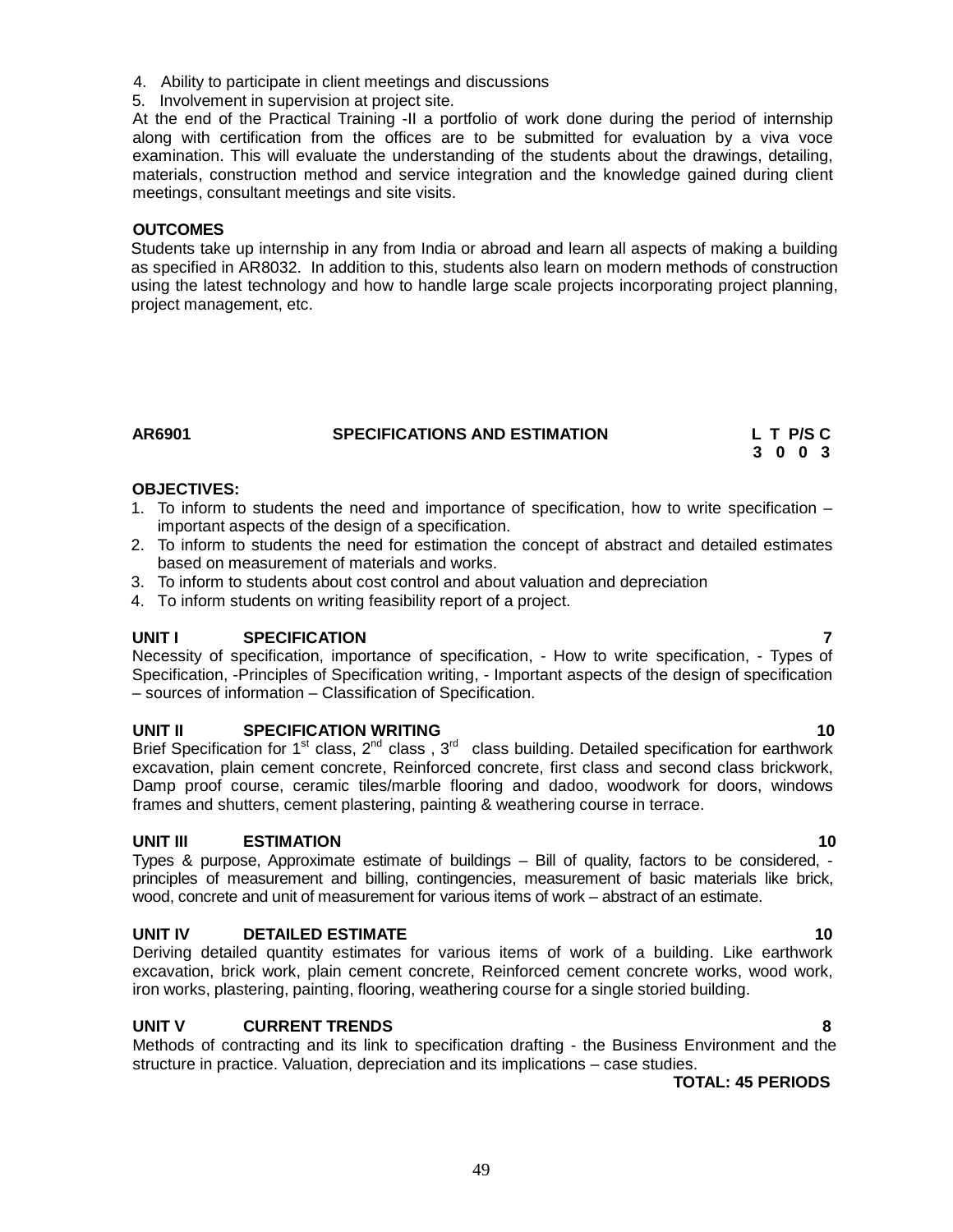# **OUTCOMES**

Students learn the art of building construction through specification writing. Students learn to work out the approximate estimate, detailed estimate for small scale building projects and low cost housing

### **REQUIRED READING**

- 1. S.C. Rangwala, "Estimating, Costing and Valuation(Professional practice)", 1984
- 2. B.W. Dutta, "Estimating & Costing" (Revised by S. Dutta), UBS Publishers Distribution P.Ltd. India, 1983
- 3. M. Chakraborti, "Estimating Costing and Specification", 1984
- 4. Gurcharan singh & Jagdish singh, "Estimating Costing and Valuation", Standard Publishers Distributors, 2012

#### **REFERENCES**

- 1. T.N. Building practice, Vol:1 Civil Govt Publication.
- 2. PWD Standard Specifications. Govt Publication, 2012.

# **AR6902 HUMAN SETTLEMENTS PLANNING L T P/S C**

#### **3 0 0 3**

# **OBJECTIVES:**

- To have an overview on the vocabulary of Human settlements To understand the various elements of Human Settlements and the classification of Human Settlements
- To familiarize the students with Planning concepts and process in Urban and Regional Planning.

#### **UNIT I INTRODUCTION 9**

Elements of Human Settlements – human beings and settlements – nature shells& Net work – their functions and Linkages – Anatomy & classification of Human settlements – Locational, Resource based, Population size & Occupational structure.

# **UNIT II FORMS OF HUMAN SETTLEMENTS 9**

Structure and form of Human settlements – Linear, non-linear and circular – Combinations – reasons for development – advantages and disadvantages – case studies – factors influencing the growth and decay of human settlements.

#### **UNIT III PLANNING CONCEPTS 9**

Planning concepts and their relevance to Indian Planning practice in respect of Ebenezer Howard – Garden city concepts and contents – Patrick Geddes – Conservative surgery – case study – C.A. Perry – Neighborhood concept Le Corbusier – concept and case studies.

#### **UNIT IV URBAN PLANNING AND URBAN RENEWAL 9**

Scope and Content of Master plan – planning area, land use plan and Zoning regulations – zonal plan – need, linkage to master plan and land use plan – planned unit development (PUD) – need, applicability and development regulations - Urban Renewal Plan – Meaning, Redevelopment, Rehabilitation and Conservation – JNNURM – case studies.

#### **UNIT V ISSUES IN CONTEMPORARY URBAN PLANNING IN INDIA 9**

Globalization and its impact on cities – Urbanisation, emergence of new forms of developments – self sustained communities  $-$  SEZ  $-$  transit development  $-$  integrated townships  $-$  case studies.

#### **TOTAL: 45 PERIODS**

#### **OUTCOMES:**

- 1. To explore the students about the dynamics of Urban Form and various Human Settlements pattern
- 2. To understand the interrelationship between Human Settlements structure and Social **Dynamics**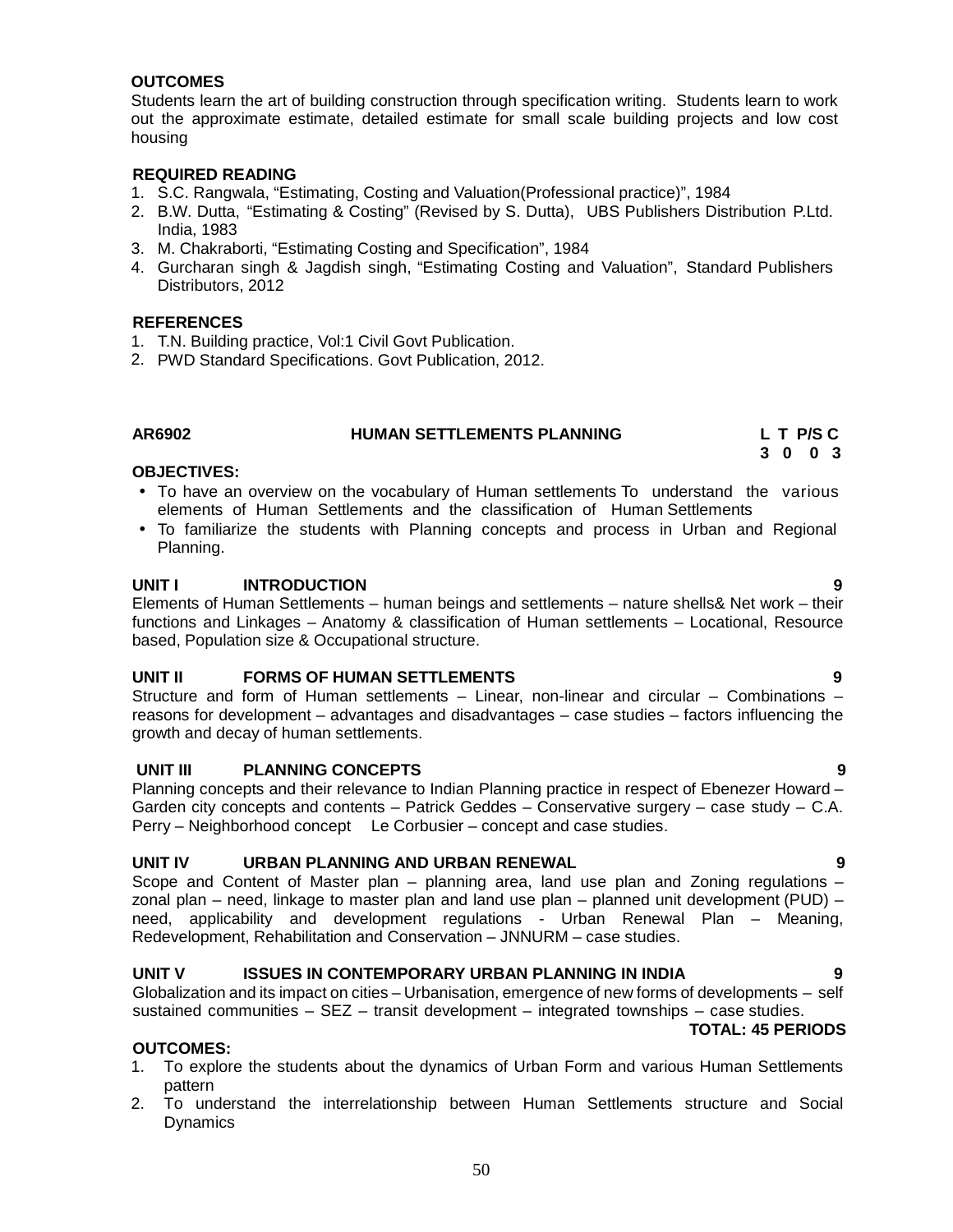#### **REQUIRED READING:**

- 1. C.L.Doxiadis, Ekistics, "An Introduction to the Science of Human Settlements", Hutchinson, London, 1968.
- 2. Andrew D.Thomas, "Housing and Urban Renewal", George Allen and Unwin, Sydney, 1986.
- 3. "Ministry of Urban Affairs and Employment", Government of India, New Delhi,1999 '
- 4. "Urban Development Plans: Formulation & Implementation" , Guidelines, 1996.
- 5. Madras Metropolitan Development Authority, 'Master Plan for Madras Metropolitan Area, Second Master Plan, 2007.

#### **REFERENCES:**

- 1. Government of India, "Report of the National Commission on Urbanisation", 1988.
- 2. Hansen N., "Regional Policy and Regional Integration", Edward Elgar, UK, 1996.
- 3. Sandhu. R. S., "Sustainable Human Settlements", Asian Experience, Rawat publications, 2001.
- 4. Gastek.P.,"Living Plans:New concepts for advanced housing", Brikhauser publications, 2005.

#### **AR6903 PROFESSIONAL PRACTICE AND ETHICS L T P/S C**

**3 0 0 3**

#### **OBJECTIVES:**

- To give an introduction to the students about the architectural profession and the role of professional bodies and statutory bodies.
- To teach the students about the importance of code of conduct and ethics in professional practice and the mandatory provisions as per Architects Act 1972.
- To expose the students some of the important legal aspects and legislations which have a bearing on the practice of architectural profession.
- To enable the students to grasp the advanced issues concerning professional practice such as tendering, contracting including alternative practices in project execution and project management.
- To expose the students to the implications of globalisation on professional practice with particular reference to WTO and GATS and equip them for international practice.

### **UNIT I INTRODUCTION TO ARCHITECTURAL PROFESSION CODE OF CONDUCT AND ETHICS 9**

Importance of Architectural Profession – Role of Architects in Society – Registration of Architects – Architect's office and its management – Location, organisational structure - Infrastructure requirement, skills required, elementary accounts – Tax liabilities.

Role of Indian Institute of Architects – Architects Act 1972 (intent, objectives, provisions with regard to architectural practice) – Council of Architecture (role and functions) – Importance of ethics in professional practice – Code of conduct for architects, punitive action for professional misconduct of an architect.

**UNIT II ARCHITECT'S SERVICES, SCALE OF FEES & COMPETITIONS 9** Mode of engaging an architect – Comprehensive services, partial services and specialised services – Scope of work of an architect – Schedule of services – Scale of fees (Council of Architecture norms) – Mode of payment – Terms and conditions of engagement – Letter of appointment.

Importance of Architectural competitions  $-$  Types of competitions (open, limited, ideas competition) – Single and two stage competitions – Council of Architecture guidelines for conducting Architectural competitions – National and International Competitions - Case studies.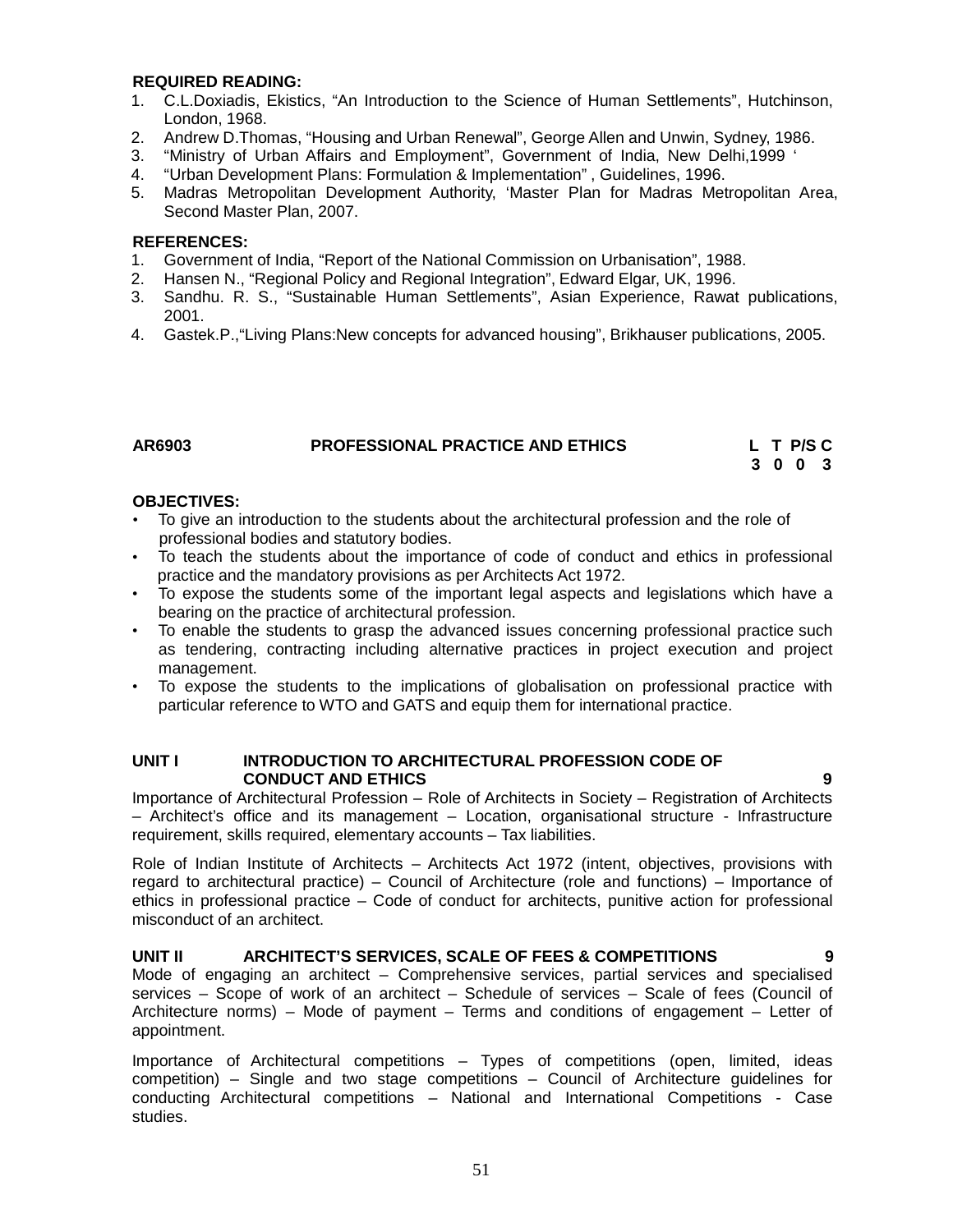# **UNIT III TENDER & CONTRACT 12**

Tender - Definition - Types of Tenders - Open and closed tenders - Conditions of tender – Tender Notice - Tender documents - Concept of EMD - Submission of tender - Tender scrutiny -Tender analysis – Recommendations – Work order - E-tendering (advantages, procedure, conditions).

Contract – Definition - Contract agreement - its necessity – Contents (Articles of Agreement, Terms and Conditions, Bills of Quantities and specifications, Appendix) – Certification of Contractors Bills at various stages.

New trends in project formulation and different types of execution (BOT, DBOT, BOLT, BOO, etc.) - Execution of projects – The process (Expression of interest, Request for Proposal, Mode of Evaluation of Bids, Award of work)

# **UNIT IV LEGAL ASPECTS 6**

Arbitration (Definition, Advantages of arbitration, Sole and joint arbitrators, Role of umpires, Award, Conduct of arbitration proceedings) – Arbitration clause in contract agreement (role of architect, excepted matters)

Easement – (meaning, types of easements, acquisition, extinction and protection)

Copy rights and patenting – (provisions of copy right acts in India and abroad, copy right in architectural profession)

Consumer Protection Act (Intent, Architects responsibility towards his clients)

#### **UNIT V IMPORTANT LEGISLATIONS AND CURRENT TRENDS 9**

Development Regulations in Second Master Plan for CMA, Chennai Corporation Building Rules 1972 - Factories Act – Persons with Disabilities Act – Barrier Free Environment - Costal Regulation Zone – Heritage Act.

Globalisation and its impact on architectural profession – Preparedness for International practice – Entry of Foreign architects in India – Information Technology and its impact on architectural practice.

Emerging specialisations in the field of Architecture – Architect as construction / Project manager – Architectural journalism – Architectural photography.

**TOTAL: 45 PERIODS**

#### **OUTCOMES:**

- Understand the role of professional and statutory bodies
- Understand the provisions in Architects Act 1972
- Understand code of conduct
- Understand the process and role of an architect in project execution.

#### **REQUIRED READING:**

- 1. Architects Act 1972.
- 2. Publications of Handbook on Professional practice by IIA.
- 3. Publications of Council of Architecture-Architects (Professional conduct) Regulations 1989, Architectural Competition guidelines
- 4. Roshan Namavati, "Professional practice", Lakhani Book Depot, Mumbai 1984.
- 5. Ar. V.S. Apte, "Architectural Practice and Procedure", Mrs. Padmaja Bhide, 2008
- 6. Development Regulations of Second Master Plan for Chennai Metropolitan Area -2026.
- 7. J.J.Scott, "Architect's Practice", Butterworth, London, 1985

#### **REFERENCES:**

- 1. Second Master Plan Development Regulations CMDA, 2008
- 2. T.N.D.M. Buildings rules, 1972.
- 3. Consumer Protection Act, 2011
- 4. Arbitration Act, 2005
- 5. Persons with Disabilities Act, 1995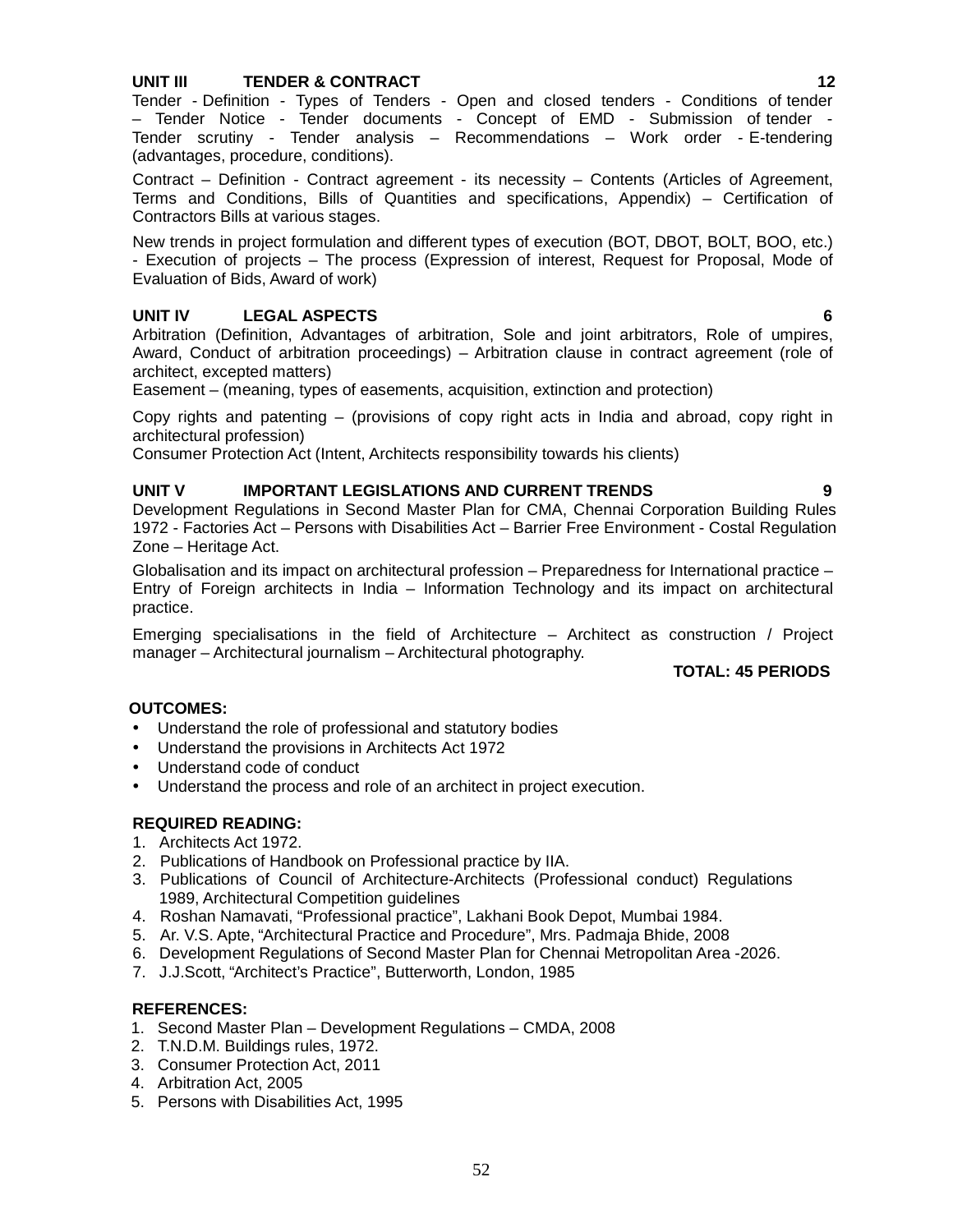**AR6911 URBAN DESIGN L T P/S C**

#### **OBJECTIVES:**

- To understand the scope and nature of urban design as a discipline
- To introduce the components of a city and their interdependent roles.
- To understand the evolution of historic urban form
- To learn to interpret the city in different ways and layers.
- To create awareness of contemporary urban issues as well as learn about possible ways to address them

# **UNIT I INTRODUCTION TO URBAN DESIGN 8**

Components of urban space and their interdependencies- outline of issues/ aspects of urban space and articulation of need for urban design- scope and objectives of urban design as a discipline

#### **UNIT II HISTORIC URBAN FORM 12**

Western: morphology of early cities - Greek agora - Roman forum - Medieval towns-Renaissance place making - ideal cities – Industrialization and city growth - the eighteenth century city builders Garnier's industrial city - the American grid planning- anti urbanism and the picturesque- cite industrielle- citte nuovo-radiant city .

Indian: evolution of urbanism in India-Temple towns - Mughal city form- medieval cities - colonial urbanism- urban spaces in modernist cities: Chandigarh, Bhuvaneshwar and Gandhi Nagar subsequent directions – case studies.

#### **UNIT III THEORISING AND READING URBAN SPACE 8**

Ideas of Imageability and townscape: Cullen, Lynch- place and genius loci- collective memory historic reading of the city and its artefacts: Rossi- social aspects of urban space: life on streets and between buildings, gender and class, Jane Jacobs, Wiiliam Whyte

# **UNIT IV ISSUES OF URBAN SPACE 20**

Understanding and interpreting of urban problems/ issues- place-making and identity, morphology: sprawl, generic form, incoherence, privatized public realm- effects/ role of real estate, transportation, zoning, globalisation - ideas of sustainability, heritage, conservation and renewal contemporary approaches : idea of urban catalyst, transit metropolis, community participation – studio exercise involving the above.

# **UNIT V BEST PRACTICE IN URBAN DESIGN 12**

Contemporary case studies from developing and developed economies that offer design guidelines and solutions to address various issues/ aspects of urban space – case studies.

#### **TOTAL: 60 PERIODS**

#### **OUTCOMES**

The students understood the role of Urban design as a discipline, and its role in understanding and interpreting a city. Various reading methods were explored, to understand the historical as well as present urban form. They also looked at addressing urban design issues in terms of awareness creation as well as with possible ways to address them.

#### **REQUIRED READING:**

- 1. A.E.J. Morris, "History of Urban Form before the Industrial Revolution", Prentice Hall, 1996
- 2. Edmund Bacon , "Design of Cities", Penguin, 1976
- 3. Gordon Cullen, "The Concise Townscape", The Architectural Press, 1978
- 4. Michelle Provoost et al., Dutchtown, NAI Publishers, Rotterdam, 1999
- 5. "Time Saver Standards for Urban Design", Donald natson, McGraw Hill, 2003.
- 6. Kevin Lynch, "The Image of the City", MIT Press, 1960.
- 7. Rithchie.A, "Sustainable Urban Design:AnEnvironmentalApproach", Taylor & Francis, 2000.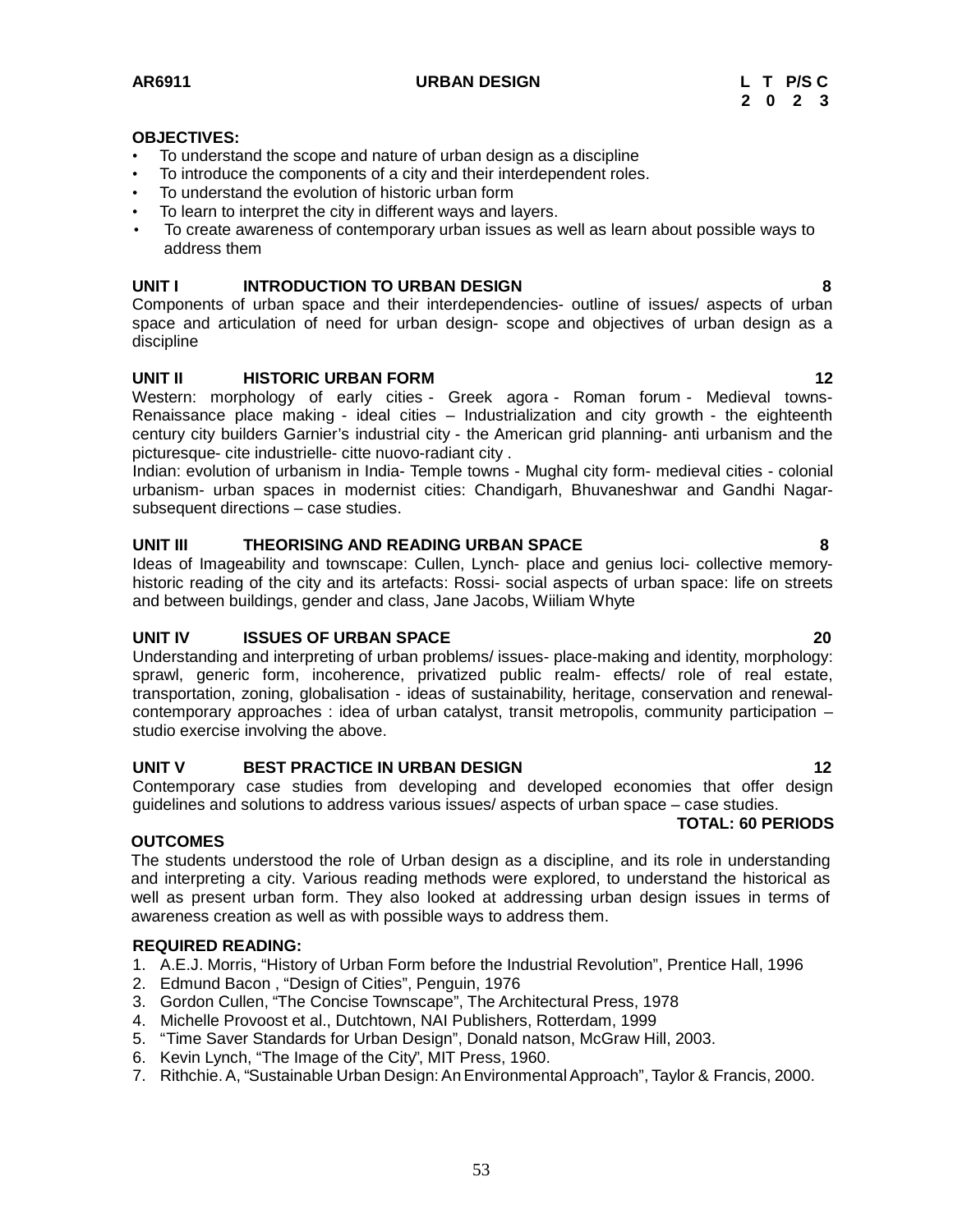#### **REFERENCES:**

- 1. Jonathan Barnett, "An Introduction to Urban Design", Harper Row, 1982
- 2. Lawrence Halprin, "Cities", Reinhold Publishing Corporation, New York, 1964
- 3. Gosling and Maitland, "Urban Design", St. Martin's Press, 1984
- 4. Molcolm Moor, "Urban Design Futures", Routledge, 2006
- 5. Geoffrey Broadbent, "Emerging Concepts in Urban Space Design", Taylor & Francis, 2003.

#### **AR6912 ARCHITECTURAL DESIGN - VI L T P/S C**

**0 0 16 8**

#### **OBJECTIVES:**

- To understand the continuity and dynamics of urban form with a thrust on the interrelationships between the disciplines of architecture, urban design and town planning
- To understand the various components and aspects of the urban environment as well as their interrelationships
- To understand in specific components/issues such as public spaces, physical infrastructure, socio-cultural aspects- heritage, gender, class, dynamics of urban growth
- To understand people as users of the urban environment in various scales.
- To explore techniques of mapping and diagramming to understand the dynamic urban environment.
- To take design decisions in a comprehensive manner understanding their implications in the larger context.

#### **CONTENT:**

Scale and Complexity: projects involving the urban context and architecture in the urban context with a thrust on understanding interdependencies and formulating appropriate design directions.

- Areas of focus/ issues:
- exploration of relationship between building and larger context
- contemporary processes in design
- appropriate architecture
- addressing issues in urban areas transportation, sustainability, heritage, sprawl, place making, identity, collective memory
- Mixed use programming

Typology/ project: those involving large scale urban interventions as wellas large scale projects which have impact on the urban context- revitalization and renewal of urban fragments, evolving guidelines for heritage areas, adaptive reuse, urban waterfront development, transportation nodes, new communities, multi-use urban complexes.

#### **TOTAL: 240 PERIODS**

#### **OUTCOMES**

The students looked at various components and aspects associated with the urban environment in terms of physical infrastructure, socio cultural aspects, gender issues etc. and looked at ways to address them through their designs. Mapping and diagramming techniques were explored in the design process to help explore the design process better.

#### **REQUIRED READING:**

- 1. Jonathan Barnett, "An Introduction to Urban Design", Harper & Row, 1982
- 2. Michelle Provoost et al., Dutchtown, NAI Publishers, Rotterdam, 1999.
- 3. I. Jawgeih, "Life between Buildings", Using Public Space, Arkitektens Forleg 1987.
- 4. Donald Watson, "Time Savers Standard for Urban Design", McGraw Hill, 2005.
- 5. Malcolm moor, "Urban design Futures", Routledge, 2006.

# **REFERENCES:**

- 1. Edmund Bacon , "Design of Cities" , Penguin, 1976
- 2. Gordon Cullen, "The Concise Townscape", The Architectural Press, 1978
- 3. Lawrence Halprin, "Cities", Revised Edition, MIT Press 1972.
- 4. Gosling and Maitland, "Urban Design", St. Martin's Press, 1984
- 5. Kevin Lynch, "Site Planning", MIT Press, Cambridge 1967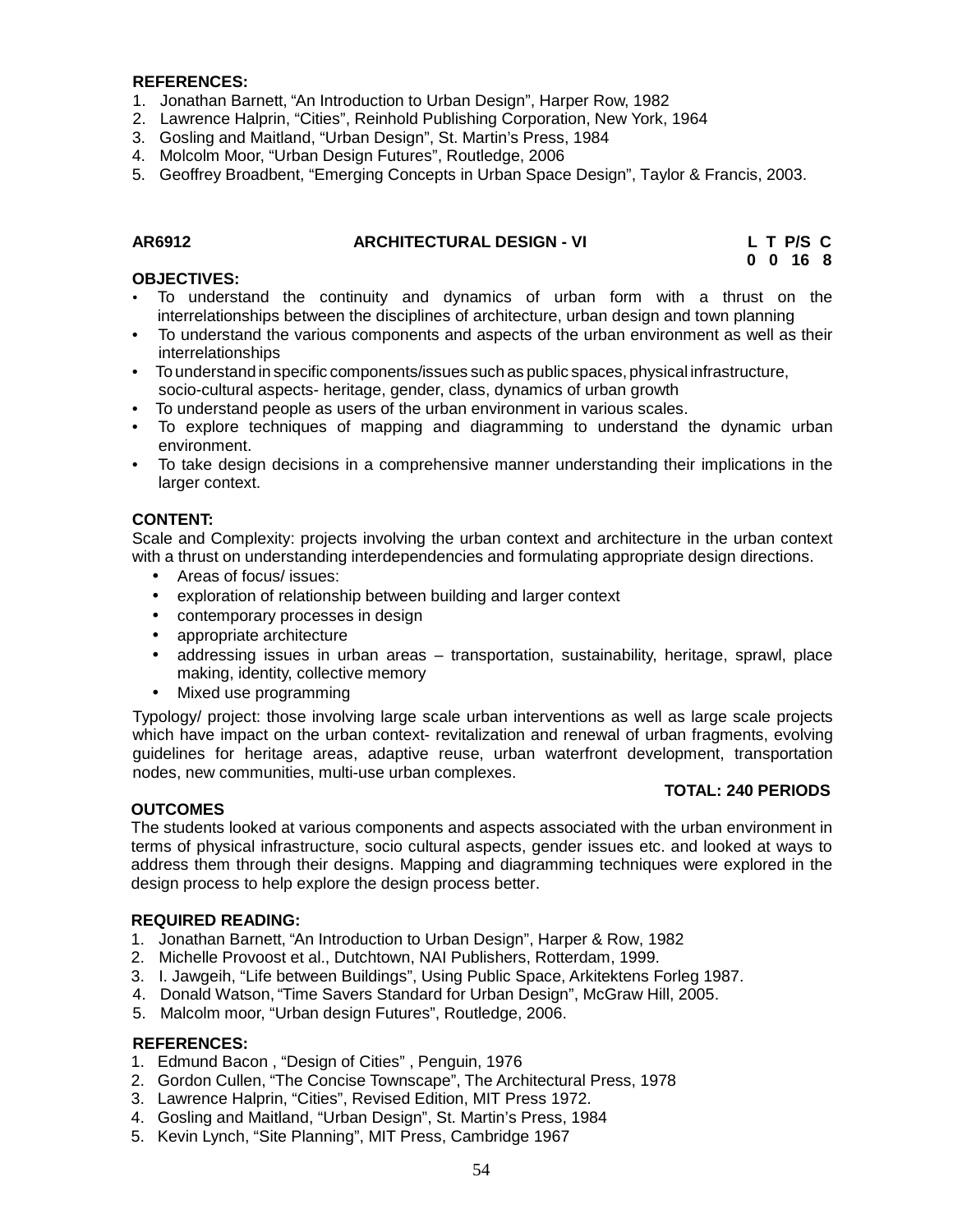#### **OBJECTIVES:**

All the architectural design courses offered since semester II culminate in the thesis Project to motivate students to involve in individual research and methodology. This is to train them in handling projects independently.

# **TOPICS OF STUDY**

The main areas of study and research can include advanced architectural design, including contemporary design processes, urban design including urban-infill, environmental design, conservation and heritage precincts, housing etc. However, the specific thrust should be architectural design of built environment. Preparation of presentation drawings, working drawings, detailed drawings and study model are part of the requirements for submission.

#### **METHOD OF SUBMISSION**

The Thesis Project shall be submitted in the form of drawings, project report, models, slides, CDs and reports.

#### **TOTAL: 510 PERIODS**

# **OUTCOMES**

A comprehensive understanding in handling a major Architectural independently

#### **REQUIRED READING:**

1. Linda Grant and David Wang, "Architectural Research Methods", John Wiley Sons, 2002

#### **REFERENCES:**

- 1. Donald Appleyard, "The Conservation of European Cities", M.I.T. Press, Massachusetts, 1979.
- 2. Richard Kintermann and Robert, "Small Site Planning for Cluster Housing", Van Nastrand Reinhold Company, Jondon/New York 1977.
- 3. Miller T.G. Jr., "Environmental Sciences", Wadsworth Publishing Co., 1994
- 4. Geoffrey And Susan Jellico, "The Landscape of Man", Thames And Hudson, 1987.
- 5. Arvind Krishnan & Others, " Climate Responsive Architecture", A Design Handbook for Energy Efficient Buildings, TATA McGraw Hill Publishing Company Limited, New Delhi, 2007

# **AR6001 ART APPRECIATION L T P/S C**

# **OBJECTIVES:**

- To introduce the vocabulary of art and the principles.
- To inform students about the various art forms through the ages within the cultural contexts.
- To study Modern Art and the new directions that evolved in the 19th and 20th centuries.
- To inform the production of art in the Indian context through history and the contemporary manifestations.

# **UNIT I INTRODUCTION TO ART 6**

Definition of art - need for art – role of art – art reality, perception, representation- categories of art in terms of media and technique - appreciating art: form, content and context

#### **UNIT II VOCABULARY OF ART 8**

Introducing the vocabulary of art constituted by elements (line, shape, form, space, colour, light, value, texture) and principles (unity, variety, harmony, rhythm, balance, proportion, emphasis, contrast, movement)

# **UNIT III APPRECIATING ART – BEGINNINGS TO MODERN ART 12**

Appreciating art through the study of art production in the West from the beginnings to the birth of modern art. Important works from the following art traditions will be studied and analysed in terms of their form, content and context Prehistoric Art - Egyptian and Mesopotamian art Greek and Roman art– Medieval art - Renaissance and Baroque art - Neoclassicism - Romanticism – Realism

55

**3 0 0 3**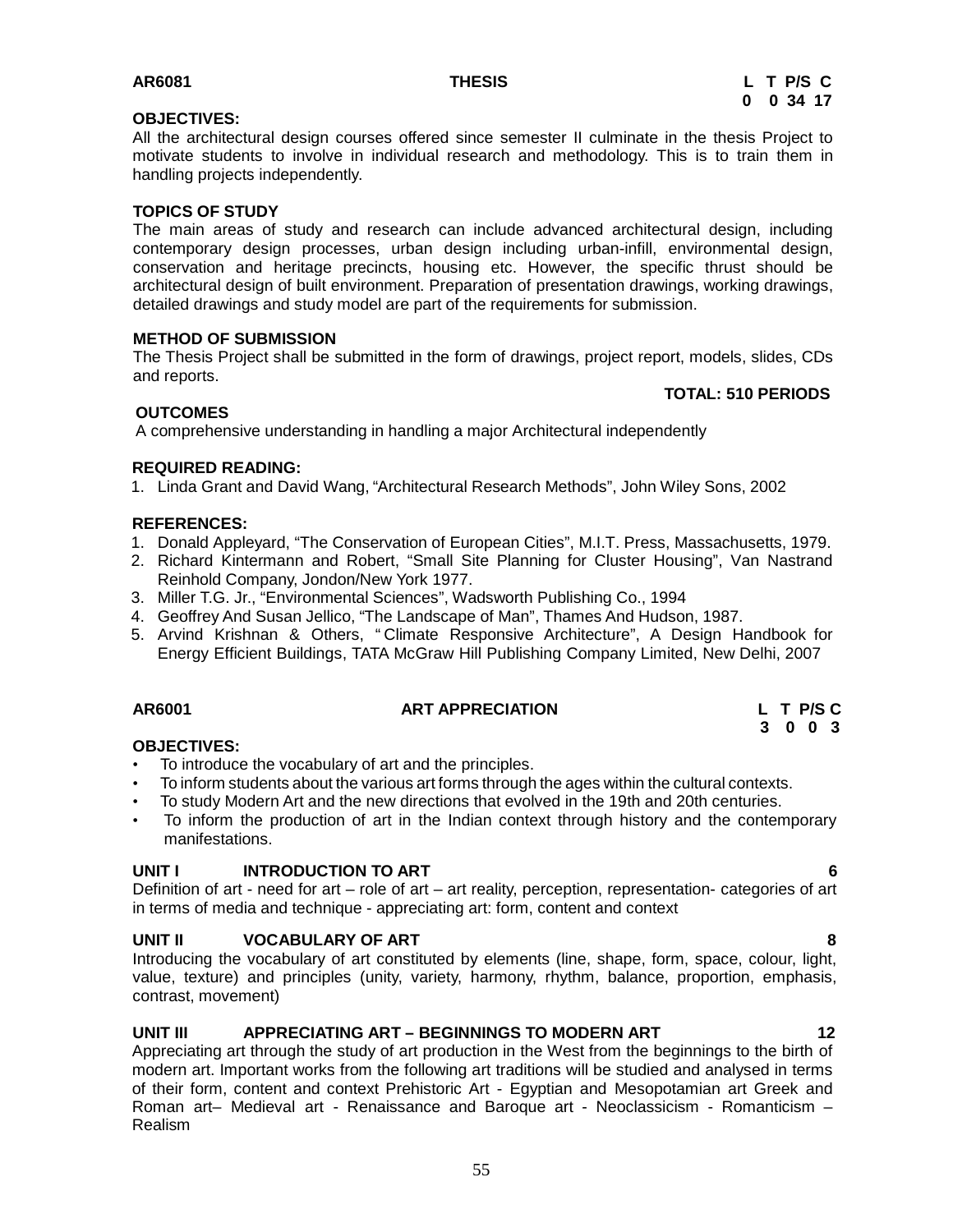# considerations involving Site Conditions, Building Orientation, Plan form and Building Envelope - Heat transfer and Thermal Performance of Walls and Roofs

# **UNIT II ADVANCED PASSIVE ARCHITECTURE- PASSIVE HEATING 10**

Direct Gain Thermal Storage of Wall and Roof - Roof Radiation Trap - Solarium - Isolated Gain

# **UNIT IV APPRECIATING ART- MODERN ART AND AFTER 10**

Appreciating art through the study of art production in the West over history from modern art till the present. Important works from the following art traditions will be studied and analysed in terms of their form, content and context :

Context for new directions in art in the late  $19<sup>th</sup>$  and early  $20<sup>th</sup>$  century - Impressionism - post Impressionism – Fauvism- Expressionism- Cubism – Dadaism – Surrealism - abstract art – Futurism - Constructivism – Suprematism – De Stijl - Abstract Expressionism - Pop art- Op art new forms and media of art

# **UNIT V APPRECIATING ART- INDIAN ART 9**

Appreciating art through the study of art production in India over history. Important works from the following art traditions will be studied and analysed in terms of their form, content and context Indus Valley Art - Hindu Buddhist and Jain art - Mughal and Rajput miniatures - art during the colonial period - modern Indian Art.

# **OUTCOMES:**

- Students are able to appreciate the art forms and analyse the same and resizing the concept in their architecture profession.
- Gathered information across the world art and the use of art in architecture and its use
- Gathered, sound knowledge on how to art can be effectively used in to architecture and Interior Design.

# **REQUIRED READING**

- 1. Fred, S. Kleiner, "Gardener's Art through Ages", Harcourt College Publishers, 2001
- 2. Bernard S. Myers, Understanding the Arts, Holt, Rinehart and Winston Inc, 1964
- 3. Edith Thomory, "A History of Fine Arts in India and the West", Orient Longman Publisher's Pvt. Ltd, 1982
- 4. H.H. Arnason, "History of Modern Art", Thames and Hudson, 1977.

# **REFERENCES:**

- 1. Peter and Linda Murray, "The Penguin Dictionary of Art and Artists", Penguin books 1989.
- 2. E.H. Gombrich, "The Story of Art", Phaidon, 2002
- 3. E.H.Gombrich, "Art and Illsuion", Phaidon, 2002
- 4. Artists Handicrafts Association, "Indian Art since the early 1940s- a search for Identity",1974
- 5. A.K.Coomaraswamy, " Fundamentals of Indian Art", Historical Research Documentation Programme, Jaipur, 1985

**AR6002 ENERGY EFFICIENT ARCHITECTURE L T P/S C**

# **OBJECTIVES:**

- To inform the need to use alternative sources of energy in view of the depleting resources and climate change.
- To familiarise the students with simple and passive design considerations
- To inform about the importance of day lighting and natural ventilation in building design
- To make the students aware of the future trends in creating sustainable built environment.

# Significance of Energy Efficiency in the contemporary context, Simple passive design

**UNIT I PASSIVE DESIGN 10**

**3 0 0 3**

**TOTAL :45 PERIODS**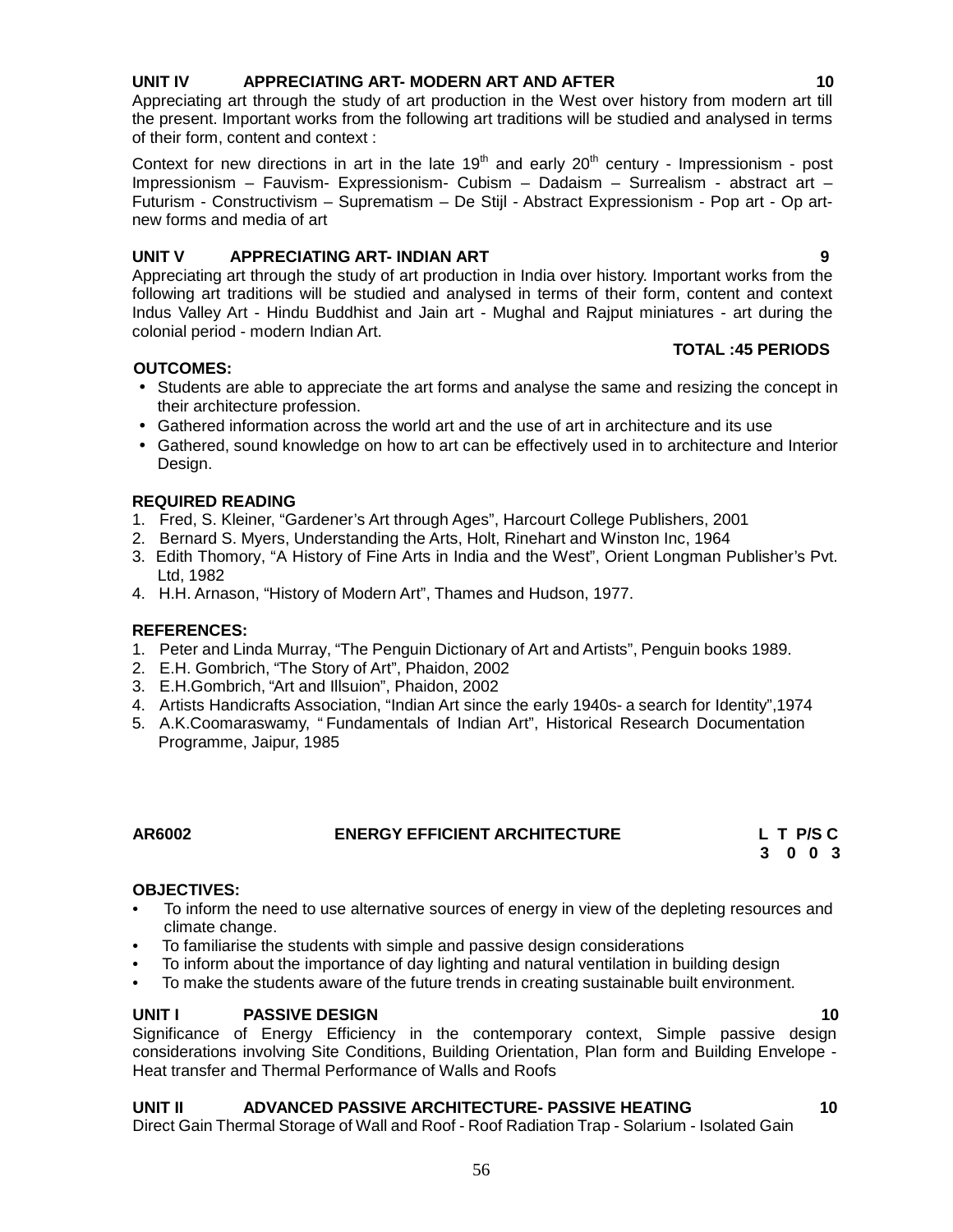# **UNIT III PASSIVE COOLING 8**

Evaporative Cooling - Nocturnal Radiation cooling - Passive Desiccant Cooling – Induced Ventilation - Earth Sheltering - Wind Tower - Earth Air Tunnels

# **UNIT IV DAY LIGHTING AND NATURAL VENTILATION 5**

Daylight Factor - Daylight Analysis - Daylight and Shading Devices - Types of Ventilation - Ventilation and Building Design.

# **UNIT V CONTEMPORARY AND FUTURE TRENDS 12**

Areas for innovation in improving energy efficiency such as Photo Voltaic Cells, Battery Technology, Thermal Energy Storage, Recycled and Reusable Building materials, Nanotechnology, smart materials and the future of built environment, Energy Conservation Building code.

# **OUTCOMES:**

- The students are exposed to alternative sources of energy and are exposed to passive design considerations
- An understanding on day lighting and natural ventilation in design in addition to the future trends in creating sustainable built environment

#### **REQUIRED READING:**

- 1. Manual on Solar Passive Architecture, IIT Mumbai and Mines New Delhi, 1999
- 2. Arvind Krishnan & Others, " Climate Responsive Architecture", A Design Handbook for Energy Efficient Buildings, TATA McGraw Hill Publishing Company Limited, New Delhi, 2001
- 3. Majumdar M, "Energy-efficient Building in India", TERI Press, 2000.
- 4. Givoni .B, "Passive and Low Energy Cooling of Buildings", Van Nostrand Reinhold, New York, 1994

### **REFERENCES:**

- 1. Fuller Moore, "Environmental Control Systems", McGraw Hill INC, New Delhi 1993
- 2. Sophia and Stefan Behling, Solpower, "The Evolution of Solar Architecture", Prestel, New York, 1996
- 3. Patrick Waterfield, "The Energy Efficient Home: A Complete Guide", Crowood press ltd, 2011.
- 4. Dean Hawkes, "Energy Efficient Buildings: Architecture, Engineering and Environment", W.W. Norton & Company, 2002
- 5. David Johnson, Scott Gibson, "Green from the Ground Up: Sustainable, Healthy and Energy efficient home construction", Taunton Press, 2008

# **AR6003 THEORY OF DESIGN L T P/S C**

# **OBJECTIVES:**

- To understand design and the role of the designer in changing society.
- To familiarize the students with methodologies, theories and models of the design process.
- To inform students about the term creativity and introduce techniques which will enable creative thinking.
- To inform the approaches that generate ideas for architectural design and the importance of the participatory approach to design.

# **UNIT I INTRODUCTION TO DESIGN 7**

Definition and understanding of design- design in history - changing role of designer on society different classifications of design according to scale, process, mode of production, etc.

# **UNIT II DESIGN METHODOLOGY MOVEMENT 10**

Context for the rise of the design methodology movement- theories of the first generation and the second generation design methodologists- various models of the design process- focus on the design problem: ideas of escalation/regression and wicked problem.

**TOTAL: 45 PERIODS**

**3 0 0 3**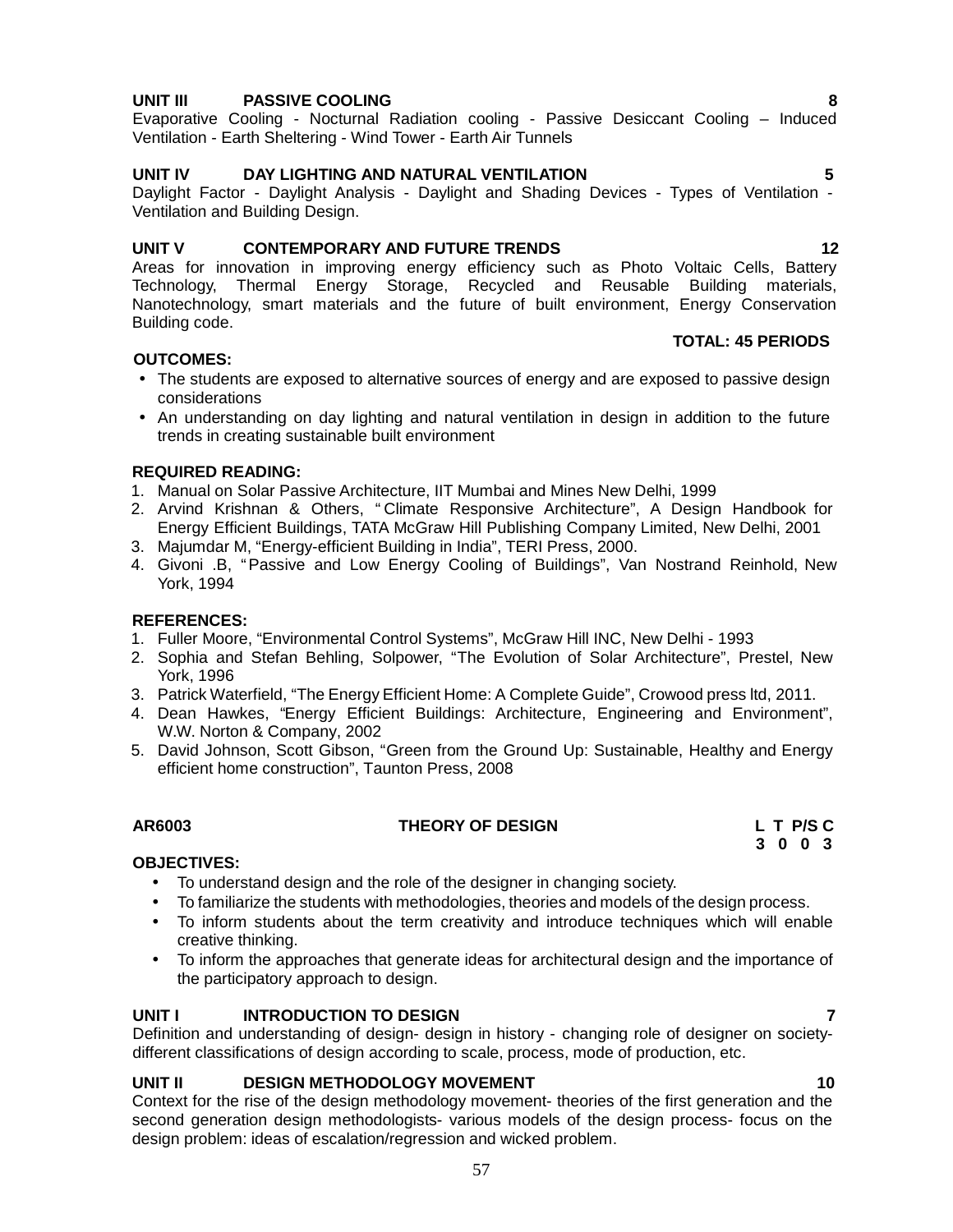# **UNIT III CREATIVE THINKING 10**

Understanding the term creativity- theories on thinking: left brain/ right brain, convergent and divergent thinking, lateral and vertical thinking- design spectrum from the logical to chance blocks in creative thinking- various techniques to generate creativity

# **UNIT IV ARCHITECTURAL CREATIVITY 8**

Design puzzles and traps - approaches to generate ideas for architectural design - types of concepts- personal philosophies and strategies of individual designers - channels to creativity in architecture

# **UNIT V DESIGN AND PEOPLE 10**

Concept of pattern language- participatory approach to design - design as process

# **OUTCOMES:**

An ability to think about architecture as one of the many fields under the broader ambit of design as a fundamental human activity.

# **REQUIRED READINGS:**

- 1. Geoffrey Broadbent, "Design in Architecture, Architecture and the Human sciences", John Wiley & Sons, New York, 1981.
- 2. Bryan Lawson, "How Designers Think", Architectural Press Ltd., London, 1980.
- 3. Anthony Antoniades, "Poetics of architecture", Theory of design, John Wiley & sons, 1992.
- 4. Paul -Alan Johnson, "Theory of Architecture: Concepts, Themes", Wiley 2008 VNR, 1994
- 5. Christopher Alexander, "Pattern Language", Oxford University Press, 1977

# **REFERENCES**

- 1. Edward De Bono, "Lateral Thinking", Penguin, 1990.
- 2. Christopher Jones "Design methods", Wiley, 1980.
- 3. Tom Heath, "Method in Architecture, John Wiley & Sons, New York, 1984.
- 4. Nigel Cross, "Developments in Design Methodology", John Wiley & Sons, 1984.
- 5. Helen Marie Evans, Dumesnil, Carla Davis, "An Invitation to Design", Macmillan Publishing Co., New York, 1982

# **AR6004 EVOLUTION OF HUMAN SETTLEMENTS L T P/S C**

# **3 0 0 3**

# **OBJECTIVES:**

- To outline the origins of human settlements and its determinants and their evolution through the course of history.
- To study the characteristics of Human settlements and the manifestation of settlements as expression of political aspirations.
- To understand the changing scenario in the context of globalization.

# **UNIT I IMPORTANCE OF EVOLUTION OF HUMAN SETTLEMENTS 9**

Origin of civilization, effects of civilization on Human settlements, determinants of Human settlements, ancients towns in India.

# **UNIT II HISTORICAL PERIODS AND GROWTH OF HUMAN SETTLEMENTS 9**

Ancient, medieval, renaissance, industrial and post industrial age

# **UNIT III HUMAN SETTLEMENTS AND THEIR CHARACTERISTICS 9**

Importance of shelter and its form and scale in city, concepts of land marks, axis and orientation, city as living commercial, cultural and functional entities.

# **UNIT IV HUMAN SETTLEMENTS AS POLITICAL EXPRESSION 9**

Washington DC, Brazilia, Pretoria, Milton Keynes, New Delhi. Chandigarh, contributions of Ebenezer Howard, Lewis Mumford, Patrick Geddes, C.A. Doxiadis

**TOTAL: 45 PERIODS**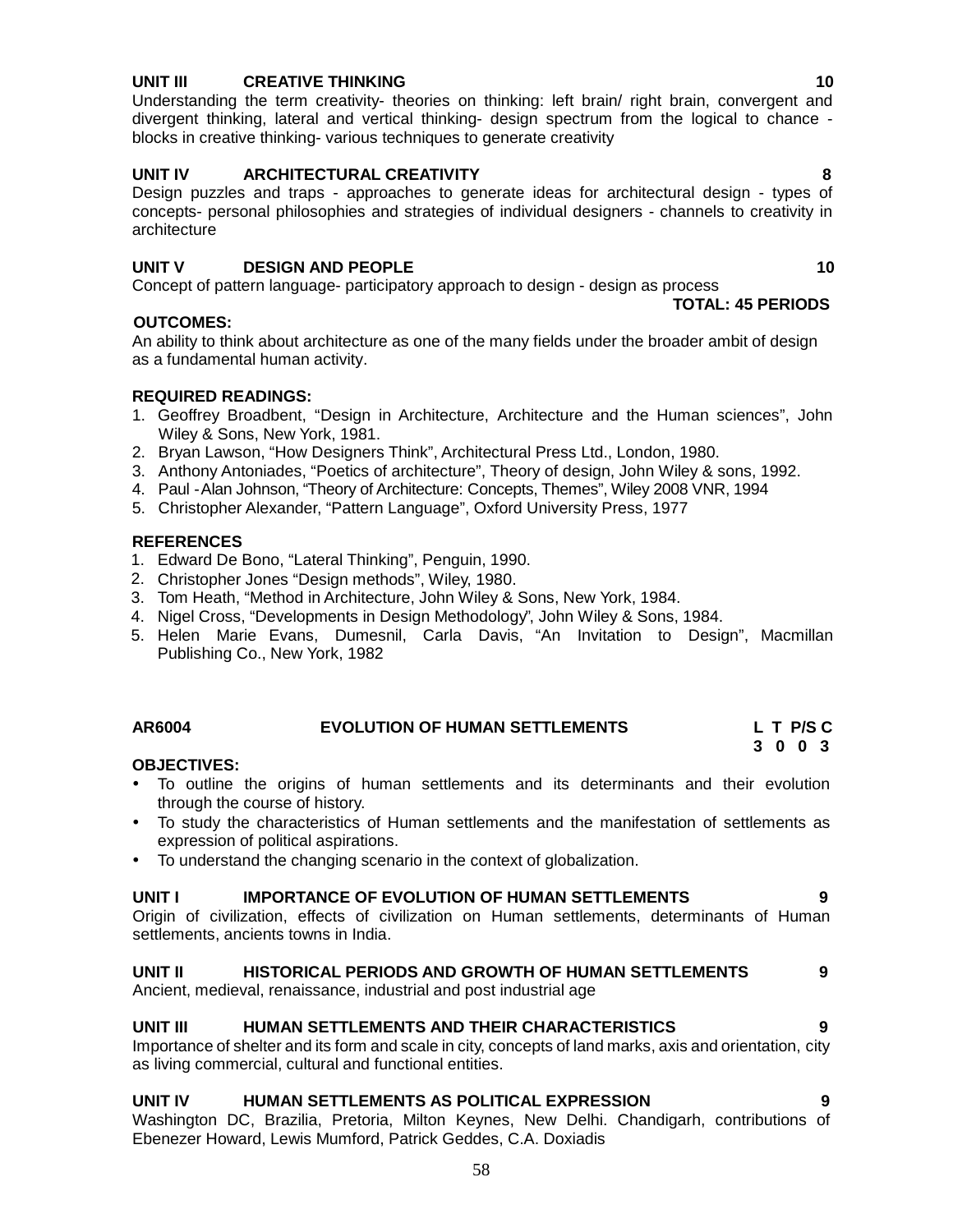# **UNIT V HUMAN SETTLEMENTS IN A CHANGING WORLD 9**

Global city and city origion and Global economy and Trade, information and communication technology and its impact on cities, city of the future and future of cities, Sustainable cities.

### **TOTAL: 45 PERIODS**

### **OUTCOMES:**

- The students were able to understand the factors which determinants formation of settlements from prehistoric to the contemporary era.
- The students understood the expressions of settlements in terms of cultural, social, economic and political context of a region.
- An understanding how globalization transformed the contemporary settlements.
- The students were able to understand how sustainability is important in the future of any settlement.

# **REQUIRED READING:**

- 1. Kosambi D.D., The Culture and Civilisation of ancient Indian historical outline, Vikas publishing Home Pvt. Ltd. Delhi, 1994.
- 2. Sjoberg G, The Preindustrial city, the Force Press, New York, 1960.
- 3. Combaire J, "How cities Grew", The Florham Press, Madison, N.J., 1959.
- 4. Dickinson R.E., " The West European City", Routledge and Kegan Paul ltd., London,1961
- 5. Sandhu R.S., "Sustainable Human Settlements"; Asian Experience, Rawat Publications, 2001.

#### **REFERENCES:**

- 1. Dutt B., "Town Planning in Ancient India", New Asian Publishers, 1972.
- 2. Mumford L , "The City in History", Harcourt, Brace, and World, New York, 1961
- 3. Combaire J, "How cities Grew", The Florham Press, Madison, N.J., 1959.

# **AR6005 INTERIOR DESIGN L T P/S C**

**3 0 0 3**

#### **OBJECTIVES:**

- To introduce the vocabulary of interior design.
- To familiarize the students with an overview of interior and furniture design and design movements through history.
- To inform the various components of interior space and treatment and finishes for the same.
- To familiarize the students with the various components of interior design like lighting, landscaping and furniture.

# **UNIT I INTRODUCTION TO INTERIOR DESIGN 8**

Definition and process of interior design - vocabulary of interior design in terms of principles and elements - introduction to the design of interior spaces as related to typology and function, themes and concepts

# **UNIT II HISTORY OF INTERIOR AND FURNITURE DESIGN 8**

Overview of interior and furniture design in the Western context through the ages relating to historical context, design movements and ideas -overview of folk arts and crafts of India with reference to their role in interior decoration.

### **UNIT III COMPONENTS OF INTERIOR SPACE- INTERIOR TREATMENT AND FINISHES 10**

Treatment of components such as floors, ceilings, walls, partitions, window treatments, accessories, etc., in terms of their choice and design related to materials, methods of construction, colour, texture, etc., based on functional, aesthetic and psychological criteria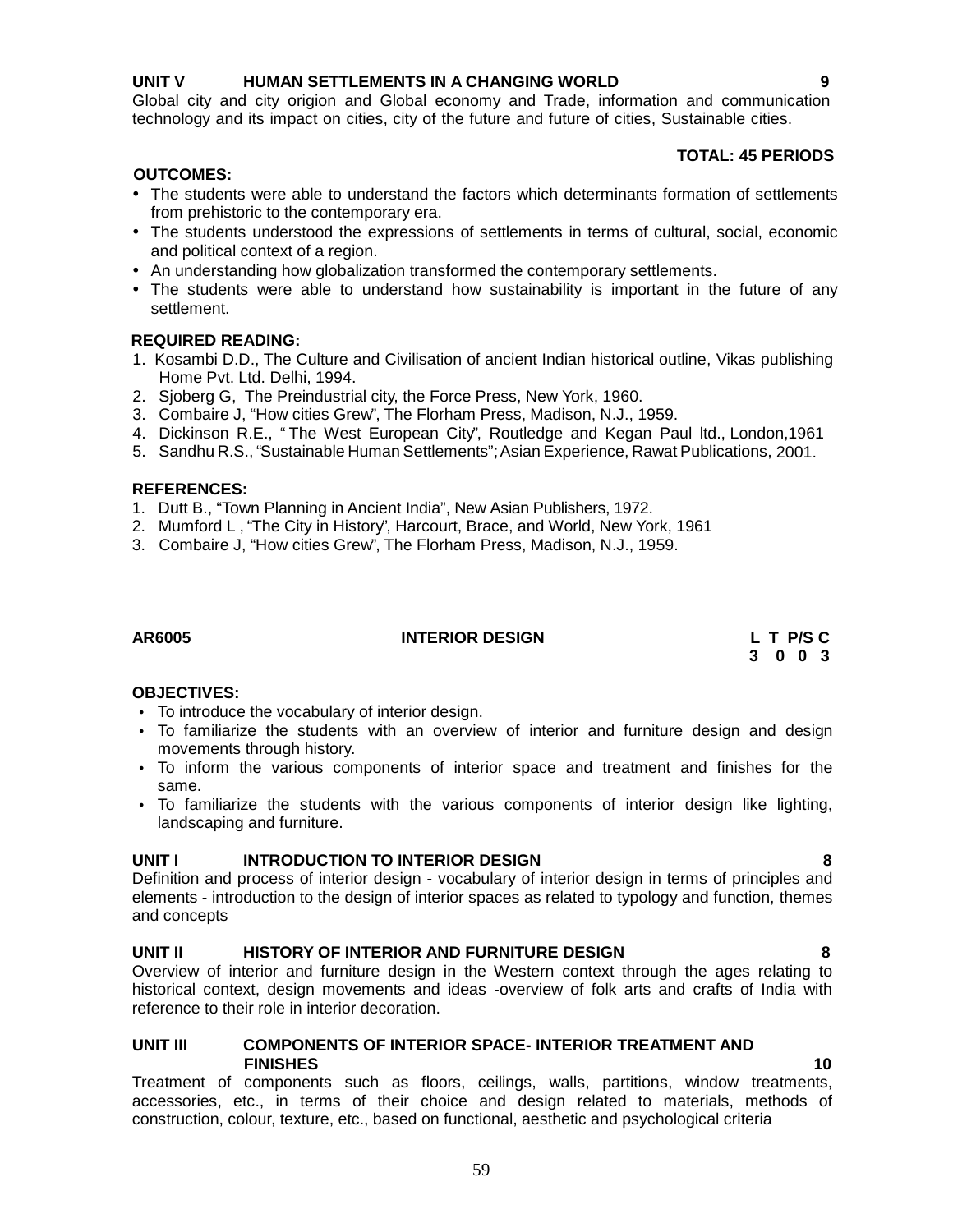# **UNIT IV COMPONENTS OF INTERIOR SPACE- LIGHTING AND LANDSCAPING 10**

Interior lighting - different types of lighting - types of lighting fixtures- their effects and suitability in different contexts Interior landscaping elements: rocks, plants, water, flowers, fountains, paving, artifacts, etc., their physical properties and effects on spaces

# **UNIT V COMPONENTS OF INTERIOR SPACE- FURNITURE 9**

Furniture design as related to human comfort and function, materials and methods of construction, changing trends and lifestyles, innovations and design ideas - furniture for specific types of interiors: office furniture, children's furniture, residential furniture, display systems, etc.

# **OUTCOMES:**

An understanding of interior design as an interdisciplinary as well as allied field related to architecture.

# **REQUIRED READING:**

- 1. Francis D.K.Ching, "Interior Design Illustrated", V.N.R. Pub. NY 1987
- 2. Joseph DeChiara, Julius Panero, Martin Zelnik, "Time Saver's Standards for Interior Design", McGraw-Hill Professional 2001
- 3. John F.Pile, "Interior Design", John Wiley and Sons 2004
- 4. Dr.Saranya Doshi, Editor, "The Impulse to adorn Studies in traditional Indian Architecture", Marg Publications 1982
- 5. Steport De Van Kness, Logan and Szebely, "Introduction to Interior Design", Macmillan Publishing Co NY 1980.

#### **REFERENCES:**

- 1. Helen Marie Evans, "An Invitation to design", Macmillan Pub Co 1982
- 2. Julius Penero and Martin Zelnik, " Human Dimensions and Interior space", Whitney Library of Design NY 1979
- 3. " Inca-Interior Design Register", Inca Publications, Chennai 1989
- 4. Kathryn B.Hiesinger and George H.Marcus, Landmarks of twentieth Century Design; Abbey Ville Press 1993
- 5. Susanne Slesin and Stafford Cliff, Indian Style, Clarkson N. Potter, New york 1990.

# **AR6006 STRUCTURE AND ARCHITECTURE L T P/S C**

**3 0 0 3**

**TOTAL: 45 PERIODS**

# **OBJECTIVES:**

- To study evolution of structural systems through history.
- To familiarise the students with concepts of structural design through works of architects/
- engineers.
- To study architectural expression through relevant case studied.
- To evaluate the understanding of the relationship between form  $\&$  structure through a seminar.

**UNIT I HISTORY OF STRUCTURAL DESIGN IN THE PRE INDUSTRIAL ERA 8** Development of monolithic and rock cut structures- trabeated construction-arcuate construction vaults and flying buttresses- tents and masted structures and bridges through ancient and medieval history.

**UNIT II HISTORY OF STRUCTURAL DESIGN IN THE POST INDUSTRIAL PERIOD 8** Post Industrial modular construction of large span and suspension structures in steel and

concrete- projects of Pier Nuigi Nervi, Maillart, Candella, Buckminster Fuller and Eero Saarinen.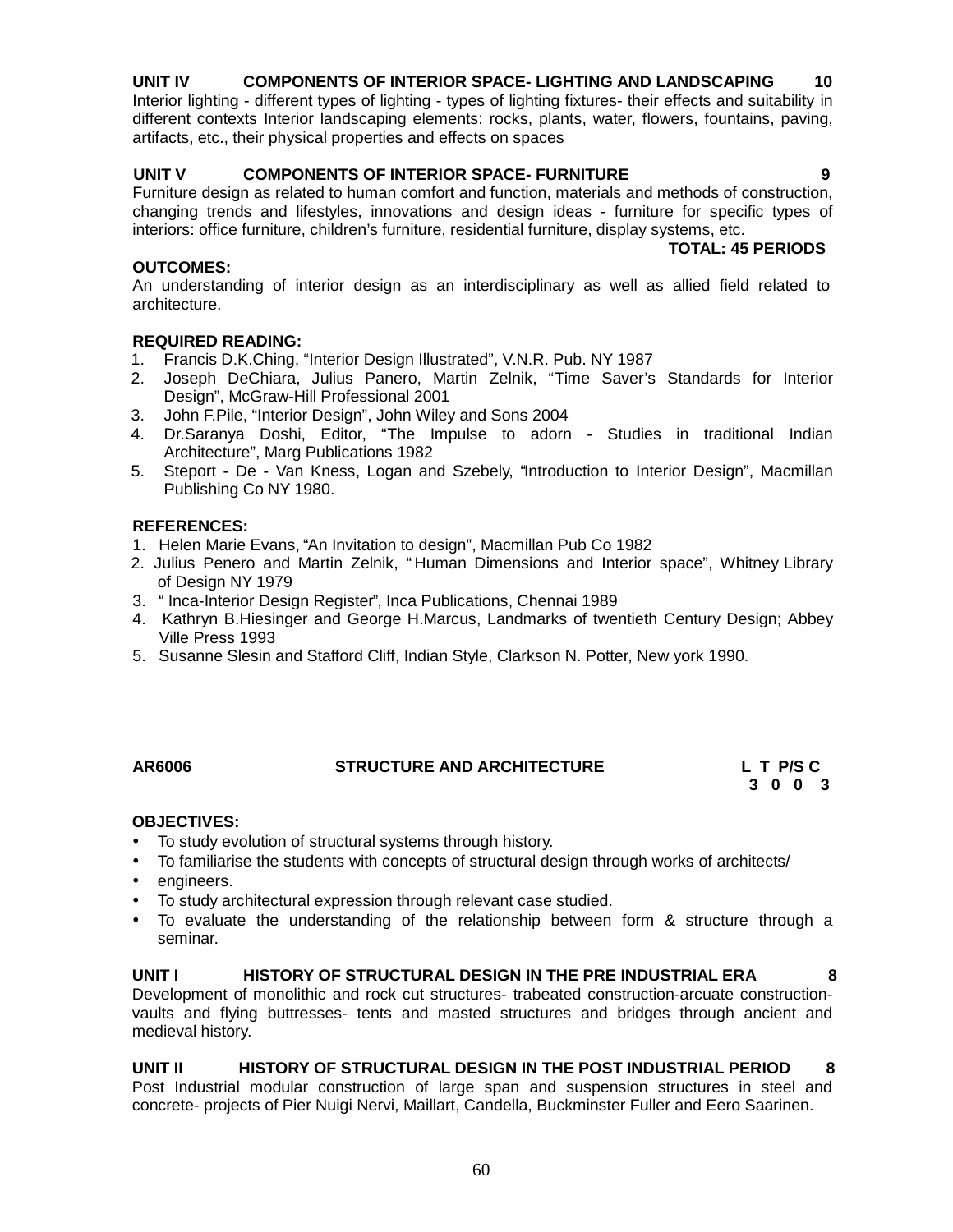# **UNIT III CONTEMPORARY STRUCTURAL EXPRESSION THROUGH CASE STUDY – I 13**

The select case studies could include KCR Terminal at Hung Hom, Hong Kong, B3 Offices in Stockley Park , Sainsbury Centre for Visual Art, Renault Centre and Swindon UK by Normal Foster and Standsted Airport Terminal, London, UK by Fosters/Arup British Pavilion EXPO 1992, Seville, Spain and Waterloo International Terminal by Nicholas Grimshaw

### **UNIT IV CONTEMPORARY STRUCTURAL EXPRESSION THROUGH CASE STUDY – II 10**

The select case studies could include Inmos Microchip Factory, Centre Commercial St. Herbtain, PA Technology, Princeton and Fleetguard, Quimper UK by Richard Rogers Athens Olympic Stadium and Village, Bridges and Public Bus Stop in St. Gallen , Railway Station, Lyon, France and Stadelhofen Railway station, Zurich Schweiz by Santiago Calatrava Kansai International Airport, UNESCO Workshop, the Jean-Marie Tjibaou Cultural Center, Menil Museum, Thomson Optronics Factory, IBM Traveling Exhibition Pavilion, Columbus International Exposition, Genoa Italy and Lowara Officers, Montecchio Maggiore Italia by Reno Piano Building Workshop

# **UNIT V SEMINAR 6**

Seminar to present a study of architectural form and structural expression through select cases which will aid understanding of structural philosophy and analysis, building envelope and services and construction sequence.

# **TOTAL: 45 PERIODS**

- 1. The student will understand and familiarize the concepts of structural design and its impact/ functional dimension in the architectural design of the historic and contemporary buildings.
- 2. The student will be acquainted with the architectural expression, its relation between form and structure through relevant case studies.

# **REQUIRED READING:**

**OUTCOMES**

- 1. Shigeru Ban,McQuaid, Matilda, Engineering and Architecture: Building the Japan Pavilion, Phaidon Press Ltd, UK, 2008
- 2. Cox Architects, The images publishing group, Australia, 2000
- 3. Masted structures in architecture, James B Harris, architect.; Kevin Pui-K Li, Oxford ; Boston : Architectural Press, 2003

# **REFERENCES**

- 1. Martorell, Bohigas & Mackay, Pavilion of the Future, Expo 92, Seville (MBM),1992.
- 2. P. COX, Daring Harbour Expo Center, Sydney Australia
- 3. Enric Miralle & Carme Pinos, Olympic Archery Building, 857072 COH
- 4. Prada Aoyama Tokyo Herzog & De Meuron*. Milan,IT: Progetto Prada Arte Srl, 2003*
- 5. Christopher Beorkrem, Material Strategies in Digital Fabrication, Routledge,Taylor & Francis Group, 2013

# **OBJECTIVES:**

- To introduce the study of vernacular architecture as a process and not a product.
- To provide an overview of the various approaches and concepts to the study of vernacular architecture.
- To study the various vernacular architecture forms in the various regions of the country.
- To look at the impact of Colonial rule on the vernacular architecture of India.

# **UNIT I INTRODUCTION 6**

Definition and classification of Vernacular architecture – Vernacular architecture as a process – Survey and study of vernacular architecture: methodology- Cultural and contextual responsiveness of vernacular architecture: an overview

**AR6007 VERNACULAR ARCHITECTURE L T P/S C 3 0 0 3**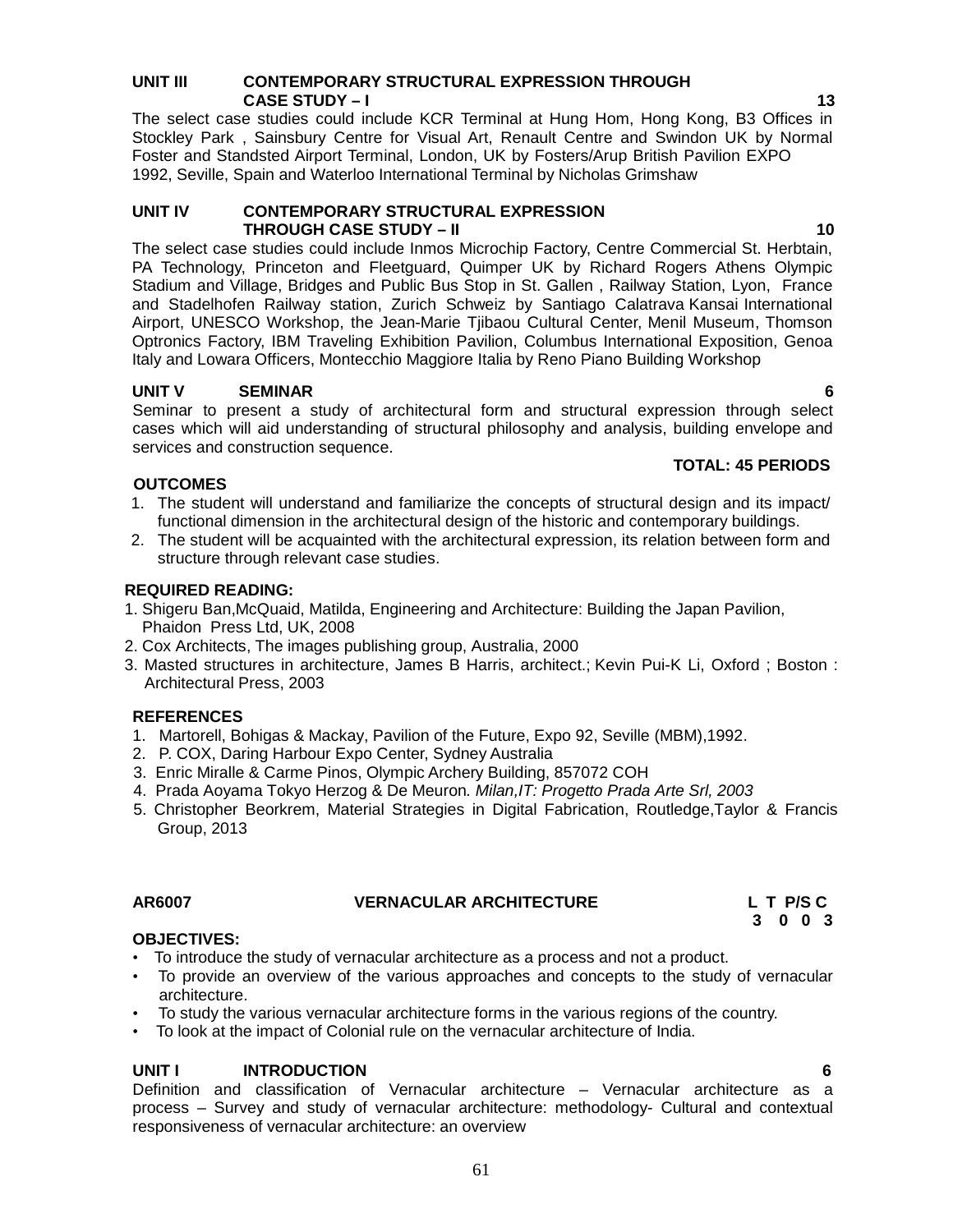# **UNIT II APPROACHES AND CONCEPTS 9**

Different approaches and concepts to the study of vernacular architecture: an over view – Aesthetic, Architectural and anthropological studies in detail

#### **UNIT III VERNACULAR ARCHITECTURE OF THE WESTERN AND NORTHERN REGIONS OF INDIA 12**

Forms spatial planning, cultural aspects, symbolism, colour, art, materials of construction and construction technique of the vernacular architecture of the following:

- Deserts of Kutch and Rajasthan; Havelis of Rajasthan
- Rural and urban Gujarat; wooden mansions (havelis); Havelis of the Bohra Muslims
- Geographical regions of Kashmir; house boats

### **UNIT IV VERNACULAR ARCHITECTURE OF SOUTH INDIA 8**

Forms, spatial planning, cultural aspects, symbolism, art, colour, materials of construction and construction technique, proportioning systems, religious beliefs and practices in the vernacular architecture of the following:

- Kerala: Houses of the Nair & Namboothri community; Koothambalam, Padmanabhapuram palace.
- Tamil Nadu: Houses and palaces of the Chettinad region; Agraharams.

# **UNIT V WESTERN INFLUENCES ON VERNACULAR ARCHITECTURE OF INDIA 10**

Colonial influences on the Tradition Goan house - Evolution of the Bungalow from the traditional bangla, Victoria Villas – Planning principles and materials and methods of construction. Settlement pattern and house typologies in Pondicherry and Cochin.

#### **TOTAL: 45 PERIODS**

# **OUTCOMES:**

- An Understanding on the study of Indian vernacular architecture as a process and also to provide and overview of various approaches and concepts.
- An exposure to various vernacular architectural forms in various regions
- An understanding on the impact of colonial rule on vernacular architecture in India.

# **REQUIRED READINGS:**

- 1. Paul Oliver, Encyclopedia of Vernacular Architecture of the World, Cambridge University Press, 1997.
- 2. Amos Rapoport, House, Form & Culture, Prentice Hall Inc. 1969.
- 3. R W Brunskill: Illustrated Handbook on Vernacular Architecture, 1987.

# **REFERENCES:**

- 1. V.S. Pramar, Haveli Wooden Houses and Mansions of Gujarat, Mapin Publishing Pvt. Ltd., Ahmedabad, 1989.
- 2. Kulbushanshan Jain and Minakshi Jain Mud Architecture of the Indian Desert, Aadi Centre, Ahmedabad 1992.
- 3. G.H.R. Tillotsum The tradition of Indian Architecture Continuity, Controversy Change since 1850, Oxford University Press, Delhi, 1989.
- 4. Carmen Kagal, VISTARA The Architecture of India, Pub: The Festival of India, 1986.
- 5. S. Muthiah and others: The Chettiar Heritage; Chettiar Heritage 2000

# **AR6008 EARTHQUAKE RESISTANT ARCHITECTURE L T P/S C**

**3 0 0 3**

# **OBJECTIVES:**

- To understand the fundamentals of Earthquake and the basic terminology
- To provide basic knowledge of earthquake resistant design concepts
- To inform the performance of ground and buildings.
- To familiarsie the students with design codes and building configuration
- To understand the various types of construction details to be adopted in a seismic prone area.
- To apply the knowledge gained in an architectural design assignment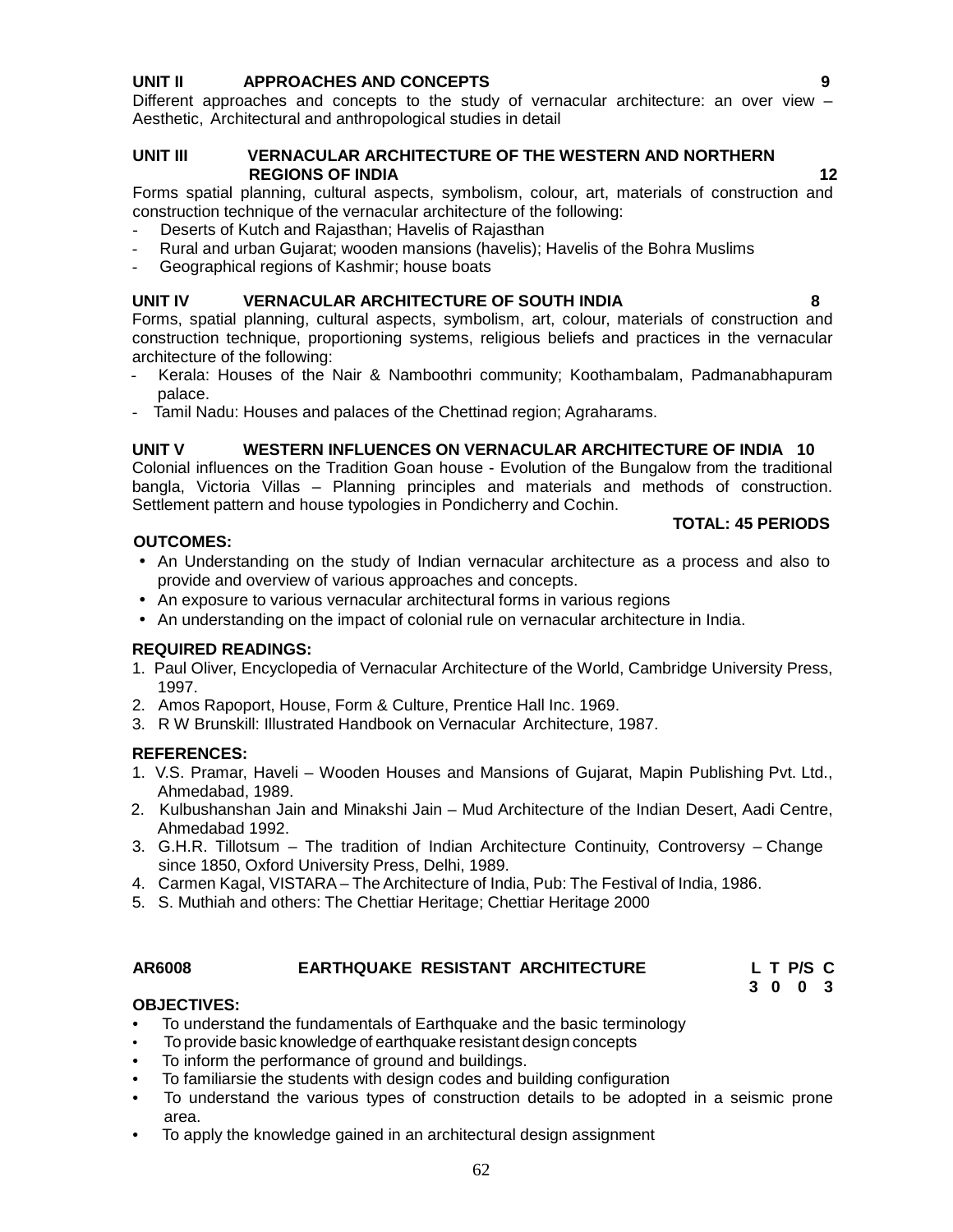Fundamentals of earthquakes

- a) Earths structure, seismic waves, plate tectonics theory, origin of continents, seismic zones in India.
- b) Predictability, intensity and measurement of earthquake
- c) Basic terms- fault line, focus, epicentre, focal depth etc.

# **UNIT II 8**

Site planning, performance of ground and buildings

- a) Historical experience, site selection and development
- b) Earthquake effects on ground, soil rupture, liquefaction, landslides,
- c) Behaviour of various types of building structures, equipments, lifelines, collapse patterns
- d) Behaviour of non-structural elements like services, fixtures in earthquake-prone zones

# **UNIT III 8**

Seismic design codes and building configuration

- a) Seismic design code provisions Introduction to Indian codes
- b) Building configuration- scale of building, size and horizontal and vertical plane, building proportions, symmetry of building- torsion, re-entrant corners, irregularities in buildings- like short stories, short columns etc.

# **UNIT IV 10**

Various types of construction details

- a) Seismic design and detailing of non-engineered construction- masonry structures, wood structures, earthen structures.
- b) Seismic design and detailing of RC and steel buildings
- c) Design of non-structural elements- Architectural elements, water supply, drainage, electrical and mechanical components

# **UNIT V 12**

Urban planning and design

- a) Vulnerability of existing buildings, facilities planning, fires after earthquake, socio-economic impact after earthquakes.
- b) Architectural design assignment- Institutional masonry building with horizontal spread and height restriction, multi-storeyed RC framed apartment or commercial building

# **OUTCOMES**

Students ability to understand the formation and causes of Earthquakes and factors to be considered in the Design of buildings and services to resist Earthquakes.

# **REQUIRED READING:**

- 1. Guidelines for earthquake resistant non-engineered construction, National Information centre of earthquake engineering (NICEE, IIT Kanpur, India), 2004.
- 2. C.V.R Murthy, Andrew Charlson. "Earthquake design concepts", NICEE, IIT Kanpur, 2006.
- 3. Agarwal.P, Earthquake Resistant Design, Prentice Hall of India, 2006.

# **REFERENCES**

- 1. Ian Davis, "Safe shelter within unsafe cities: Disaster vulnerability and rapid urbanization", Open House International, UK, 1987
- 2. Socio-economic developmental record- Vol.12, No.1, 2005
- 3. Mary C. Comerio, Luigia Binda, "Learning from Practice- A review of Architectural design and construction experience after recent earthquakes" - Joint USA-Italy workshop, Oct.18-23, 1992, Orvieto, Italy.

**TOTAL: 45 PERIODS**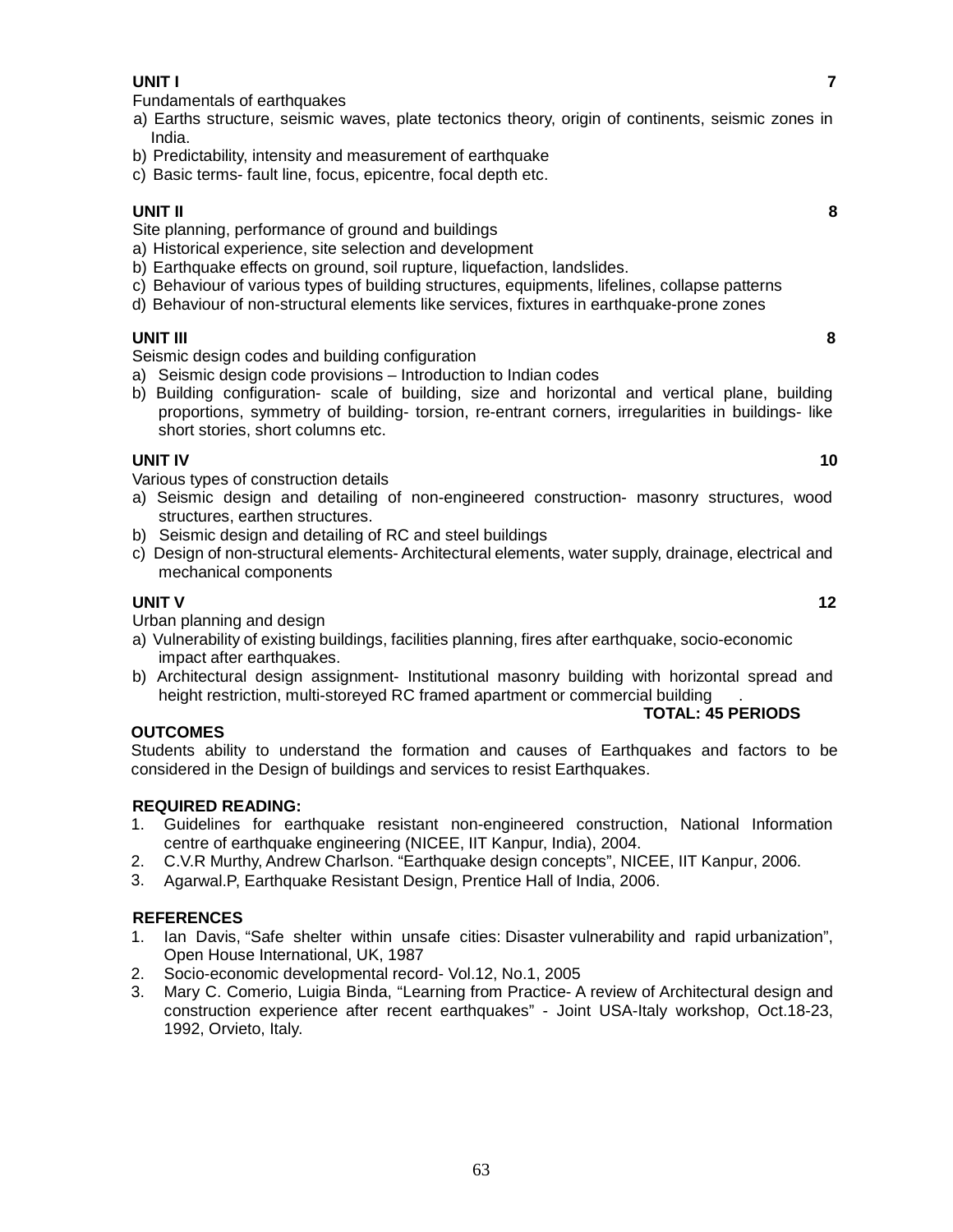#### **OBJECTIVES:**

- To familiarize students with the various elements of landscape architecture and the principle of landscape design.
- To provide an overview of ecological balance and impacts of human activities and stress the need for environmental protection and landscape conservation.
- To develop and strengthen the competence in dealing with the analytic, artistic and technical aspects of designing open spaces at different scales.

#### **UNIT I INTRODUCTION 7**

Introduction to landscape architecture, ecology, ecological balance, landscape conservation, reclamation and landscaping of derelict lands, environmental impact assessment.

#### **UNIT II ELEMENTS IN LANDSCAPE DESIGN 10**

Hard and soft landscape elements; Plant materials - classification, characteristics, use and application in landscape design; Water and Landform,

#### **UNIT III GARDEN DESIGN 10**

Landscape and garden design in history - Japanese, Italian Renaissance and Moghul gardens in India, Study of notable examples, Spatial development in landscape design.

#### **UNIT IV SITE PLANNING 10**

Organisation of spaces - circulation, built form and open spaces, site planning and micro climate, site planning for neighbourhood parks, children's play area and campus development.

#### **UNIT V LANDSCAPING OF FUNCTIONAL AREAS 8**

Urban open spaces and principle of urban landscape; Street landscaping, landscape design for waterfront areas and functional areas in urban centers; green roofs and walls.

#### **OUTCOMES**

- i) Understanding of the scope of landscape architecture in the subject
- ii) Basic understanding of elements of landscape
- iii) Understanding of impact of human activities on the environment and the role of architect in mitigating it

#### **REQUIRED READING:**

- 1. Michael Laurie, "An Introduction to Landscape Architecture", Elsevier, 1986.
- 2. Geoffrey and Susan Jellico, "The Landscape of Man", Thames and Hudson, 1987.

#### **REFERENCES:**

- 1. T S S for Landscape Architecture, Mc Graw Hill, Inc, 1995
- 2. Grant W Reid, From Concept to Form in Landscape Design, Van Nostrand Reinhold Company, 1993.
- 3. Brian Hacket, Planting Design, Mc Graw Hill, Inc, 1976
- 4. Cliff Tandy, "Handbook of urban landscape", Architectural press, 1973
- 5. T.K. Bose and Chowdhury, "Tropical Garden Plants in Colour", Horticulture and Allied Publishers, Calcutta, 1991.

#### **GE6083 DISASTER MANAGEMENT L T P C**

**3 0 0 3**

#### **OBJECTIVES:**

- To provide students an exposure to disasters, their significance and types.
- To ensure that students begin to understand the relationship between vulnerability, disasters, disaster prevention and risk reduction
- To gain a preliminary understanding of approaches of Disaster Risk Reduction (DRR)
- To enhance awareness of institutional processes in the country and
- To develop rudimentary ability to respond to their surroundings with potential disaster response in areas where they live, with due sensitivity

#### **TOTAL: 45 PERIODS**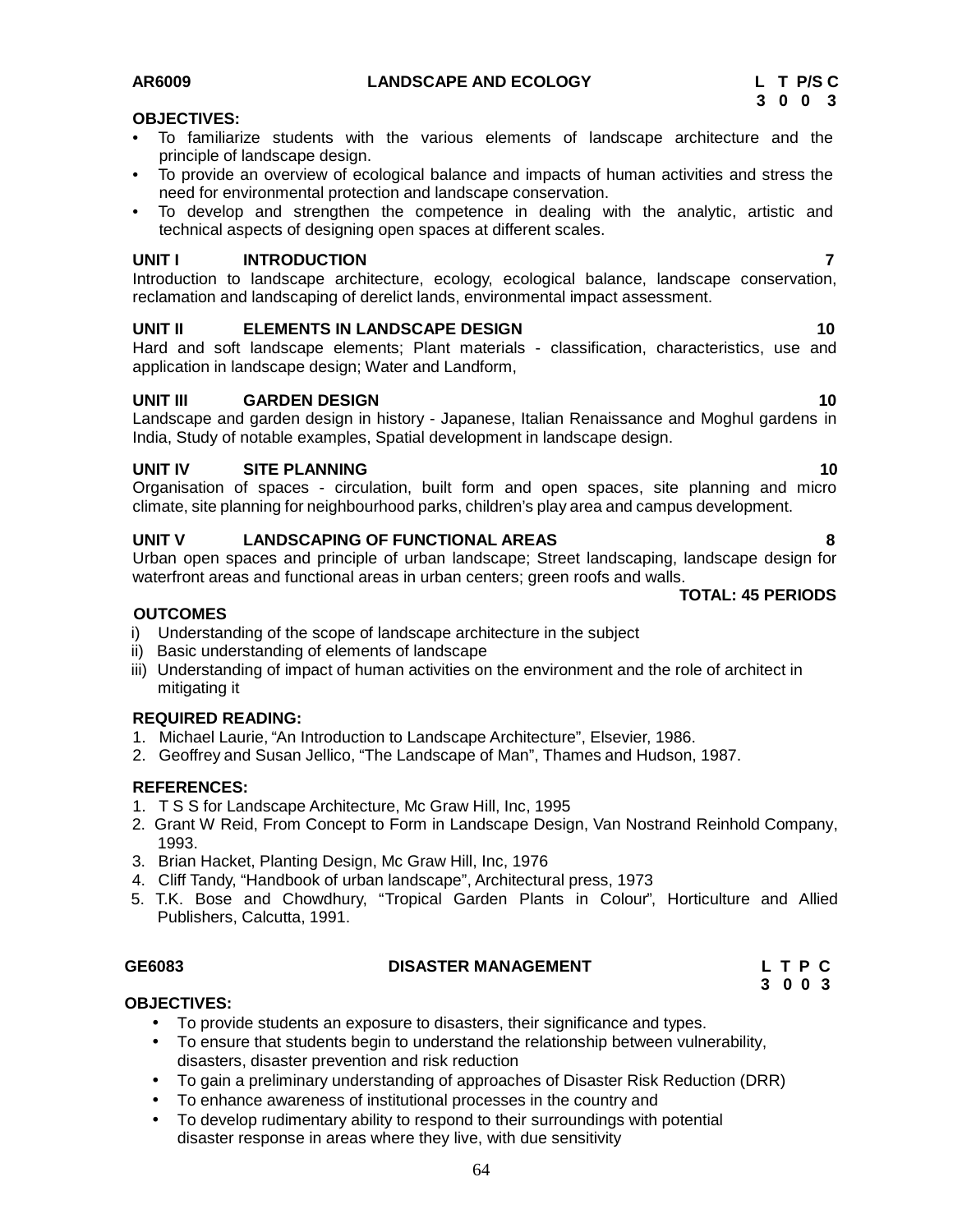# 65

# **UNIT I INTRODUCTION TO DISASTERS 9**

Definition: Disaster, Hazard, Vulnerability, Resilience, Risks – Disasters: Types of disasters – Earthquake, Landslide, Flood, Drought, Fire etc - Classification, Causes, Impacts including social, economic, political, environmental, health, psychosocial, etc.- Differential impacts- in terms of caste, class, gender, age, location, disability - Global trends in disasters: urban disasters, pandemics, complex emergencies, Climate change- Dos and Don'ts during various types of Disasters.

# **UNIT II APPROACHES TO DISASTER RISK REDUCTION (DRR) 9**

Disaster cycle - Phases, Culture of safety, prevention, mitigation and preparedness community based DRR, Structural- nonstructural measures, Roles and responsibilities of- community, Panchayati Raj Institutions/Urban Local Bodies (PRIs/ULBs), States, Centre, and other stake holders- Institutional Processess and Framework at State and Central Level- State Disaster Management Authority(SDMA) – Early Warning System – Advisories from Appropriate Agencies.

# **UNIT III INTER-RELATIONSHIP BETWEEN DISASTERS AND DEVELOPMENT 9**

Factors affecting Vulnerabilities, differential impacts, impact of Development projects such as dams, embankments, changes in Land-use etc.- Climate Change Adaptation- IPCC Scenario and Scenarios in the context of India - Relevance of indigenous knowledge, appropriate technology and local resources.

# **UNIT IV DISASTER RISK MANAGEMENT IN INDIA 9**

Hazard and Vulnerability profile of India, Components of Disaster Relief: Water, Food, Sanitation, Shelter, Health, Waste Management, Institutional arrangements (Mitigation, Response and Preparedness, Disaster Management Act and Policy - Other related policies, plans, programmes and legislation – Role of GIS and Information Technology Components in Preparedness, Risk Assessment, Response and Recovery Phases of Disaster – Disaster Damage Assessment.

# **UNIT V DISASTER MANAGEMENT: APPLICATIONS AND CASE STUDIES AND FIELD WORKS 9**

Landslide Hazard Zonation: Case Studies, Earthquake Vulnerability Assessment of Buildings and Infrastructure: Case Studies, Drought Assessment: Case Studies, Coastal Flooding: Storm Surge Assessment, Floods: Fluvial and Pluvial Flooding: Case Studies; Forest Fire: Case Studies, Man Made disasters: Case Studies, Space Based Inputs for Disaster Mitigation and Management and field works related to disaster management.

# **TOTAL: 45 PERIODS**

The students will be able to

- Differentiate the types of disasters, causes and their impact on environment and society
- Assess vulnerability and various methods of risk reduction measures as well as mitigation.
- Draw the hazard and vulnerability profile of India, Scenarious in the Indian context, Disaster damage assessment and management.

# **TEXT BOOK:**

**OUTCOMES:**

- 1. Singhal J.P. "Disaster Management", Laxmi Publications, 2010. ISBN-10: 9380386427 ISBN-13: 978-9380386423
- 2. Tushar Bhattacharya, "Disaster Science and Management", McGraw Hill India Education Pvt. Ltd., 2012. **ISBN-10:** 1259007367, **ISBN-13:** 978-1259007361]
- 3. Gupta Anil K, Sreeja S. Nair. Environmental Knowledge for Disaster Risk Management, NIDM, New Delhi, 2011
- 4. Kapur Anu Vulnerable India: A Geographical Study of Disasters, IIAS and Sage Publishers, New Delhi, 2010.

# **REFERENCES**

- 1. Govt. of India: Disaster Management Act , Government of India, New Delhi, 2005
- 2. Government of India, National Disaster Management Policy,2009.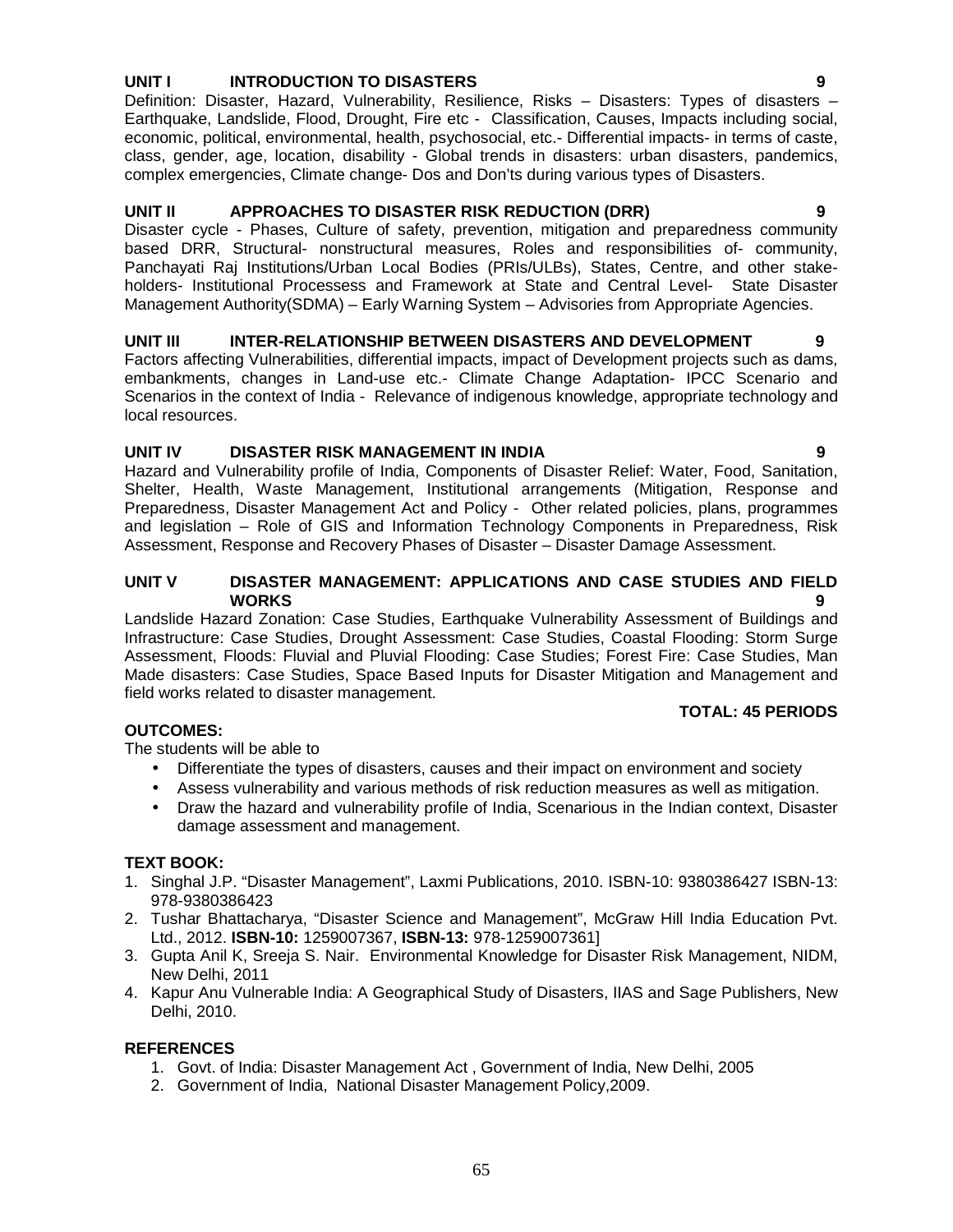| AR6010                             | <b>ADVANCED STRUCTURES</b>                                                                                                                                                                                                                                                                                        | L T P/SC<br>3 0 0 3      |
|------------------------------------|-------------------------------------------------------------------------------------------------------------------------------------------------------------------------------------------------------------------------------------------------------------------------------------------------------------------|--------------------------|
| <b>OBJECTIVES:</b>                 | • To study loss of pre- stress and design requirements for determinate beams.<br>• To study the design of flat slabs and High Rise structures.<br>• To study the concepts of tensile structures, grids, domes, shells and folded plates.                                                                          |                          |
| UNIT I                             | <b>PRESTRESSED CONCRETE</b><br>Losses of Prestress - Design requirements - Design of determinate beams.                                                                                                                                                                                                           | 10                       |
| UNIT II<br>slab - Code provisions. | <b>FLAT SLABS</b><br>Proportioning of flat slabs – Methods of analysis and design – Design of flat slabs – Shear in flat                                                                                                                                                                                          | 8                        |
| UNIT III                           | <b>HIGH - RISE BUILDINGS</b><br>Introduction - Load action in high rise buildings - Various structural systems - Approximate<br>analysis and Design of frames for gravity and horizontal loadings.                                                                                                                | 10                       |
| <b>UNIT IV</b>                     | <b>TENSILE STRUCTURES</b><br>Concept, Development, Laws of formation, Merits and Demerits of Pneumatic structures - Basic<br>principles, Various forms, Merits and Demerits of cable structures.                                                                                                                  | 10                       |
| UNIT V                             | <b>GRIDS, DOMES AND FOLDED PLATES</b><br>Grids – Types of Grids – Domes – Geodesic domes – Shells and various forms – folded plates.                                                                                                                                                                              | 7                        |
|                                    |                                                                                                                                                                                                                                                                                                                   | <b>TOTAL: 45 PERIODS</b> |
| <b>OUTCOMES:</b>                   | At the end of the course, the student should be able to:<br>• Concepts of Prestressed concrete and applying them in real case.<br>• Concepts of flat slab design and sky scrapers with application in real case.<br>• Theory of tensile structures, grids, domes, shells and folded plates application in design. |                          |

# **REQUIRED READING:**

- 1. B.C. Punmia, Reinforced Concrete Structures, Vol. 1 & 2, Laxmi Publications, New Delhi, 1994.
- 2. N. Subramanian, "Principles of Space Structures", Wheeler and Co., Allahabad, 1983
- 3. Thandavamoorthy T.S., Advanced Structures of Architecture, Eswar Press, 2008.
- 4. Council on Tall Buildings and Urban Habitat, "Structural system for tall buildings", McGraw Hill, 1995.

# **REFERENCES :**

- 1. P. Dayarathnam, "Prestressed concrete structures", Oxford and IBM publishing Co., New Delhi, 1982
- 2. Wolfgang Schueller, "High Rise Building Structures", John Wiley & sons, New York 1976.
- 3. Frei Otto, " Tensile structures", Volume 1, Pneumatic structures, Volume 2, cable structures . The MIT press, London, 1967.
- 4. Tall Building structures, "Analysis & Design", Bryan Stafford smith. John wiley, 1991.
- 5. Thomas Herzog, "Pneumatic structures", Crosby Lockwood staples, London, 1977.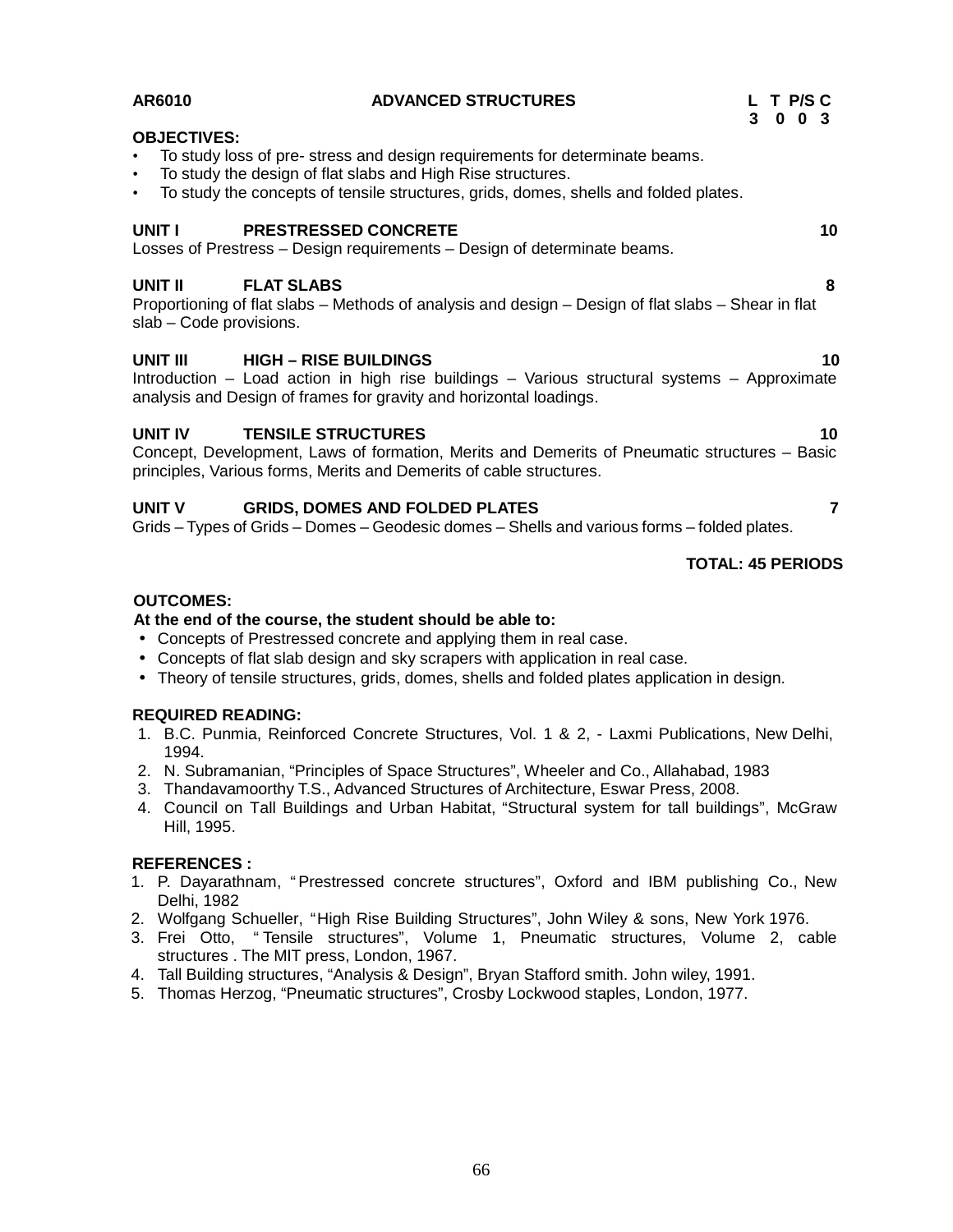# **AR6011 ARCHITECTURAL JOURNALISM AND PHOTOGRAPHY L T P/S C**

**3 0 0 3**

#### **OBJECTIVES:**

- To provide basic introduction to the skills relevant to the practice of professional journalism. It introduces students to the fundamentals of writing, explaining of various strategies and their criticism.
- Introduction to Photojournalism and the contributions of photography to the professional practice of architecture and develop proficiency in this art using modern photography techniques.

# **UNIT I INTRODUCTION 9**

Introduction to journalism, key concepts and objectives of Journalism – Specialized journalism: with emphasis on architectural journalism - Journalism skills: research, reporting, writing, editing, photography, columnists, public relationships, criticism.

Issues such as copyright, public art policy, the arts and urban redevelopment. Introduction to local culture scene.

# **UNIT II TECHNOLOGIES IN JOURNALS 9**

Environment, Social Change, Persuasion- Interviewing techniques, Argument and debate as a technique in the investigation of social problems; evidence, proof, refutation, persuasion; training in argumentative speaking.

Introduction to software needed in journalism and photography, video coverage, walk-through of buildings, production of contemporary architectural journalism. Understanding the individual demands in the context of newspapers, radio, film, and television.

# **UNIT III CONTEMPORARY ARCHITECTURAL JOURNALISM 9**

Role of the Editor - Editing of Articles, Features and other stories - Editing for online newspaper and magazines -Text preparation, Mode of presentation, Standards and Guidelines for documentation, Code of ethics, Basic knowledge on Press laws, Press Council of India, Multimedia/online journalism and digital developments.

# **UNIT IV DISCUSSIONS AND ISSUES 9**

Regional, National and International discussion forums, Changes in contemporary and historical design practices. Discussions on topics needed in an architectural journal and current issues types of journals, works of key architectural journalists, Public Discourse on the Internet, Mass Media and Public Opinion – critique on selected pieces of journalism.

# **UNIT V ARCHITECTURAL PHOTOGRAPHY 9**

Introduction to architectural photography and role of the photographic image in the global world – basic instruction in Photojournalism

Equipment: cameras and lenses – techniques: film speed, exposure measurement, gray scale– photo- finishing and editing digital images.

Perspectives: Single Point, Two- Point, Three- Point and methods of correcting distortions – Lighting: External and Interior

# **OUTCOMES:**

An ability to critically think and analyse about the effects of architecture on society as well as the tools to enable recording of the same.

# **REQUIRED READING**

- 1. Edward Jay Friedlander and John Lee, "Feature Writing for Newspapers and Magazines", 4th edition, Longman, 2000.
- 2. Fuller, David & Waugh, Patricia eds., "The Arts and Sciences of Criticism", Oxford: Oxford University Press, 1999
- 3. Foust, James, Online Journalism,"Principles and Practices of News for the Web", Holcomb Hathaway Publishers, Scottsdale, AZ, 2005
- 4. M. Harris, "Professional Architectural Photography", Focal Press, 2001.
- 5. M. Harris, "Professional Interior Photography", Focal Press, 2002

**TOTAL: 45 PERIODS**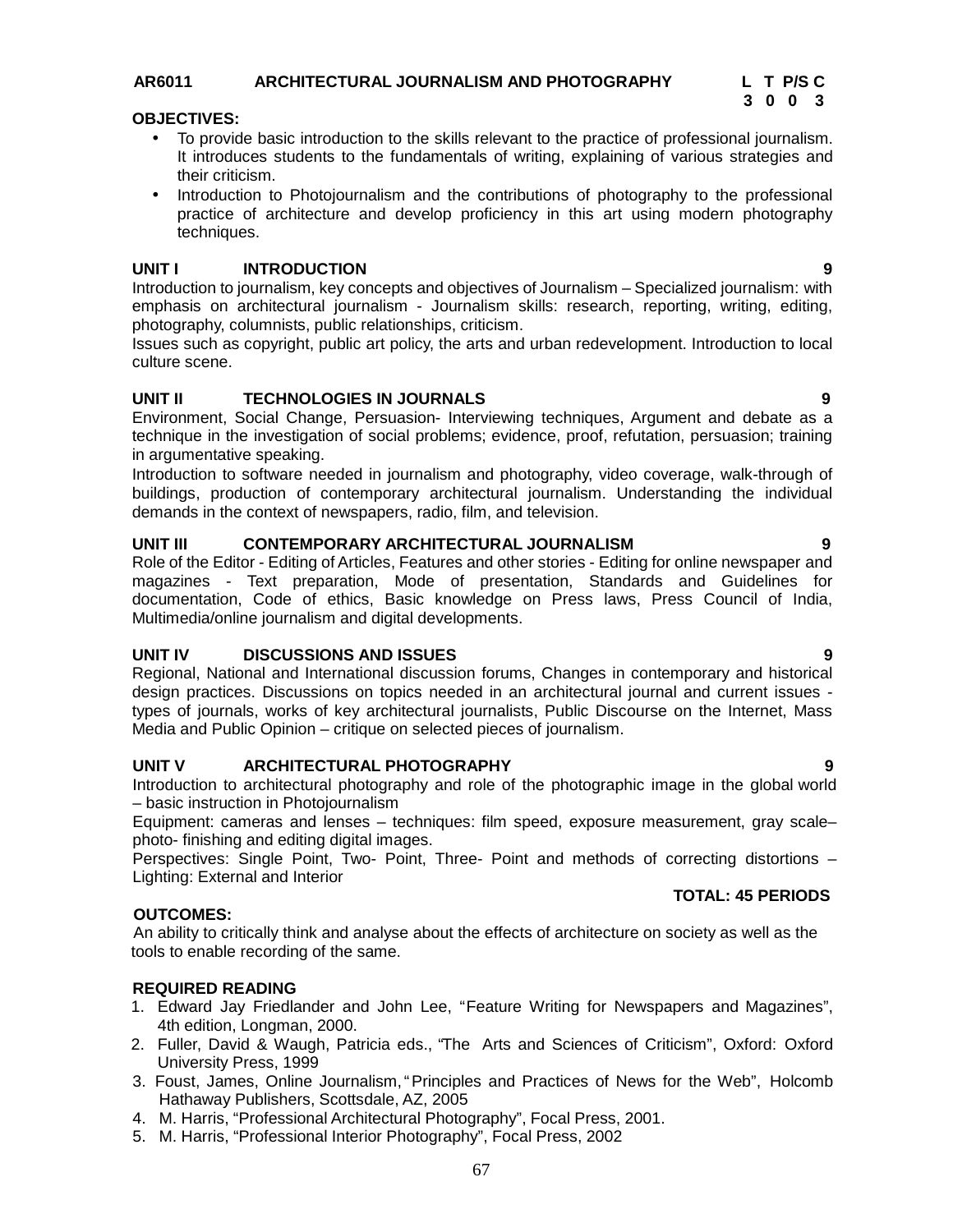#### **REFERENCES:**

- 1. Huckerby, Martin., The Net for Journalists: A Practical Guide to the Internet for Journalists in<br>
Developing Countries. UNESCO/Thomson Foundation/ Common wealth Broadcasting<br>
Association, 2005.<br>
2. Ward, S. J. A. "Philo Developing Countries. UNESCO/Thomson Foundation/ Common wealth Broadcasting Association, 2005.
- 2. Ward, S. J. A. "Philosophical Foundations of Global Journalism Ethics."Journal of Mass Media Ethics., Vol. 20, No. 1, 3-21, 2005
- 
- 4. Gerry Kopelow, "Architectural Photography: the professional way", 2007

#### **AR6012 CONSTRUCTION AND PROJECT MANAGEMENT L T P/S C 3 0 0 3**

#### **OBJECTIVES:**

- The understand different management techniques suitable for planning and constructional projects.
- To understand the management system for accomplishing the task efficiently in terms of both time and cost.

#### **UNIT I INTRODUCTION TO PROJECT MANAGEMENT 4**

Project management concepts-objectives, planning, scheduling Controlling and role of decision in project management. Traditional management system, Gantt's approach, Load chart. Progress Chart, Development of bar chat, Merits and Demerits.

#### **UNIT II PROJECT PROGRAMMING AND CRITICAL PATH METHOD 15**

Project Network-Events Activity, Dummy, Network Rules, Graphical Guidelines for Network, Umbering the events, Cycles, Development of Network-planning for Network Construction, Models of Network construction, steps in development of Network. Work Break Down Structure, hierarchies. Concepts: critical path method-process, activity time estimate, Earliest Event time, Lastest allowable Occurrence time, start and finish time of activity, float, critical activity and critical path problems.

# **UNIT III ANALYSIS 6**

Cost model-Project cost, direct cost, indirect cost, slope curve, Total project cost, optimum duration contracting the network for cost optimization. Steps in cost optimization, updating, resource allocation-resource smoothing, resource leveling.

#### **UNIT IV PROGRAMMING EVALUATION REVIEW TECHNIQUE 10**

PERT network, introduction to the theory of probability and statistics. Probabilistic time estimation for the activities for the activities of PERT Network.

# **UNIT V COMPUTERIZED PROJECT MANAGEMENT 10**

Introduction: Creating a New project, building task. Creating resources and assising costs, Refining your project. Project Tracking-Understanding tracking, recording actual. Reporting on progress. Analyzing financial progress.

#### **OUTCOMES:**

#### **At the end of the course, the student should be able to:**

- Apply the project management techniques in solving the constructional problems efficiently.
- Different PMT to be applied in respective areas.
- The course of a work from the start to the finish to analysed before the commencement of the project.

#### **TOTAL: 45 PERIODS**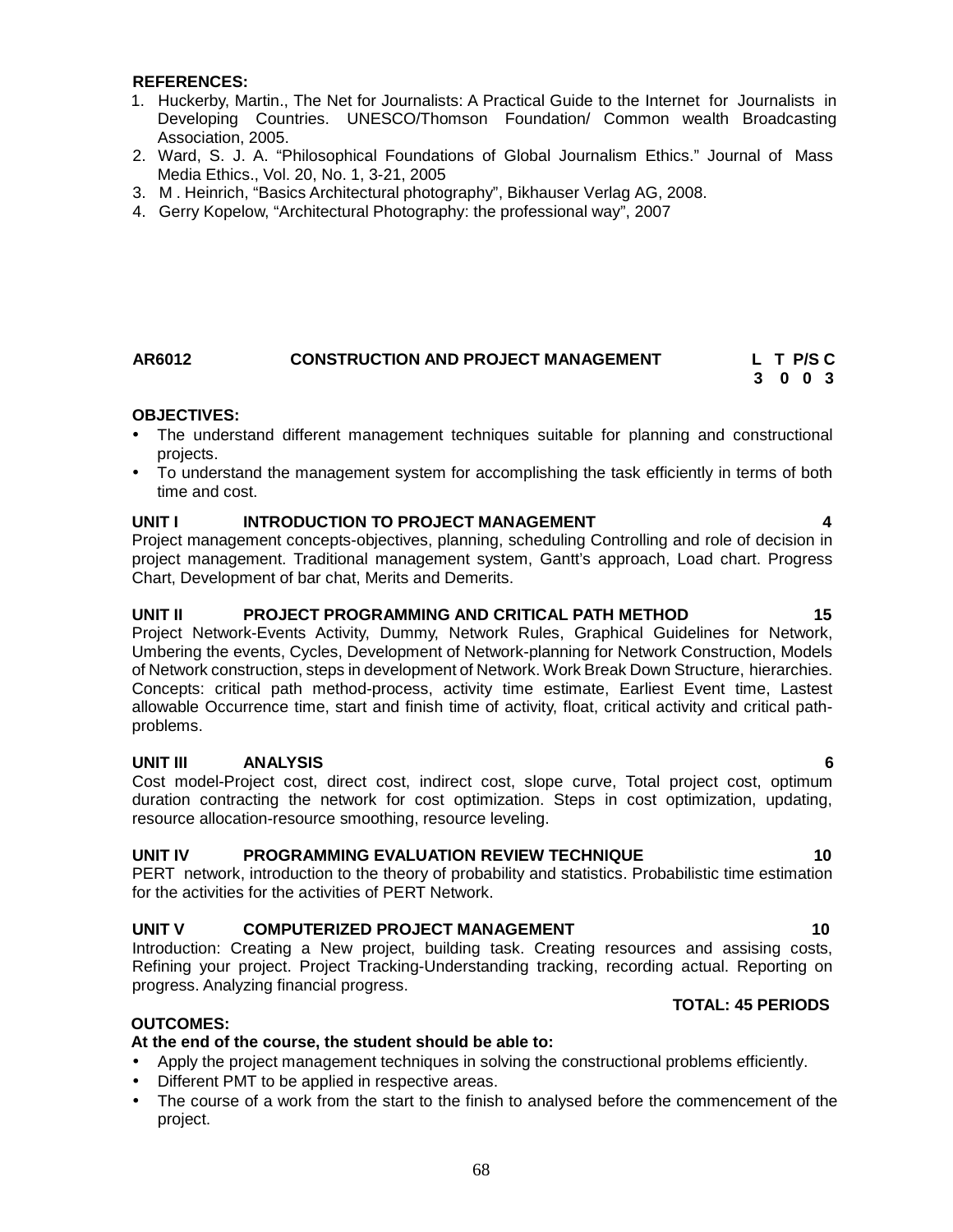#### **REQUIRED READING:**

- 1. Dr. B.C. Punmia and K.K. Khandelwal-Project planning and control woth PERT/CPM, Laxmi publications, New Delhi, 1987.
- 2. Elaine Marmel, Microsoft office Project 2003 Bible, Wiley Dreamtect (P) Ltd., New Delhi, 2004.
- 3. Sam Kubba, "Green Construction Project Management and CostOversight", Elsevier, 2010.

#### **REFERENCES:**

- 1. S.P. Mukhopadyay, "Project Management for architects and Civil Engineers", IIT, Kharagpur 1974.
- 2. Jerome D. Wiest and Ferdinand K. Levy, "A Managementuide to PERT/CPM", prentice hall of Indian pub. Ltd. New Delhi 1982.
- 3. SR.A. Burgess and G. White, " Building production and project management", the construction press, London 1979.

# **AR6013 CONSTRUCTION TECHNOLOGY L T P/S C**

#### **OBJECTIVES:**

- To study the advancements in construction with concrete for large span structures.
- To familiarize the students with the manufacture, storage and transportation of concrete.
- To inform the various equipment used in the construction industry and the criteria for choice of equipment.
- To familiarize the students with an overview of construction management, planning and scheduling

#### **UNIT I CONSTRUCTION SYSTEMS 10**

Structural systems and design: Planning - pre-stressed, concrete constructions pre-cast concrete and pre- fabrication system - Modular coordination.

#### **UNIT II CONSTRUCTION PRACTICE 10**

Modern Construction Materials - Manufacture, storage, transportation and erection of pre-cast component forms, moulds and scaffoldings in construction - safety in erection and dismantling of constructions.

### **UNIT III CONSTRUCTION METHODS AND EQUIPMENT 10**

Uses of the following: Tractors, bulldozers, shovels draglings, cableways and belt conveyors, batching plants - Transit mixers and agitator trucks used for ready mix concrete pumps Guniting equipments - Air compressors - welding equipment - cranes and other lifting devices Choice of construction equipment for different types of works.

# **UNIT IV CONSTRUCTION TECHNOLOGY FOR HIGHRISE BUILDINGS 6**

Planning and scheduling for high rise building: Scheduling- Simulation – Typical Floor Construction Cycle – Appropriate working schedule.

#### **UNIT V CONSTRUCTION MANAGEMENT 9**

Overview of construction management topics including estimating, cost control, quality control, safety, productivity, value engineering, claims, and legal issues.

#### **OUTCOMES:**

#### **At the end of the course, the student should be able to:**

- Apply the concepts for large span structures.
- Concepts of construction management, planning and scheduling: apply them with examples.
- Materials storage and equipments for construction to be known before beginning of the work.

**TOTAL : 45 PERIODS**

**3 0 0 3**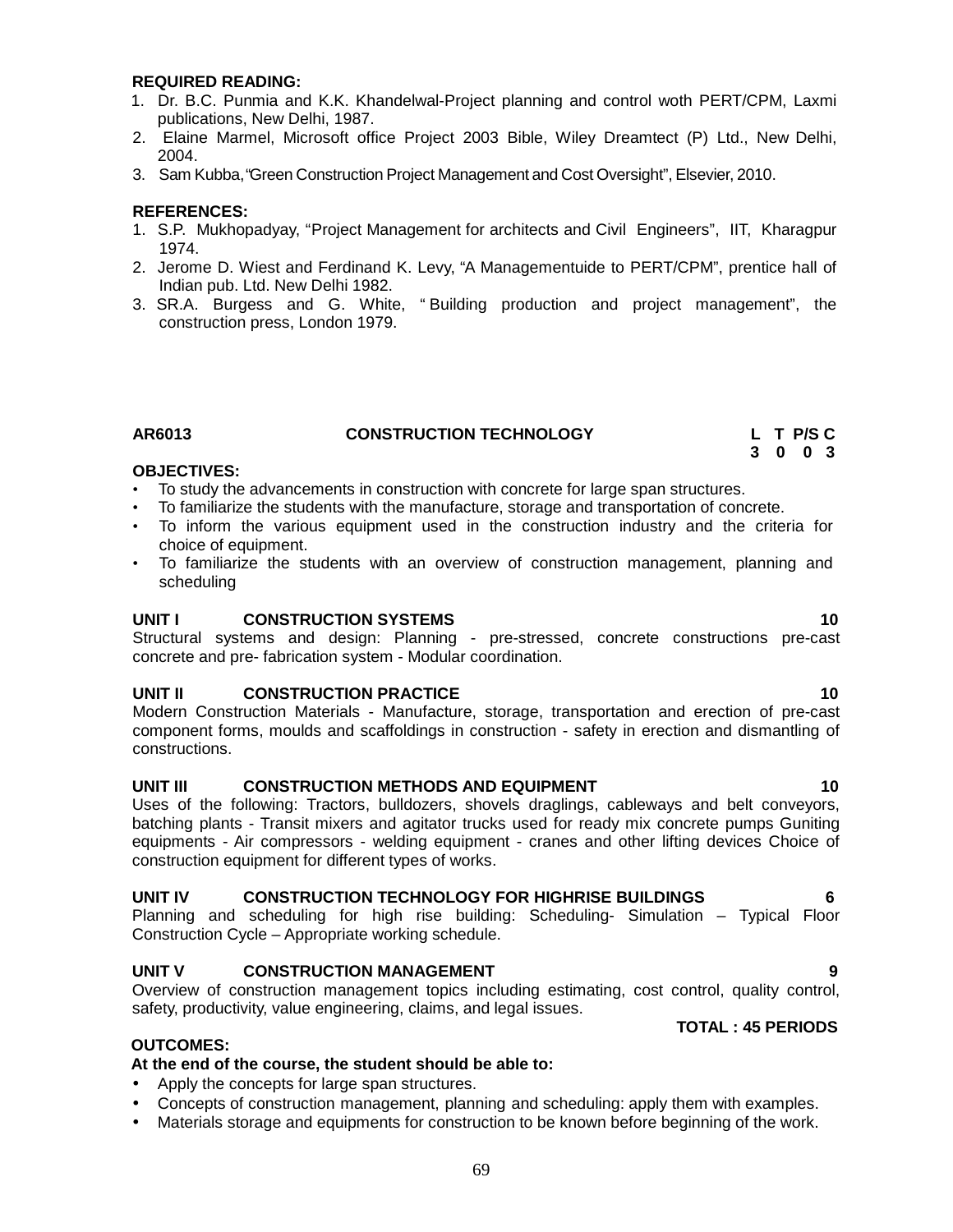#### **REQUIRED READINGS:**

- 1. R. Chudley, Construction Technology, Pearson, 2005.
- 2. R. Barry, The Construction of Buildings, The English Language Book Society and Crosby Lockwood, Staples, London, 1976.
- 3. Construction Planning equipment and Methods by RL Peuriboy Tata McGraw Hill, 1979
- 4. Modern Construction and Management. Frank Harris John Wiley and Sons, 1983.

#### **REFERENCES:**

- 1. National Building Code of India, 2005 (NBC 2005)
- 2. Frank R. Dagostino, Materials of Construction, Details given Reston Publishing Company, nc. Virginia, 1976.
- 3. M. Mohsin, Project Planning and Control, Vikas Publishers, New Delhi, 1983
- 4. Concrete Technology Theory and Practice, M.S. Shetty, Chand & Co, New Delhi, 2005.
- 5. Gurcharan Singh, "Building, Planning, Designing and Scheduling", Standard Publications, 2009.

#### **AR6014 CONTEMPORARY PROCESSES IN ARCHITECTURE L T P/S C**

# **3 0 0 3**

# **OBJECTIVES:**

- To investigate various theories of media and its influence on the perception of space.
- To study the various aspects of Digital Architecture and its exploration through emerging phenomena that relies on abstraction of ideas.
- To study the works of contemporary architects who have illustrated the influence of the
- digital media in evolving architecture. This is to be presented as Seminars.

# **UNIT I INTRODUCTION 6**

Investigation of contemporary theories of media and their influence on the perception of space and architecture. Technology and Art – Technology and Architecture – Technology as Rhetoric – Digital Technology and Architecture

#### **UNIT II ASPECT OF DIGITAL ARCHITECTURE 9**

Aspects of Digital Architecture – Design and Computation – Difference between Digital Process and Non-Digital Process – Architecture and Cyber Space – Qualities of the new space – Issues of Aesthetics and Authorship of Design – Increased Automatism and its influence

# **UNIT III CONTEMPORARY PROCESS 10**

Emerging phenomena such as increasing formal and functional abstractions – Diagrams – Diagrammatic Reasoning – Diagrams and Design Process – Animation and Design – Digital Hybrid

### **UNIT IV GEOMETRIES AND SURFACES 10**

Fractal Geometry – Shape Grammar - Hyper Surface - Liquid Architecture – Responsive Architecture.

# **UNIT V SEMINAR 10**

Students would make presentation on the ideas and works of the following architects. The proposal must be discussed with course faculty prior to presentation. Greg Lynn, Reiser + Umemotto, Lars Spuybroek / NOX Architects, UN studio, Diller Scofidio, Dominique Perrault, Decoi, Marcos Novak, Foreign Office Architects, Asymptote, Herzog and de Meuron, Neil Denari.

# **TOTAL: 45 PERIODS**

# 70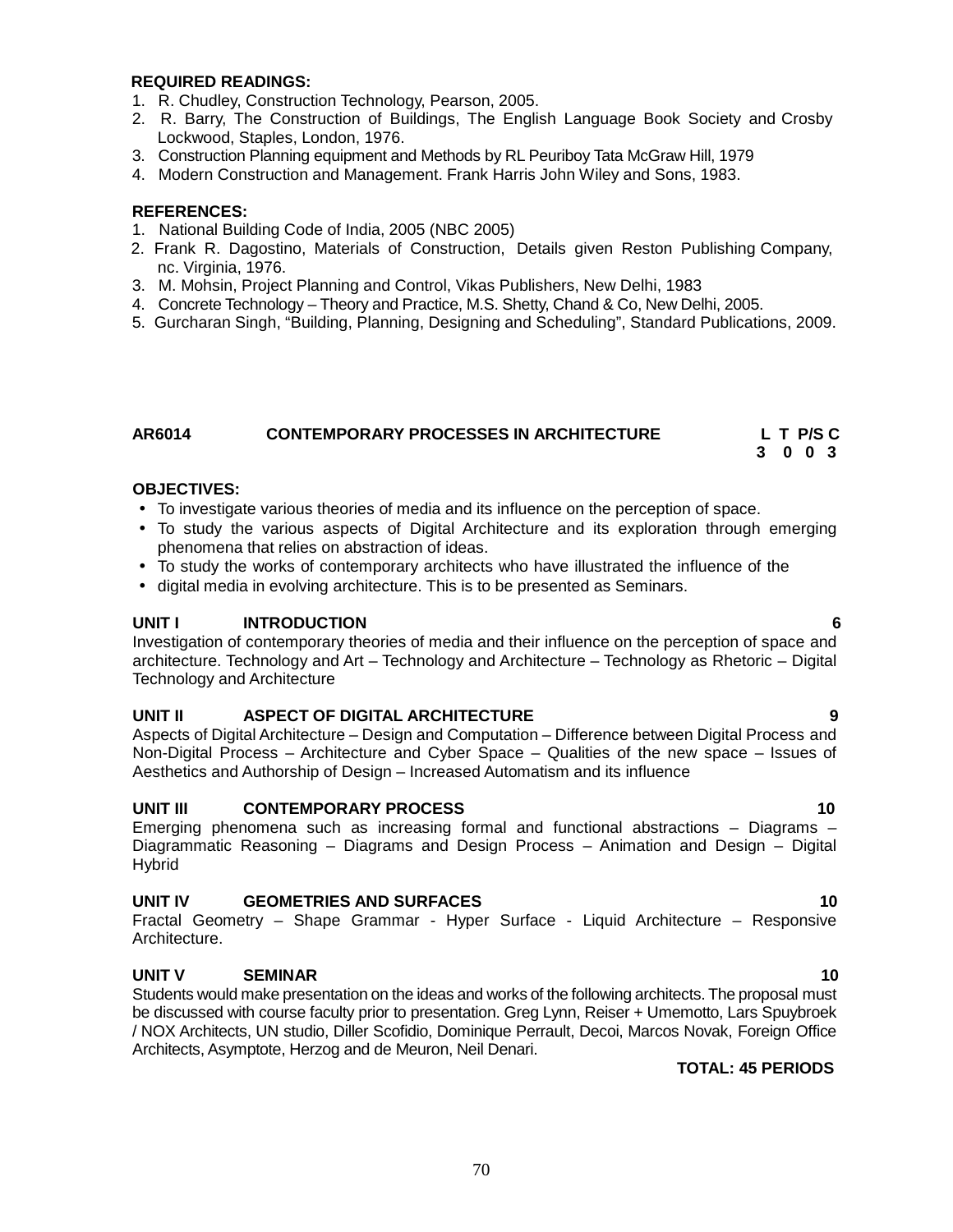#### **OUTCOMES**

- Students would be able understand the effect of contemporary theories of media on contemporary architectural design.
- Student shall gain insight to the various contemporary design process/theories and their relation to computation.
- Students would be able to identify and go in depth into specific and appropriate aspects relating to the discipline of architecture and reflect this in the realm of design

#### **REQUIRED READING**

- 1. Work of Architecture in the Age of Mechanical Reproduction, Differences MIT press, 1997.
- 2. Peter Eisenman, Vision Unfolding, Architecture in the Age of Electronic Media, 1992.
- 3. William J Mitchell, the Logic of Architecture: Design, Computation and Cognition. MIT Press, Cambridge, 1995
- 4. Ali Rahim, "Contemporary Process in Architecture", John Wiley & Sons, 2000
- 5. Contemporary Techniques in Architecture", Halsted Press, 2002

#### **REFERENCES:**

- 1. Gillian Hunt, "Architecture in the Cybernetic Age", Architectural Design Profile no.136,1998
- 2. Sarah Chaplin, "Cyberspace Lingering on the Threshold", (architecture, postmodernism and difference, Architectural Design Profile No. 118: Architects in Cyberspace, 32-35, London: Academy Edition, 1995
- 3. Rob Shields (ed.), " Cultures of the internet: Virtual Spaces, Real Histories, Living bodies", Sage, London, <sup>1996</sup>
- 4. John Beckman, The Virtual Dimension, Architecture, Representation and Crash Culture, Princeton Architecture Press, 1998.
- 5. William J Mitchell, "City of bits: Space, Place and the Infobahn". MIT Press, Cambridge, 1995

# **AR6015 SUSTAINBLE PLANNING AND ARCHITECTURE L T P/S C**

**3 0 0 3**

#### **OBJECTIVES:**

- To understand the concept of sustainability and sustainable development
- To inform the various issues like climate change, ecological footprint, etc.
- To understand low impact construction practices, life cycle costs and alternative energy resources.
- To familiarize the students with the various rating systems for building practices with case studies.
- Through case studies to understand the concept of sustainable communities and the economic and social dimensions.

**UNIT I 7** Concept of Sustainability – Carrying capacity, sustainable development – Bruntland report – Ethics and Visions of sustainability.

### **UNIT II 8**

Eco system and food chain, natural cycles – Ecological foot print – Climate change and Sustainability.

**UNIT III 10** Selection of materials Eco building materials and construction – Biomimicry, Low impact construction, and recyclable products and embodied energy. Life cycle analysis. Energy sources – Renewable and non-renewable energy.

#### **UNIT IV 10**

Green building design – Rating system – LEED, GRIHA, BREEAM etc., case studies.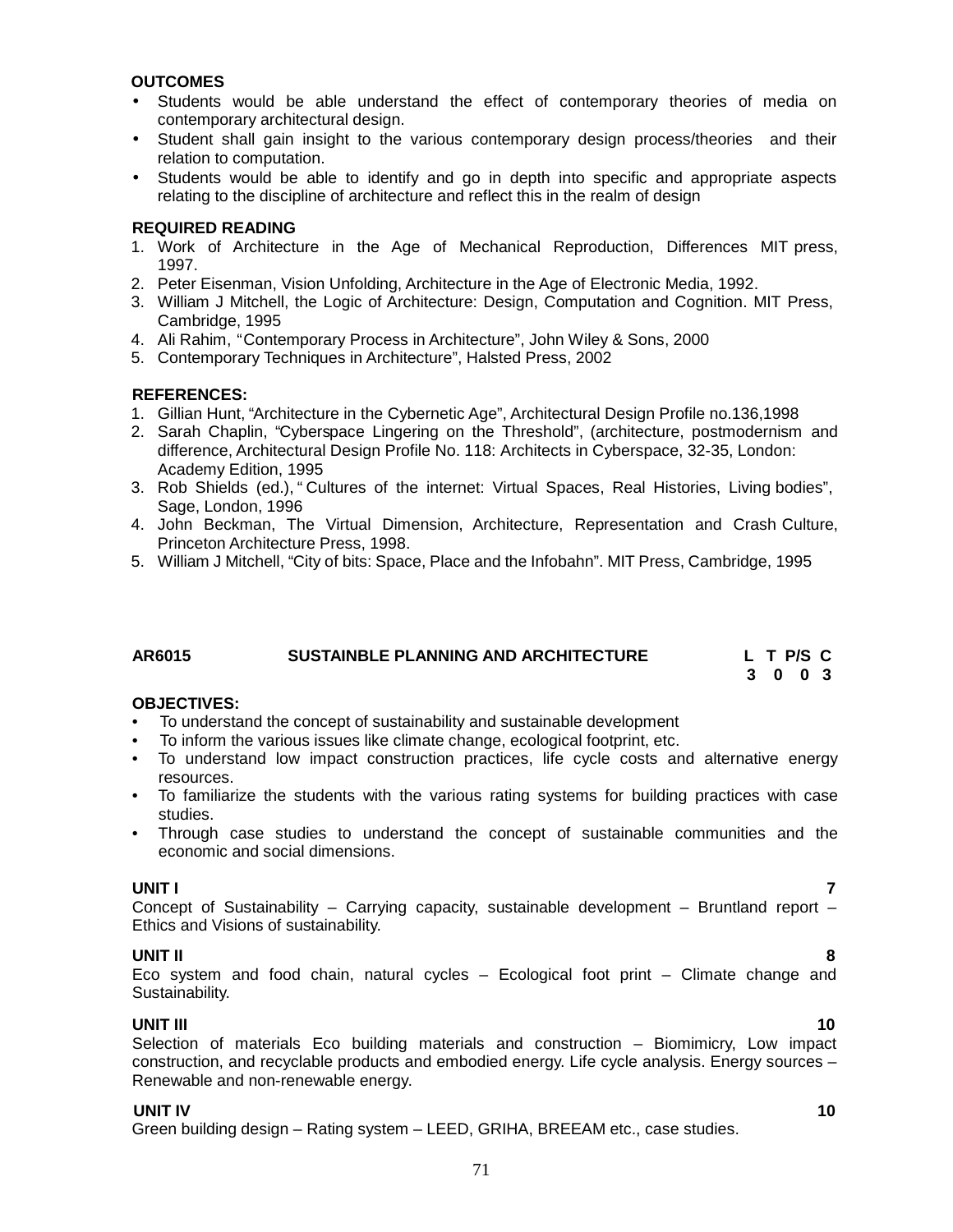**UNIT IV 10** Urban ecology, social and economic dimensions of sustainability, urban heat Island effects, sustainable communities – Case studies.

#### **TOTAL: 45 PERIODS**

#### **OUTCOMES:**

- 1. The students are oriented about the concepts of ecosystem carrying capacity, ecological footprint, sustainability and sustainable development.
- 2. The students are aware of the emerging vulnerabilities of global warming and climate change and understand the contribution of building industry to the same.
- 3. The students are familiar with the various approaches to achieving sustainable buildings and communities
- 4. The students understand the various incentives and evaluation systems for green buildings

# **REFERENCES:**

- 1. Dominique Gauzin Muller "Sustainable Architecture and Urbanism: Concepts, Technologies and examples", Birkhauser, 2002.
- 2. Slessor, Eco-Tech : "Sustainable Architecture and High Technology", Thames and Hudson 1997.
- 3. Ken Yeang, "Ecodesign : A manual for Ecological Design", Wiley Academy, 2006.

#### **REQUIRED READINGS:**

- 1. Arian Mostaedi , "Sustainable Architecture : Low tech houses", Carles Broto, 2002.
- 2. Sandra F.Mendler & Willian Odell, "HOK Guidebook to Sustainable Design", John willey and sons, 2000.
- 3. Richard Hyder, "Environmental brief:Pathways for green design", Taylor and Francis, 2007.
- 4. Brenda Vale and Robert Vale, "Green Architecture: Design for a sustainable future", Thames and Hudson 1996.

# **GE6084 HUMAN RIGHTS L T P C**

#### **OBJECTIVES :**

To sensitize the Engineering students to various aspects of Human Rights.

**UNIT I 9** Human Rights – Meaning, origin and Development. Notion and classification of Rights – Natural, Moral and Legal Rights. Civil and Political Rights, Economic, Social and Cultural Rights; collective / Solidarity Rights.

**UNIT II 9** Evolution of the concept of Human Rights Magana carta – Geneva convention of 1864. Universal Declaration of Human Rights, 1948. Theories of Human Rights.

#### **UNIT III 9**

Theories and perspectives of UN Laws – UN Agencies to monitor and compliance.

# **UNIT IV 9**

Human Rights in India – Constitutional Provisions / Guarantees.

#### **UNIT V 9**

Human Rights of Disadvantaged People – Women, Children, Displaced persons and Disabled persons, including Aged and HIV Infected People. Implementation of Human Rights – National and State Human Rights Commission – Judiciary – Role of NGO's, Media, Educational Institutions, Social Movements.

#### **OUTCOME :**

Engineering students will acquire the basic knowledge of human rights.

# **TOTAL : 45 PERIODS**

**3 0 0 3**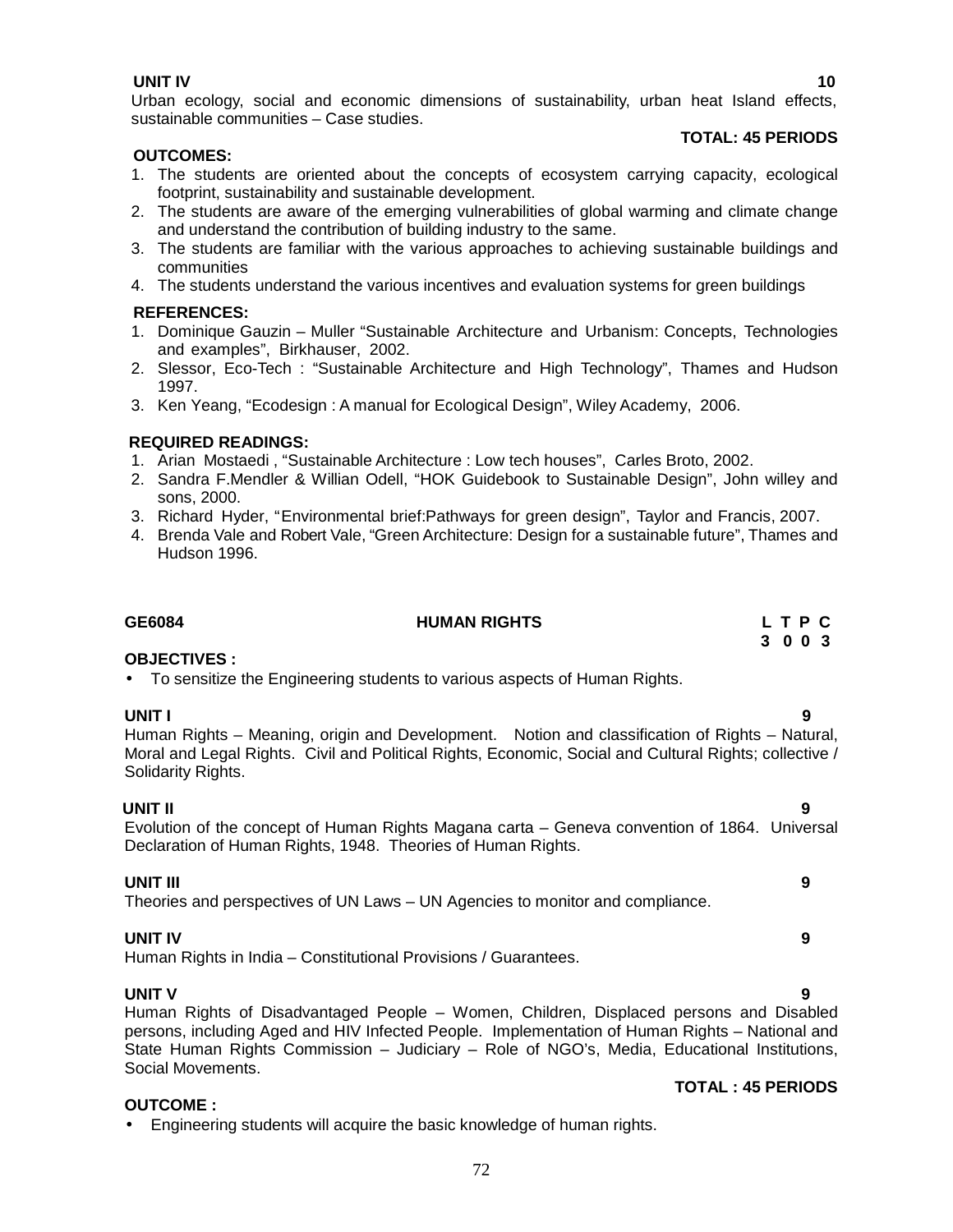# **REFERENCES:**

- 1. Kapoor S.K., "Human Rights under International law and Indian Laws", Central Law Agency, Allahabad, 2014.
- 2. Chandra U., "Human Rights", Allahabad Law Agency, Allahabad, 2014. Upendra Baxi, The Future of Human Rights, Oxford University Press, New

| AR6016 | <b>ARCHITECTURAL CONSERVATION</b> | L T P/S C |
|--------|-----------------------------------|-----------|
|        |                                   |           |

|  | L T P/S C |  |
|--|-----------|--|
|  | 3 0 0 3   |  |

## **OBJECTIVES:**

- To introduce the various issues and practices of Conservation.
- To familiarise the students with the status of conservation in India and the various agencies involved in the field of conservation worldwide and their policies.
- To outline the status of conservation practice in the country and the various guidelines for the preservation, conservation and restoration of buildings.
- To inform the students about the character and issues in our heritage towns through case studies.

# **UNIT I INTRODUCTION TO CONSERVATION 9**

Understanding Heritage. Types of Heritage. Heritage conservation- Need, Debate and purpose. Defining Conservation, Preservation and Adaptive reuse. Distinction between Architectural and Urban Conservation. International agencies like ICCROM, UNESCO and their role in Conservation

## **UNIT II CONSERVATION IN INDIA 9**

Museum conservation – monument conservation and the role of Archeological Survey of India – role of INTACH – Central and state government policies and legislations – inventories and projects- select case studies of sites such as Hampi, Golconda, Mahabalipuram - craft Issues of conservation

### **UNIT III CONSERVATION PRACTICE 9**

Listing of monuments- documentation of historic structures- assessing architectural character – historic structure report- guidelines for preservation, rehabilitation and adaptive re-use of historic structures- Case studies of Palaces in Rajasthan, Chettinad and Swamimalai dwellings, seismic retrofit and disabled access/ services additions to historic buildings-heritage site management

# **UNIT IV URBAN CONSERVATION 9**

Over view of urban history of India and Tamil Nadu- understanding the character and issues of historic cities – select case studies of towns like Srirangaram, Kumbakonam and Kanchipuram historic districts and heritage precincts.

# **UNIT V CONSERVATION PLANNING 9**

Conservation as a planning tool.- financial incentives and planning tools such as Transferable Development Right(TDR)-urban conservation and heritage tourism-case studies of sites like for Cochin, Pondichery French town.- conservation project management.

# **TOTAL: 45 PERIODS**

### **OUTCOMES**

- 1. The student understands importance of heritage, issues and practices of conservation through case studies.
- 2. The student will gain understanding on historic materials and their properties various technologies for investigating masonry, foundation and also traditional and modern repair methods.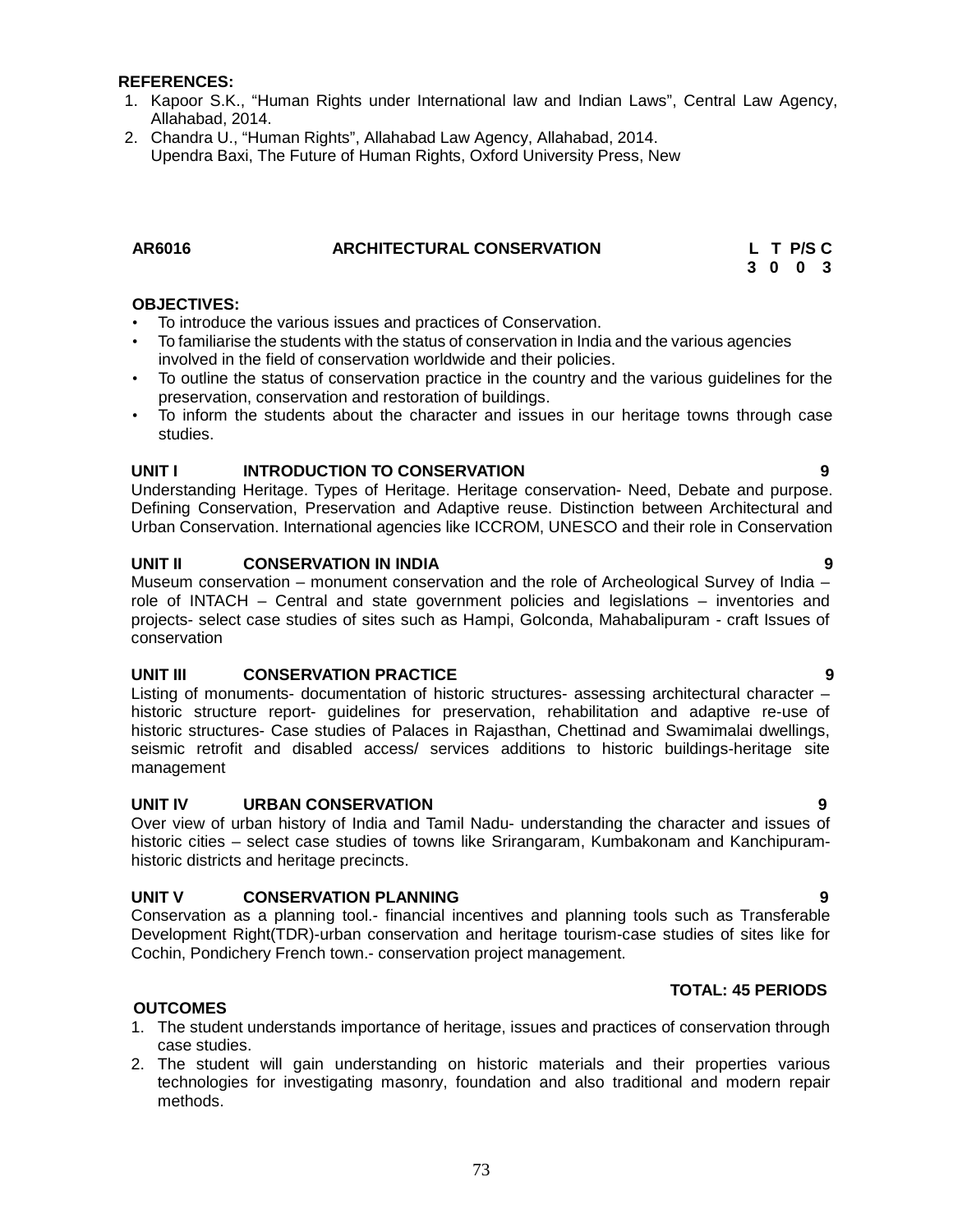### **REQUIRED READING:**

- 1. DonaldAppleyard, "The Conservation of European Cities", M.I.T. Press, Massachusetts, 1979.
- 2. James M. Fitch, " Historic Preservation: Curatorial Management of the Built World" University Press of Virginia; Reprint edition, 1990
- 3. Robert E. Stipe, A Richer Heritage: Historic Preservation in the Twenty-First Century" , Univ. of North Caroling press, 2003.
- 4. Conservation Manual , Bernard Fielden; INTACH Publication, 1989.

## **REFERENCES:**

- 1. B.K. Singh, "State and Culture", Oxford, New Delhi
- 2. A.G. K. Menon ed. "Conservation of Immovable Sites", INTACH Publication, N.Delhi., 1988
- 3. Seminar Issue on Urban Conservation

# **AR6017 URBAN HOUSING L T P/S C**

**3 0 0 3**

# **OBJECTIVES:**

- To outline the Issues concerning housing in the Indian Context and the various agencies involved in the production of housing.
- To outline factors that influence housing affordability and to familiarize students with various schemes and policies of the government in the housing sector.
- To inform about the standards and guidelines for housing
- To inform about the various housing design typologies and the processes involves in housing project development.

# **UNIT I INTRODUCTION TO HOUSING AND HOUSING ISSUES – INDIAN CONTEXT 10**

Housing and its importance in Architecture and its relationship with neighbourhood and city planning.

Housing demand and supply – National Housing Policy – Housing agencies and their role in housing development – impact of traditional life style – Rural Housing, Public, private sector housing.

# **UNIT II SOCIO-ECONOMIC ASPECTS 10**

Social economic factors influencing housing affordability – equity in housing development sites and services/-slum upgradation community participation – Rajiv Awas Yojana Crime prevention, Health principles in Housing.

# **UNIT III HOUSING STANDARDS 7**

UD PFI – guide lines, standard and regulations – DCR – performance standards for housing.

# **UNIT IV SITE PLANNING AND HOUSING DESIGN 10**

Site Planning : Selection of site for housing, consideration of physical characteristics of site, locational factors, orientation, climate, topography – Landscaping- Housing design - Traditional housing, row housing, cluster housing – apartments and highrise housing relating to Indian situations – case studies in India – integration all types of services, parking, incorporation of green sustainable practices –prefabrication in housing.

# **UNIT V HOUSING PROCESS 8**

Various stages and tasks in project development – community participation and housing management – Environmental aspects and national calamities and disaster mitigation.

# **TOTAL: 45 PERIODS**